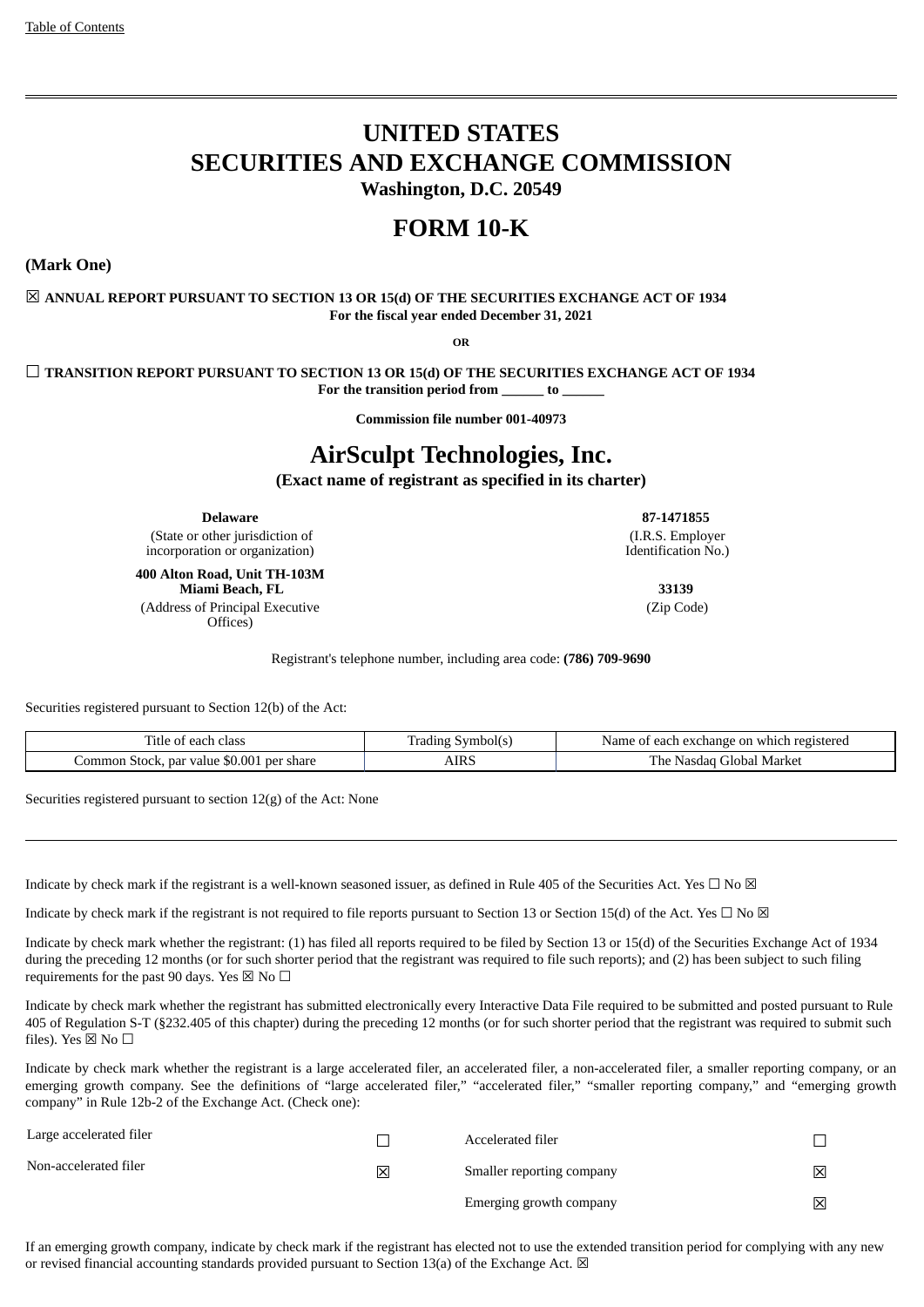Indicate by check mark whether the registrant has filed a report on and attestation to its management's assessment of the effectiveness of its internal control over financial reporting under Section 404(b) of the Sarbanes-Oxley Act (15 U.S.C. 7262(b)) by the registered public accounting firm that prepared or issued its audit report.  $\Box$ 

Indicate by check mark whether the registrant is a shell company (as defined in Rule 12b-2 of the Act). Yes  $\Box$  No  $\boxtimes$ 

The registrant was not a public company as of June 30, 2021, the last business day of its most recently completed second fiscal quarter and therefore cannot calculate the aggregate market value of its common equity held by non-affiliates as of such date. The registrant's common stock began trading on the Nasdaq Global Select Market on October 28, 2021.

The registrant had outstanding 55,640,154 shares of common stock as of March 1, 2022.

#### DOCUMENTS INCORPORATED BY REFERENCE

<span id="page-1-0"></span>Portions of the registrant's definitive proxy statement for its 2022 Annual Meeting of Stockholders, or Proxy Statement, to be filed within 120 days after the end of the fiscal year covered by this Annual Report on Form 10-K, are incorporated by reference in Part III. Except with respect to information specifically incorporated by reference in this Annual Report on Form 10-K, the Proxy Statement shall not be deemed to be filed as part hereof.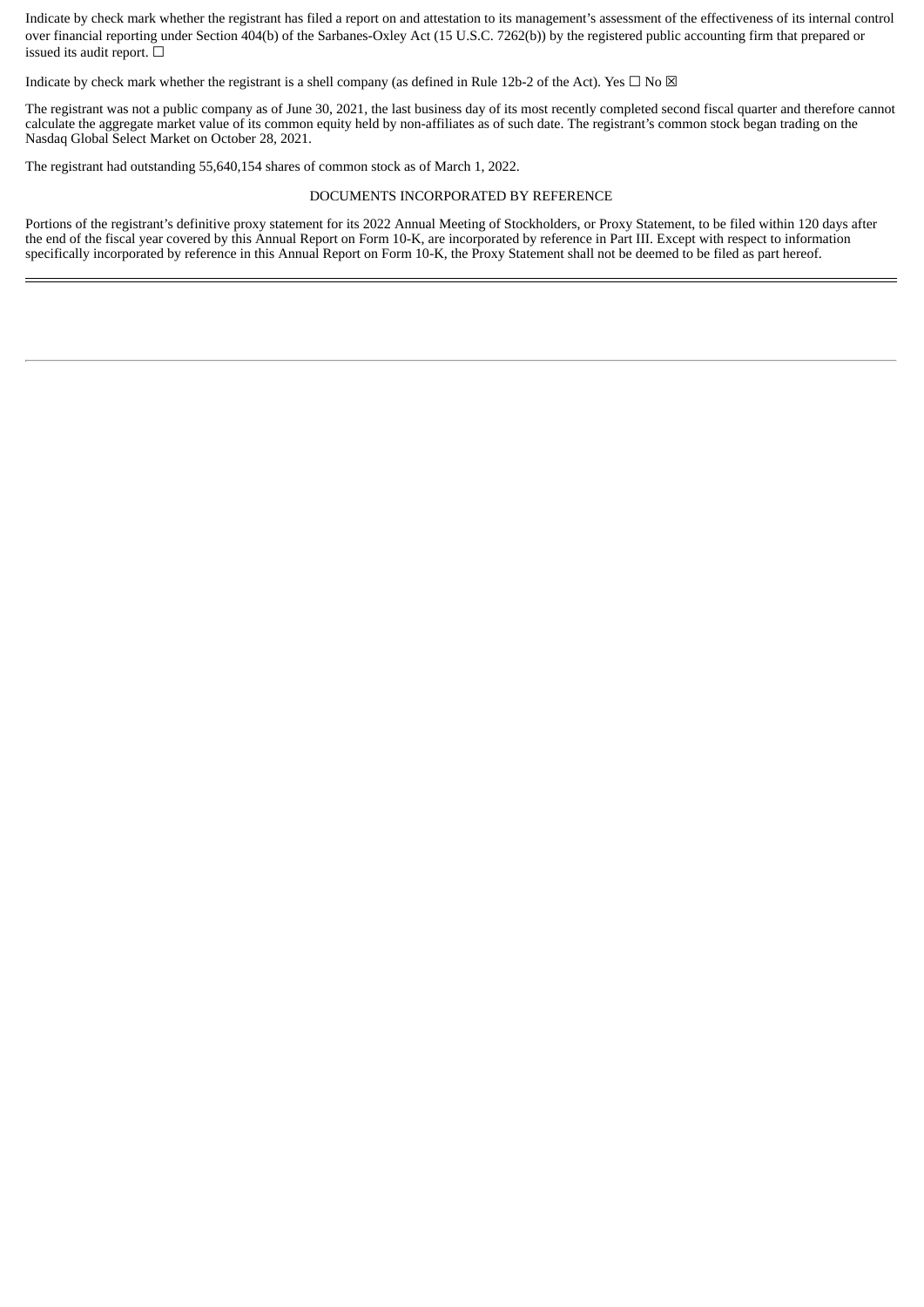# **Table of Contents**

|                                                                                                                      | Page         |
|----------------------------------------------------------------------------------------------------------------------|--------------|
| Part I                                                                                                               |              |
| Item 1. Business                                                                                                     | $\mathbf{1}$ |
| Item 1A. Risk Factors                                                                                                | 13           |
| Item 1B. Unresolved Staff Comments                                                                                   | 46           |
| Item 2. Properties                                                                                                   | 46           |
| Item 3. Legal Proceedings                                                                                            | 47           |
| Item 4. Mine Safety Disclosures                                                                                      | 47           |
| Part II                                                                                                              | 48           |
| Item 5. Market for Registrant's Common Equity, Related Stockholder Matters and Issuer Purchases of Equity Securities | 48           |
| Item 6. Reserved                                                                                                     | 48           |
| Item 7. Management's Discussion and Analysis of Financial Condition and Results of Operations                        | 49           |
| Item 7A. Quantitative and Qualitative Disclosures about Market Risk                                                  | 61           |
| Item 8. Financial Statements and Supplementary Data                                                                  | 62           |
| Item 9. Changes in and Disagreements with Accountants on Accounting and Financial Disclosure                         | 84           |
| Item 9A. Controls and Procedures                                                                                     | 84           |
| Item 9B. Other Information                                                                                           | 84           |
| Item 9C. Disclosure Regarding Foreign Jurisdictions that Prevent Inspections                                         | 84           |
| Part III                                                                                                             | 85           |
| <u>Item 10. Directors, Executive Officers and Corporate Governance</u>                                               | 85           |
| Item 11. Executive Compensation                                                                                      | 85           |
| Item 12. Security Ownership of Certain Beneficial Owners and Management and Related Stockholder Matters              | 85           |
| Item 13. Certain Relationships and Related Transactions, and Director Independence                                   | 85           |
| Item 14. Principal Accountant Fees and Services                                                                      | 85           |
| Part IV                                                                                                              | 86           |
| Item 15. Exhibits and Financial Statement Schedules                                                                  | 86           |
| Item 16. Form 10-K Summary                                                                                           | 87           |
| Signatures                                                                                                           | 88           |
|                                                                                                                      |              |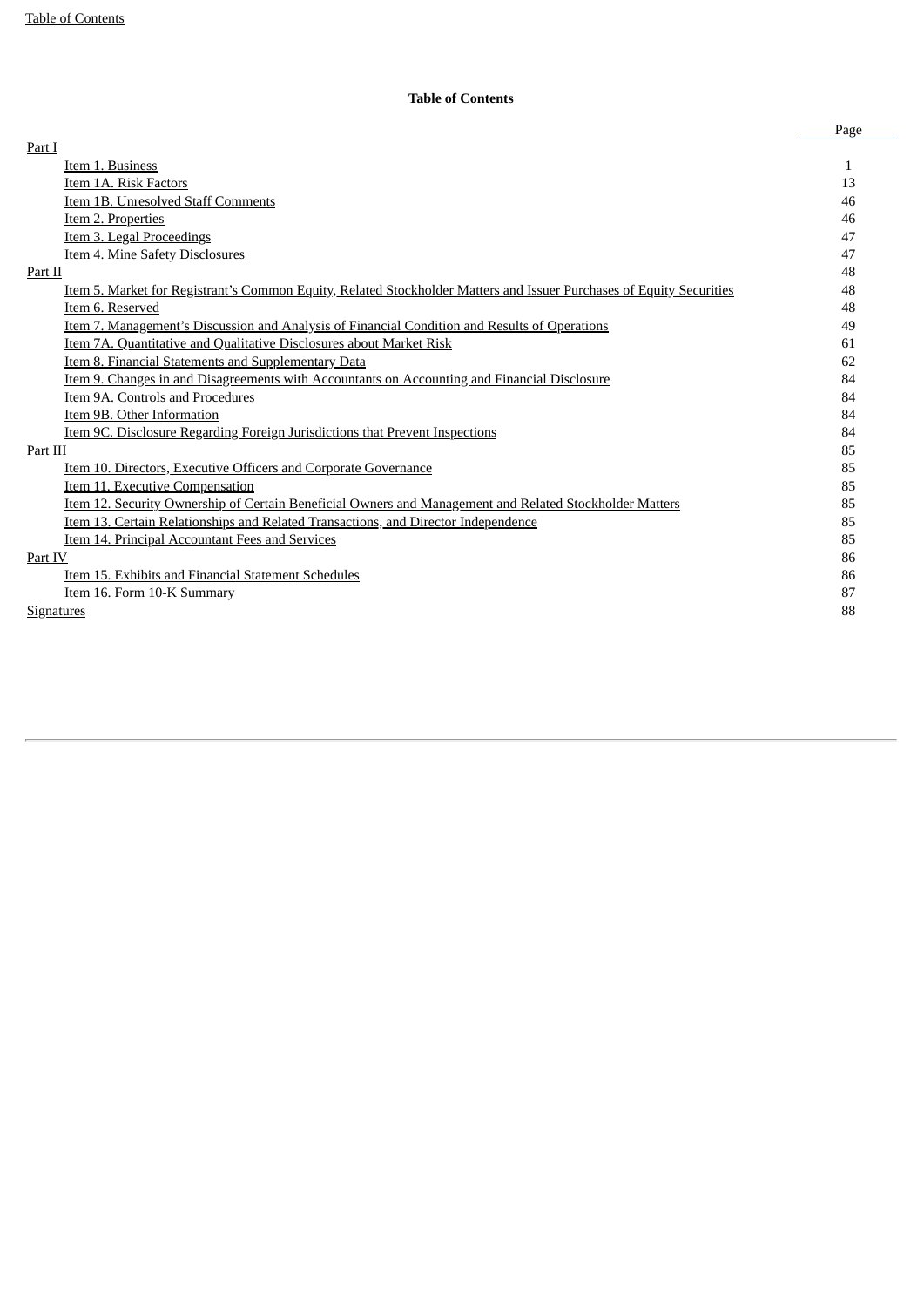## **CAUTIONARY NOTE REGARDING FORWARD LOOKING STATEMENTS**

We have made statements in the sections titled "Risk Factors" and "Management's Discussion and Analysis of Financial Condition and Results of Operations," and in other sections of this Annual Report on Form 10-K that are forward-looking statements. In some cases, you can identify these statements by forward-looking words such as "may," "might," "will," "should," "expects," "plans," "anticipates," "believes," "estimates," "predicts," "potential" or "continue," the negative of these terms and other comparable terminology. These forward-looking statements, which are subject to risks, uncertainties and assumptions about us, may include projections of our future financial performance, our anticipated growth strategies and anticipated trends in our business. These statements are only predictions based on our current expectations and projections about future events. There are important factors that could cause our actual results, level of activity, performance or achievements to differ materially from the results, level of activity, performance or achievements expressed or implied by the forward-looking statements.

Our future results could be affected by a variety of other factors, including, but not limited to, failure to open and operate new centers in a timely and costeffective manner; shortages or quality control issues with third-party manufacturers or suppliers; competition for surgeons; litigation or medical malpractice claims; inability to protect the confidentiality of our proprietary information; changes in the laws governing the corporate practice of medicine or feesplitting; changes in the regulatory, economic and other conditions of the states and jurisdictions where our facilities are located; and business disruption or other losses from war, pandemic, terrorist acts or political unrest.

The risk factors discussed in the section titled "Risk Factors" in this Annual Report on Form 10-K could cause our results to differ materially from those expressed in the forward-looking statements made in this Annual Report on Form 10-K. There also may be other risks that are currently unknown to us or that we are unable to predict at this time.

<span id="page-3-0"></span>Although we believe the expectations reflected in the forward-looking statements are reasonable, we cannot guarantee future results, level of activity, performance or achievements. Moreover, neither we nor any other person assumes responsibility for the accuracy and completeness of any of these forward-looking statements. Forward-looking statements speak only as of the date they were made, and we are under no duty to update any of these forward-looking statements after the date of this Annual Report on Form 10-K to conform our prior statements to actual results or revised expectations.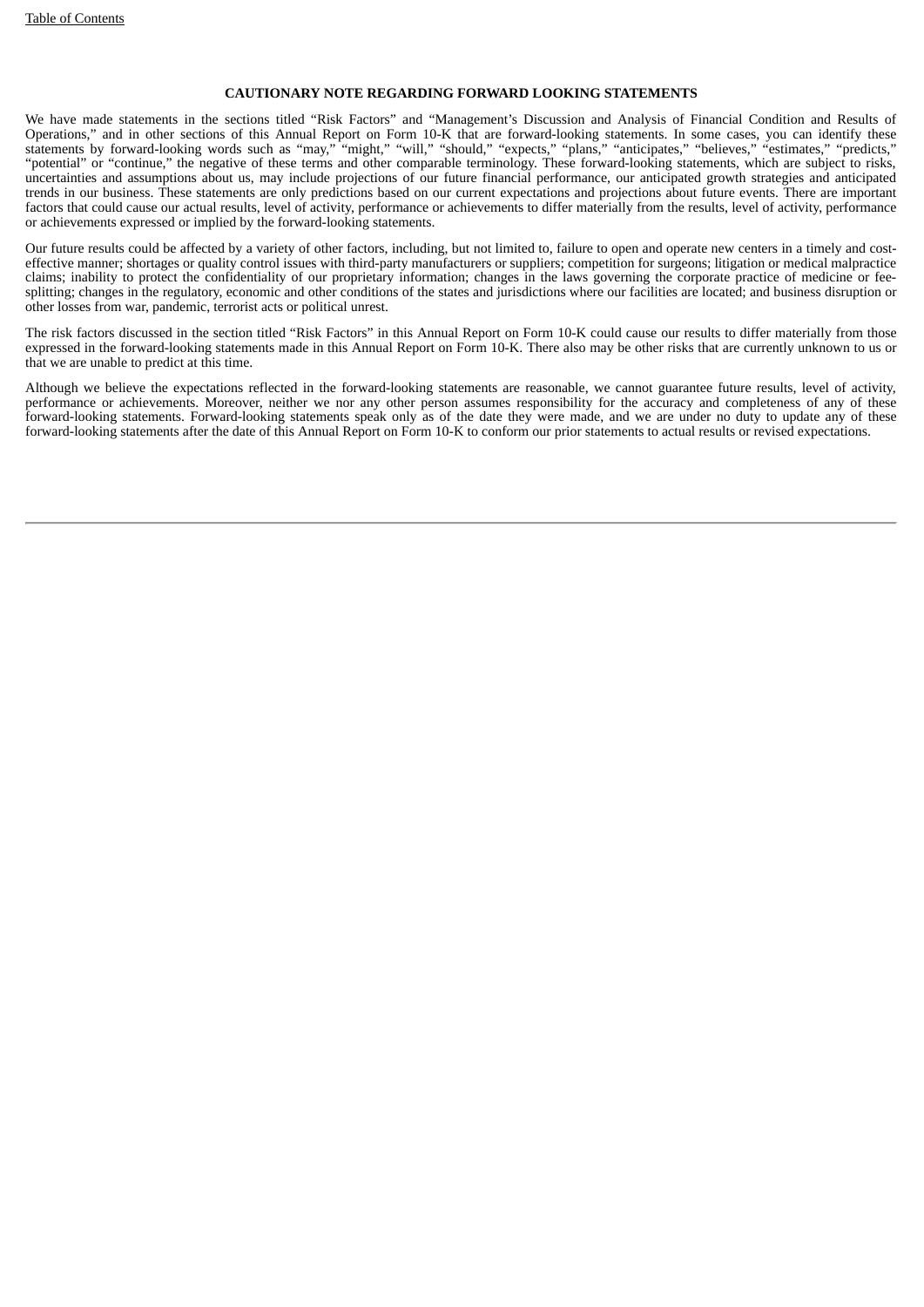#### <span id="page-4-0"></span>**Part I**

#### **Item 1. Business**

Unless otherwise indicated or the context otherwise requires, references in this Annual Report on Form 10-K to the "Company," "Elite Body Sculpture," "we," "us" and "our" refer to, (i) EBS Intermediate Parent LLC and its consolidated subsidiaries and the Professional Associations (as defined hereinafter) immediately prior to the Reorganization (as defined in the prospectus filed in connection with our initial public offering ("IPO")) and the consummation of our IPO and (ii) AirSculpt Technologies, Inc. and its consolidated subsidiaries, including EBS Intermediate Parent LLC, and the *Professional Associations immediately following the Reorganization and the consummation of our IPO.*

### **Our Company**

Our Company is an experienced, fast-growing national provider of body contouring procedures delivering a premium consumer experience under our brand Elite Body Sculpture. At Elite Body Sculpture, we provide custom body contouring using our proprietary AirSculpt® method that removes unwanted fat in a minimally invasive procedure, producing dramatic results. It is our mission to generate the best results for our patients.

We believe our treatment results and elite patient experience have positioned Elite Body Sculpture as a preferred body contouring brand. We performed 11,050 body contouring procedures in 2021. Our proprietary and patented AirSculpt® method is minimally invasive because it requires no needle, no scalpel, no stitches and no general anesthesia to achieve transformational change that appears both natural and smooth. Our patients are guided by surgeons, nurses and patient care consultants through every step of the experience.

We have a broad offering of fat removal procedures across treatment areas. We also offer innovative fat transfer procedures that use the patient's own fat cells to enhance the breasts, buttocks, hips or other areas and do not require silicone or foreign materials to be implanted. Our innovative body contouring procedures include the Power BBL<sup>™</sup>, a Brazilian butt lift procedure, the Up a Cup™, a breast enhancement procedure, and the Hip Flip™, an hourglass contouring procedure. Our motivation to provide the best body contouring outcomes for our patients fuels our innovation.

Our treatment results—highlighted by a vast gallery of "before and after" photos across gender, body shape and treatment areas—are a powerful tool to build our brand through digital marketing on our website and social media accounts. We also leverage AirSculpt® TV, which takes viewers into procedure rooms to watch our surgeons use AirSculpt® body contouring procedure to achieve dramatic results and hear patient testimonials. We utilize celebrity and influencer endorsements, as well as word-of-mouth referrals, to drive new patient acquisition.

We deliver our body contouring procedures through a growing, nationwide footprint of 19 centers across 15 states as of March 10, 2022. Our centers, located in metropolitan and suburban areas, offer a premium patient experience and luxurious, spa-like atmosphere. Due to restrictions on the corporate practice of medicine in many states, the professional associations (each, a "Professional Association," and collectively, the "Professional Associations") owned by the surgeons that operate our centers are responsible for all clinical aspects of the medical operations that take place in each of our centers, including contracting with the surgeons who perform procedures on patients at our centers.

We are a holding company and all of our operations are conducted through the Professional Associations and our wholly-owned subsidiaries, which own and operate the non-clinical assets and provide Management Services to the Professional Associations through Management Service Agreements ("MSAs").

The value proposition provided by our services results in exceptional unit-level economics, which in turn helps to support predictable and recurring revenue and attractive cash flow. Additionally, we require 100% private pay upfront and, therefore, face no reimbursement risk.

Under the stewardship of our founder and Chief Executive Officer, Dr. Aaron Rollins, our non-executive chairman, Adam Feinstein, and the other management team members, we have built a results-driven culture. For the year ended December 31, 2021, we generated \$133.3 million of revenue compared to \$62.8 million for the year ended December 31, 2020, which represents approximately 112% growth. Additionally, we have invested in our social media and marketing capabilities to drive our brand awareness and increase consumer acceptance for our procedures. We believe we have significant opportunity to further grow our brand awareness, open new centers in the United States and internationally, and increase sales in our existing centers.

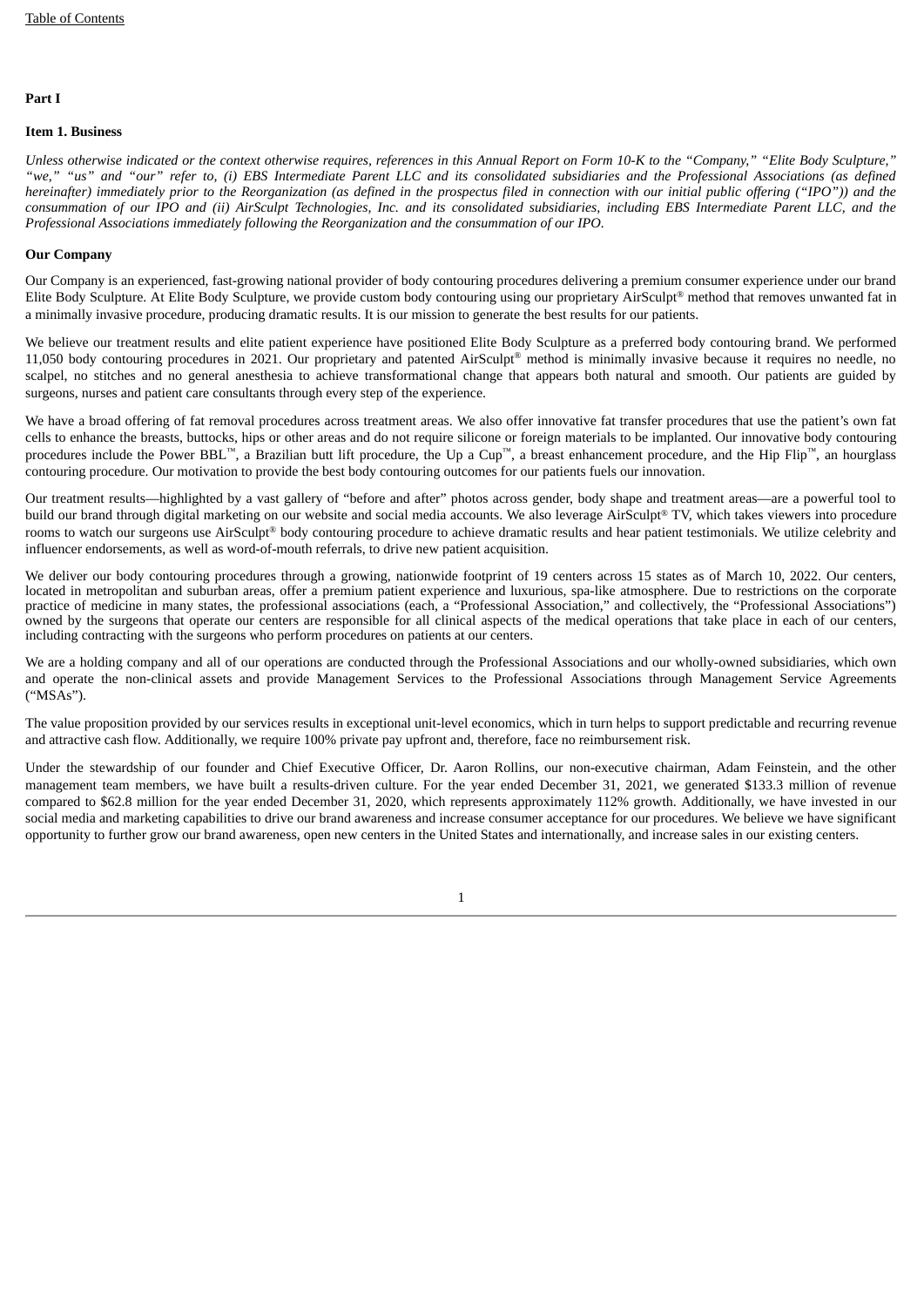## **Our Growing Market Opportunity**

# *Our Market Opportunity*

We operate within the large and growing market for body fat reduction procedures. Our market includes both surgical procedures, such as liposuction and abdominoplasty procedures, as well as non-surgical procedures, such as cryolipolysis, ultrasound, laser lipolysis and other non-surgical body fat reduction procedures. The global market for body fat reduction procedures was estimated to be \$9.8 billion in 2020 by Global Market Insights. The North American market for body fat reduction procedures was estimated to be \$2.6 billion in 2020, growing at approximately a 6.5% compound annual growth rate ("CAGR") since 2015 and expected to grow at a 9.8% CAGR through 2026, according to Global Market Insights. The North American market for nonsurgical body fat reduction procedures was estimated to be \$434 million in 2020, growing at approximately a 13.5% CAGR since 2015 and expected to grow at a 16.6% CAGR through 2026, according to Global Market Insights.

#### *Our Growth Drivers*

The market for surgical aesthetic procedures is growing, fueled by favorable trends including:

- *Self-Image Awareness:* increased consumer awareness and focus on beauty consciousness driven by social media and prioritization of healthy lifestyles;
- *Social Acceptance:* consumers have embraced cosmetic treatment and reduced the social stigma, especially through the proliferation of shared patient photos on social media;
- *Improved Safety and Recovery Profile:* advances in technology have led to reduced recovery times and introduction of more minimally-invasive procedures;
- *Rise in Disposable Income:* the global rise in disposable income provides individuals with greater discretionary funds for personal appearance enhancements including cosmetic surgery; and
- *Increased Weight Gain in the Overall Population:* worldwide prevalence of overweight and obesity in individuals continues to rise.

The combination of these growth drivers continue to propel the market.

#### *Limitations to Existing Procedures*

Fat reduction and body contouring procedures have become increasingly popular, but many offerings have significant limitations. Existing procedures for fat reduction or body contouring, other than AirSculpt®, currently include surgical procedures such as liposuction and abdominoplasty (tummy tuck) and non-surgical procedures that use cooling, injected medication or heat to reduce fat cells. We believe these procedures often have limited, inconsistent and less predictable results than AirSculpt®. Many procedures can also involve significant pain and may require excess recovery time post-surgery.

#### *The AirSculpt® Difference*

AirSculpt® is a minimally invasive procedure delivered in one session while the patient is awake. Each procedure is done by a trained surgeon for customized and precise results. As for discomfort, patients typically report limited soreness the next day following the procedure. We believe our procedures offer dramatic results to our patients.

#### **Our Competitive Strengths**

We attribute our success to the following strengths that differentiate us from our competitors:

#### *Trusted Brand Redefining Body Contouring*

The AirSculpt® method was created to offer patients a gentler alternative to traditional fat removal procedures with transformative results delivered in a luxurious, spa-like environment. We specialize in body contouring through the minimally invasive removal of unwanted fat. The proprietary AirSculpt ® method empowers our surgeons to use their high level of skill and artistry to deliver dramatic results personalized to our patients.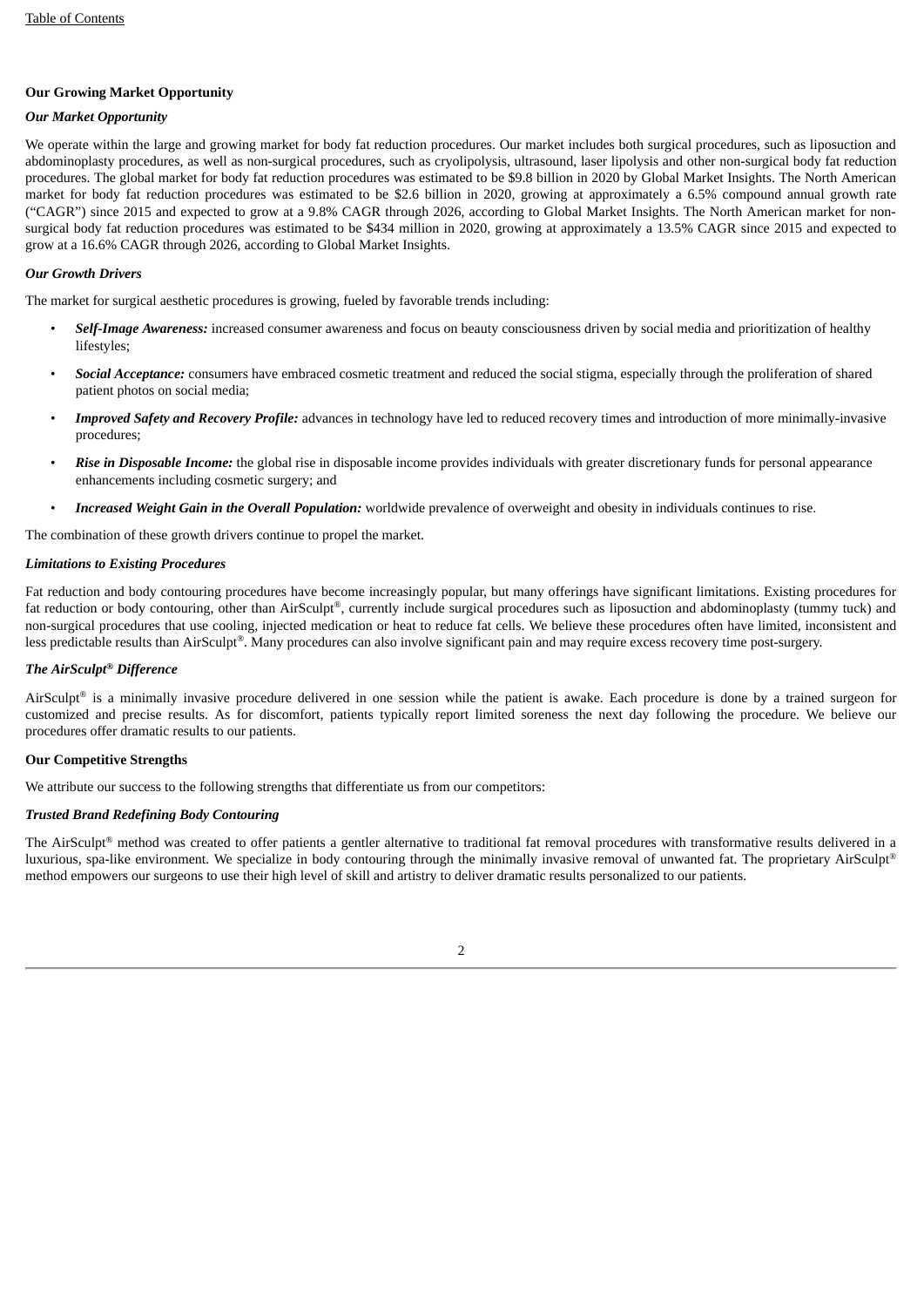### *Beneficial Treatment Results and Premium Patient Experience, Underpinned by Proprietary AirSculpt Technology ®*

We believe that our AirSculpt® procedures offer beneficial results and a premium patient experience. Our AirSculpt® procedures are differentiated by our patented technology, broad and innovative procedures, elite patient experience, and highly skilled surgeons.

• AirSculpt® Technology: Our patented and precision-engineered method, AirSculpt®, permanently removes fat and tightens skin while sculpting targeted areas of the body through minimally invasive body contouring procedures. Unlike traditional liposuction which uses cannulae in a scraping motion, AirSculpt® drives a cannula 1,000 times per minute in a corkscrew motion to remove fat cells while tightening skin simultaneously. It requires no needle, no scalpel, no stitches and no general anesthesia to create dramatically natural, smooth results. AirSculpt $^\circ$  is minimally invasive, providing transformative results, all delivered in one session while the patient is awake.

As of December 31, 2021, our patent portfolio is comprised of two issued U.S. utility patents and three pending U.S. utility patent applications, each of which we own directly. The tools we use to perform our fat removal and fat transfer procedures are purchased from third parties, and we do not own the proprietary rights to such tools. Instead of protecting specific, individual liposuction components (such as a particular handpiece design), our issued patents and one of our pending applications relate to certain proprietary implementations of the process described in the section "Our Technique, Training and Equipment," and the combination of multiple components to form proprietary systems that are specially configured for carrying out those proprietary processes. We believe the systems and methodologies claimed in our issued patents provide impressive results with less patient trauma relative to other systems and methods, such as liposuction and abdominoplasty (tummy tuck), that require more invasive surgical procedures.

• *Broad Offering of Innovative, Body Sculpting Procedures:* We offer our patients a comprehensive suite of customized body contouring procedures, including fat removal and fat transfer, to meet their wants and needs.

Our fat removal procedures remove a patient's stubborn fat from a variety of treatment areas, such as the stomach, back and buttocks. We created our popular *48-Hour Six Pack™* procedure to enhance and reveal abdominal muscles in just one session by removing the stubborn pockets of fat hiding one's six-pack.

We also offer fat transfer procedures, during which our surgeons transfer a patient's collected fat cells to enhance the buttocks, breast, hips or aging hands to naturally enhance or sharpen a patient's contours. Some of our most popular fat transfer procedures are:

- *Power BBL™ (*"*Brazilian Butt Lift*"*)*, which removes a patient's unwanted fat from areas such as tummy or thighs and transfers it to the buttocks, giving a flatter stomach and slimmer waist, while shaping the buttocks and tightening the skin;
- *Up a Cup™ Breast Augmentation*, which removes a patient's natural fat, typically from the tummy or thighs, and transfers it to the breasts to increase size by about one cup. AirSculpt® enhanced breasts are all natural. No silicone or other foreign material is implanted; and
- *Hip Flip™*, which removes unwanted fat from one area of the body and transfers it to the hips to fill in the "hip dip" to create the coveted hourglass figure. It is often performed in combination with the Power BBL™.

We are continuously innovating to better serve our patients. In 2020, we started performing and trademarked the Hip Flip™ procedure. Since then, we have continued to innovate and in 2020 we introduced CankCure™, a procedure that removes fat and contours the calf and ankle area. We are only in the beginning stages of innovation and have much more to introduce to the body contouring field.

• *Premium Patient Experience:* We offer our patients a premium consumer experience. From the initial consultation to the day of procedure, our patients are guided by knowledgeable patient care consultants. Our centers are located near high end retail environments, such as Rodeo Drive in Beverly Hills and Fifth Avenue in New York. The centers are designed and furnished with furniture from a high-end retailer with the patient experience in mind, offering a comfortable and calming environment ahead of and after the procedure. In 2020, we began to offer our patients the choice of virtual consults prior to their procedures.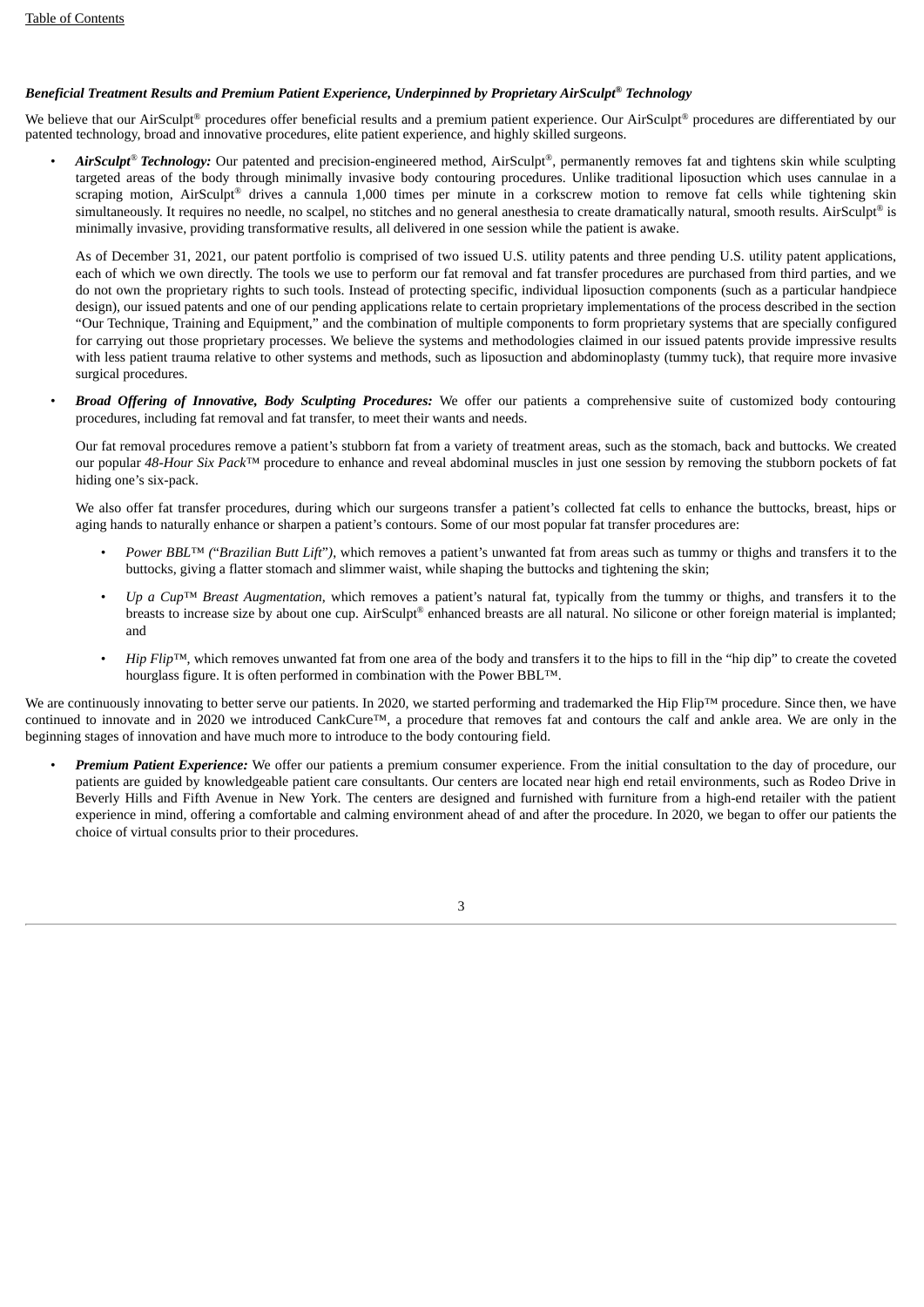• *Elite Surgeons:* Our surgeons are chosen not only for their medical skills, generally as plastic or cosmetic surgeons, but also for their artistic vision. They are selected to join our nationwide practice because they are at the top of their profession, specialize in body sculpting, and have artistic skill. Before working on Elite Body Sculpture patients, each surgeon completes extensive AirSculpt® training to ensure the best results for every patient and treatment.

We offer our surgeons a compelling economic opportunity, with annual compensation for part-time work at Elite Body Sculpture often higher than the average full-time salary in a private practice. By joining Elite Body Sculpture, surgeons are also able to grow their private practices by attracting Elite patients to their private practice for non-body contouring procedures, such as face lifts and injectables. Our surgeons are also featured on our social media platforms.

AirSculpt® allows the surgeon to provide high quality outcomes to patients while being less physically demanding on the surgeon than traditional liposuction. As AirSculpt® is only available for use at Elite Body Sculpture centers, we protect our brand and are able to retain high quality surgeons.

#### *National Footprint Fueled by Attractive Unit Economics*

We have a growing national footprint consisting of 19 centers across 15 states as of March 10, 2022. Our centers are located primarily in metropolitan cities near retail shops that our patients frequent and popular areas. On average, our centers contain two procedure rooms with the capacity to perform up to 36 surgeries a week, in addition to additional consultation offices for prospective patients. Our accreditation as an office-based practice under the Joint Commission demonstrates our commitment to safety and quality. In 2021, we generated revenue per case of \$12,065 on average. We require 100% private pay upfront and face no reimbursement risk.

Our centers generate highly attractive unit-level economics and require only a modest investment to open. Given the consistently high level of demand for our services and the average price of our procedures, our centers typically achieve profitability within approximately three months, providing Elite Body Sculpture with a highly attractive and near-immediate return on invested capital.

#### *Scaled Platform and Consistent Demand Drives Attractive Growth and Free Cash Flow*

Our operating model is highly scalable and enables capital efficient growth. We have generated double digit growth in each of the years since 2015. For the year ended December 31, 2021, we generated approximately \$133 million of revenue compared to approximately \$63 million for the year ended December 31, 2020, which represents approximately 112% growth. We have a capital efficient business that requires minimal maintenance capital expenditures and working capital to support our operations, enabling us to generate strong cash flows to fund future growth. We have achieved consistent, self-funded growth since our founding in 2012 and have accelerated our performance in recent years.

#### *Experienced Founder-Led Management Team to Support Growth*

We are led by an experienced team united by our vision to redefine body contouring and a belief in our future growth potential. Our founder and Chief Executive Officer, Dr. Aaron Rollins, is a celebrity cosmetic surgeon that is recognized as a leader in body sculpting and has been featured across digital, print and TV. Dr. Rollins has been a licensed cosmetic surgeon since 2004. In addition, our non-executive chairman, Adam Feinstein, who founded Vesey Street Capital Partners, L.L.C., our private equity sponsor ("Sponsor"), has 25 years of experience working with many of the leading healthcare services companies, including service as a director of public and private healthcare company boards. They have partnered with our Chief Operating Officer and President, Ron Zelhof, and our Chief Financial Officer, Dennis Dean, who together have over 50 years of experience in the health care industry, including at Envision Healthcare, Healthsouth, and Surgery Partners. We have built a strong and diverse team across our marketing and operations functions that is highly scalable and capable of supporting future growth. We have a results-driven team culture. We believe our combination of talent, experience, and culture gives us the ability to drive sustainable growth.

#### **Our Growth Strategies**

We intend to deliver sustainable growth in revenue and profitability by executing on the following strategies:

- *Continue to Grow Our Brand Awareness and Attract New Patients:* We believe that consumer trends towards greater acceptance of body contouring and cosmetic treatments will continue to expand the market for our services. We believe we are a leading provider of body contouring procedures and that there is a significant opportunity to drive awareness and adoption of our AirSculpt® method and procedure offerings.
- *Continue to Drive Sales Growth of Our Centers:* We employ the following strategies to increase our procedures performed and drive higher revenue per procedure with the aim of continuing to accelerate our growth in existing centers:

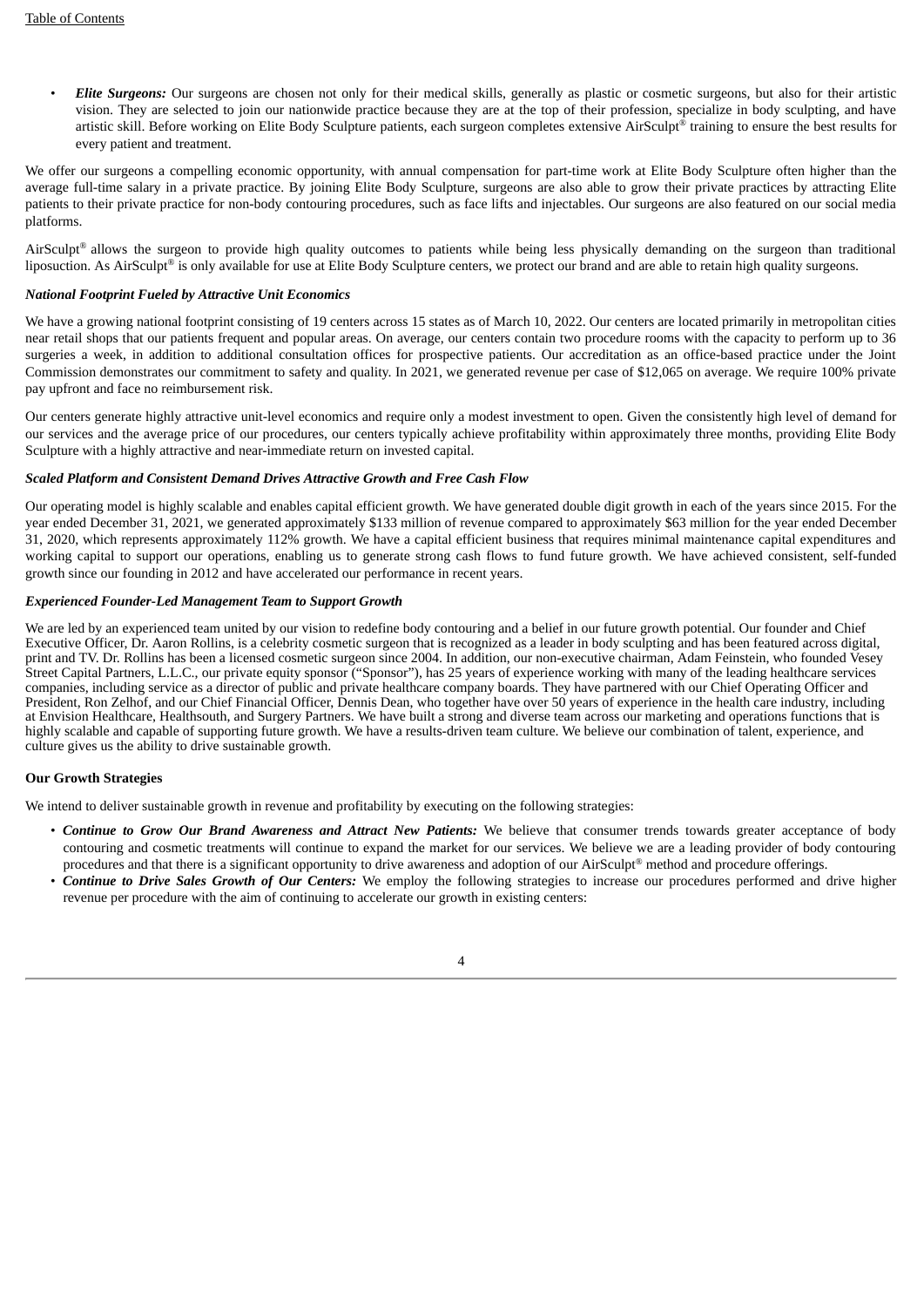- *Continue to add new procedure rooms:* Our centers typically have one to two procedure rooms. We have the opportunity to continue to both add procedure rooms and adapt our schedule from primarily open six days to seven days a week in order to meet the strong demand from our patients for our services. Through referral and outreach, we plan to continue recruiting surgeons to operate on our growing number of patients and staff to conduct consultations and organize appointments.
- <sup>o</sup> Increase speed and efficiency of patient onboarding to increase utilization and reduce patient waiting times: We have and will continue to execute initiatives that increase the speed through which patients convert from initial consultation to procedure. These initiatives include hiring additional sales support staff to respond to patient inquiries and utilizing virtual consultations that enable our patients to speak with surgeons and qualified patient care representatives in the convenience of their own home or office, making it easier and quicker to schedule a procedure and reduce overall waiting time.
- *Continue to introduce new, innovative procedures:* Since our founding in 2012, we have demonstrated our ability to innovate with the novel introduction of the AirSculpt® method to the cosmetic surgery field. Over the past decade, we have generated more revenue per patient, which we believe is a direct result of our successful introduction of new procedures to meet our patients' needs. Fat transfer has been a highly successful innovation and is now a critical component of our offering, enabling the artistry of many of our most popular and highest revenue procedures. We also continue to develop new procedures, such as the Hip Flip™ and CankCure™, to meet our patients' demand and drive traffic to our centers.
- *Increase prices on procedures:* We have an ability to increase prices on our procedures driven by the strong value proposition that our services offer to our patients.

We employ the following strategies to drive brand awareness:

- Developing digital content, including a "before and after" photo gallery and AirSculpt® TV: We have collected a catalog of over 200,000 "before and after" photos, showcasing our treatment outcomes. Our AirSculpt® TV program, featured on our Elite Body Sculpture Instagram page and website, provides a never-before seen transparency in our space, encouraging further growth. We will continue to develop high quality digital content that highlights the transformative power of our minimally invasive procedures.
- *Social, digital and traditional marketing:* Our in-house marketing team generates continuous media coverage of our offering across social, digital, and traditional media channels, such as magazines and TV. By using web-based lead generation, we generate over 250,000 monthly website visits, primarily through optimized spend on Google's marketing engine.
- *Celebrity endorsements:* We collaborate with celebrity influencers and TV personalities to drive continuous media coverage that raises brand awareness and social acceptance of our procedures.
- *Patient testimonials:* Our patients are some of the best advocates for our brand, with many recommending our procedures to family and friends. We encourage our patients to share their "before and after" photos on social media.

We employ the following strategies to expand our footprint:

- *Expand Footprint by Opening New Centers in the United States:* We believe our track record of successfully opening new Elite Body Sculpture centers consistently generating strong unit-level economics validates our strategy across the United States and to domestically expand our footprint. In order to ensure our new centers are profitable, we follow the same business plan for each new center. A new center is generally profitable within the first few months of opening, supported by our 100% upfront private pay policy. We have strong conviction in our ability to continuously improve our unit economics as we open additional centers in the United States. With our patient care consultants and surgeons performing virtual consultations ahead of store openings, we are able to pre-book procedures and can begin performing surgeries on a center's opening day, accelerating the ramp up of those centers.
- *Disciplined Approach to Choosing Potential Markets:* Management uses a disciplined approach to choose potential markets, opening centers at minimal cost located near premium retail shops that our patients frequent. We believe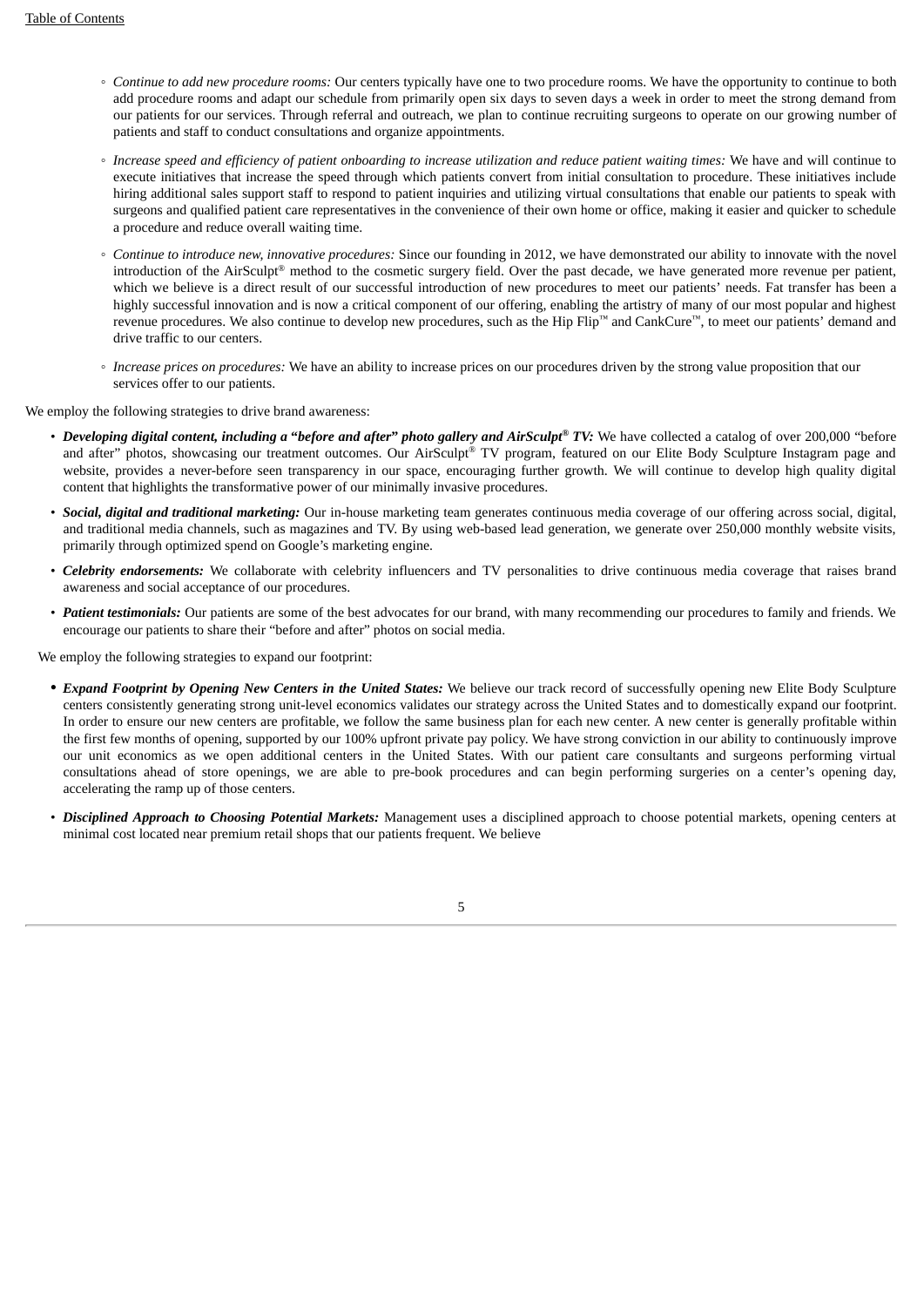there is a significant domestic growth opportunity and will continue to opportunistically evaluate new center openings and target opening three to four centers each year.

• *Expand Internationally:* We believe our brand has global appeal. We draw clients from international markets that travel to our existing centers for body contouring procedures. We believe there is significant opportunity to open new centers in densely populated, affluent international metropolitan regions.

<sup>6</sup>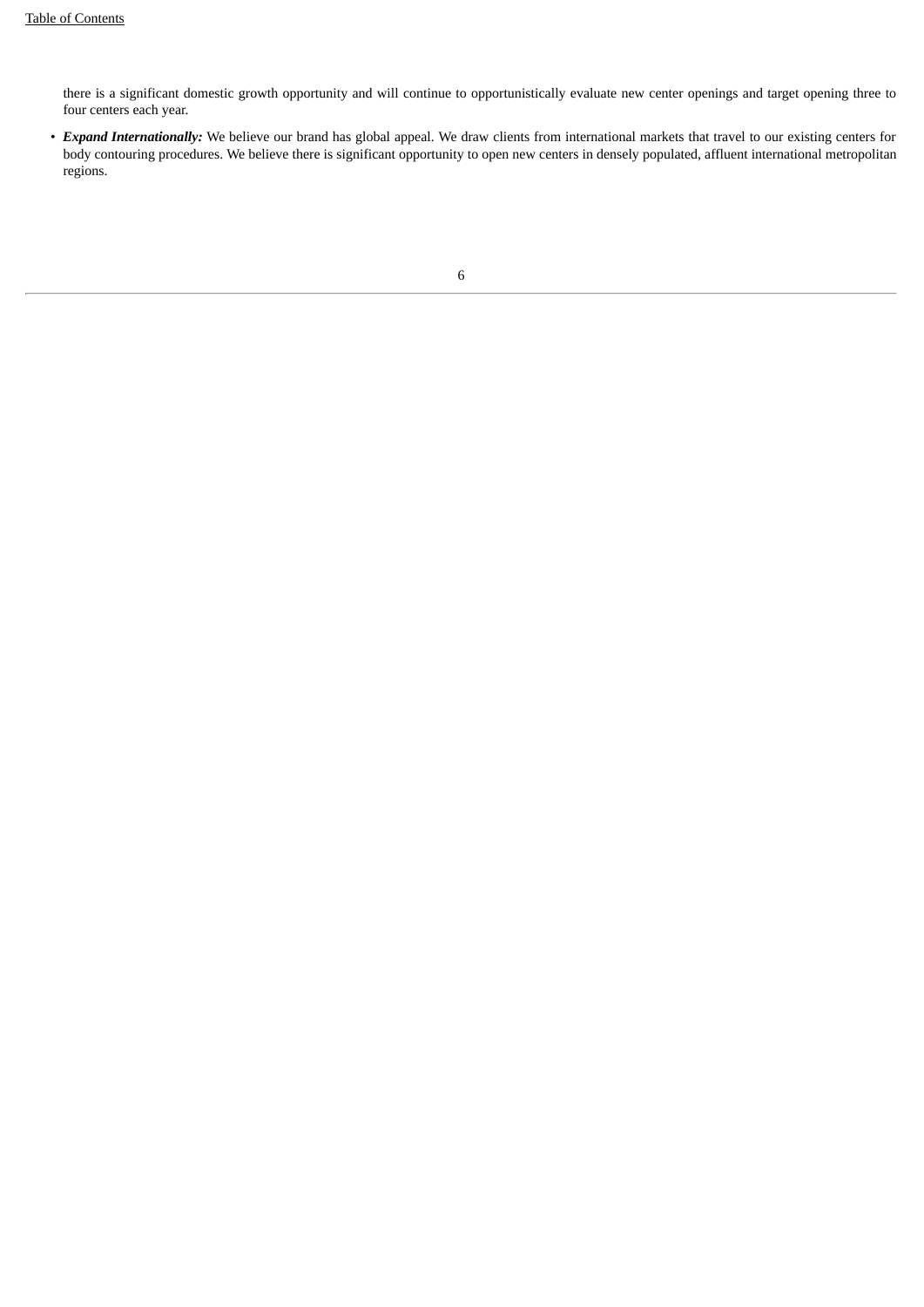# **Our Technique, Training and Equipment**

AirSculpt® is a proprietary, patented method of tumescent liposuction that removes unwanted fat from several targeted areas of the body in a minimally invasive procedure, producing dramatic results. By contrast to traditional liposuction, AirSculpt® requires no needle, no scalpel, no stitches and no general anesthesia, with patients remaining awake during the procedure. We train our surgeons in the AirSculpt® procedure, for which we possess a patent covering the process. Our surgeons are contractually prohibited from performing Elite Body Sculpture's proprietary procedures, including the AirSculpt® procedure, if they leave Elite Body Sculpture.



1. Pain Management Prior to the procedure, patient is given a sedative cocktail and local anesthesia via air pressure from a needleless jet injector.

*\*Patient remains fully awake during the procedure*

2. Access Point Creation One to three entryways are created by the jet injector, which are widened to 2mm (freckle-sized) by means of a biopsy punch.



3. Local Numbing **A** thin cannula is inserted in each entryway, at which point a local numbing solution is dispersed subdermally to the target areas.





4. Laser Ablation Laser ablation, which is the use of the heat from laser light to destroy unwanted cells, is then applied to soften the fat cells for extraction. As a byproduct of the laser's heat, the skin in the treated area is tightened for post-surgery effects.

5. Fat Removal Process Proprietary fat removal process uses industry accepted, FDA approved tools to grab, separate, and remove fat cells.

> An FDA-approved handpiece drives cannula 1,000 times per minute in a corkscrew motion to remove fat cells, without harming surrounding tissue and structures.

> The amount of fat removed via the AirSculpt® method depends on patient body size, desired outcomes and state regulations. After the procedure is complete, a piece of dry gauze is used to cover the entryway to protect against infection.

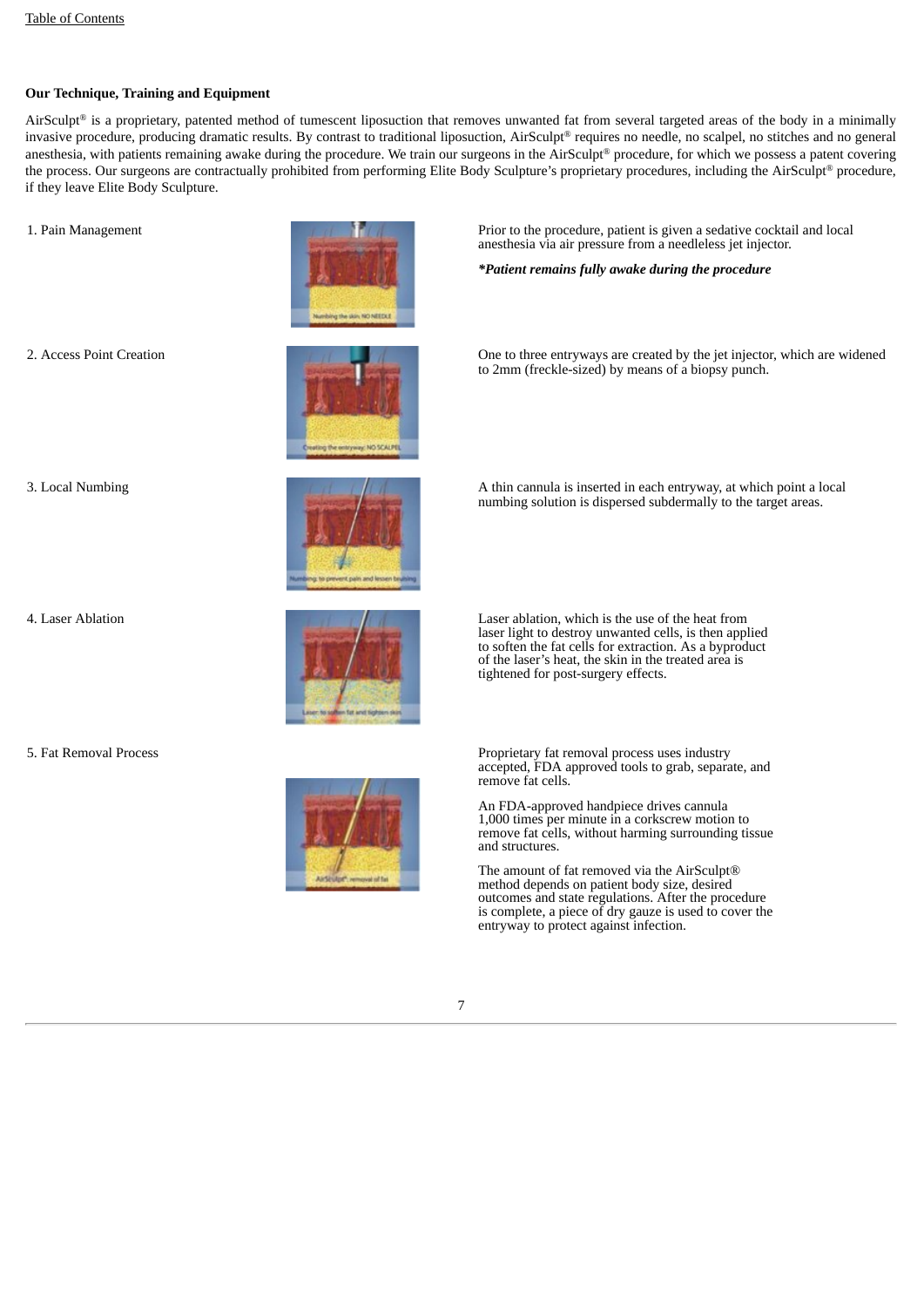Across our centers, we use a network of independent surgeons to perform the AirSculpt® procedure. We believe that the desire to be an Elite Body Sculpture surgeon has provided us with ready access to talented providers, making recruitment a selective process. Additionally, through referral and outreach, we plan to continue recruiting surgeons to perform procedures on our growing number of patients. We conduct background checks on prospective surgeons, confirming licensure and checking surgeon records contained in the National Practitioner Data Bank. Furthermore, we consider the body of work of prospective surgeons, including before and after photos and areas of specialization. Following this initial selection process, our prospective surgeons undergo in-house training through the Elite Fellowship Program where they receive proprietary information regarding the AirSculpt® method and approved body markings, observe videos of experienced AirSculpt® surgeons, observe those surgeons complete eight to ten procedures in-person, and later complete three procedures under the in -person supervision of those surgeons. If a prospective surgeon successfully completes the Elite Fellowship Program, they are permitted to conduct the AirSculpt® method without restrictions. Otherwise, they are observed in additional training procedures or are not chosen to join the Elite Body Sculpture team. Additionally, there is a comprehensive ongoing review process of all surgeons conducted by our experienced AirSculpt® surgeons, which includes on-site visits at centers to help maintain quality standards, and feedback from other staff members, including members of our nursing team.

In connection with the AirSculpt® method, we currently use an FDA-approved handpiece manufactured by Euromi S.A., a Belgian company that specializes in the manufacturing and distribution of medical, dermatological and plastic surgery products, and other FDA- approved parts, such as the cannula and vacuum pump, from other manufacturers. The handpiece we use costs significantly more than other handpiece models, and we believe it is more powerful while being gentler for the patient, helping to produce better results. Some of the other parts used are customized for us by our suppliers for our procedure. Although using FDA-approved equipment in medical procedures is the practice of medicine and does not itself require further FDA review or approval, FDA regulations require that we report certain information about adverse medical events if our AirSculpt® procedures have caused or contributed to those adverse events.

While we recruit our surgeons with a focus on excellence and skill, the handpiece we use in connection with the AirSculpt® method is designed to automatically shut off if any issues are detected in the process (e.g., excessive heat levels). As of the date of this Annual Report on Form 10-K, we are not aware of any adverse events in connection with the AirSculpt® procedure that would require reporting under any regulations.

We are continuously working to innovate to make the AirSculpt® procedure easier to perform, deliver enhanced results, and be more pleasant for our patients, all with a goal of providing the best body contouring results possible. Moreover, we continue to develop AirSculpt® for new procedures and also seek to incorporate new technologies into our current procedures.

#### **Center Format and Selection**

Our centers are approximately 3,000 square feet each and are typically open six days per week, with select centers open seven days per week, from 9 am to 5 pm. Certain centers may operate outside of typical hours to accommodate client schedules. Most existing locations have two procedure rooms. Our centers are typically staffed by three surgeons, who are independent contractors, nurses, office managers, sales consultants, sales assistants and front desk concierges/administrative assistants.

Our target markets include affluent metropolitan and suburban areas. We conduct in-person site visits to proposed center locations. We use a disciplined approach when opening de novo centers and conduct extensive diligence of potential markets through social research, economic analysis of each market and conduct in-person site visits to proposed center locations.

#### **Our Marketing and Sales Efforts and Third Party Financing**

Our marketing efforts are driven by an in-house team of professionals that focus on digital and other platforms. In addition to monitoring and managing our social media presence, our team is focused on search engine optimization on our digital platform. For the year ended December 31, 2021, our total advertising costs were \$14.8 million, split 86% digital advertising and 14% other advertising platforms.

Selling expenses consist of advertising spend for social, digital and traditional marketing and sales and marketing personnel. Our total selling expenses for 2021 were approximately \$21.0 million, or approximately 15.8% of revenue. Our customer acquisition costs were approximately \$1,902 per customer in 2021.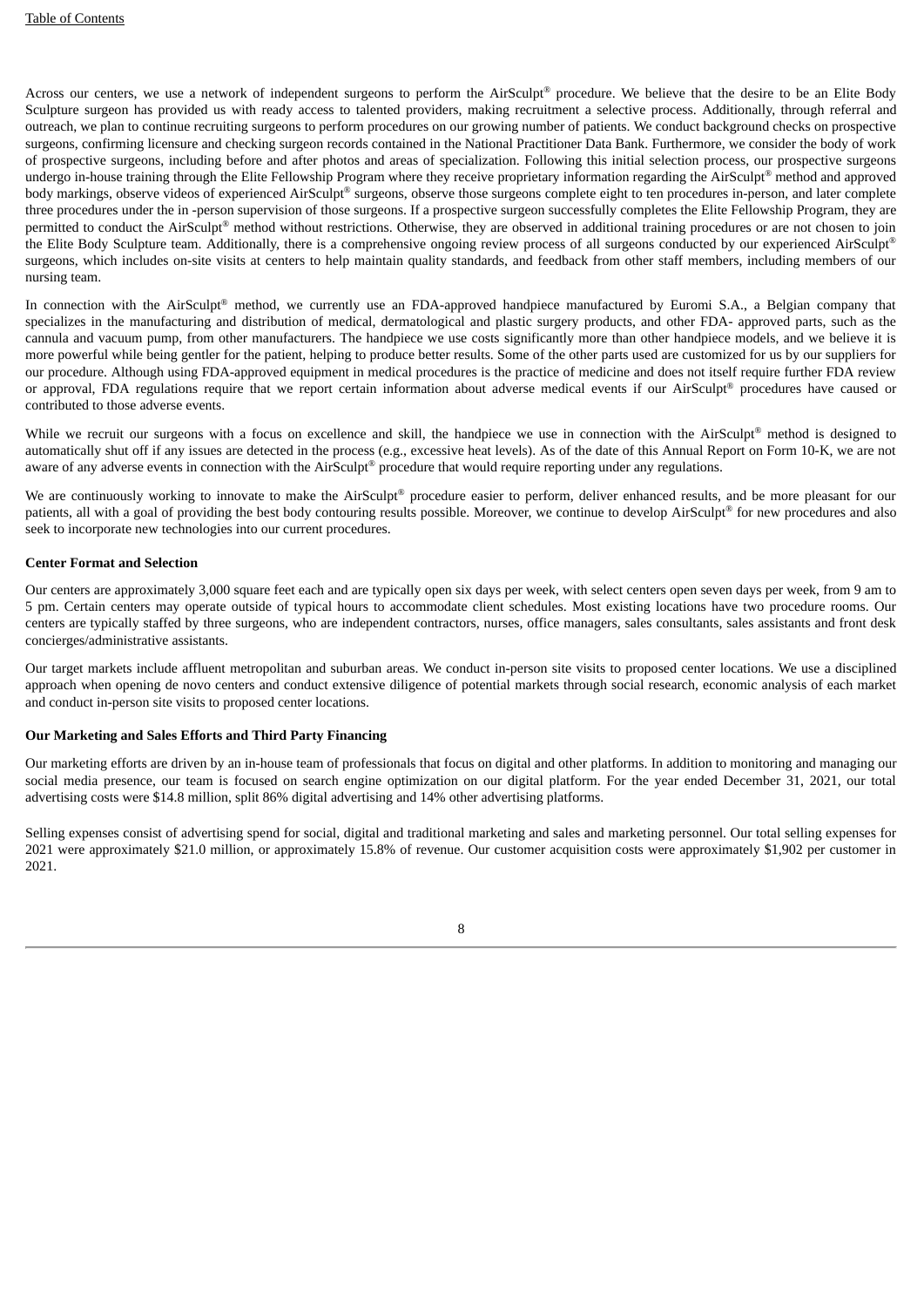Our sales assistants respond to inquiries from prospective patients and schedule virtual or in-person consultations. Starting in 2020, we began to offer our patients the choice of a pre-procedure virtual consult. Rather than making an in-office appointment, our patients are able to speak with our surgeons and qualified patient care consultants in the convenience of their own home or office typically within 24-72 hours. We encourage a strong relationship between our patients and surgeons, from initial consultation, through procedure, to after treatment. Nearly all of our patient-facing consultants are former patients and can speak to their personal Elite experiences. Based on these efforts, together with discussions with our surgeons, our patients elect to move forward and schedule a procedure date. Many patients, satisfied with results and experience, return to Elite Body Sculpture to receive further AirSculpt® treatments on additional body parts.

Our consultants provide patients pricing information the day of their consult and, if requested by the patient, assist patients with securing third-party financing from entities such as CareCredit, Alphaeon Credit and United Medical Credit, enabling consumers to more quickly schedule their procedures. We do not face any risk in default of payment under that financing arrangement, which is solely between the patient and third party financing vendor. In 2021, approximately 42% of our revenue involved the patient securing third-party financing.

#### **Our Intellectual Property**

As of December 31, 2021, our patent portfolio is comprised of two issued U.S. utility patents and three pending U.S. utility patent applications, each of which we own directly. The tools we use to perform our fat removal and fat transfer procedures are purchased from third parties and we do not own the proprietary rights to such tools. Instead of protecting specific, individual liposuction components (such as a particular handpiece design), our issued patents and one of our pending applications relate to certain proprietary implementations of the process described in the section "Our Technique, Training and Equipment," and the combination of multiple components to form proprietary systems that are specially configured for carrying out those proprietary processes. We believe the systems and methodologies claimed in our issued patents provide impressive results with less patient trauma relative to other systems and methods, such as liposuction and abdominoplasty (tummy tuck), that require more invasive surgical procedures. In general, patents have a term of 20 years from the application filing date or earliest claimed non-provisional priority date. We expect our issued patents to expire in 2033 or later.

AirSculpt®, No Needle, No Scalpel, No Stitches®, If You Can Pinch It, We Can Take It®, Power BBL®, Tiny Tuck®, 48 Hour Six Pack®, AirSculpt is for Everybody<sup>®</sup>, Cure for the Hip Dip<sup>®</sup>, Hip Flip<sup>™</sup>, CankCure™, and our logo are U.S. registered trademarks or trademarks for which registration is pending in the United States. We have also registered AirSculpt® and certain other trademarks outside of the United States.

We seek to protect our intellectual property by filing patent applications in the United States related to our procedures that are important to our business. We rely on a combination of confidentiality, non-disclosure and assignment of invention agreements with our employees, surgeons, consultants, contractors and other partners and collaborators. We further rely on copyright, trademark and trade secret laws to protect our brands, proprietary technologies, knowhow, data, and copyrighted content (including our library of before and after photographs).

#### **Competition**

We believe that our brand recognition and minimally invasive procedures with results meeting or exceeding our customer expectations distinguish us in the rapidly growing market for body contouring.

While we believe we are transforming and growing the body contouring market, our primary competition includes individual and small practice group providers of traditional liposuction, which we believe require a longer patient recovery time than AirSculpt® and some national providers of other minimally-invasive techniques, which we believe are less effective than AirSculpt®. Additionally, university and hospital systems, medical spas and centers and beauty and rejuvenation centers include the body contouring services in their offerings.

The areas in which we compete include:

- *Patients:* We compete for patients to utilize our procedures through our marketing efforts and exceptional brand reputation.
- *Procedure Offering:* We compete with providers of liposuction, abdominoplasty (tummy tuck) and gastric bypass surgery, and non-surgical procedures that use cooling, injected medication or heat to reduce fat cells. Many procedures can also involve significant pain and may require excess post-surgical recovery time.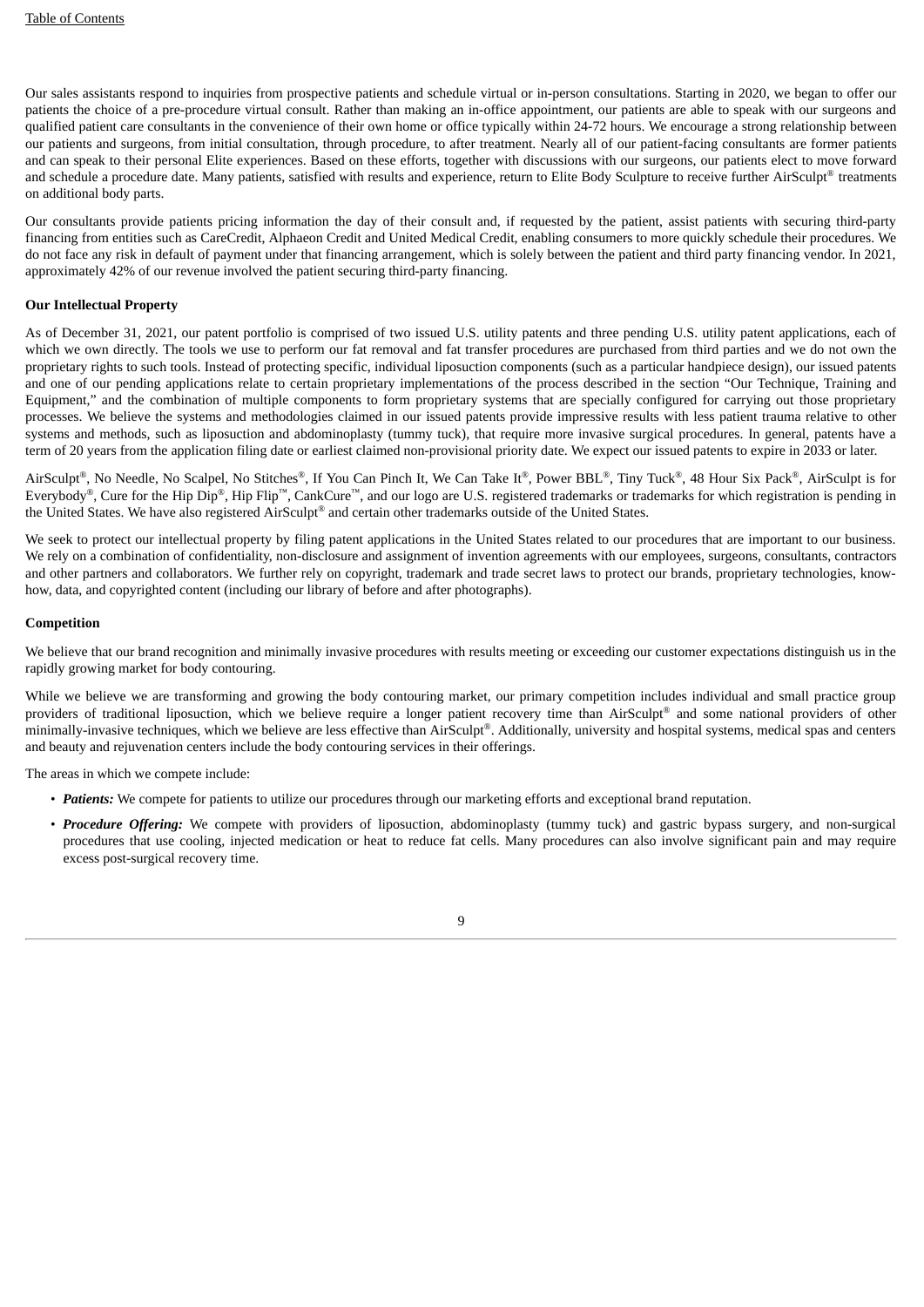• *Surgeons and other professionals:* We compete for high quality surgeons and other professionals across the body contouring and cosmetic surgery industry to ensure we are able to continue to provide our patients with a smooth process, premium service, and high quality results.

The principal competitive factors that companies in our industry need to consider include, but are not limited to: enhanced products and services, procedure safety, competitive pricing policies, vision for the market and procedure innovation, strength of sales and marketing strategies, technological advances, brand awareness and reputation, and access to financing. We believe we compete favorably across all of these factors and we have developed a business model that is difficult to replicate.

#### **Surgeon Practice Structure**

Due to the prevalence of the corporate practice of medicine doctrine, including in many of the states where we conduct our business, our affiliated surgeons are organized in traditional physician practice group structures.

In accordance with applicable state laws, our surgeons have exclusive control and responsibility for all clinical decision-making and the provision of medical care to patients. The Professional Associations are set up as legal entities, separate from Elite Body Sculpture, organized in accordance with applicable state laws regarding the types of entities that may operate a physician practice group. Each of the Professional Associations under which our affiliated surgeons operate is owned by a licensed, qualified physician. Our structure enables more effective and efficient sharing of results among our affiliated surgeons, including with respect to educating and training them as to best demonstrated clinical processes, provides them with access to our sophisticated information systems, and helps to shield us from professional liability.

Each of the Professional Associations contracts with surgeons to provide body contouring services to its patients. Each such surgeon must hold an active license to practice medicine in the state where the applicable Professional Association operates. In most cases, surgeons enter into independent contractor agreements with the applicable Professional Association, under which the surgeon is paid a percentage of the professional fees collected by the Professional Association for each surgery the surgeon personally performs, net of any adjustments for financing fees, patient refunds, or any other allowances applicable to the services provided. A typical agreement with our surgeons will have a term of two to three years. The Professional Associations are generally responsible for billing patients for services rendered by our surgeons. Subject to applicable state laws governing enforceability of restrictive covenants relating to physicians, our surgeons contracted by the Professional Associations have agreed not to compete during the contracted period and have agreed not to use or disclose Elite Body Sculpture's proprietary information, including the AirSculpt® procedure, even after the terms of their respective contracts.

#### *Management Services Agreements*

We have entered into MSAs with each of the Professional Associations, under which the Company, through its wholly-owned subsidiaries, provides the Professional Associations with exclusive, administrative, management and other business support services, including, but not limited to, billing and collection, accounting, legal, human resources, information technology, compliance and recruiting assistance (the "Management Services"). The Professional Associations retain exclusive control and responsibility for all clinical aspects of the practice of medicine and the delivery of medical services and for contracting with all surgeons and other licensed professionals performing procedures through the Professional Associations. The MSAs are longterm in nature, typically with an initial term of 10 years that automatically renews for successive 5 year terms unless either party provides notice not to renew before the end of the then-current term, subject only to a right of termination in the case of uncured material breach. Under the terms of the MSAs, and subject to state laws and other regulations governing professional fee-splitting, our wholly-owned subsidiaries are typically paid either a flat monthly fee or where permitted, a monthly fee structured as (i) a flat dollar amount for all marketing and advertising advice, assistance, and services provided and (ii) a fee equal to a percentage of the Professional Association's gross revenues for the applicable month. These agreements also generally provide opportunities for supplemental bonuses. In addition, the Professional Associations have also agreed to reimburse us for certain expenses. See "Governmental Regulation—State Corporate Practice of Medicine and Fee-Splitting Laws."

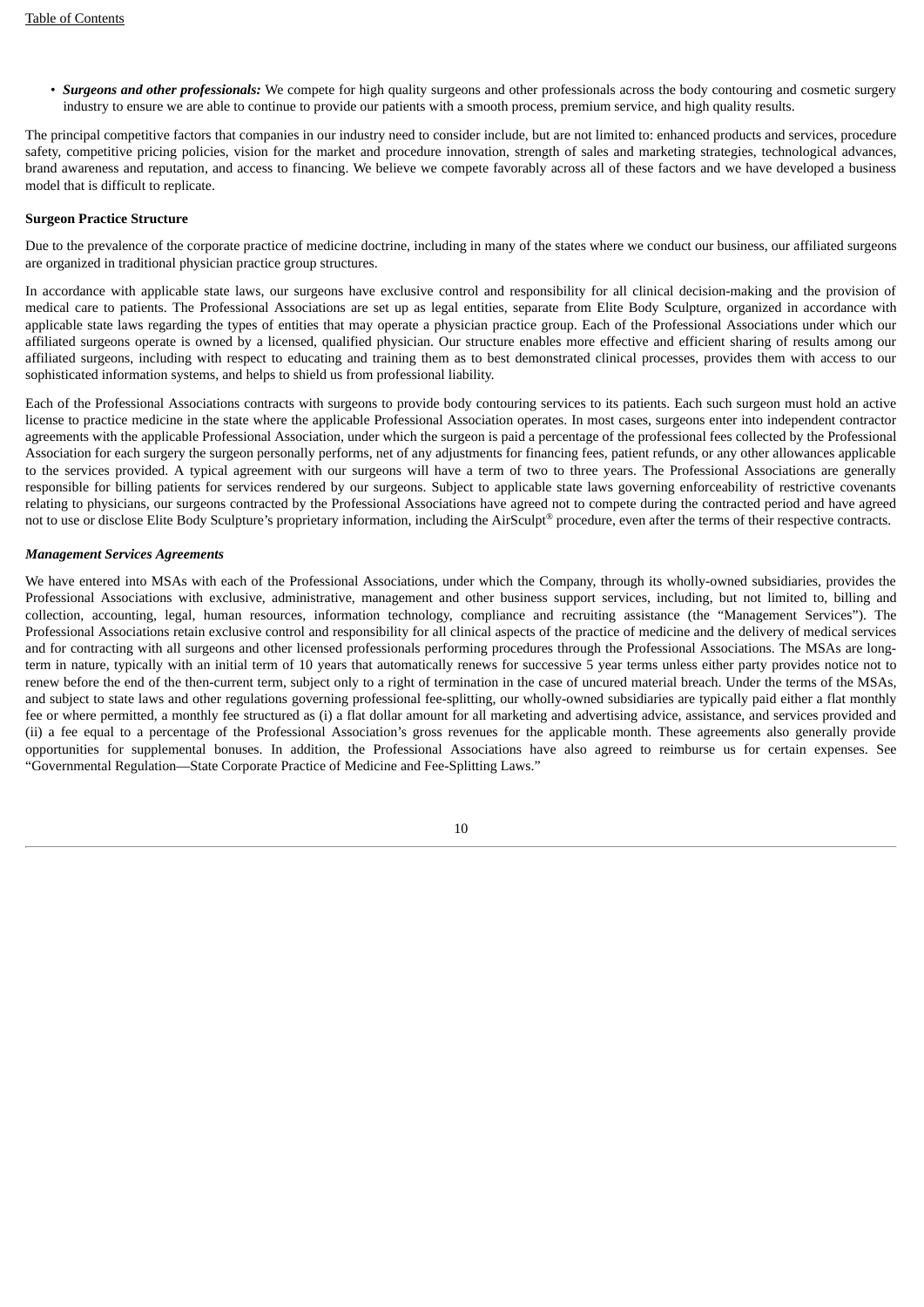#### *Continuity Agreements*

We have entered into Continuity Agreements at all of our Professional Associations, with the exception of New York, with Dr. Rollins and the other Surgeon Owners whereby they are the sole directors, officers, and owners of the Professional Associations. The Continuity Agreements (i) prohibit the Surgeon Owners from freely transferring or selling their interests in the Professional Associations, (ii) provide for the ability to add a second Surgeon Owner to help ensure continuity of the Professional Association, and (iii) provide that the ownership interests of the Surgeon Owners will automatically be transferred to another licensed professional designated by us in accordance with the terms of the Continuity Agreement upon the occurrence of certain events, which include, but is not limited to, the Surgeon Owner's death, the termination of the Surgeon Owner's employment, the Surgeon Owner's license to practice medicine being revoked or terminated, the Surgeon Owner filing a petition for bankruptcy, the Surgeon Owner becoming indicted for or convicted of any felony or any misdemeanor offense involving moral turpitude, the Surgeon Owner breaching any provision of the Continuity Agreement, the Surgeon Owner's gross negligence, willful misconduct or fraud with respect to the Professional Association, and the Surgeon Owner's disability or incapacity.

Each Continuity Agreement will remain in effect until it is terminated (i) by written agreement signed by or on behalf of each party, (ii) upon the 21-year anniversary of the death of the Surgeon Owner, or (iii) only by the manager (being our wholly-owned subsidiaries), upon at least 30 days prior written notice of such termination to the Professional Association.

#### **Governmental Regulation**

Our business and the healthcare industry generally are highly regulated. While we believe that we have structured our agreements and operations in material compliance with applicable healthcare laws and regulations, there can be no assurance that we will be able to successfully address changes in the current regulatory environment or changes in interpretation of existing laws and regulations. We believe that our business operations materially comply with applicable healthcare laws and regulations. However, some of the healthcare laws and regulations applicable to us are subject to limited or evolving interpretations, and a review of our business or operations by a court, law enforcement or a regulatory authority might result in a determination that could have a material adverse effect on us. Furthermore, the healthcare laws and regulations applicable to us may be amended or interpreted in a manner that could have a material adverse effect on our business, prospects, results of operations and financial condition.

#### *Licensing, Medical Practice, Certification*

The practice of medicine, including the performance of surgery, is subject to various federal, state and local certification and licensing laws, regulations, approvals and standards, relating to, among other things, the adequacy of medical care, the practice of medicine (including the provision of remote care and consultations), equipment, personnel, operating policies and procedures, prerequisites for the prescription of medication, ordering tests and other professional services.

Physicians, surgeons and licensed professionals who provide professional medical services to patients must hold a valid license to practice medicine or otherwise be certified or qualified to provide the licensed professional service in the state in which the patient is located. Failure to comply with these laws and regulations could result in licensure actions against the professionals, rendered services being found to be non-reimbursable, or prior payments being subject to recoupments and can give rise to civil, criminal or administrative penalties. Our centers are operated as physician office-based practices, which generally rely on the licenses of the surgeons performing medical services through the affiliated Professional Associations at our locations, as well as other permits and licenses including CLIA certifications, medical waste permits, and local operating permits. Some states also require the applicable Professional Association to hold its own clinic license or permit. Through the affiliated Professional Associations, we voluntarily seek accreditation from The Joint Commission for all of our centers. The Joint Commission is a not-for-profit with over 70 years of experience in health care accreditation. Accreditation and certification for each of our centers requires an on-site evaluation of the quality and safety of patient care. A leading nationally-recognized accreditation, for an office-based practice, demonstrates our commitment to safety and quality. Our ability to operate profitably will depend in part upon our centers, the affiliated Professional Associations and their surgeons obtaining and maintaining all necessary licenses and other approvals and operating in compliance with applicable healthcare regulations. Failure to do so could have a material adverse effect on our business.

Our centers are subject to other federal, state and local laws dealing with issues such as occupational safety, employment, medical leave, insurance regulations, civil rights, discrimination, building codes and other environmental issues. Federal, state and local governments are expanding the regulatory requirements on businesses like ours. The imposition of these regulatory requirements may have the effect of increasing operating costs and reducing the profitability of our operations.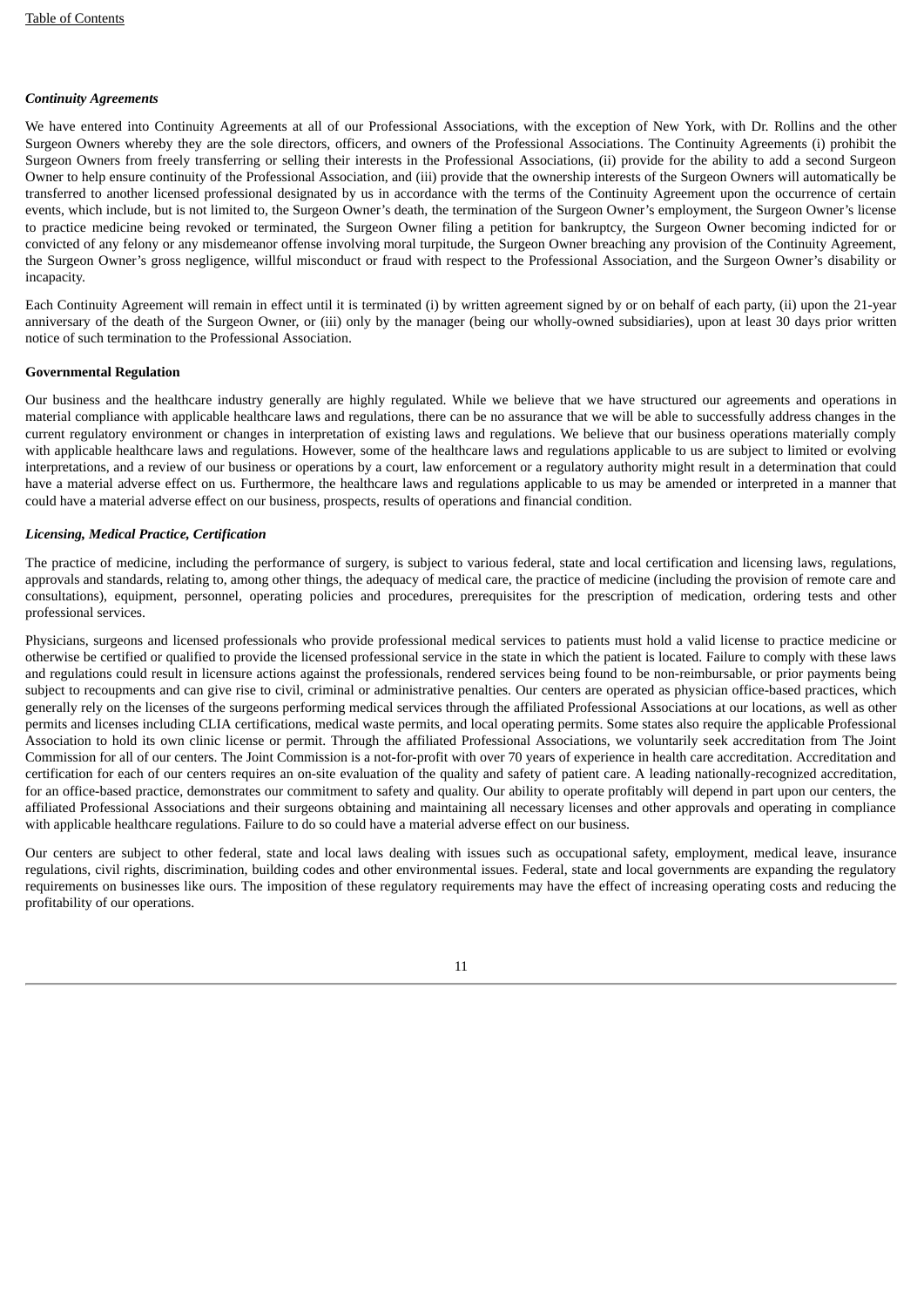#### *State Corporate Practice of Medicine and Fee-Splitting Laws*

The laws in many of the states in which we operate or may in the future operate, prohibit entities owned by non-physicians from practicing medicine, exercising control over surgeons, employing surgeons or otherwise interfering with the independent professional judgment of surgeons. This prohibition on the corporate practice of medicine, is intended to prevent unlicensed persons from interfering with the practice of medicine by licensed surgeons or interfering in any way with the independent professional judgment of physicians as it pertains to patient treatment and related clinical matters. Activities other than those directly related to the delivery of healthcare may be considered an element of the practice of medicine in many states. In certain states where we currently, or in the future, may operate, the corporate practice of medicine doctrine and other licensed professions restrictions may be implicated by decisions and activities such as contracting, setting rates and the hiring and management of clinical or licensed personnel. Many states also have regulations that prevent professional fee-splitting, which is the unlawful sharing of professional fees with unlicensed persons or entities owned by unlicensed persons, often in connection with referrals or other business generated by such persons. Corporate practice of medicine and fee splitting laws and rules vary from state to state and are not always consistent. In addition, these requirements are subject to broad interpretation and enforcement by state regulators. Thus, regulatory authorities or other persons, including the Professional Associations' contracted surgeons, may assert that, notwithstanding the careful structuring of our management arrangements, that we are engaged in the corporate practice of medicine or that the fees earned by us under our contractual arrangements with the Professional Associations constitute unlawful fee splitting. In such event, failure to comply could lead to adverse judicial or administrative action against us and/or our surgeons, civil, criminal or administrative penalties, receipt of cease and desist orders from state regulators, loss of provider licenses, the need to make changes to the terms of engagement with the Professional Associations (or their terms of engagement with their contracted surgeons), in each case that interfere with our business, our profitability and may have other materially adverse consequences.

#### *Healthcare Fraud and Abuse Laws*

Even though our services are not currently covered by any government healthcare program or other third-party payor, the laws in some of the states in which we operate, or may in the future operate, prohibit surgeons and other healthcare providers from referring patients to centers in which the surgeon or other healthcare provider has a financial interest unless an exception applies or providing any form of remuneration or a "kickback" for referrals of patients for medical items or services. Some state fraud and abuse laws apply to items or services reimbursed by any payor, including patients and commercial insurers, not just those reimbursed by a federally funded healthcare program. Because of the breadth of these laws and the narrowness of available statutory and regulatory exceptions, it is possible that some of our business activities could be subject to challenge under one or more of such laws. If we or our operations are found to be in violation of any of these laws or any other governmental regulations that apply to us, we may be subject to penalties, including civil and criminal penalties, damages, fines, imprisonment and the curtailment or restructuring of our operations, any of which could materially adversely affect our ability to operate our business and our financial results.

#### *Antitrust Laws*

The federal government and most states have enacted antitrust laws that prohibit certain types of conduct deemed to be anti-competitive. These laws prohibit price fixing, concerted refusal to deal, market monopolization, price discrimination, tying arrangements, acquisitions of competitors and other practices that have, or may have, an adverse effect on competition. Violations of federal or state antitrust laws can result in various sanctions, including criminal and civil penalties. Antitrust enforcement in the healthcare industry is currently a priority of the Federal Trade Commission (the "FTC"). We believe we are in compliance with federal and state antitrust laws, but courts or regulatory authorities may reach a determination in the future that could have a material adverse effect on our business, prospects, results of operations and financial condition.

#### **Employees**

As of December 31, 2021, we employed approximately 240 full-time employees and approximately 28 part-time employees. We also had contracts with approximately 43 surgeons. While each center varies depending on its size, case volume and case types, we employ an average of approximately 10 fulltime equivalent employees at our centers.

<span id="page-15-0"></span>While we provide "full-time equivalent" information, a number of our employees work on flexible schedules rather than full-time, which increases our staffing efficiency. As a result, these employees also do not participate in our benefits structure, which we believe reduces the relative cost of our benefits plans to us. None of our employees is represented by a collective bargaining agreement.

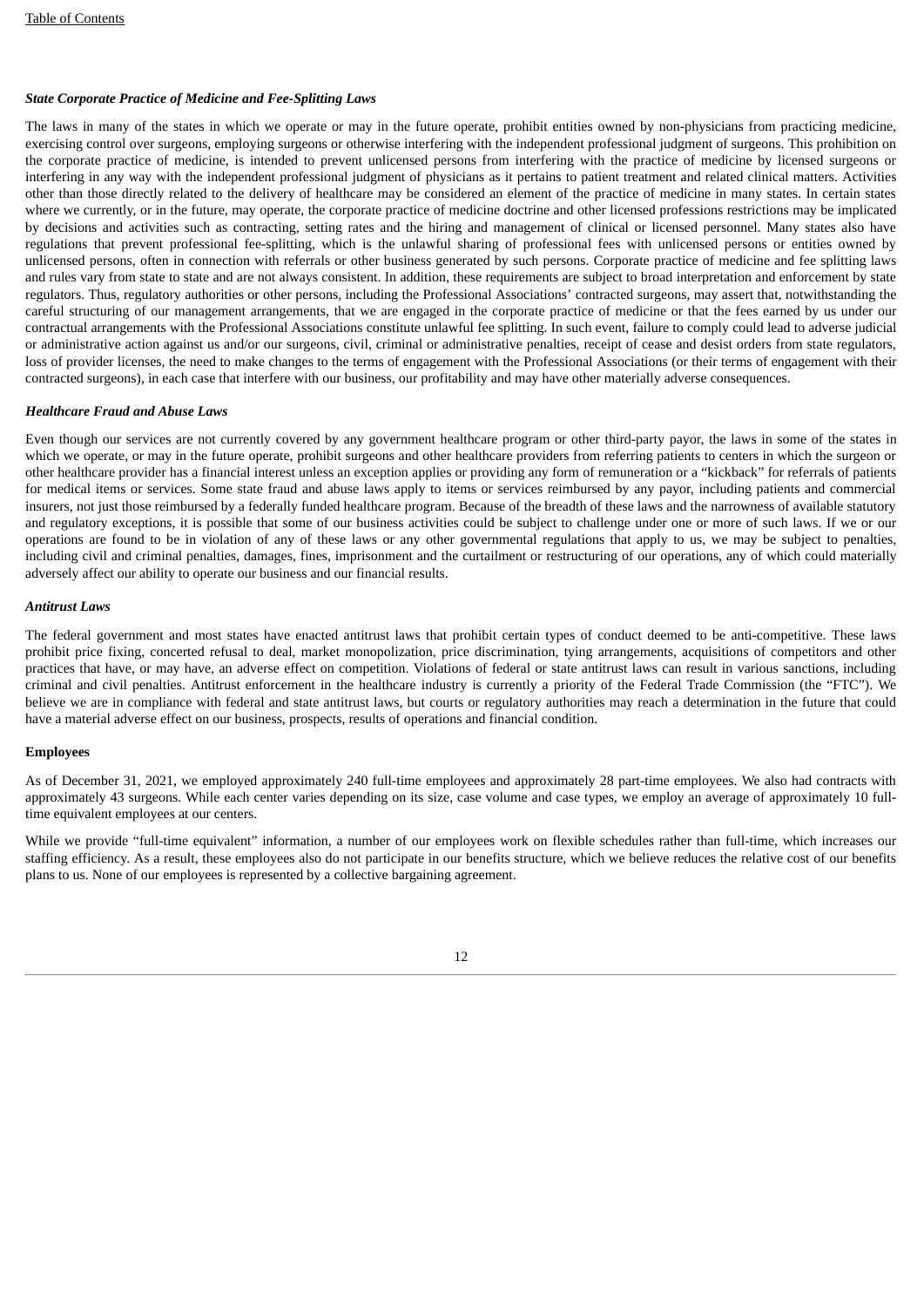#### **Risk Factor Summary**

We are providing the following summary of the risk factors contained in this Annual Report on Form 10-K to enhance the readability and accessibility of our risk factor disclosures. We encourage you to carefully review the full risk factors contained in this Annual Report on Form 10-K in their entirety for additional information regarding the material factors that make an investment in our securities speculative or risky. These risks and uncertainties include, but are not limited to, the following:

#### *Risks Related to Our Business*

- We have a limited operating history and our past results may not be indicative of our future performance.
- Our success depends on our ability to maintain the value and reputation of the AirSculpt® brand.
- We have grown rapidly recently and have limited operating experience at our current scale of operations.
- Our financial results will be harmed if there is not sufficient patient demand for AirSculpt® procedures.
- Our success depends largely upon patient satisfaction with the effectiveness of the AirSculpt® procedure.
- We may fail to open and operate new centers in a timely and cost-effective manner.
- We may not be able to successfully expand in markets outside of North America.
- We may not be able to compete or achieve significant market penetration.
- Changes in laws and regulations related to the internet, perceptions toward the use of social media and changes in internet infrastructure itself may diminish our ability to drive new customer acquisition.
- Regulations related to healthcare may hamper our availability to provide virtual consultations.
- We face competition for surgeons and other workers that provide our medspa and cosmetic services.
- We outsource the manufacturing of key elements of the tools we use for AirSculpt® procedures to a single third-party manufacturer, Euromi, who is dependent upon third-party suppliers.
- In some jurisdictions, we are precluded or limited in our ability to enter into non-compete agreements with our surgeons.
- Our centers and our affiliated Professional Associations may become subject to medical liability claims.
- Our revenue could decline due to changes in credit markets and decisions made by credit providers.
- We may be adversely affected if we lose any member of our senior management.
- The interests of our Sponsor may conflict with the interests of the Company and its other stockholders.
- Our leverage could adversely affect our ability to raise additional capital to fund our operations, limit our ability to react to changes in the economy or our industry and expose us to interest rate risk.
- Restrictive covenants in our debt instruments may adversely affect us.
- Any failure to meet our debt service obligations could have a material adverse effect on our business, prospects, results of operations and financial condition.
- We are a holding company with no operations of our own.
- Our management team has limited experience managing a public company.
- The COVID-19 global pandemic could negatively affect our operations, business and financial condition, and liquidity.
- Use and storage of paper medical records increases risk of loss, destruction and could increase human error with respect to documentation and patient care.
- Our internal computer systems, or those of any of our manufacturers, other contractors, consultants, or collaborators, may fail or suffer security or data privacy breaches or other unauthorized or improper access to, use of, or destruction of our proprietary or confidential data, employee data, or personal data.

#### *Risks Related to Intellectual Property*

- Our competitors could develop and commercialize procedures and products similar or identical to ours.
- We may become a party to intellectual property litigation or administrative proceedings that could be costly and could interfere with our ability to market and perform our services.
- If we are unable to protect the confidentiality of our other proprietary information, our business and competitive position may be harmed.
- We may not be able to protect our intellectual property rights throughout the world to the same extent as in the United States.

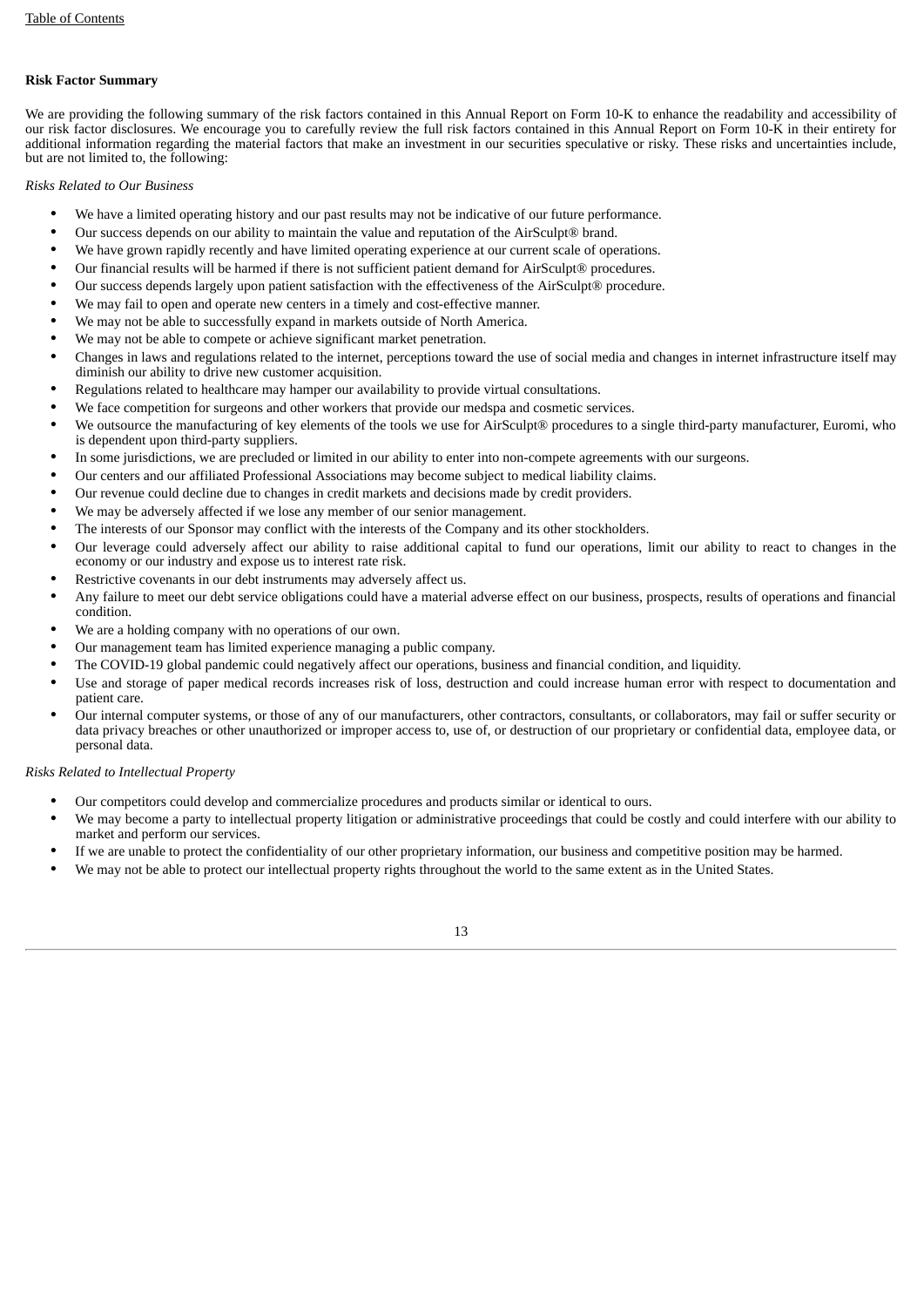### *Risks Related to Government Regulations*

- If we fail to comply with numerous laws and regulations relating to the operation of our centers, we could incur significant penalties or other costs or be required to make significant changes to our operations.
- AirSculpt® procedures may cause or contribute to adverse medical events that we are required to report to the FDA and if we fail to do so, we could be subject to sanctions that would materially harm our business.
- If laws governing the corporate practice of medicine or fee-splitting change, we may be required to restructure some of our relationships.
- We may be subject to various federal and state laws pertaining to healthcare fraud and abuse, including anti-kickback, self-referral, false claims and fraud laws, and any violations by us of such laws could result in fines or other penalties.
- Certain risks are inherent in providing prescription and over the counter ("OTC") treatments, and our insurance may not be adequate to cover any claims against us.

#### *Risks Related to Ownership of Our Common Stock*

- We are an "emerging growth company," and we cannot be certain if the reduced disclosure requirements applicable to emerging growth companies will make our common stock less attractive to investors.
- Our stock price could be extremely volatile, and, as a result, you may not be able to resell your shares at or above the price you paid for them.
- There may be sales of a substantial amount of our common stock by our current stockholders, and these sales could cause the price of our common stock to fall.
- Provisions in our charter documents and Delaware law may deter takeover efforts that could be beneficial to stockholder value.
- We have no plans to pay cash dividends on our common stock for the foreseeable future.
- Our internal controls may not be effective.
- The requirements of being a public company may strain our resources and distract our management, which could make it difficult to manage our business.
- Our stock price and trading volume could decline if securities or industry analysts do not publish research or publish inaccurate or unfavorable research about our business.
- Operating metrics may fluctuate from quarter to quarter, which makes these metrics difficult to predict.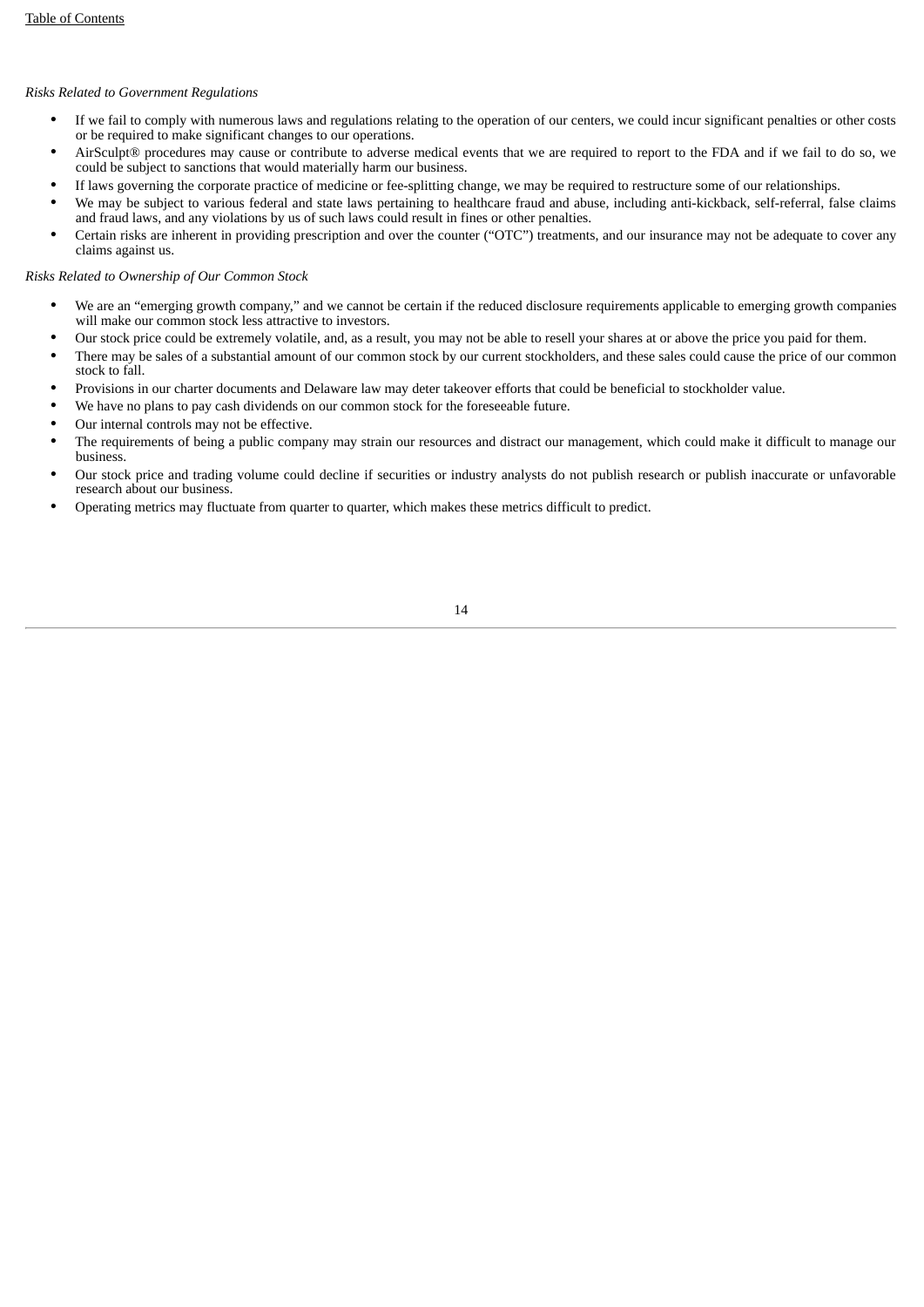# **Item 1A. Risk Factors**

We are subject to risks and uncertainties that could cause our actual financial condition, results of operations, business and prospects to differ materially from those contemplated by the forward-looking statements contained in this report or our other filings with the SEC. Some of these risks and uncertainties are discussed below. If any of the following risks, or other risks and uncertainties, actually occurred, our business, financial condition and operating *results could suffer.*

#### **Risks Related to Our Business**

#### We have a limited operatina history and our past results may not be indicative of our future performance. Further, our revenue arowth rate is likely to *slow as our business and our market matures.*

We began operations in 2012. We have a limited history of generating revenue. As a result, our historical revenue growth should not be considered indicative of our future performance. In particular, we have experienced periods of high revenue growth, including most recently, during the global pandemic, that we do not expect to continue as the business, and the body contouring market, matures. Estimates of future revenue growth and future growth rates are subject to many risks and uncertainties and our future revenue may differ materially from our projections. We have encountered, and will continue to encounter, risks and difficulties frequently experienced by growing companies in rapidly changing industries, including market acceptance of our procedures, attracting new patients, hiring surgeons and responding to increasing competition and expenses as we expand our business. We cannot be sure that we will be successful in addressing these and other challenges we may face in the future, and our business may be adversely affected if we do not manage these risks.

#### *Our success depends on our ability to maintain the value and reputation of the AirSculpt brand.* ®

We believe that our brand is important to attracting patients and high-quality surgeons. Maintaining, protecting, and enhancing our brand depends largely on our ability to deliver results for our patients and the success of our marketing efforts. We believe that the importance of our brand will increase as competition further intensifies. Our brand could be harmed if we fail to achieve these objectives or if our public image were to be tarnished by negative publicity. Unfavorable publicity about us, including our procedures and technology, could diminish confidence in the AirSculpt® brand. Such negative publicity also could have an adverse effect on our business, financial condition, and operating results.

### We have grown rapidly in recent years and have limited operating experience at our current scale of operations. If we are unable to manage our growth *effectively, our brand, company culture, and financial performance may suffer.*

We have expanded rapidly and have limited operating experience at our current size. To effectively manage and capitalize on our growth, we must continue to expand our marketing, focus on innovation and upgrade our management information systems and other processes. Our continued growth could strain our existing resources and we could experience ongoing operating difficulties in managing our business across numerous jurisdictions, including difficulties in hiring, training, and managing surgeons and other staff in our centers through the Professional Associations. Failure to scale and preserve our high-performance, results-driven culture during this period of growth could harm our future success. If we do not adapt to meet these evolving challenges or if our management team does not effectively scale with our growth, we may experience erosion to our brand and our company culture may be harmed.

Our growth strategy contemplates expanding our footprint by opening new centers around the world. Many of our centers are relatively new and we cannot assure you that these centers or that future centers will generate revenue comparable with those generated by our more mature locations, especially as we move to new geographic markets. Further, many of our centers are leased pursuant to multi-year leases, and our ability to negotiate favorable terms on an expiring lease or for a lease renewal option may depend on factors that are not within our control. Expanding internationally will require significant additional investment. Successful implementation of our growth strategy will require significant expenditures before any substantial associated revenue is generated and we cannot guarantee that these increased investments will result in corresponding and offsetting revenue growth.

Our planned expansion will place increased demands on our existing operational, managerial, and administrative resources. These increased demands could strain our resources and cause us to operate our business less effectively, which in turn could cause the performance of our new and existing centers to suffer. Opening new centers may result in inadvertent oversaturation, temporarily or permanently divert customers from our existing centers to new centers and reduce comparable centers revenue, thus adversely affecting our overall financial performance. In addition, oversaturation or the risk of oversaturation may reduce or adversely affect the number or location of centers we plan to open, and could thereby materially and adversely affect our growth plans overall or in particular markets.

Because we have a limited history operating our business at its current scale, it is difficult to evaluate our current business and future prospects, including our ability to plan for and model future growth. Our limited operating experience at this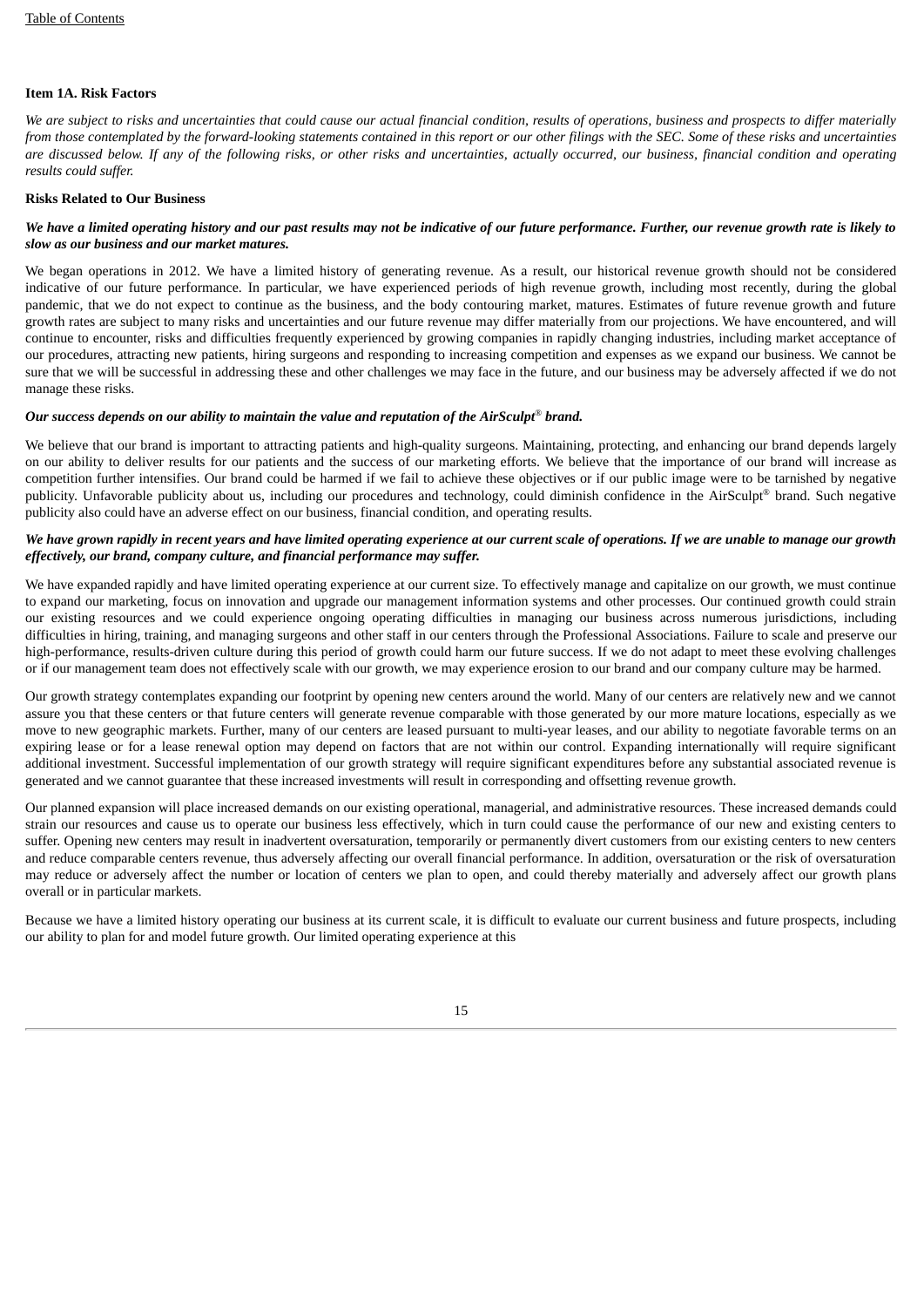scale, combined with the rapidly evolving nature of the body contouring market, substantial uncertainty concerning how these markets may develop, and other economic factors beyond our control, reduces our ability to accurately forecast quarterly or annual revenue. Failure to manage our future growth effectively and profitably could have an adverse effect on our business, financial condition, and operating results.

# We are dependent upon the success of the AirSculpt® body sculpting procedure. If market acceptance for the AirSculpt® procedure fails to grow *significantly, our business and future prospects could be harmed.*

We commenced performing AirSculpt® procedures in 2012, and we expect that the revenue we generate from performing AirSculpt® procedures will account for substantially all of our revenue for the next several years. Accordingly, our success depends on the acceptance among patients of the AirSculpt® procedure as a preferred aesthetic treatment for the selective reduction of fat. The degree of market acceptance of the AirSculpt<sup>®</sup> procedure by patients is unproven. We believe that market acceptance of the AirSculpt® procedure will depend on many factors, including:

- the perceived advantages or disadvantages of AirSculpt® procedures compared to other aesthetic products and treatments;
- the safety and efficacy of AirSculpt® procedures relative to other aesthetic products and alternative treatments;
- the price of AirSculpt® procedures relative to other aesthetic products and alternative treatments;
- our success in expanding our sales and marketing organization;
- the effectiveness of our marketing initiatives;
- our success in maintaining the premium pricing for the AirSculpt® procedure; and
- our success in recruiting and training surgeons in the proper use of the AirSculpt® procedure and selection of appropriate patients as candidates for AirSculpt<sup>®</sup> procedures.

Further, market acceptance and success of the AirSculpt® procedure can be affected by adverse publicity or negative public perception about us, our competitors, our patients, our services, or our industry generally. Adverse publicity may include publicity about the cosmetic treatment industry generally, the efficacy, safety and quality of body fat reduction procedures in general, and liability claims or other litigation, regardless of whether such litigation involves us or the business practices or services of our competitors. Our business, financial condition and results of operations could be adversely affected if the AirSculpt® procedure or any body fat reduction services provided by our competitors are alleged to be or are proved to be harmful to patients or to have unanticipated and unwanted health consequences.

We cannot assure you that the AirSculpt® procedure will achieve broad market acceptance among patients. Because we expect to derive substantially all of our revenue for the foreseeable future from AirSculpt® procedures, any failure of this product to satisfy patient demand or to achieve meaningful market acceptance will harm our business and future prospects.

#### If there is not sufficient patient demand for AirSculpt® procedures, our financial results and future prospects will be harmed.

The AirSculpt<sup>®</sup> procedure is an elective procedure, the cost of which must be borne by the patient, and is not reimbursable through government or private health insurance. The decision to undergo an AirSculpt® procedure is thus driven by patient demand, which may be influenced by a number of factors, such as:

- the success of our sales and marketing programs;
- our success in attracting consumers who have not previously undergone an aesthetic procedure;
- the extent to which the AirSculpt® procedure satisfies patient expectations;
- our ability to properly train our surgeons in performing AirSculpt® procedures such that our patients do not experience excessive discomfort during treatment or adverse side effects;
- the cost, safety, and effectiveness of AirSculpt® procedures versus other aesthetic treatments;
- consumer sentiment about the benefits and risks of aesthetic procedures generally and the AirSculpt® procedure in particular;
- general consumer confidence, which may be impacted by economic and political conditions;
- our use of social media to drive new customer acquisition; and
- our ability to offer virtual consultations to our patients.

Our financial performance will be materially harmed in the event we cannot generate significant patient demand for the AirSculpt® procedure.

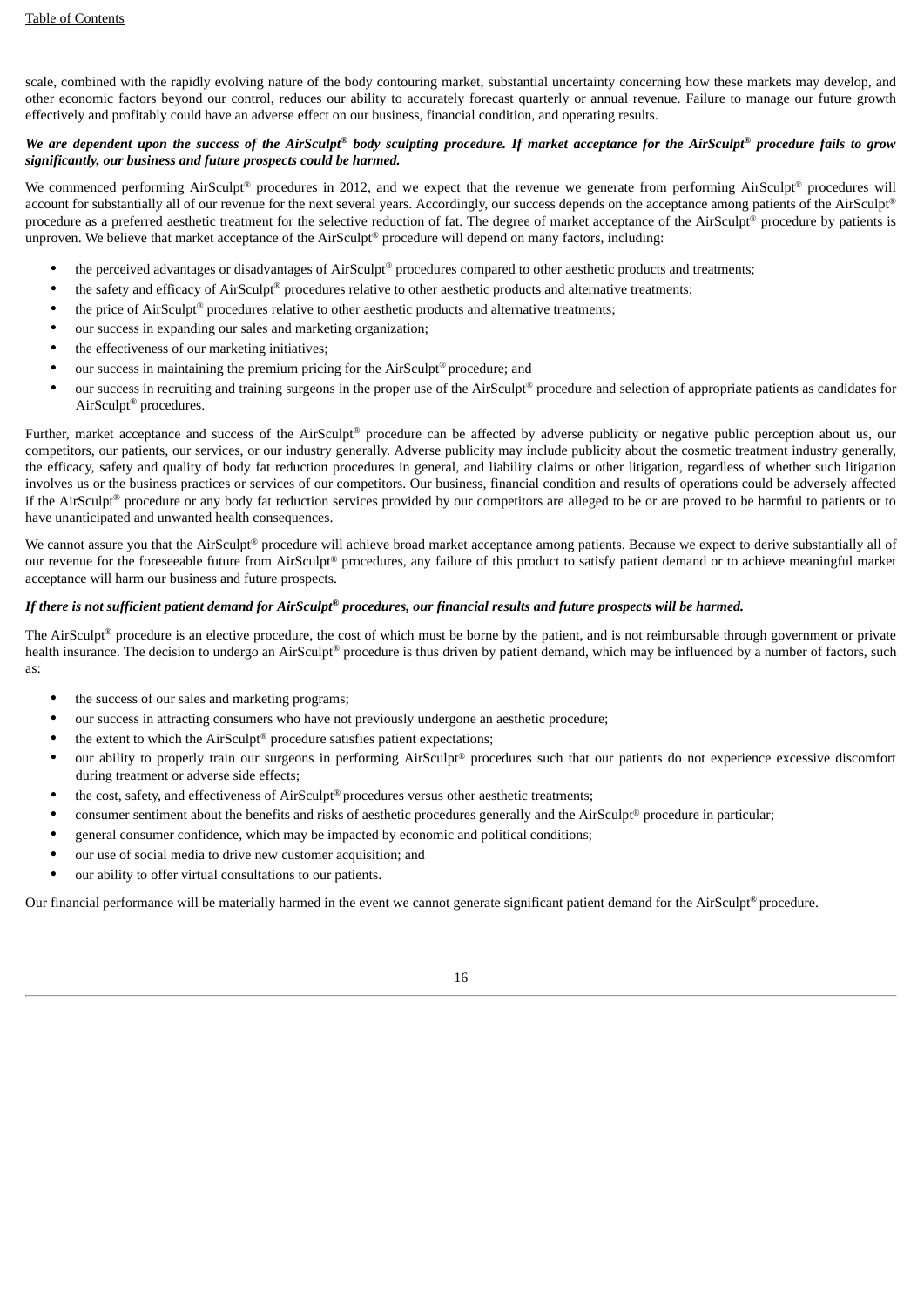#### *Our success depends largely upon patient satisfaction with the effectiveness of the AirSculpt procedure. ®*

In order to generate repeat and referral business, patients must be satisfied with the effectiveness of the AirSculpt® procedure. Patient perception of their results may vary. If patients are not satisfied with the aesthetic benefits of the AirSculpt® procedure, or feel that it is too expensive for the results obtained, our reputation and future sales will suffer.

#### If we fail to open and operate new centers in a timely and cost-effective manner or fail to successfully enter new markets, our financial performance *could be materially and adversely affected.*

Our growth strategy depends, in large part, on growing and expanding our operations, both in existing and new geographic regions, particularly in densely populated and affluent metropolitan and suburban regions, and operating our new centers successfully. We cannot assure you that our contemplated expansion will be successful.

Our ability to successfully open and operate new centers depends on many factors, including, among others, our ability to:

- recruit qualified surgeons through our affiliated Professional Associations for our new centers;
- address regulatory, competitive, and marketing, and other challenges encountered in connection with expansion into new markets;
- hire, train and retain surgeons and other personnel through our affiliated Professional Associations;
- maintain adequate information system and other operational system capabilities;
- successfully integrate new centers into our existing management structure with affiliated Professional Associations and operations, including information system integration;
- negotiate acceptable lease terms at suitable locations;
- source sufficient levels of medical supplies at acceptable costs;
- obtain and maintain necessary permits and licenses through our affiliated Professional Associations;
- construct and open our centers on a timely basis;
- generate sufficient levels of cash or obtain financing on acceptable terms to support our expansion;
- achieve and maintain brand awareness in new and existing markets; and
- identify and satisfy the needs and preferences of our patients.

Our failure to effectively address challenges such as these could adversely affect our ability to successfully open and operate new centers in a timely and cost-effective manner.

In addition, there can be no assurance that newly-opened centers will achieve net sales or profitability levels comparable to those of our existing centers in the time periods estimated by us, or at all. If our centers fail to achieve, or are unable to sustain, profitability levels, our business may be materially harmed and we may incur significant costs associated with closing those centers. Our plans to accelerate the growth of new centers may increase this risk.

Accordingly, we cannot assure you that we will achieve our planned growth or, even if we are able to grow our centers as planned, that our new centers will perform as expected. Our failure to implement our growth strategy and to successfully open and operate new centers in the time frames and at the costs estimated by us could have a material adverse effect on our business, financial condition and results of operations.

#### If we cannot maintain our high-performance and results-driven culture as we grow, we could lose the innovation and passion that we believe *contribute to our success and our business may be harmed.*

We believe that a critical component of our success has been our corporate culture. We have invested substantial time and resources in building our highperformance, results-driven culture. As we continue to grow, including geographically, we will need to maintain our high-performance, results-driven culture among a larger number of surgeons and other employees, dispersed across various geographic regions. Any failure to preserve our culture could negatively affect our future success, including our ability to retain and recruit surgeons and other personnel on behalf of our affiliated Professional Associations and to effectively focus on and pursue our corporate objectives.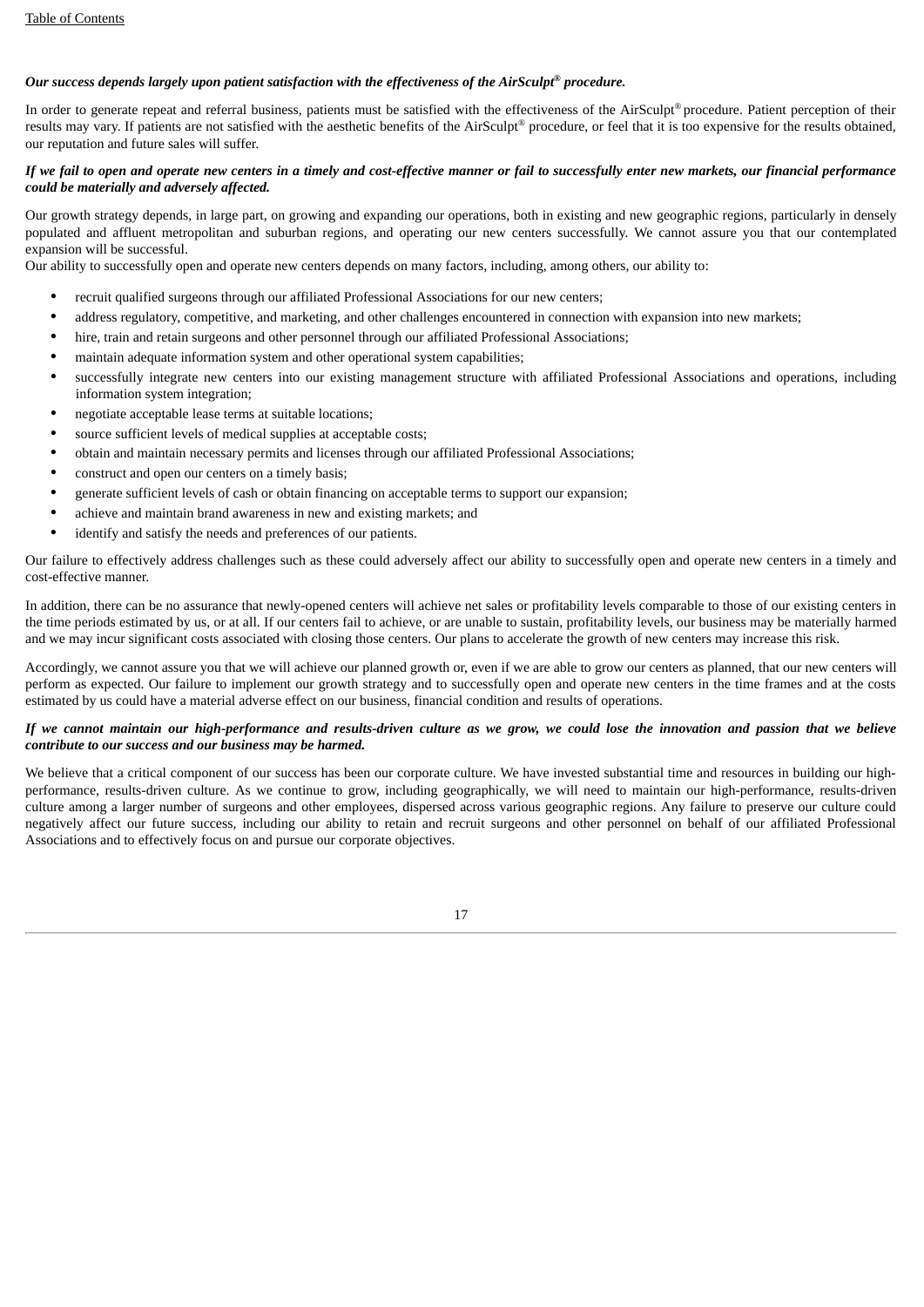#### To successfully expand in markets outside of North America, we must address many issues with which we have limited experience.

International expansion is subject to a number of risks, including:

- difficulties in staffing and managing our international operations;
- increased competition as a result of more procedures receiving regulatory approval or otherwise freedom to market in international markets;
- reduced or varied protection for intellectual property rights in some countries;
- foreign tax laws;
- fluctuations in currency exchange rates;
- foreign certification and regulatory clearance or approval requirements;
- difficulties in developing effective marketing campaigns in unfamiliar foreign countries;
- geopolitical events (such as Russian invasion of Ukraine), social and economic instability abroad, terrorist attacks, and security concerns in general;
- potentially adverse tax consequences, including the complexities of foreign value-added tax systems, tax inefficiencies related to our corporate structure, and restrictions on the repatriation of earnings;
- the burdens of complying with a wide variety of foreign laws and different legal standards; and
- increased financial accounting and reporting burdens and complexities.

If one or more of these risks were realized, it could require us to dedicate significant financial and management resources and our revenue may decline.

#### Our inability to effectively compete with our competitors may prevent us from achieving significant market penetration or improving our operating *results.*

The body contouring market is highly competitive and dynamic and is characterized by rapid and substantial technological development and product innovations. Demand for the AirSculpt® procedure could be limited by the products and technologies offered by our competitors. In the United States, we compete against companies that have developed non-invasive and other minimally-invasive procedures for body contouring and companies that have developed invasive surgical procedures for fat reduction. Due to less stringent regulatory requirements, there are many more aesthetic products and procedures available for use in international markets than are approved for use in the United States. There are also fewer limitations on the claims our competitors in international markets can make about the effectiveness of their products and the manner in which they can market them. As a result, we face even greater competition in these markets than in the United States. Further, our patent protection is limited to the United States, and therefore we may face increased competition from competitors using procedures similar to the AirSculpt® procedure in other countries.

Many of our competitors are large, experienced companies that have substantially greater resources and brand recognition than we do. Some of these competitors offer similar services (including competitors who may charge less for such services than we do) and others also offer alternative services that are less expensive than the procedures we offer. Competing in the body contouring market could result in price-cutting, reduced profit margins, and limited market share, any of which would harm our business, financial condition, and results of operations.

#### Increasing scrutiny and evolving expectations from customers, regulators, investors, and other stakeholders with respect to our environmental, social *and governance practices may impose additional costs on us or expose us to new or additional risks.*

Companies are facing increasing scrutiny from customers, regulators, investors, and other stakeholders related to their environmental, social and governance ("ESG") practices and disclosure. Investor advocacy groups, investment funds and influential investors are also increasingly focused on these practices, especially as they relate to the environment, health and safety, diversity, labor conditions and human rights. Increased ESG related compliance costs could result in increases to our overall operational costs. Failure to adapt to or comply with regulatory requirements or investor or stakeholder expectations and standards could negatively impact our reputation, ability to do business with certain partners, and our stock price. New government regulations could also result in new or more stringent forms of ESG oversight and expanding mandatory and voluntary reporting, diligence, and disclosure.

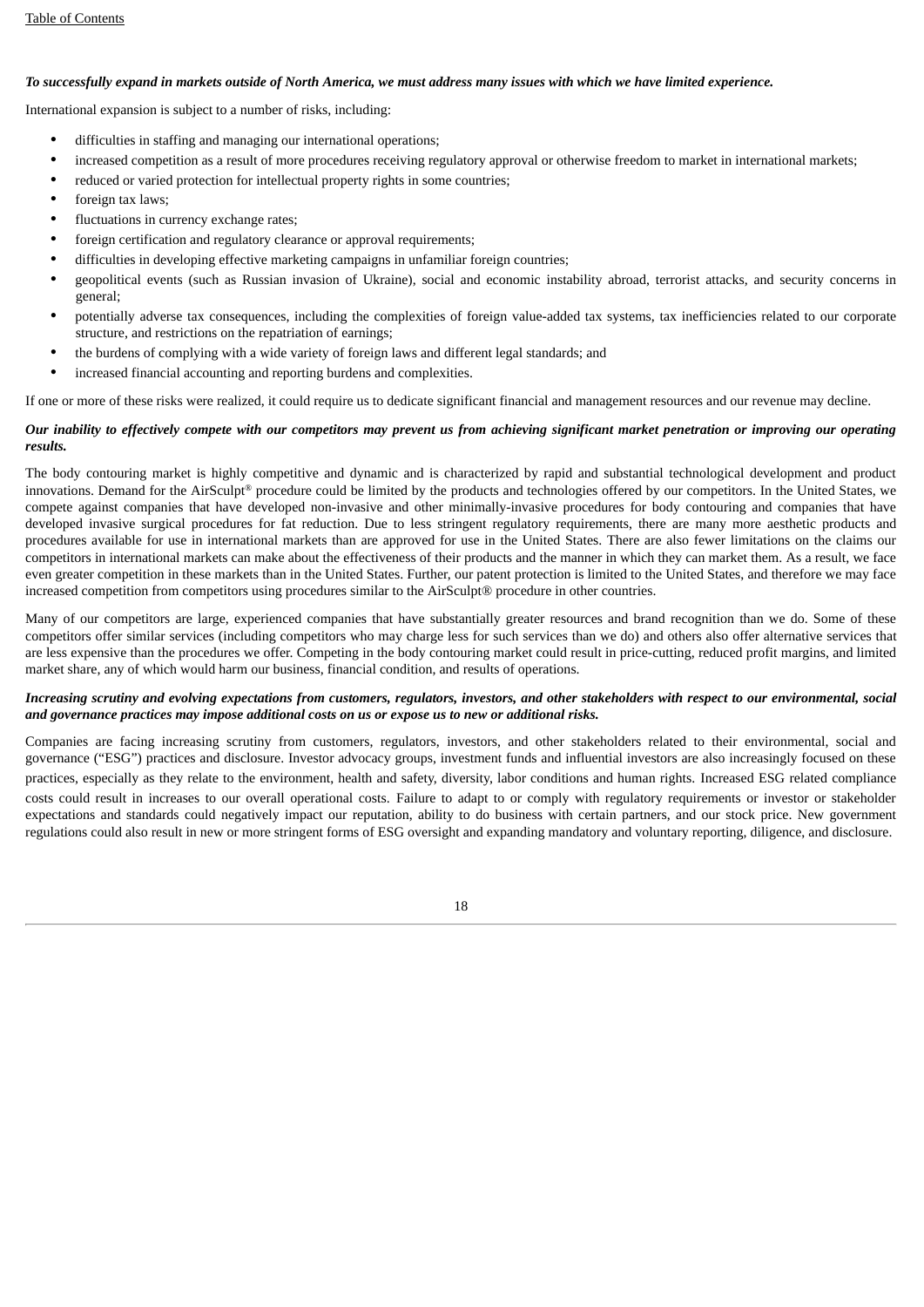#### Use of social media may materially and adversely affect our reputation or subject us to fines or other penalties.

We use third-party social media platforms as marketing tools. For example, we maintain Facebook, Instagram and YouTube accounts and we offer consumers the opportunity to comment on our social media platforms. Negative commentary or false statements may be posted on our social media platforms, which could be adverse to our reputation or business. Our target consumers often value readily available information and often act on such information without further investigation and without regard to its accuracy. The harm may be immediate without affording us an opportunity for redress or correction.

As social media platforms continue to rapidly evolve, we must continue to maintain a presence on these platforms and establish presences on new or emerging popular social media platforms. If we are unable to cost-effectively use social media platforms as marketing tools, our ability to acquire new consumers and our financial condition may suffer. Furthermore, as laws and regulations rapidly evolve to govern the use of these platforms and devices, the failure by the Company, our employees or third parties acting at our direction to abide by applicable laws and regulations in the use of these platforms and devices could subject us to regulatory investigations, class action lawsuits, liability, fines or other penalties and have a material adverse effect on our business, financial condition and result of operations.

In addition, an increase in the use of social media for marketing may cause an increase in the burden on us to monitor compliance of such materials and increase the risk that such materials could contain problematic marketing claims in violation of applicable regulations.

#### Our business relies heavily on email and other messaging services, and any restrictions on the sending of emails or messages or an inability to timely *deliver such communications could materially adversely affect our net revenue and business.*

Our business depends on email and other messaging services for promoting our brand and services. If we are unable to successfully deliver emails or other messages to potential customers, or if potential customers decline to open or read our messages, our business, financial condition and results of operations may be materially adversely affected. Changes in how web and mail services block, organize and prioritize email may reduce the number of subscribers who receive or open our emails. For example, Google's Gmail service has a feature that organizes incoming emails into categories (for example, primary, social and promotions). Such categorization or similar inbox organizational features may result in our emails being delivered in a less prominent location in a subscriber's inbox or viewed as "spam" by our subscribers and may reduce the likelihood of that subscriber reading our emails. Actions by third parties to

block, impose restrictions on or charge for the delivery of emails or other messages could also adversely impact our business. From time to time, Internet service providers or other third parties may block bulk email transmissions or otherwise experience technical difficulties that result in our inability to successfully deliver emails or other messages to consumers.

Changes in the laws or regulations that limit our ability to send such communications or impose additional requirements upon us in connection with sending such communications would also materially adversely impact our business. Our use of email and other messaging services to send communications to consumers may also result in legal claims, which may cause increased expenses, and if successful might result in fines and orders with costly reporting and compliance obligations or might limit or prohibit our ability to send emails or other messages. We also rely on social networking messaging services to send communications and to encourage consumers to send communications. Changes to the terms of these social networking services to limit promotional communications, any restrictions that would limit our ability or our consumers' ability to send communications through their services, disruptions or downtime experienced by these social networking services or decline in the use of or engagement with social networking services by consumers could materially and adversely affect our business, financial condition and results of operations.

#### Changes in laws and regulations related to the internet, perceptions toward the use of social media and changes in internet infrastructure itself may diminish our ability to drive new customer acquisition and could adversely affect our business and results of operations.

The success of our business depends upon the continued use of the internet and social media networks. Federal, state or foreign government bodies or agencies have in the past adopted, and may in the future adopt, laws or regulations affecting the use of the internet as a commercial medium. In addition, government agencies or private organizations have imposed and may impose additional taxes, fees or other charges for accessing the internet, generally. These laws, taxes, fees or charges could limit the use of the internet or decrease the demand for internet-based solutions.

The public's increasing concerns about data privacy and security and the use of social media may negatively affect the use or popularity of social media networks, and, in turn, adversely affect our business. Similarly, enhanced scrutiny may lead to

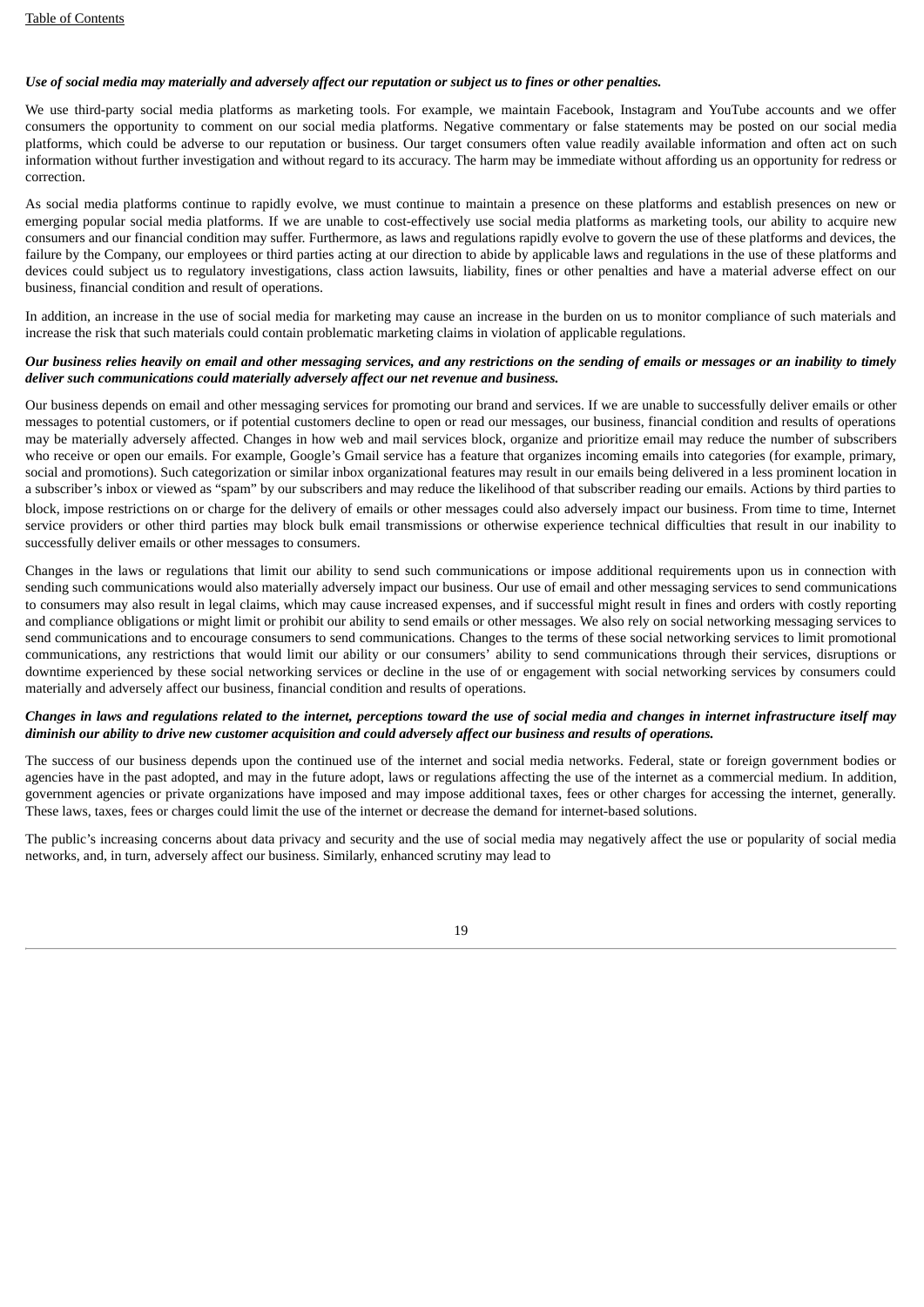an increase in regulation of social media, which could limit our ability to use social media to drive our brand awareness and increase consumer acceptance for our procedures.

In addition, the use of the internet as a business tool could be adversely affected due to delays in the development or adoption of new standards and protocols to handle increased demands of internet activity, security, reliability, cost, ease-of-use, accessibility and quality of service. The performance of the internet and its acceptance as a business tool have been adversely affected by "viruses," "worms" and similar malicious programs, as well as the risks associated with other types of security breaches. If the use of the internet is reduced as a result of these or other issues, then the reduction in marketing and networking with respect to our services and patients could result in a decline in demand for the AirSculpt® procedure, which could adversely affect our revenue, business, results of operations and financial condition.

#### Regulations related to health care, including telehealth, are evolving. To the extent regulations change, our ability to provide virtual consultations *could be hampered.*

In a regulatory climate that is uncertain, our operations and our arrangements with our affiliated Professional Associations may be subject to direct and indirect adoption, expansion or reinterpretation of various laws and regulations. Compliance with these future laws and regulations may require us to change our practices at an undeterminable and possibly significant initial monetary and recurring expense. These additional monetary expenditures may increase future overhead, which could have a material adverse effect on our results of operations and our ability to provide virtual services in certain jurisdictions. Areas of government regulation that, if changed, could be costly to us include rules governing the provision of virtual consultations.

In addition, a few states have imposed different, and, in some cases, additional, standards regarding the provision of virtual medical consultations and telehealth, generally. The unpredictability of this regulatory landscape means that sudden changes in policy regarding standards of care and what is permissible are possible. If a successful legal challenge or an adverse change in the relevant laws or regulations were to occur, and we were unable to adapt our business model accordingly, our operations in the affected jurisdictions or ability to reach patients in such jurisdictions would be disrupted, which could have a material adverse effect on our business, financial condition and results of operations. If we are required to adapt our business model, we may be limited to only in-person services, which may have a material adverse effect on our business, financial condition and results of operations.

#### *We face competition for surgeons.*

The number of surgeons available to work through our affiliated Professional Associations at our centers is finite, and we face intense competition from other cosmetic treatment centers in recruiting surgeons to work in our centers.

In addition, there may be other companies that may decide to enter our business. Many of these companies have greater resources than we do, including financial, marketing, staff and capital resources. If we are unable to compete effectively with any of these entities for surgeons, we may be unable to implement our business strategies successfully and our financial position and results of operations could be adversely effected.

#### We rely on a skilled, licensed labor force to provide our medspa and cosmetic services, and the supply of this labor force is finite. If we cannot hire *adequate staff for our clinics, we will not be able to operate.*

As of December 31, 2021, we employed approximately 240 full-time employees and approximately 28 part-time employees. Many of our personnel are licensed to perform cosmetic services, including medical treatments, and hold licenses as physicians and nurses. Our success depends, in part, on our continuing ability to identify, hire, develop and retain highly qualified personnel, including surgeons and nurses, through our affiliated Professional Associations. The demand for medical professionals has increased significantly as a result of the COVID-19 pandemic. Further, even before the COVID-19 pandemic, the demand for medical professionals had been increasing as more consumers began gravitating to health and wellness treatments, such as medspa and cosmetic services. As a result, we have increased, and may continue to increase, the salaries and bonuses for both potential and existing personnel. Additionally, many of the jurisdictions in which we operate our centers have their own licensing or similar requirements applicable to our personnel, and the onboarding and training process for each of our employees and our independent contractors can take several months. If we cannot identify, hire, develop and retain adequate staff for our centers through our affiliated Professional Associations, we will not be able to open new centers on a timely basis or adequately staff existing centers.

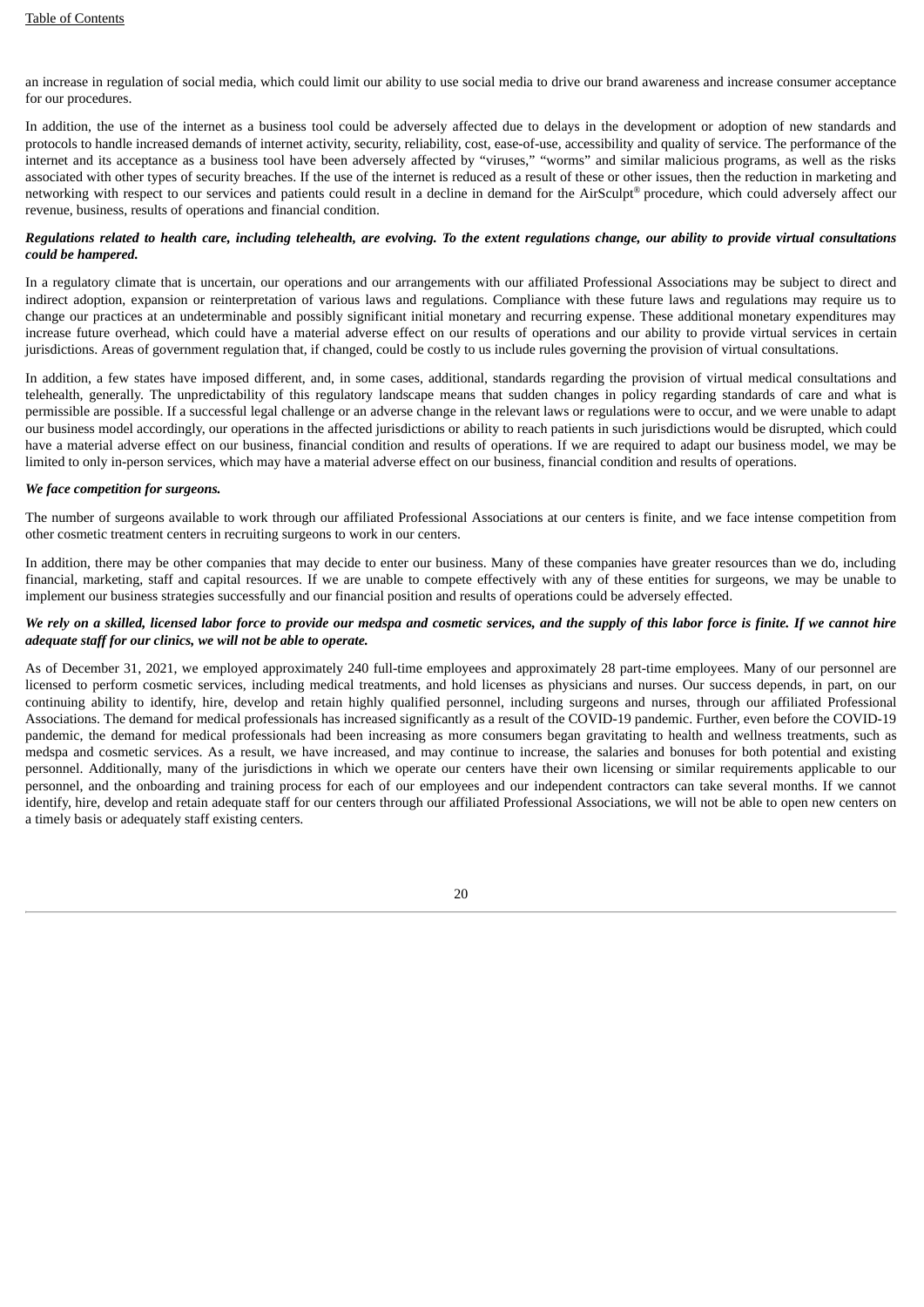#### Our personnel or others may engage in misconduct or other improper activities, including noncompliance with our policies and procedures.

We are exposed to the risk of misconduct or other improper activities by our personnel. Misconduct by our personnel could include inadvertent or intentional failures to comply with our policies and procedures (such as our data privacy policies), medical standards or procedures, the laws and regulations to which we are subject and/or ethical, social, product, labor and environmental standards. Our current and former personnel may also become subject to allegations of sexual harassment, racial and gender discrimination or other similar misconduct, which, regardless or the ultimate outcome, may result in adverse publicity that could significantly harm our brand, reputation and operations. Misconduct by our personnel could also involve the improper use of information obtained in the course of the associate's prior or current employment, which could result in legal or regulatory action and harm to our reputation.

#### We outsource the manufacturing of key elements of the tools we use for AirSculpt® procedures to a single third-party manufacturer.

Euromi manufactures the handpiece our surgeons use for AirSculpt® procedures. If the operations of Euromi are interrupted or if they are unable to meet our delivery requirements due to capacity limitations or other constraints, we may be limited in our ability to perform procedures for customers which could harm our reputation and results of operations.

#### The manufacturing operations of Euromi are themselves dependent upon third-party suppliers, making us vulnerable to supply shortages and price *fluctuations, which could harm our business.*

The handpieces that our surgeons use for AirSculpt® procedures are currently manufactured by Euromi. We have not qualified alternate suppliers and rely upon purchase orders, rather than long-term supply agreements. A supply interruption or an increase in demand beyond Euromi's capabilities could harm our ability to perform AirSculpt® procedures until new sources of supply are identified and qualified. Our reliance on a single supplier of handpieces subjects us to a number of risks that could harm our business, including:

- interruption of supply resulting from modifications to or discontinuation of Euromi's operations;
- delays in product shipments resulting from uncorrected defects, reliability issues, or Euromi's variation in a component;
- a lack of long-term supply agreements;
- inability to obtain adequate supply in a timely manner or to obtain adequate supply on commercially reasonable terms;
- difficulty and cost associated with locating and qualifying alternative suppliers for our handpieces in a timely manner;
- production delays related to the evaluation and testing of handpieces from alternative suppliers and corresponding regulatory qualifications; and
- damage to our brand reputation caused by defective handpieces.

Moreover, the COVID-19 pandemic has resulted in widespread global supply chain disruptions to vendors including critical supply shortages, significant material cost inflation and extended lead times for items that are required for our operations. Any such interruptions to our supply chain could increase our costs and could limit the availability of products critical to our operations.

Any interruption in the supply of handpieces, or our inability to obtain substitute handpieces from alternate sources at acceptable prices in a timely manner, could harm our ability to perform  $AirSculpt^{\circ}$  procedures until new sources of supply are identified and qualified.

#### Some jurisdictions preclude us from entering into non-compete agreements with our surgeons, and other non-compete agreements and restrictive *covenants applicable to certain surgeons and other employees may not be enforceable.*

We have contracts with surgeons in many states. Some of our services contracts include provisions preventing these surgeons from competing with us. The law governing non-compete agreements and other forms of restrictive covenants varies from state to state. Some jurisdictions prohibit us from entering into non-compete agreements with our professional staff. Other states are reluctant to strictly enforce non-compete agreements and restrictive covenants against surgeons. Therefore, there can be no assurance that our non-compete agreements related to employed or otherwise contracted surgeons will be enforceable if challenged in certain states. In such event, we would be unable to prevent former employed or otherwise contracted surgeons from competing with us, potentially resulting in the loss of some of our business.

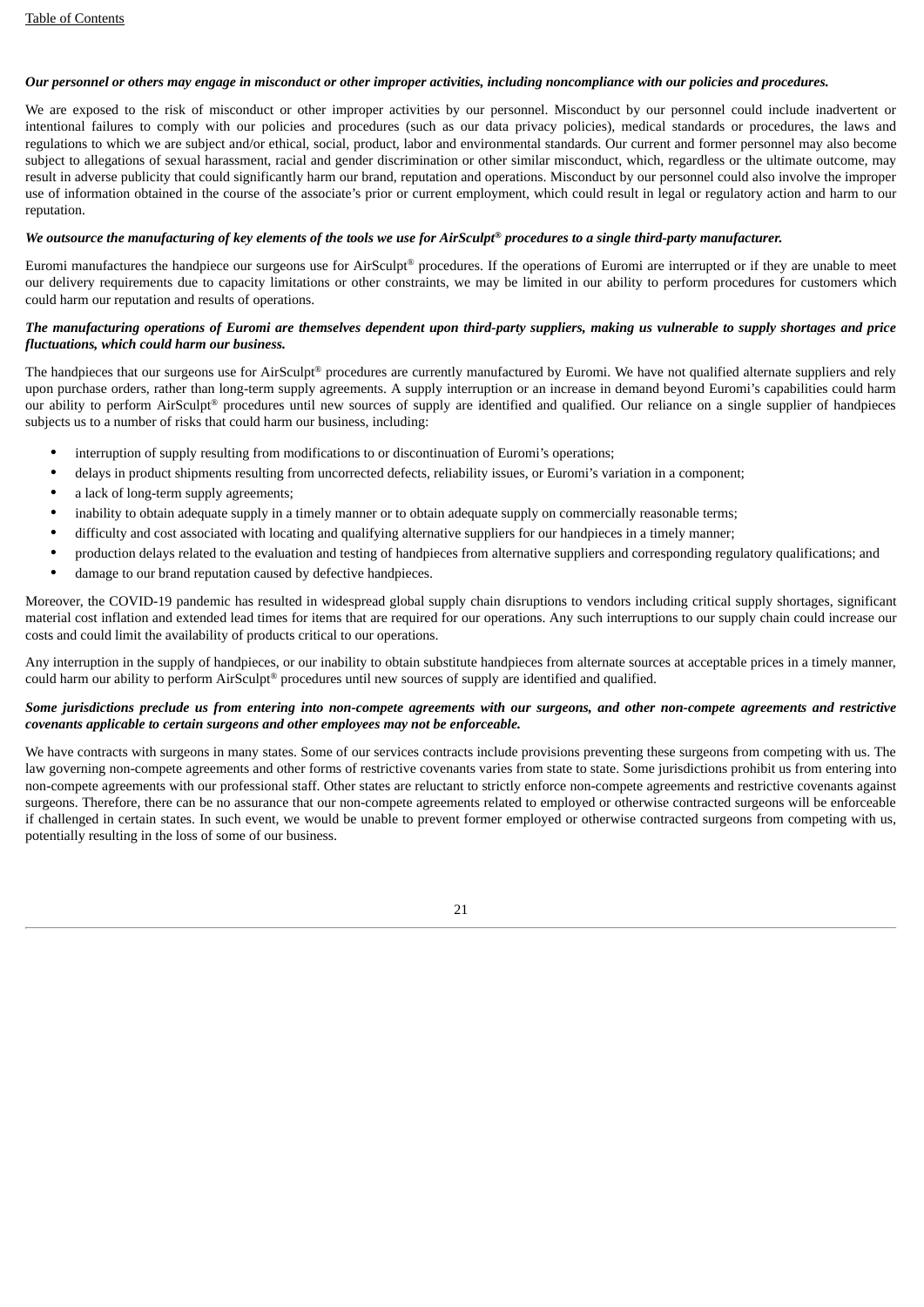# *We may become involved in litigation which could negatively impact the value of our business.*

From time to time we are involved in lawsuits, claims, audits and investigations, including those arising out of services provided, personal injury claims, professional liability claims, billing and marketing practices, employment disputes and contractual claims. We may become subject to future lawsuits, claims, audits and investigations that could result in substantial costs and divert our attention and resources and adversely affect our business condition. These lawsuits, claims, audits or investigations, regardless of their merit or outcome, may also adversely affect our reputation and ability to expand our business.

# Our centers and our affiliated Professional Associations providing professional services at such centers may become subject to medical liability and *other legal claims, which could have a material adverse impact on our business.*

The nature and use of our services could give rise to liability, including medical liability claims against our Professional Associations and surgeons, if a customer were injured while receiving our procedures or were to suffer adverse reactions following our procedures. Adverse reactions could be caused by various factors beyond our control. If any of these events occurred, we and our affiliated Professional Associations could incur substantial litigation expense and be required to make payments in connection with settlements of claims or as a result of judgments against us, which could result in substantial damage awards that exceed the limits of our respective insurance coverage. Additionally, any claims made against us could divert the attention of our management and our surgeons from our operations, which could have a material adverse effect on our business, financial condition and results of operations.

In recent years, physicians, hospitals and other healthcare providers have become subject to an increasing number of legal actions alleging malpractice or related legal theories. Many of these actions involve large monetary claims and significant defense costs. We also owe certain defense and indemnity obligations to our officers and directors.

We, the Professional Associations and their surgeons maintain liability insurance in amounts that we believe are customary for the industry and appropriate in light of the risks attendant to our business. Currently, our affiliated Professional Associations maintain professional and general liability insurance that provides coverage on a claims-made basis of \$2.0 million per occurrence with a retention of \$25,000 per occurrence and \$4.0 million in annual aggregate coverage. We also maintain business interruption insurance and property damage insurance, as well as an additional umbrella insurance policy in the aggregate of \$5.0 million. Coverage under certain of these policies is contingent upon the policy being in effect when a claim is made regardless of when the events which caused the claim occurred. In addition, surgeons who provide professional services in our centers are required to maintain separate malpractice coverage with similar minimum coverage limits. We also maintain a directors' and officers' insurance policy, which insures our directors and officers against unindemnified losses arising from certain wrongful acts in their capacities as directors and officers and reimburses us for those losses for which we have lawfully indemnified the directors and officers.

Our collective insurance coverage may not cover all claims against us. Insurance coverage may not continue to be available at a cost allowing us to maintain adequate levels of insurance. If one or more successful claims against us, our affiliated Professional Associations or surgeons were not covered by or exceeded the coverage of our insurance, our financial condition and results of operations could be adversely affected. Our business, profitability and growth prospects could suffer if we face negative publicity or we pay damages or defense costs in connection with a claim that is outside the scope or limits of coverage of any applicable insurance coverage, including claims related to adverse patient events, contractual disputes, professional and general liability, and directors' and officers' duties.

In addition, if our costs of insurance and claims increase, then our earnings could decline. Market rates for insurance premiums and deductibles have been steadily increasing. Our earnings and cash flows could be materially and adversely affected by any of the following:

- the collapse or insolvency of our insurance carriers;
- further increases in premiums and deductibles;
- increases in the number of liability claims against us or the cost of settling or trying cases related to those claims; or
- an inability to obtain one or more types of insurance on acceptable terms, if at all.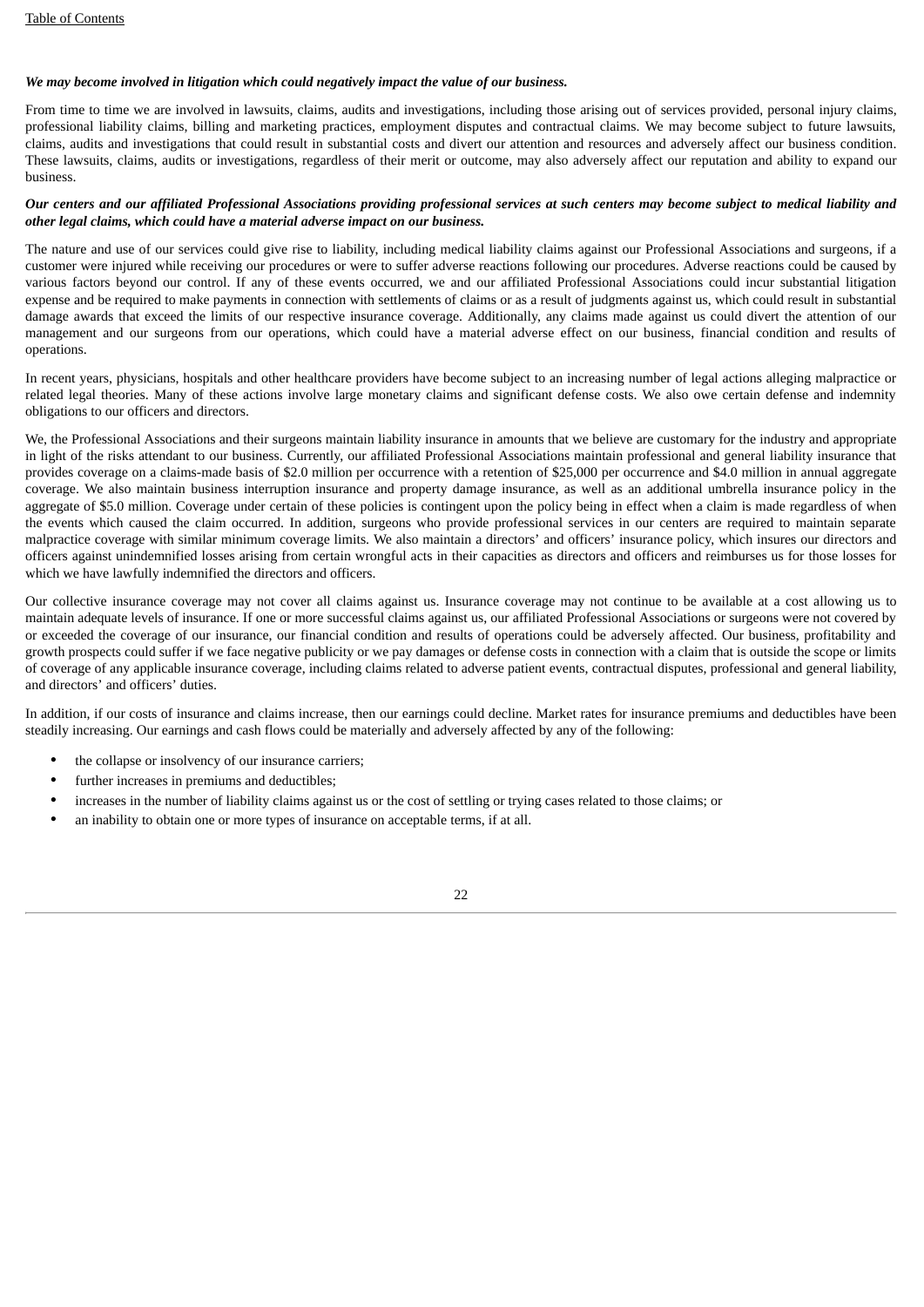## The health of the economy may affect consumer purchases of discretionary services, such as cosmetic services, which could have a material adverse *effect on our business, financial condition and results of operations.*

Our results of operations may be materially affected by conditions in the capital and credit markets and the economy generally. We appeal to a wide demographic customer profile for cosmetic services. Uncertainty in the economy could adversely impact customer purchases of discretionary services, including cosmetic services. Factors that could affect customers' willingness to make such discretionary purchases include general business conditions, levels of employment, interest rates, tax rates, the availability of consumer credit, consumer confidence in future economic conditions and risks, or the public perception of risks, related to epidemics or pandemics, such as the COVID-19 pandemic. In the event of a prolonged economic downturn or acute recession, consumer spending habits could be adversely affected and we could experience lower than expected net sales.

In addition, a general deterioration in economic conditions could adversely affect our commercial partners including our vendor partners as well as the real estate developers and landlords who we rely on to construct and operate locations in which our centers are located. A bankruptcy or financial failure of a significant vendor or a number of significant real estate developers or landlords could have a material adverse effect on our business, financial condition, profitability, and cash flows.

### *Our revenue could decline due to changes in credit markets and decisions made by credit providers.*

Historically, approximately half of our patients have financed their procedures through third-party credit providers with whom we have existing relationships. If we are unable to maintain our relationships with our financing partners, there is no guarantee that we will be able to find replacement partners who will provide our patients with financing on similar terms, and our revenue may be adversely affected. Further, reductions in consumer lending and the availability of consumer credit could limit the number of patients with the financial means to purchase our products. Higher interest rates could increase our costs or the monthly payments for consumer products financed through other sources of consumer financing. In the future, we cannot be assured that third-party financing providers will continue to provide patients with access to credit or that available credit limits will not be reduced. Such restrictions or reductions in the availability of consumer credit, or the loss of our relationship with our current financing partners, could have an adverse effect on our business, financial conditions, and operating results.

#### Our centers are sensitive to reaulatory, economic and other conditions in the states and iurisdictions where they are located.

Our revenue is particularly sensitive to regulatory, economic and other conditions in the states and jurisdictions in which we have centers. As of the date of this Annual Report on Form 10-K, we operate through our arrangements with our affiliated Professional Associations nineteen centers in Arizona, California, Colorado, Florida, Georgia, Illinois, Minnesota, Nevada, New York, North Carolina, Tennessee, Texas, Utah, Washington, and Virginia.

In addition, our centers located in California represented 24% of our revenue in 2021 and 24% of our revenue in 2020. If there were an adverse regulatory, economic or other development in any of the states and jurisdictions in which we have a higher concentration of centers there could be unanticipated adverse impacts on our business in those states and jurisdictions, which could have a material adverse effect on our business, prospects, results of operations and financial condition.

### We depend on our senior management, and we may be adversely affected if we lose any member of our senior management.

Because our senior management has been key to our growth and success, we are highly dependent on Dr. Aaron Rollins, our founder and Chief Executive Officer. We do not maintain "key man" life insurance policies on any of our officers. Competition for senior management generally, and within the cosmetic surgery and healthcare industry specifically, is intense and we may not be able to recruit and retain the personnel we need if we were to lose an existing member of senior management. Because our senior management has contributed greatly to our growth since inception, the loss of key management personnel, without adequate replacements, or our inability to attract, retain and motivate sufficient numbers of qualified management personnel could have a material adverse effect on our financial condition and results of operations.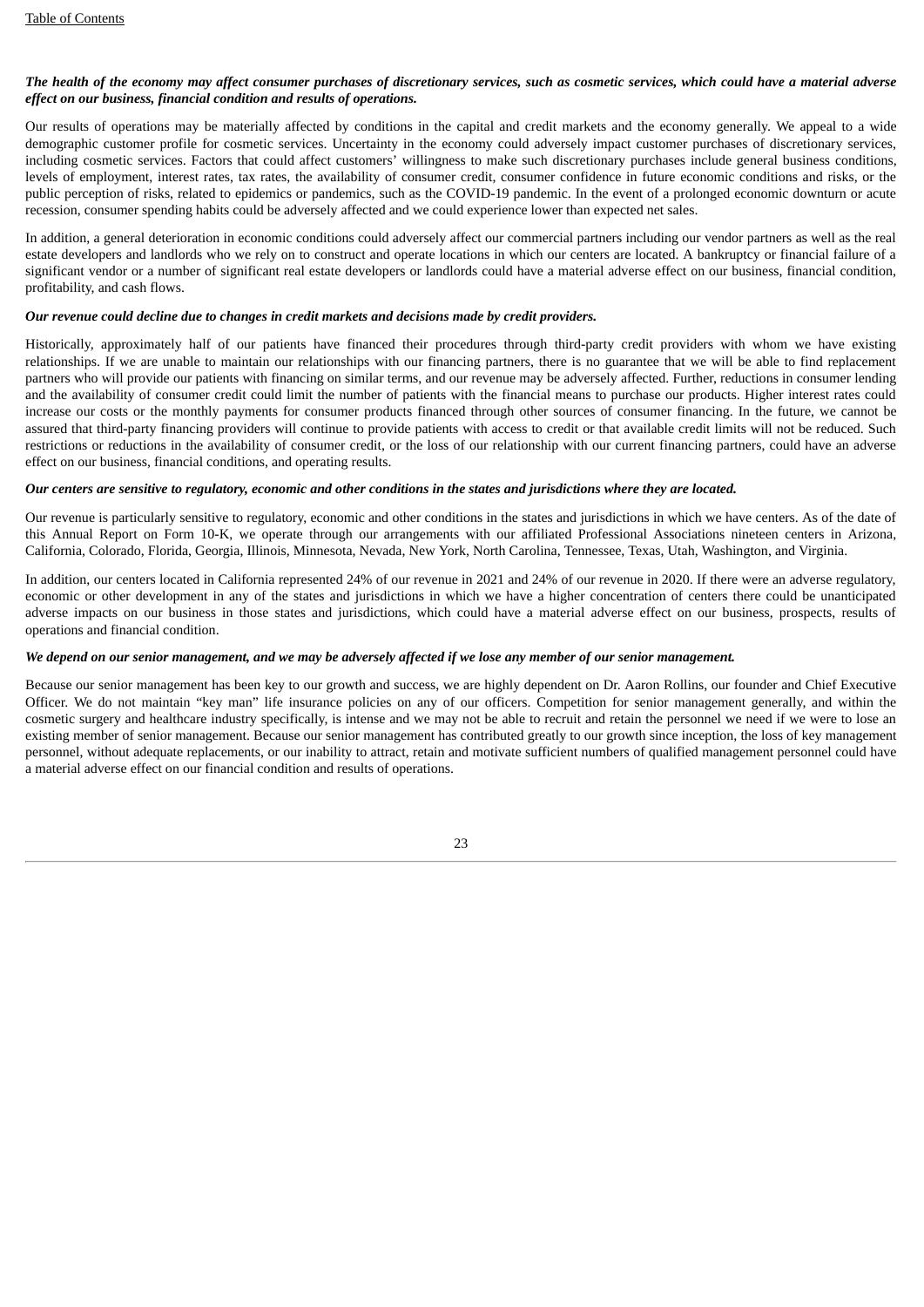# We rely on Vesey Street Capital Partners, L.L.C., our private equity sponsor ("Sponsor") and the interests of our Sponsor may conflict with the interests *of the Company and its other stockholders.*

We have in recent years depended on our relationship with our Sponsor to help guide our business plan. Our Sponsor has significant expertise in financial matters. This expertise was available to us through the representatives our Sponsor has on our board of directors and as a result of our Management Agreement with an affiliate of our Sponsor. In connection with the completion of our IPO, the Management Agreement with an affiliate of our Sponsor terminated. Daniel Sollof and Adam Feinstein remain on our board of directors and hold contractual rights to seats on our board of directors for as long as our Sponsor maintains certain levels of ownership of our common stock. Currently, affiliates of our Sponsor beneficially own 52.7% of our common stock. Affiliates of our Sponsor may elect to reduce their ownership in our Company, which could reduce or eliminate the benefits we have historically achieved through our relationship with it.

Additionally, our Sponsor is in the business of making investments in companies and may from time to time acquire and hold interests in businesses that compete directly or indirectly with us. Our Sponsor may also pursue acquisition opportunities that may be complementary to our business and, as a result, those acquisition opportunities may not be available to us. So long as investment funds associated with or designated by our Sponsor continue to indirectly own a significant amount of our capital stock, even if such amount is less than a majority of our outstanding common stock on a fully-diluted basis, our Sponsor will continue to be able to strongly influence or effectively control our decisions.

#### Our leverage could adversely affect our ability to raise additional capital to fund our operations, limit our ability to react to changes in the economy or our industry, expose us to interest rate risk to the extent of our variable rate debt and prevent us from meeting our obligations under our outstanding *indebtedness.*

As of December 31, 2021, total outstanding indebtedness under our senior credit facility was approximately \$84.3 million, consisting of \$84.3 million in senior secured term loans (the "Term Loan") and \$5.0 million revolving credit facility (the "Revolver"), of which approximately \$5.0 million was undrawn (the "Term Loan and Revolving Facility"). Our leverage could have important consequences, including:

- making it more difficult for us to satisfy our obligations with respect to our indebtedness, and any failure to comply with the obligations under any of our debt instruments, including restrictive covenants, could result in an event of default under such instruments;
- making us more vulnerable to adverse changes in general economic, industry and competitive conditions and adverse changes in government regulation;
- limiting cash flow available for general corporate purposes, including capital expenditures and opening new centers, because a substantial portion of our cash flow from operations must be dedicated to servicing our debt;
- limiting our ability to obtain additional debt financing in the future for working capital, capital expenditures or opening new centers;
- limiting our flexibility in reacting to competitive and other changes in our industry and economic conditions generally; and
- exposing us to risks inherent in interest rate fluctuations because some of our borrowings will be at variable rates of interest, which could result in higher interest expense in the event of increases in interest rates.

Our ability to pay or to refinance our indebtedness will depend upon our future operating performance, which will be affected by general economic, financial, competitive, legislative, regulatory, business and other factors beyond our control.

# *Restrictive covenants in our debt instruments may adversely affect us.*

Our Term Loan and Revolving Facility contain various covenants that limit, among other things, our ability and the ability of our restricted subsidiaries to:

- incur additional indebtedness:
- make certain distributions, investments and other restricted payments;
- dispose of our assets;
- grant liens on our assets;
- engage in transactions with affiliates;
- make capital expenditures in excess of agreed upon amounts
- merge, consolidate or transfer substantially all of our assets; and

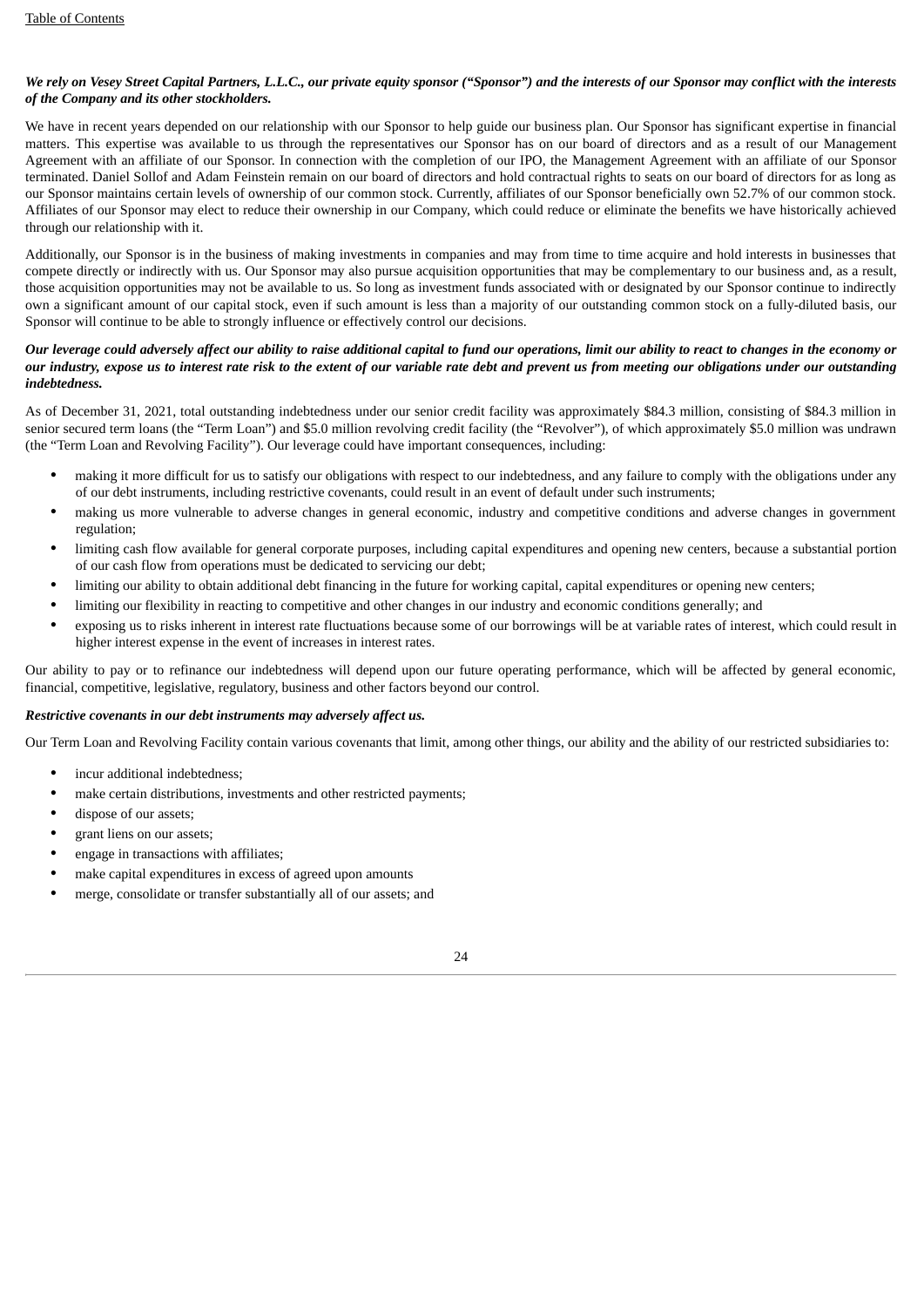make payments to us (in the case of our restricted subsidiaries).

In addition, our Term Loan and Revolving Facility contain other and more restrictive covenants, including covenants requiring us to maintain specified financial ratios triggered in certain situations and to satisfy other financial condition tests. Our ability to meet those financial ratios and tests can be affected by events beyond our control, and we cannot assure you that we will continue to meet those tests. A breach of any of these covenants could result in a default under our Term Loan and Revolving Facility. Upon the occurrence of an event of default under our Term Loan and Revolving Facility, the lenders could elect to declare all amounts outstanding under our Term Loan and Revolving Facility to be immediately due and payable and terminate all commitments to extend further credit. If we were unable to repay those amounts, the lenders could proceed against the collateral granted to them to secure that indebtedness. We have pledged substantially all of our assets, other than assets of our non-guarantor subsidiaries, as security under our Term Loan and Revolving Facility. If the lenders under our Term Loan and Revolving Facility accelerate the repayment of borrowings, we cannot assure you that we will have sufficient assets to repay our Term Loan and Revolving Facility and our other indebtedness.

We cannot assure you that our business will generate sufficient cash flow from operations, that currently anticipated revenue growth and operating improvements will be realized or that future borrowings will be available to us under our Term Loan and Revolving Facility in amounts sufficient to enable us to pay our indebtedness, or to fund our other liquidity needs. If we are unable to meet our debt service obligations or fund our other liquidity needs, we could attempt to restructure or refinance our indebtedness or seek additional equity capital. We cannot assure you that we will be able to accomplish those actions on satisfactory terms, if at all.

#### Despite our current indebtedness levels, we and our subsidiaries may still be able to incur substantially more debt, which could further exacerbate the *risks associated with our substantial leverage.*

We and our subsidiaries may be able to incur substantial additional indebtedness in the future, including secured indebtedness. Although the Term Loan and Revolving Facility contains restrictions on the incurrence of additional indebtedness, these restrictions are subject to a number of significant qualifications and exceptions, and the indebtedness incurred in compliance with these restrictions could be substantial. In addition, as of December 31, 2021 we had approximately \$5.0 million available for additional borrowings under our Revolver, all of which is permitted to be incurred under the Term Loan and Revolving Facility. If new debt is added to our or our subsidiaries' current debt levels, the related risks that we face would be increased.

#### To service our indebtedness, we will require a significant amount of cash. Our ability to generate cash depends on many factors beyond our control, and any failure to meet our debt service obligations could have a material adverse effect on our business, prospects, results of operations and financial *condition.*

Our ability to pay interest on and principal of our debt obligations principally depends upon our operating performance. As a result, prevailing economic conditions and financial, business and other factors, many of which are beyond our control, will affect our ability to make these payments.

In addition, we conduct our operations through our subsidiaries. Accordingly, repayment of our indebtedness is dependent on the generation of cash flow by our subsidiaries and their ability to make such cash available to us by dividend, debt repayment or otherwise. Our subsidiaries may not be able to, or may not be permitted to, make distributions to enable us to make payments in respect of our indebtedness. Each of our subsidiaries is a distinct legal entity and, under certain circumstances, legal and contractual restrictions may limit our ability to obtain cash from our subsidiaries.

If we do not generate sufficient cash flow from operations to satisfy our debt service obligations, we may have to undertake alternative financing plans, such as refinancing or restructuring our indebtedness, selling assets, reducing or delaying capital investments or capital expenditures or seeking to raise additional capital. Our ability to restructure or refinance our debt, if at all, will depend on the condition of the capital markets and our financial condition at such time. Any refinancing of our debt could be at higher interest rates and may require us to comply with more onerous covenants, which could further restrict our business operations. In addition, the terms of existing or future debt instruments may restrict us from adopting some of these alternatives. Our inability to generate sufficient cash flow to satisfy our debt service obligations, or to refinance our obligations at all or on commercially reasonable terms, could affect our ability to satisfy our debt obligations and have a material adverse effect on our business, prospects, results of operations and financial condition.

# *We are a holding company with no operations of our own.*

We are a holding company, and our ability to service our debt is dependent upon the earnings from the business conducted by our subsidiaries that operate the centers. The effect of this structure is that we depend on the earnings of our subsidiaries, and the distribution or payment to us of a portion of these earnings to meet our obligations, including those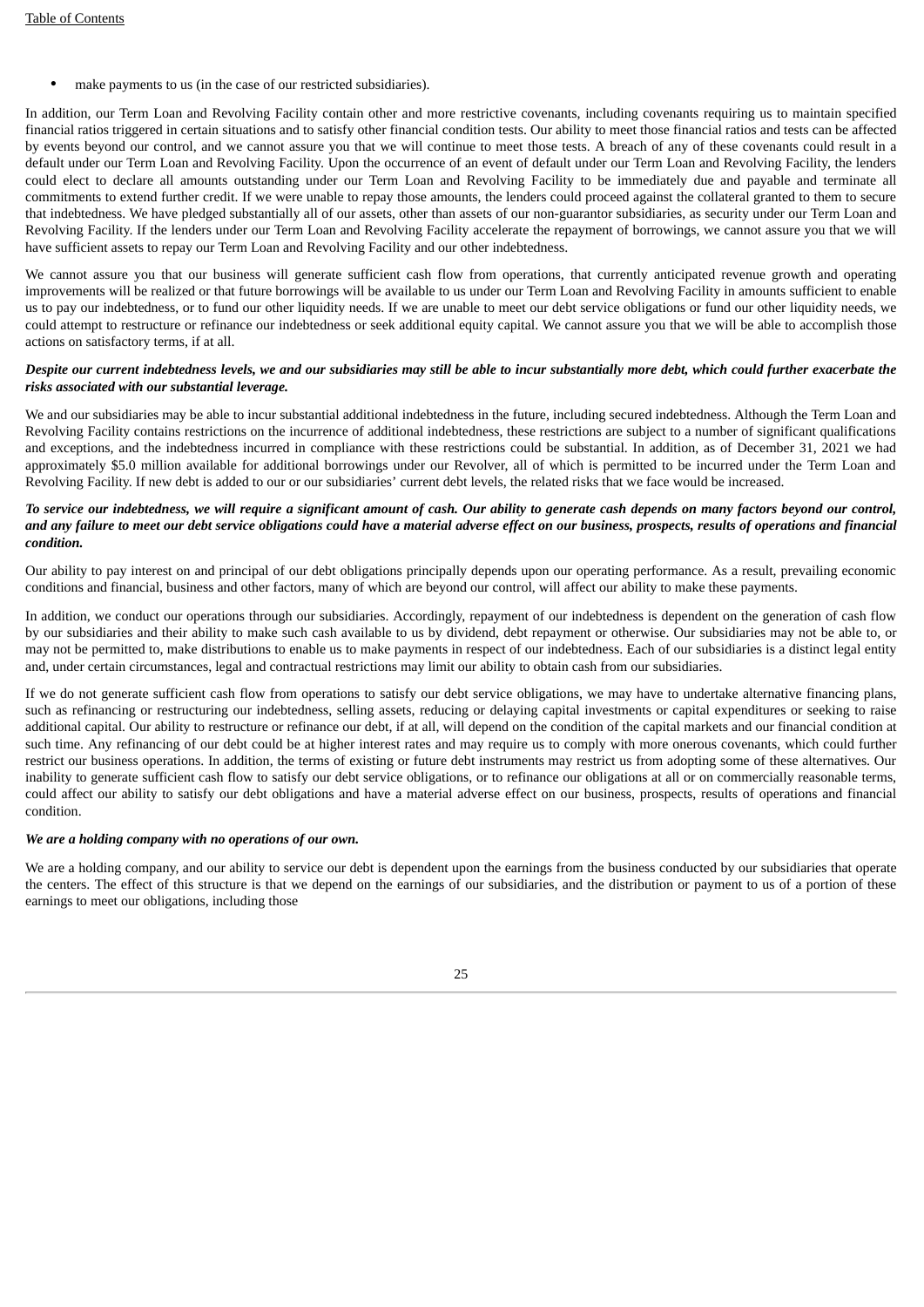under our Term Loan and Revolving Facility and any of our other debt obligations. The distributions of those earnings or advances or other distributions of funds by these entities to us, all of which are contingent upon our subsidiaries' earnings, are subject to various business considerations. In addition, distributions by our subsidiaries could be subject to statutory restrictions, including state laws requiring that such subsidiaries be solvent, or contractual restrictions. Some of our subsidiaries may become subject to agreements that restrict the sale of assets and significantly restrict or prohibit the payment of dividends or the making of distributions, loans or other payments to stockholders, partners or members.

#### Our variable rate debt exposes us to risks associated with rising interest rates, including as a result of the phase out of LIBOR, which could adversely *affect our cash flows.*

As of December 31, 2021, we had borrowings under our Term Loan and Revolving Facility with variable rate debt that was indexed to the London Interbank Offered Rate ("LIBOR"). All outstanding borrowings bear interest based on either a base rate or LIBOR plus an applicable per annum margin of 4.5% (base rate) or 5.5% (LIBOR) if our total leverage ratio is equal to or greater than 2.5x and less than 4.25x. If our total leverage ratio is equal to or greater than 4.25x, the interest is based on either a base rate or LIBOR plus an applicable per annum margin of 5.0% (base rate) or 6.0% (LIBOR). If our total leverage ratio is below 2.5x, the interest is based on either a base rate or LIBOR plus an applicable per annum margin of 4.0% (base rate) or 5.0% (LIBOR). At December 31, 2021, the applicable per annum margins under the credit agreement were 4.0% (base rate) and 5.0% (LIBOR).

In late 2021, it was announced the LIBOR interest rates will cease publication altogether by June 30, 2023. To address the potential for LIBOR's cessation, the Federal Reserve Board and the Federal Reserve Bank of New York (FRBNY), in coordination with multiple other regulators and large industry participants, convened the Alternative Reference Rates Committee ("ARRC"). The ARRC has identified the Secured Overnight Financing Rate (SOFR) as the preferred successor rate for LIBOR. We intend to incorporate relatively standardized replacement rate provisions into our LIBOR-indexed debt documents, including a spread adjustment mechanism designed to equate to the current LIBOR "all in" rate. There is significant uncertainty with respect to the implementation of the phase out and what alternative indexes will be adopted which will ultimately be determined by the market as a whole. It therefore remains uncertain how such changes will be implemented and the effects such changes would have on us and the financial markets generally. These changes may have a material adverse impact on the availability of financing and on our financing costs. Also, increases in interest rates on variable rate debt would increase our interest expense and the cost of refinancing existing debt and incurring new debt, unless we make arrangements that hedge the risk of rising interest rates, which would adversely affect net income and cash available for payment of our debt obligations and distributions to equity holders.

#### Comprehensive tax reform legislation or adverse outcomes resulting from examination of our income or other tax returns could adversely affect our *financial condition and results of operations.*

We may be subject to income and other taxes in the United States and foreign jurisdictions, and our domestic tax liabilities are subject to the allocation of expenses in differing jurisdictions.

New income, sales, use or other tax laws, statutes, rules, regulations or ordinances could be enacted at any time, which could adversely affect our business operations and financial performance. Further, existing tax laws, statutes, rules, regulations or ordinances could be interpreted, changed, modified or applied adversely to us. For example, the Tax Cuts and Jobs Act of 2017 (the "Tax Cuts and Jobs Act") enacted many significant changes to the U.S. tax laws. Future guidance from the Internal Revenue Service and other tax authorities with respect to the Tax Cuts and Jobs Act may affect us, and certain aspects of the Tax Cuts and Jobs Act could be repealed or modified in future legislation. For instance, the Coronavirus Aid, Relief, and Economic Security Act enacted in 2020 (the "CARES Act") modified certain provisions of the Tax Cuts and Jobs Act. In addition, it is uncertain if and to what extent various states will conform to the Tax Cuts and Jobs Act, the CARES Act, or any newly enacted federal tax legislation.

Proposals to change U.S. or foreign tax laws could have an adverse impact on our effective tax rate, income tax expense, and financial performance. For example, the U.S. Congress, the Organization for Economic Cooperation and Development ("OECD"), and other government agencies are considering various proposals that may affect the taxation of multinational corporations. Although we cannot predict whether or in what form these proposals may pass, changes in corporate tax rates, the realization of net deferred tax assets relating to our operations, the taxation of foreign earnings, or other changes could have a material impact on the value of our deferred tax assets, could result in significant one-time charges, or could increase our future tax expense.

In addition, we may be subject to audits of our income, sales and other transaction taxes by U.S. federal, state, local and foreign authorities. We regularly assess the likelihood of an adverse outcome resulting from such an examination to determine the adequacy of our provision for income taxes. Outcomes from these examinations and audits could have an adverse effect on our financial condition and results of operations.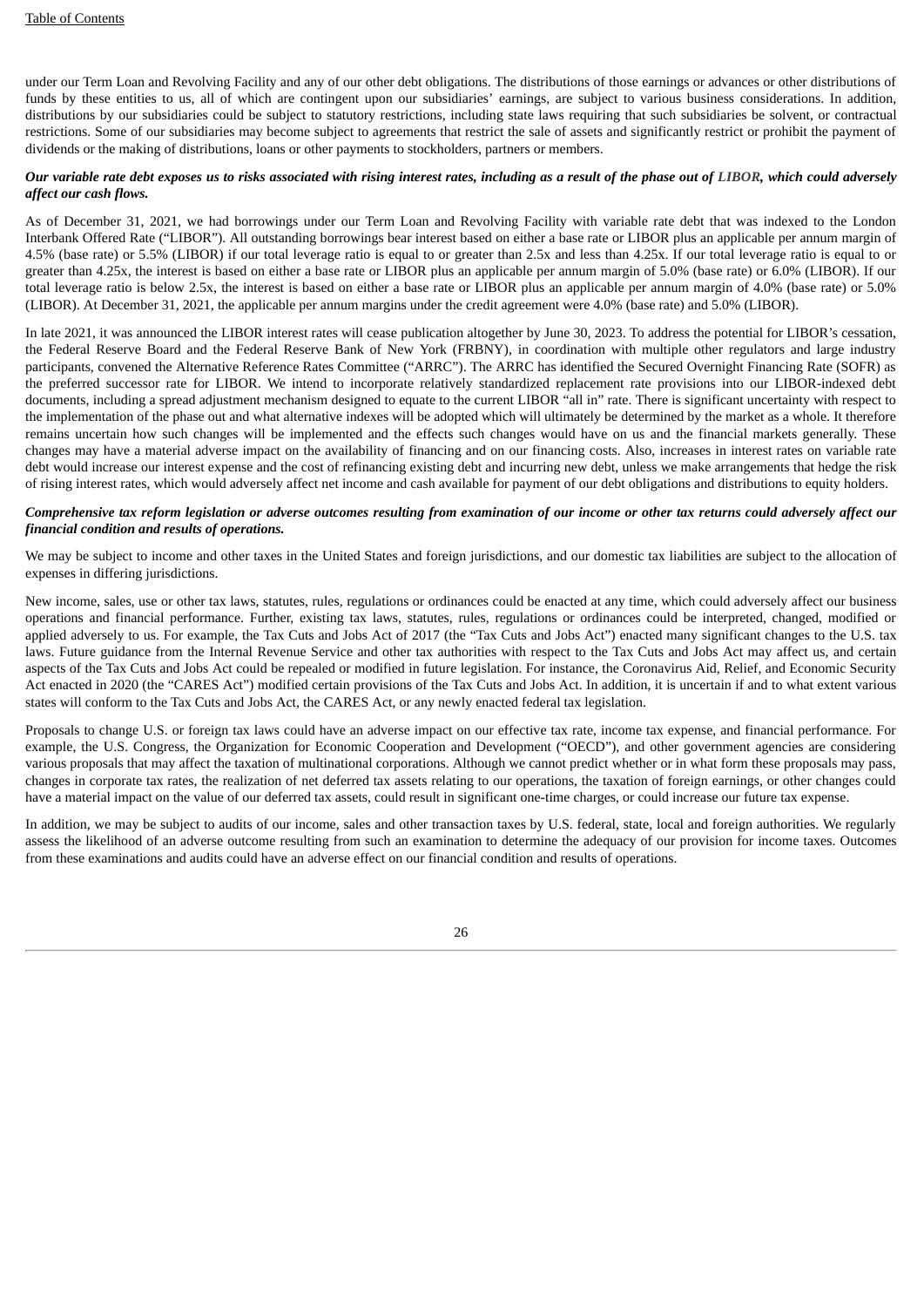# If there is a change in accounting standards by the Financial Accounting Standards Board or the interpretation thereof affecting consolidation of entities, it could have a material adverse effect on our consolidation of total revenue derived from the Professional Associations.

Our financial statements are consolidated in accordance with applicable accounting standards and include the accounts of our subsidiaries and the Professional Associations, which we manage under the MSAs but are not owned by us. Such consolidation for accounting and/or tax purposes does not, is not intended to, and should not be deemed to, imply or provide us any control over the medical or clinical affairs of our affiliated Professional Associations. In the event a change in accounting standards promulgated by FASB or in interpretation of its standards, or if there is an adverse determination by a regulatory agency or a court, or a change in state or federal law relating to the ability to maintain present agreements or arrangements with our affiliated Professional Associations, we may not be permitted to continue to consolidate the total revenue of such practices.

#### *Our management team has limited experience managing a public company.*

Most members of our management team have limited experience managing a publicly traded company, interacting with public company investors, and complying with the increasingly complex laws pertaining to public companies. We are subject to significant regulatory oversight and reporting obligations under the federal securities laws, Nasdaq Stock Market, and the continuous scrutiny of securities analysts and investors. These obligations and constituents require significant attention from our senior management and could divert their attention away from the day-to-day management of our business, which could adversely affect our business, financial condition, and operating results.

#### The COVID-19 global pandemic could negatively affect our operations, business and financial condition, and our liquidity could be negatively *impacted if the United States economy remains unstable for a significant amount of time.*

The COVID-19 crisis is still rapidly evolving and much of its impact remains unknown and difficult to predict. It could potentially negatively impact our financial performance in 2022 and beyond. We are uncertain of the full effect COVID-19 will have on our business for the longer term since the scope and duration of the pandemic is unknown, and evolving factors such as the level and timing of the distribution of efficacious vaccines across the world and the extent of any resurgences of the virus or emergence of new variants of the virus, such as the Delta variant and the Omicron variant, will impact the stability of economic recovery and growth.

We continue to take or support measures to try to slow the spread and minimize the impact of the virus on our business. As a result of local, state and federal guidelines as well as recommendations from major medical societies regarding social distancing and self-quarantines in response to the COVID-19 pandemic, we could potentially cancel or postpone a substantial percentage of the elective procedures scheduled at our centers and reduced operating hours at a significant number of our centers. The impact of the COVID-19 pandemic on our centers could vary based on the market in which the center operates. It is difficult to predict the impact of COVID-19 pandemic on our volume of procedures in the future and while governmental restrictions are continuing to ease in certain areas of the United States, other areas are experiencing a surge in COVID-19 cases and may impose, re-impose or consider the imposition of additional restrictions in response. We cannot predict the timing of the potential recapture of cancelled or postponed procedures, if any.

We could experience, supply chain disruptions, including shortages and delays, and could experience significant price increases, in equipment and medical supplies, particularly personal protective equipment or PPE. Staffing, equipment, and medical supplies shortages may also impact our ability to serve patients at our centers.

Broad economic factors resulting from the current COVID-19 pandemic, including increasing unemployment rates and reduced consumer spending, could also negatively affect our patient volumes, Business closings and layoffs in the areas in which we operate may adversely affect demand for our services, as well as the ability of patients to pay for services as rendered. If general economic conditions deteriorate or remain uncertain or diminished for an extended period of time, our liquidity and ability to repay our outstanding debt may be harmed.

In addition, our results and financial condition may be adversely affected by future federal or state laws, regulations, orders, or other governmental or regulatory actions addressing the current COVID-19 pandemic or the United States' health care system, which, if adopted, could result in direct or indirect restrictions to our business, financial condition, results of operations and cash flow.

The foregoing potential disruptions to our business as a result of the COVID-19 pandemic (including the potential resurgences of COVID-19 and the emergence of new variants of COVID-19 in jurisdictions currently engaged in reopening) may have a material adverse effect on our business and could have a material adverse effect on our results of operations, financial condition, cash flows and our ability to service our indebtedness.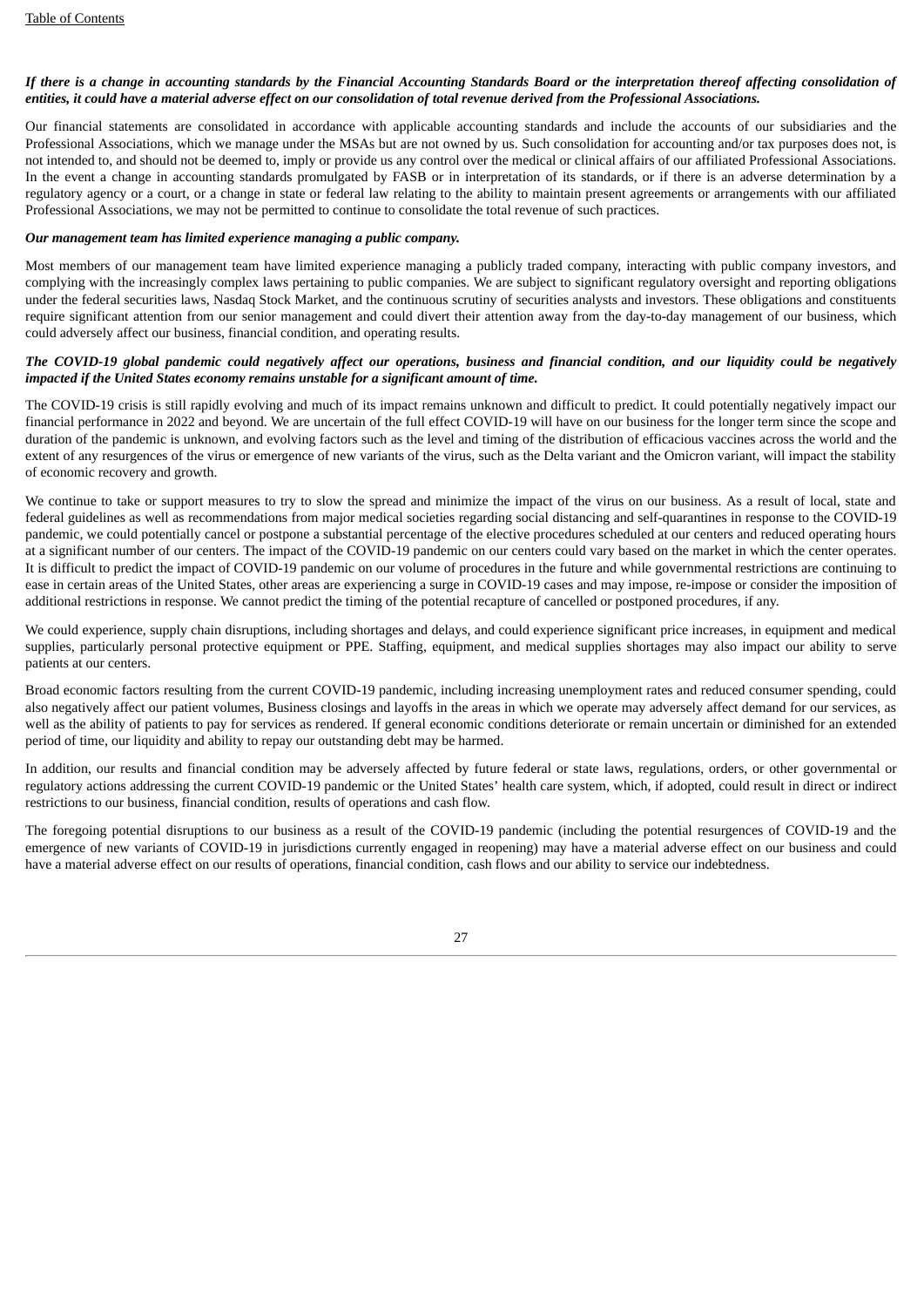# A pandemic, epidemic or outbreak of a contagious disease in the markets in which we operate or that otherwise impacts our centers could adversely *impact our business.*

If a pandemic, epidemic or outbreak of an infectious disease, including the recent outbreak of respiratory illness caused by a novel coronavirus known as COVID-19, or other public health crisis were to affect the areas in which we operate, our business, including our revenue, profitability and cash flows, could be adversely affected. If any of our centers were involved, or perceived to be involved, in treating patients with a highly contagious disease, or there was an outbreak of a highly contagious disease in areas in which our centers are located, our patients might cancel or defer cosmetic procedures. This could result in reduced patient volumes and operating revenue, potentially over an extended period. Further, a pandemic, epidemic or outbreak of an infectious disease might adversely impact our business by causing temporary shutdowns of our centers or diversion of patients or by causing staffing shortages in our centers. We may be unable to locate replacement supplies, and ongoing delays could require us to reduce procedure volume or cause temporary shutdowns of our centers. Although we have disaster plans in place and operate pursuant to infectious disease protocols, the extent to which COVID-19 or other public health crisis will impact our business is difficult to predict and will depend on many factors beyond our control, including the speed of contagion, the development and implementation of effective preventative measures and possible treatments, the scope of governmental and other restrictions on travel and other activity, and public reactions to these factors.

#### Our centers may be adversely impacted by weather and other factors beyond our control, and disruptions in our disaster recovery systems or *management continuity planning could limit our ability to operate our business effectively.*

The financial results of our centers may be negatively impacted by adverse weather conditions, such as tornadoes, earthquakes and hurricanes, or other factors beyond our control, such as wildfires. These weather conditions or other factors could disrupt patient scheduling, displace our patients, employees and surgeon partners and force certain of our centers to close temporarily or for an extended period of time. In certain markets, we have a large concentration of centers that may be simultaneously affected by adverse weather condition or events beyond our control.

While we have disaster recovery systems and business continuity plans in place, any disruptions in our disaster recovery systems or the failure of these systems to operate as expected could, depending on the magnitude of the problem, adversely affect our operating results by limiting our capacity to effectively monitor and control our operations. Despite our implementation of a variety of security measures, our technology systems could be subject to physical or electronic break-ins, and similar disruptions from unauthorized tampering or weather related disruptions where our centers are located. In addition, in the event that a significant number of our management personnel were unavailable in the event of a disaster, our ability to effectively conduct business could be adversely affected.

#### Use and storage of paper medical records increases risk of loss, destruction and could increase human error with respect to documentation and patient *care.*

The affiliated Professional Associations continue to rely on the use paper medical records, which are initially stored on-site at our centers. Paper records are more susceptible to human error both in terms of accurately capturing patient information, as well as with respect to misplacing or losing the same. There is no duplicate or backup copy of the paper records and in the event of a flood, fire, theft, or other adverse event, the records, and all patient information, could be lost or destroyed. Paper records do not allow for a number of the benefits of electronic medical records systems, including interoperability with other providers allowing for better coordination of care, and other features designed to improve privacy, security, accuracy and accessibility of patient records. This may create more risk for the Professional Associations, surgeons and our centers to the extent it could lead to clinical issues or breaches of patient privacy.

#### Our internal computer systems, or those of any of our manufacturers, other contractors, consultants, collaborators, or third party service providers may fail or suffer security or data privacy breaches or other unauthorized or improper access to, use of, or destruction of our proprietary or confidential data, emplovee data, or personal data, which could result in additional costs, loss of revenue, significant liabilities, harm to our brand and material *disruption of our operations.*

We use information technology systems, infrastructure, and data in many aspects of our business operations, and our ability to effectively manage our business depends significantly on the availability, reliability and capacity of these systems. We are critically dependent on the integrity, security and consistent operations of these systems. We also collect, process and store significant sensitive, personally identifiable, and/or confidential information and intellectual property, including patients' information, private information about employees, and financial and strategic information about us and our business partners. The secure processing, maintenance and transmission of this information is critical to our operations.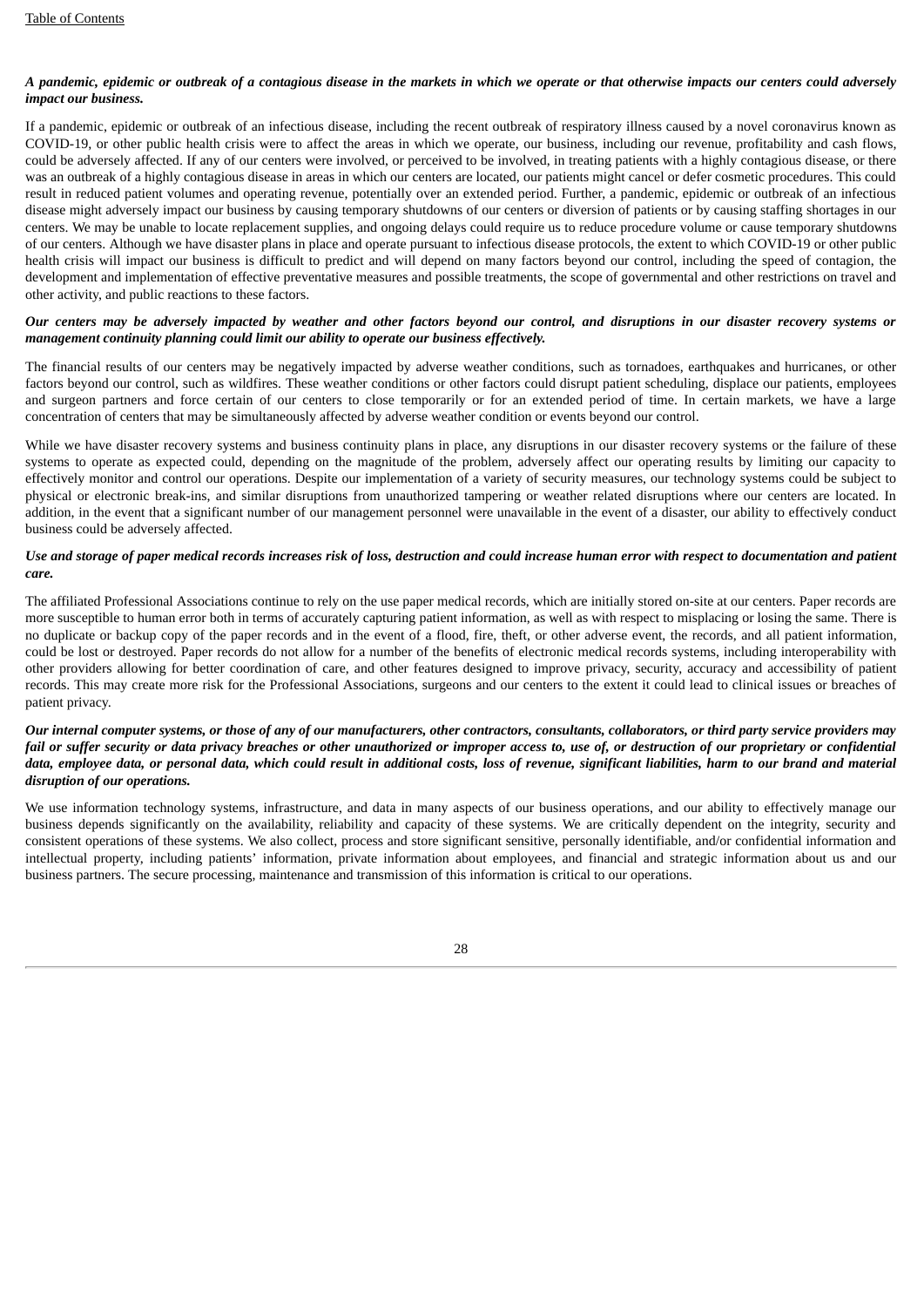Our systems (including those of our contractors, consultants, collaborators, and third-party service providers) may be subject to damage or interruption from cyber-attacks, power outages, telecommunications problems, data corruption, software errors, network failures, acts of war or terrorist attacks, fire, flood, global pandemics and natural disasters; our existing safety systems, data backup, access protection, user management and information technology emergency planning may not be sufficient to prevent data loss or long-term network outages. In addition, we and our contractors, consultants, collaborators, and third-party service providers may have to upgrade our existing information technology systems or choose to incorporate new technology systems from time to time in order for such systems to support the increasing needs of our expanding business. Costs and potential problems and interruptions associated with the implementation of new or upgraded systems and technology or with maintenance or adequate support of existing systems could disrupt our business and result in transaction errors, processing inefficiencies and loss of production or sales, causing our business and reputation to suffer. Any material disruption or slowdown of our systems or those of our third-party service providers and business partners, could have a material adverse effect on our business, financial condition, and results of operations.

Further, our systems and facilities, and those of our contractors, consultants, collaborators, and third-party service providers, may be vulnerable to security incidents, including cyber-attacks, ransomware, acts of vandalism, computer viruses, misplaced or lost data, human errors or other similar events. If unauthorized parties gain access to our facilities, networks, or databases, or those of our third-party vendors or business partners, they may be able to steal, publish, delete, use inappropriately, render unreadable or unusable, or modify our private and sensitive third-party information, including personally identifiable information, credit card information, and other sensitive, confidential, or proprietary information. In addition, employees may intentionally or inadvertently cause security incidents that result in unauthorized release of personally identifiable, sensitive, confidential, or proprietary information. Because the techniques used to circumvent security systems can be highly sophisticated, change frequently, are often not recognized until launched against a target and may originate from less regulated and remote areas around the world, we may be unable to proactively address all possible techniques or implement adequate preventive measures for all situations.

Security incidents compromising the confidentiality, integrity, and availability of this information and our systems and those of our third party vendors and business partners could result from cyber-attacks, computer malware, ransomware, viruses, social engineering (including phishing attacks), supply chain attacks, efforts by individuals or groups of hackers and sophisticated organizations, including state-sponsored organizations, errors or malfeasance of our personnel, and security vulnerabilities in the software or systems on which we rely. We anticipate that these threats will continue to grow in scope and complexity over time and such incidents have occurred in the past, and may occur in the future, resulting in unauthorized, unlawful, or inappropriate access to, inability to access, disclosure of, or loss of the sensitive, proprietary and confidential information that we handle. As we rely on our contractors, consultants, collaborators and third-party service providers, we are exposed to security risks outside of our direct control, and our ability to monitor these third-party service providers and business partners' data security is limited. Despite the implementation of security measures, our internal computer systems and those of our current and any other contractors, consultants, collaborators and third-party service providers, such measures may not be effective in every instance.

Cybercrime and hacking techniques are constantly evolving, and we and/or our third-party service providers may be unable to anticipate or avoid attempted or actual security breaches, react in a timely manner, or implement adequate preventative measures, particularly given the increasing use of hacking techniques designed to circumvent controls, avoid detection, and remove or obfuscate forensic artifacts. While we have taken measures designed to protect the security of the confidential and personal information under our control, we cannot assure you that any security measures that we or our third-party service providers have implemented will be effective against current or future security threats.

If such an event were to occur and cause interruptions in our operations or result in the unauthorized acquisition of or access to personally identifiable information or individually identifiable health information (violating certain privacy laws), it could result in a material disruption of our business operations, whether due to a loss of our trade secrets or other similar disruptions.

Laws in all states and U.S. territories require businesses to notify affected individuals, governmental entities, media, and/or credit reporting agencies of certain security incidents affecting personal information. Such laws are inconsistent, and compliance in the event of a widespread security incident is complex and costly and may be difficult to implement. Moreover, while we maintain cyber insurance that may help provide coverage for these types of incidents, we cannot assure you that our insurance will be adequate to cover all costs and liabilities related to these incidents. In addition, such insurance may not be available to us in the future on economically reasonable terms, or at all. Further, our insurance may not cover all claims made against us and could have high deductibles in any event, and defending a suit, regardless of its merit, could be costly and divert management attention.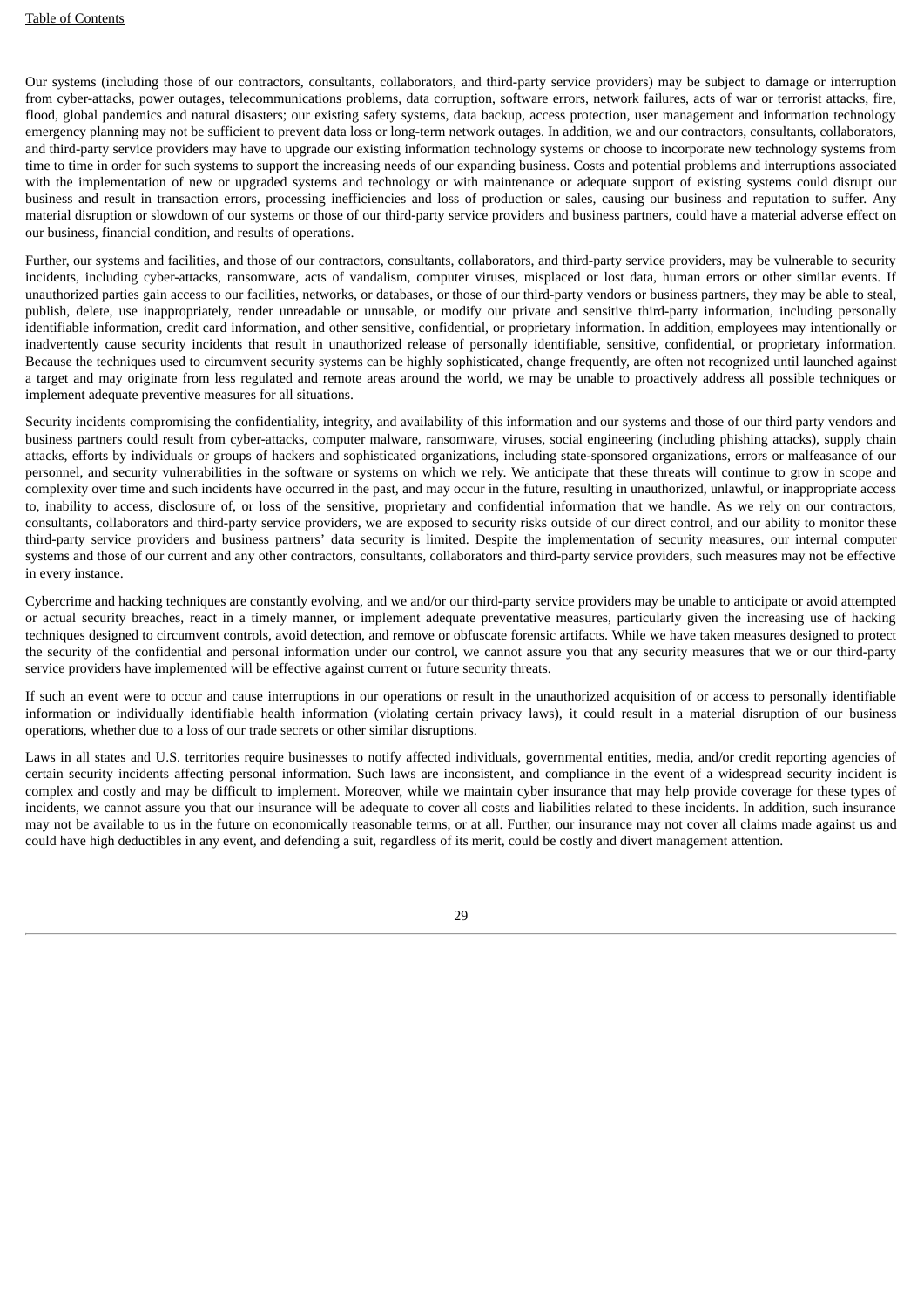The cost of investigating, mitigating and responding to potential security breaches and complying with applicable breach notification obligations to individuals, regulators, partners and others can be significant. Security breaches can also give rise to claims, and the risk of such claims is increasing. For example, as discussed below, the CCPA creates a private right of action for certain data breaches. Further, defending a suit, regardless of its merit, could be costly, divert management attention and harm our reputation. The successful assertion of one or more large claims against us could adversely affect our reputation, business, financial condition, revenue, results of operations or cash flows.

#### Security breaches, loss of data, and other disruptions could compromise sensitive information related to our business or our patients, or prevent us from accessing critical information or systems and expose us to liability, and could adversely affect our business and our reputation.

In the ordinary course of our business, we create, receive, maintain, transmit, collect, store, use, disclose, share and process (collectively, "Process") sensitive data, including individually identifiable health information ("IIHI") and other types of personal data or personally identifiable information (collectively, "PII" and, together with IIHI, "IIHI/PII") relating to our employees, patients, and others. We also Process and contract with third-party service providers to Process sensitive information, including IIHI/PII, confidential information, and other proprietary business information.

We are highly dependent on information technology networks and systems, including the internet, to securely Process IIHI/PII and other sensitive data and information. Security breaches of this infrastructure, whether ours or of our third-party service providers, including physical or electronic break-ins, computer viruses, ransomware, attacks by hackers and similar breaches, and employee or contractor error, negligence or malfeasance, could create system disruptions, shutdowns or unauthorized access, acquisition, use, disclosure or modifications of such data or information, and could cause IIHI/PII to be accessed, acquired, used, disclosed or modified without authorization, to be made publicly available, or to be further accessed, acquired, used or disclosed.

We use third-party service providers for important aspects of the Processing of employee and patient IIHI/PII and other confidential and sensitive data and information, and therefore rely on third parties to manage functions that have material cybersecurity risks. Because of the sensitivity of the IIHI/PII and other sensitive data and information that we and our service providers Process, the security of our technology platform and other aspects of our services, including those provided or facilitated by our third-party service providers, are important to our operations and business strategy. We have implemented certain administrative, physical and technological safeguards to address these risks; however, such policies and procedures may not adequately address certain legal requirements, certain situations that could lead to increased privacy or security risks, and certain risks related to contractors and other thirdparty service providers who handle this IIHI/PII and other sensitive data and information for us. The training that we provide to our workforce and measures taken to protect our systems, the systems of our contractors or third-party service providers, or more generally the IIHI/PII or other sensitive data or information that we or our contractors or third-party service providers Process may not adequately protect us from the risks associated with Processing sensitive data and information. We may be required to expend significant capital and other resources to protect against security breaches, to safeguard the privacy, security, and confidentiality of IIHI/PII and other sensitive data and information, to investigate, contain, remediate, and mitigate actual or potential security breaches, and/or to report security breaches to patients, employees, regulators, media, credit bureaus, and other third parties in accordance with applicable law and to offer complimentary credit monitoring, identity theft protection, and similar services to patients and/or employees where required by law or otherwise appropriate. Despite our implementation of security measures, cyber-attacks are becoming more sophisticated and frequent, and we or our third-party service providers may be unable to anticipate these techniques or to implement adequate protective measures against them or to prevent additional attacks. Our information technology networks and systems used in our business, as well as those of our service providers, may experience an increase in attempted cyber-attacks, seeking to take advantage of shifts to employees working remotely using their household or personal internet networks and to leverage fears promulgated by the COVID-19 pandemic. The success of any of these attempts could substantially impact our platform and the privacy, security, or confidentiality of the IIHI/PII and other sensitive data and information contained therein or otherwise processed in the ordinary course of our business operations, and could ultimately harm our reputation and our business. In addition, any actual or perceived security incident or breach may cause us to incur increased expenses to improve our security controls and to remediate security vulnerabilities. We exercise limited control over our thirdparty service providers and, in the case of some third-party service providers, may not have evaluated the adequacy of their security measures, which increases our vulnerability to problems with services they provide.

A security breach, security incident, or privacy violation that leads to unauthorized use, disclosure, access, acquisition, loss or modification of, or that prevents access to or otherwise impacts the confidentiality, security, or integrity of, patient or employee information, including IIHI/PII that we or our thirdparty service providers Process, could harm our reputation, compel us to comply with breach notification laws, cause us to incur significant costs for investigation, containment, remediation, mitigation, fines, penalties, settlements, notification to individuals, regulators, media, credit bureaus, and other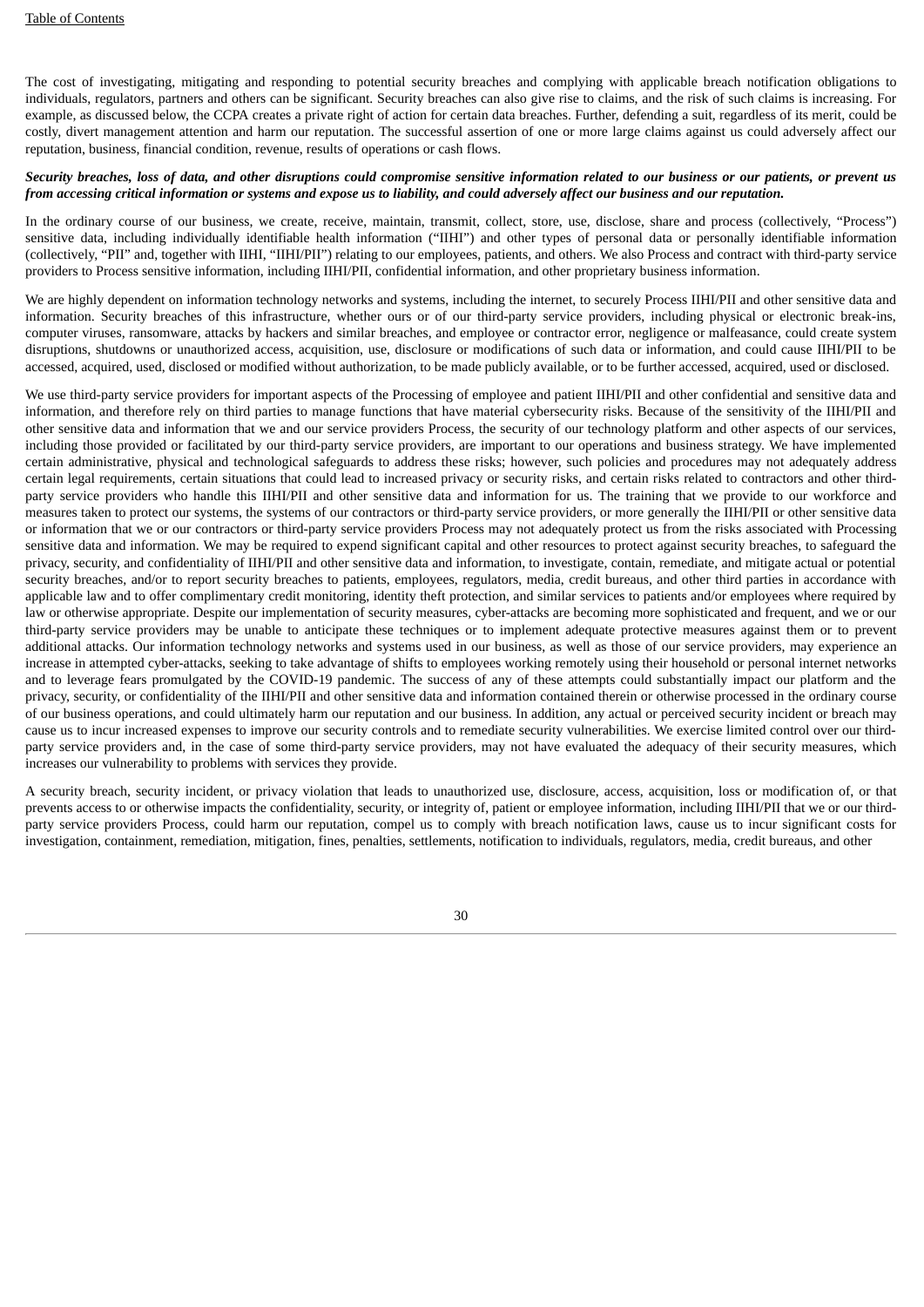third parties, complimentary credit monitoring, identity theft protection, training and similar services to patients and/or employees where required by law or otherwise appropriate, for measures intended to repair or replace systems or technology and to prevent future occurrences. We may also be subject to potential increases in insurance premiums, resulting in increased costs or loss of revenue.

If we or our third-party service providers are unable to prevent or mitigate security breaches, security incidents or privacy violations in the future, or if we or our third-party service providers are unable to implement satisfactory remedial measures with respect to known or future security incidents, or if it is perceived that we have been unable to do so, our operations could be disrupted, we may be unable to provide access to our systems, and we could suffer a loss of patients, loss of reputation, adverse impacts on patient and investor confidence, financial loss, governmental investigations or other actions, regulatory or contractual penalties, and other claims and liability. In addition, security breaches and incidents and other compromise or inappropriate access to, or acquisition or processing of, IIHI/PII or other sensitive data or information can be difficult to detect, and any delay in identifying such breaches or incidents or in providing timely notification of such incidents may lead to increased harm and increased penalties.

Any such security breach or incident or interruption of our systems or those of any of our third-party service providers could compromise our networks or data security processes, and IIHI/PII or other sensitive data and information could be made inaccessible or could be compromised, used, accessed, or acquired by unauthorized parties, publicly disclosed, lost or stolen. Any such interruption in access, compromise, use, improper access, acquisition, disclosure or other loss of information could result in legal claims or proceedings and/or liability or penalties under laws and regulations that protect the privacy, confidentiality, or security of IIHI/PII, including, without limitation, the Federal Trade Commission Act ("FTC Act"), the California Consumer Privacy Act ("CCPA"), other state IIHI/PII privacy, security, or consumer protection laws, and state breach notification laws. Unauthorized access, loss or dissemination of IIHI/PII could also disrupt our operations, including our ability to perform our services, access, collect, process, and prepare company financial information, provide information about our current and future services and engage in other patient and clinician education and outreach efforts.

#### **Risks Related to Intellectual Property**

#### If we are unable to obtain and maintain patent protection of sufficient scope or at all or freedom to operate for the AirSculpt® procedure or any technology we develop, our ability to successfully commercialize any procedures we may develop may be adversely affected.

We seek to protect our position by filing patent applications in the United States related to our proprietary procedures and any products that we may develop that are important to our business.

The patent prosecution process is expensive, time-consuming and complex, and we may not be able to file, prosecute, maintain, enforce or license all necessary or desirable patents or patent applications at a reasonable cost, in a timely manner, in all jurisdictions where protection may be commercially advantageous, or at all. It is also possible that we will fail to identify patentable aspects of our research and development output in time to obtain patent protection. Although we enter into non-disclosure and confidentiality agreements with parties who have access to confidential or patentable aspects of our research and development output, such as our employees, consultants, contractors, collaborators, vendors and other third parties, any of these parties may breach the agreements and disclose such output before a patent application is filed, thereby jeopardizing our ability to seek patent protection. In addition, publications of discoveries in the scientific literature often lag behind the actual discoveries, and patent applications in the United States and other jurisdictions are typically not published until 18 months after filing, or in some cases not at all. Therefore, we cannot be certain that we were the first to make the inventions claimed in our patents or pending patent applications or that we were the first to file for patent protection of such inventions.

Changes in either the patent laws or their interpretation in the United States and other countries may diminish our ability to protect our inventions, obtain, maintain, and enforce our patent rights and, more generally, could affect the value of our patents or narrow the scope of our patents. For example, patent reform legislation may pass in the future that could lead to additional uncertainties and increased costs surrounding the prosecution, enforcement and defense of our patents and applications. Furthermore, the U.S. Supreme Court and the U.S. Court of Appeals for the Federal Circuit have made, and will likely continue to make, changes in how the patent laws of the United States are interpreted. Similarly, foreign courts have made, and will likely continue to make, changes in how the patent laws in their respective jurisdictions are interpreted.

We cannot predict whether the patent applications we pursue will issue as patents or whether the claims of any issued patents will provide sufficient protection from competitors. The coverage claimed in a patent application can be significantly reduced before a patent is issued, and its scope can be reinterpreted after issuance. Even if our patent applications issue as patents, they may not issue in a form that will provide us with any meaningful protection, prevent

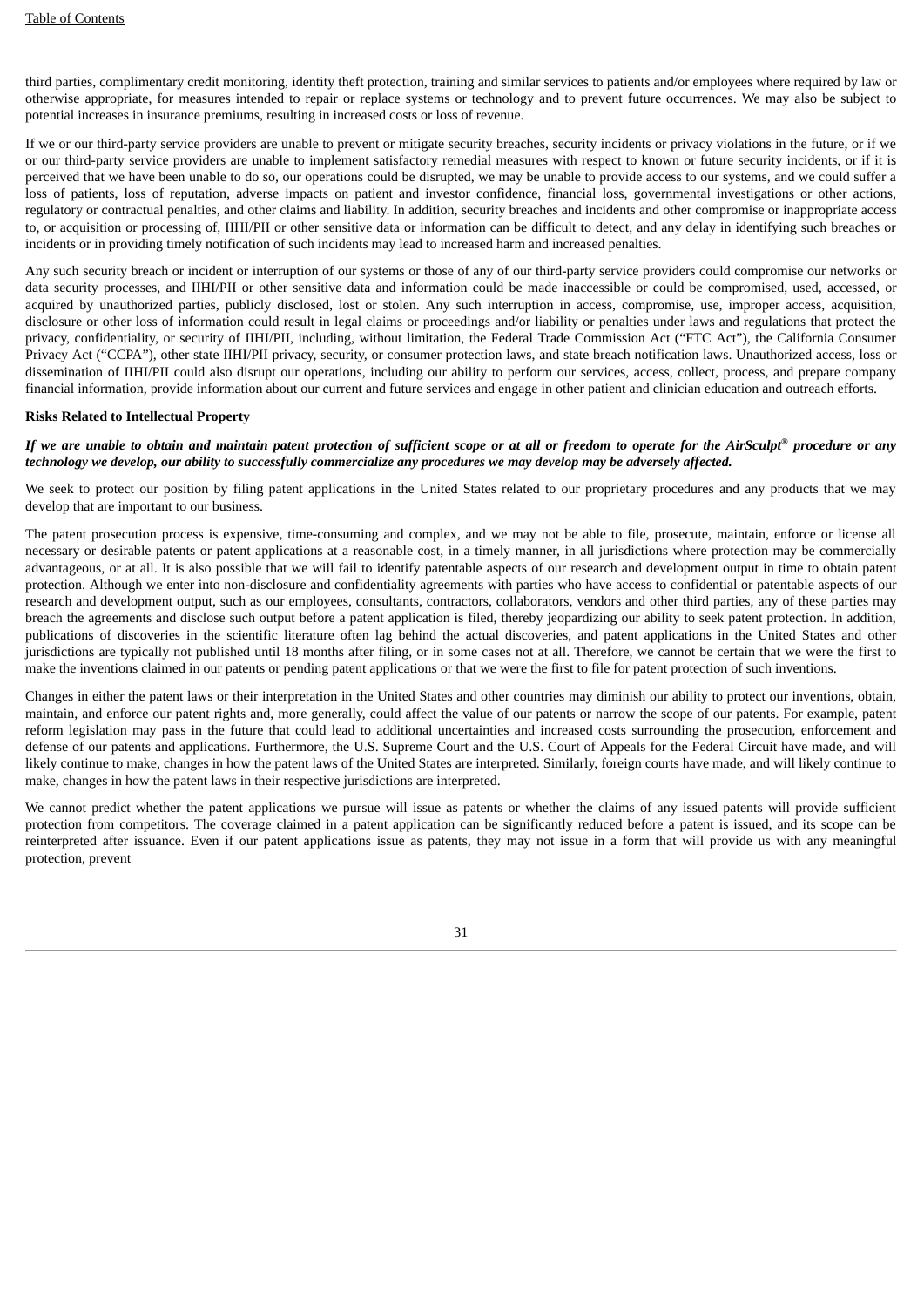competitors or other third parties from competing with us, or otherwise provide us with any competitive advantage. As a result, the issuance, scope, validity, enforceability and commercial value of our patent rights are highly uncertain.

Additionally, our competitors or other third parties may be able to circumvent our patents by developing similar or alternative non-infringing technologies, or procedures. Our patent protection is currently limited to the United States and does not afford us protection in other countries in which we are opening new centers. These new centers may therefore face more direct competition, which may reduce the profitability of our centers outside the United States.

Third parties may also have blocking patents that could prevent us from marketing our procedures and practicing our technology. Alternatively, third parties may seek approval to market their own procedures similar to or otherwise competitive with our procedures. In these circumstances, we may need to defend and/or assert our patents, including by filing lawsuits alleging patent infringement. In any of these types of proceedings, a court or agency with jurisdiction may find our patents invalid, unenforceable or not infringed, in which case, our competitors and other third parties may then be able to market procedures that are substantially similar to ours. Even if we have valid and enforceable patents, these patents still may not provide protection against competing procedures or technologies sufficient to achieve our business objectives.

Competitors may also contest our patents, if issued, by showing the patent examiner that the invention was not original, was not novel or was obvious. In litigation, a competitor could claim that our patents, if issued, are not valid for a number of reasons. If a court agrees, we would lose our rights to those challenged patents.

The United States Patent and Trademark Office (USPTO) and various foreign governmental patent agencies require compliance with a number of procedural, documentary, fee payment and other similar provisions during the patent application process. In addition, periodic maintenance fees, renewal fees, annuity fees and various other government fees on issued patents and patent applications will be due to the USPTO and foreign patent agencies over the lifetime of our patents and applications. While an unintentional lapse can in many cases be cured by payment of a late fee or by other means in accordance with the applicable rules, there are situations in which noncompliance can result in abandonment or lapse of the patent or patent application, resulting in partial or complete loss of patent rights in the relevant jurisdiction. Non-compliance events that could result in abandonment or lapse of a patent or patent application include, but are not limited to, failure to respond to official actions within prescribed time limits, non-payment of fees and failure to properly legalize and submit formal documents. If we fail to maintain the patents and patent applications covering our products, we may not be able to stop a competitor from marketing products that are the same as or similar to our products, which could have a material adverse effect on our business, financial condition and results of operations.

#### We may become a party to intellectual property litigation or administrative proceedings or other intellectual property challenges that could be costly *and could interfere with our ability to market and perform our services.*

The cosmetic treatment procedure industry has been characterized by extensive intellectual property litigation, and companies in the industry have used intellectual property litigation to gain a competitive advantage. It is possible that United States and foreign patents and pending patent applications or trademarks of third parties may be alleged to cover our technology or our procedures, or that we may be accused of misappropriating third parties' trade secrets. Additionally, our equipment includes components that we purchase from vendors and may include design components that are outside of our direct control. Our competitors, many of which have substantially greater resources and have made substantial investments in patent portfolios, trade secrets, trademarks and competing technologies, may have applied for or obtained, or may in the future apply for or obtain, patents or trademarks that will prevent, limit or otherwise interfere with our ability to make, use, sell and/or export our technology and procedures or to use our proprietary names. Because patent applications can take years to issue and are often afforded confidentiality for some period of time, there is a risk we may develop one or more procedures or other technologies without knowledge of a pending patent application, which if such patent application issued into a patent would result in our procedures or technologies infringing such patent. From time to time, we may receive threatening letters, notices or "invitations to license," or may be the subject of claims that our procedures, technology, brands, proprietary names and marks, and/or business operations infringe or violate the intellectual property rights of others. Moreover, in recent years, individuals and groups that are non-practicing entities, commonly referred to as "patent trolls," have purchased patents and other intellectual property assets for the purpose of making claims of infringement in order to extract settlements. The defense of any of these matters, even claims without merit, can be time consuming, divert management's attention and resources, damage our reputation and brand and cause us to incur significant expenses, and if we settle any such claims, we may agree to make substantial payments or to redesign or cease making or using our challenged procedures or technology or to cease using our brands or proprietary names and marks. Vendors from whom we purchase hardware or software may not indemnify us in the event that such hardware or software is accused of infringing or misappropriating a third party's intellectual property rights, or any indemnification granted by such vendors may not be sufficient to address any liability and costs we incur as a result of such claims. Additionally, we

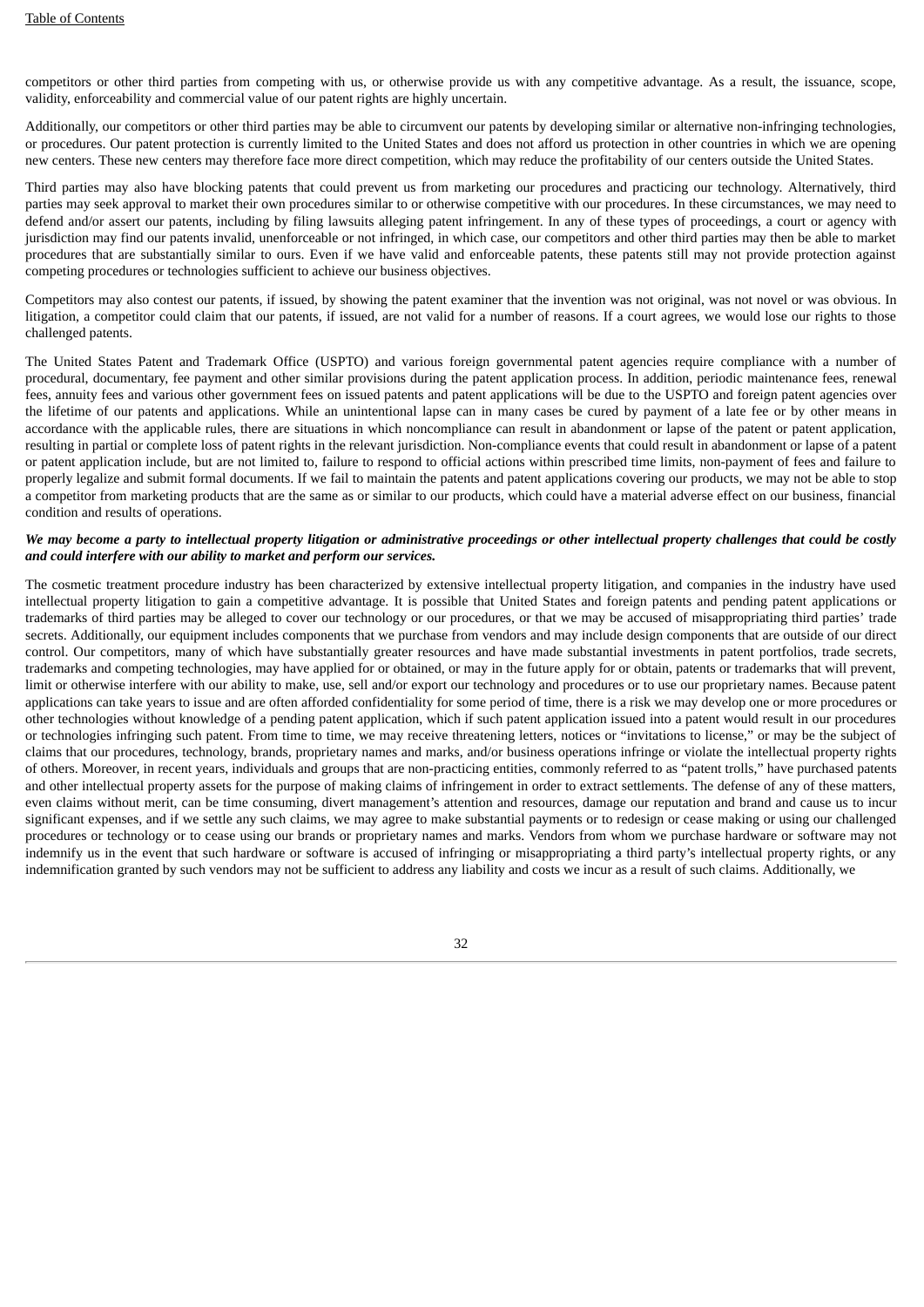may be obligated to indemnify our business partners in connection with intellectual property litigation, which could further exhaust our resources.

Even if we believe a third party's intellectual property claims are without merit, there is no assurance that a court would find in our favor, including on questions of infringement, validity, enforceability or priority of patents. The strength of our defenses relating to patent claims will depend on the patents asserted, the interpretation of these patents, and our ability to invalidate the asserted patents. A court of competent jurisdiction could hold that these thirdparty patents are valid and enforceable and have been infringed by us, which could materially and adversely affect our ability to commercialize any procedures or technology we may develop and any other procedures or technologies covered by the asserted third-party patents. In order to successfully challenge the validity of any such U.S. patent in federal court, we would need to overcome a presumption of validity. As this burden is a high one requiring us to present clear and convincing evidence as to the invalidity of any such U.S. patent claim, there is no assurance that a court of competent jurisdiction would invalidate the claims of any such U.S. patent. Conversely, the patent owner need only prove infringement by a preponderance of the evidence, which is a lower burden of proof.

Further, any successful claims of intellectual property infringement or misappropriation against us may harm our business and result in injunctions preventing us from developing, manufacturing, using or selling our technology or procedures, or result in obligations to pay license fees, damages, attorney fees and court costs, which could be significant. In addition, if we are found to willfully infringe third-party patents or trademarks or to have misappropriated trade secrets, we could be required to pay treble damages in addition to other penalties.

Even if any intellectual property disputes are settled through licensing or similar arrangements, costs associated with such arrangements may be substantial and could include ongoing royalties. We may be unable to obtain necessary licenses on satisfactory terms, if at all. In addition, if any license we obtain is non-exclusive, we may not be able to prevent our competitors and other third parties from using the intellectual property or technology covered by such license to compete with us. If we do not obtain necessary licenses, we may not be able to alter our procedures or redesign our equipment to avoid infringement. Any of these events could materially and adversely affect our business, financial condition and results of operations.

Similarly, interference or derivation proceedings provoked by third parties or brought by the USPTO may be necessary to determine priority with respect to our patents, patent applications, trademarks or trademark applications. We may also become involved in other proceedings, such as reexamination, *inter partes* review, derivation, cancellation or opposition proceedings before the USPTO or other jurisdictional body relating to our intellectual property rights or the intellectual property rights of others. Adverse determinations in a judicial or administrative proceeding or failure to obtain necessary licenses could prevent us from using or selling our procedures or technology or using proprietary names, which would have a significant adverse impact on our business, financial condition and results of operations.

Additionally, we may file lawsuits or initiate other proceedings to protect or enforce our patents, or other intellectual property rights and contractual restrictive covenants with our surgeons not to use the procedure outside of our centers, each of which could be expensive, time consuming and unsuccessful. Competitors may infringe our issued patents or other intellectual property, which we may not always be able to detect. Any claims we assert against perceived infringers could provoke these parties to assert counterclaims against us alleging that we infringe their intellectual property or alleging that our intellectual property is invalid or unenforceable. Grounds for a validity challenge could be an alleged failure to meet any of several statutory requirements, including lack of novelty, obviousness or non-enablement. Grounds for an unenforceability assertion could be an allegation that someone connected with prosecution of the patent withheld relevant information from the USPTO, or made a misleading statement, during prosecution. Third parties may raise challenges to the validity of certain of our existing and future patent claims before administrative bodies in the United States or abroad, even outside the context of litigation. Such mechanisms include re-examination, post-grant review, *inter partes* review, interference proceedings, derivation proceedings and equivalent proceedings in foreign jurisdictions (e.g., opposition proceedings). In any such lawsuit or other proceedings, a court or other administrative body may decide that a patent of ours is invalid or unenforceable, in whole or in part, construe the patent's claims narrowly or refuse to stop the other party from using the technology at issue on the grounds that our patents do not cover the technology in question.

The outcome following legal assertions of invalidity and unenforceability is unpredictable. If a third party were to prevail on a legal assertion of invalidity or unenforceability, we would lose at least part, and perhaps all, of the patent protection on our procedures, equipment, and other technologies (including those then under development). If our patents are found to be valid and infringed by a third party, a court may refuse to grant injunctive relief against the infringer and instead grant us monetary damages and/or ongoing royalties. Such monetary compensation may be insufficient to adequately offset the damage to our business caused by the infringer's competition in the market. Any of these events could materially and adversely affect our business, financial condition and results of operations.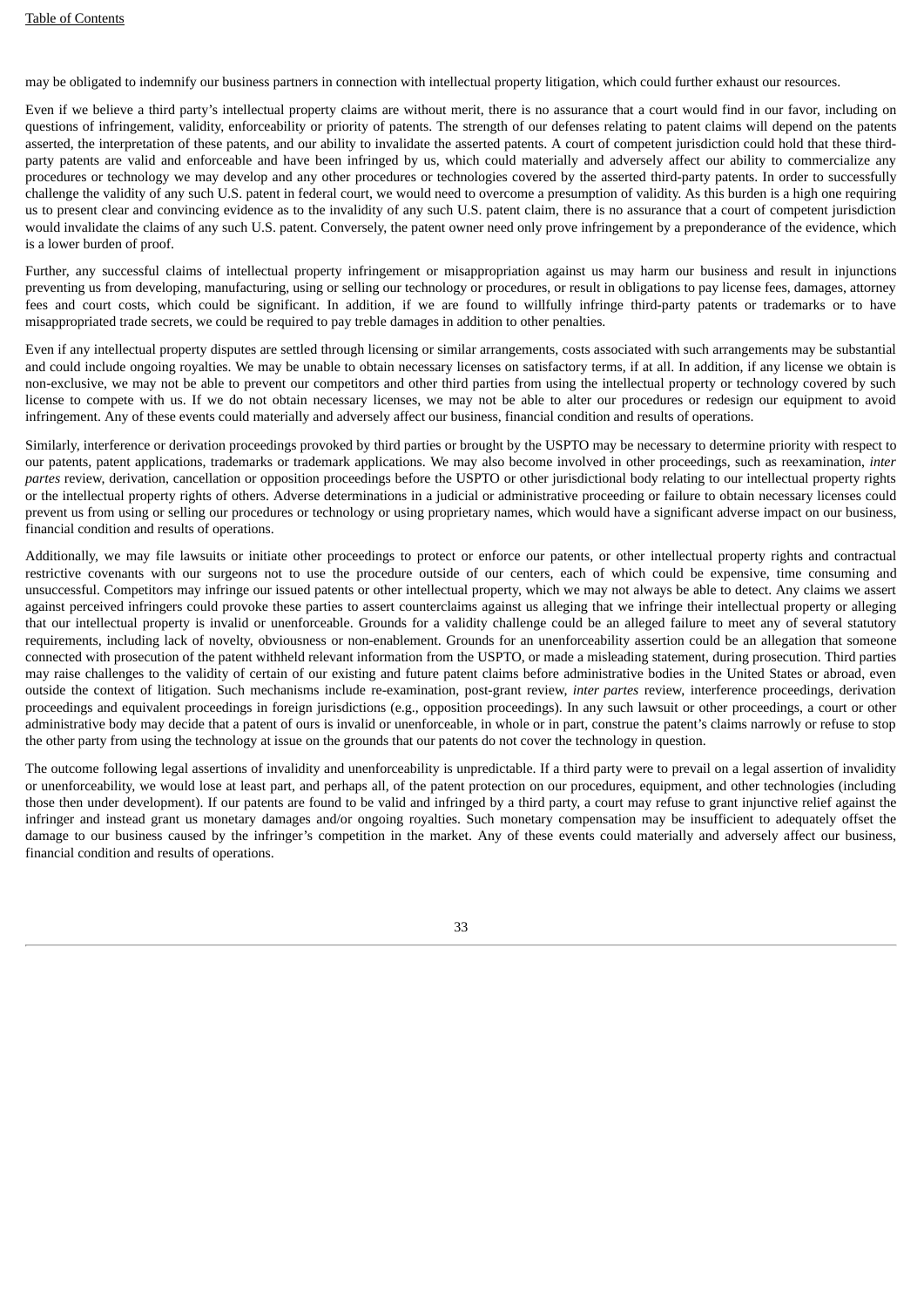Even if resolved in our favor, litigation or other proceedings relating to intellectual property claims may cause us to incur significant expenses and could distract our personnel from their normal responsibilities. In addition, there could be public announcements of the results of hearings, motions or other interim proceedings or developments, and if securities analysts or investors perceive these results to be negative, it could have a substantial adverse effect on the price of our common stock. Such litigation or proceedings could substantially increase our operating losses and reduce the resources available for development activities or any future sales, marketing or distribution activities. We may not have sufficient financial or other resources to conduct such litigation or proceedings adequately. Some of our competitors may be able to sustain the costs of such litigation or proceedings more effectively than we can because of their greater financial resources and more mature and developed intellectual property portfolios. Furthermore, because of the substantial amount of discovery required in connection with intellectual property litigation, there is a risk that some of our confidential or sensitive information could be compromised by disclosure in the event of litigation. Uncertainties resulting from the initiation and continuation of intellectual property litigation or other proceedings could have a material adverse effect on our business, financial condition and results of operations.

#### If we are unable to protect our other proprietary rights, our business and competitive position may be harmed.

In addition to patent protection, we also rely on other proprietary rights that we seek to protect, including trade secrets, and other proprietary information that is not patentable or that we elect not to patent. However, trade secrets can be difficult to protect. To maintain the confidentiality of our trade secrets and proprietary information, we rely heavily on confidentiality provisions that we have in contracts with our employees, consultants, contractors, collaborators and others upon the commencement of their relationship with us. We cannot guarantee that we have entered into such agreements with each party that may have or have had access to our trade secrets or proprietary technology and processes. We may not be able to prevent the unauthorized disclosure or use of our technical knowledge or other trade secrets by such third parties, despite the existence generally of these confidentiality restrictions. These contracts may not provide meaningful protection for our trade secrets, know-how or other proprietary information in the event of any unauthorized use, misappropriation or disclosure of such trade secrets, know-how or other proprietary information. There can be no assurance that such third parties will not breach their agreements with us, that we will have adequate remedies for any breach, or that our trade secrets, know-how and other proprietary information will not otherwise become known. Despite the protections we do place on our intellectual property or other proprietary rights, monitoring unauthorized use and disclosure of our intellectual property is difficult, and we do not know whether the steps we have taken to protect our intellectual property or other proprietary rights will be adequate. Enforcing a claim that a party disclosed proprietary information in an unauthorized manner or misappropriated a trade secret is difficult, expensive and time-consuming, and the outcome is unpredictable.

In addition, we may in the future also be subject to claims by our former employees, surgeons, consultants or contractors asserting an ownership right in our intellectual property rights as a result of the work they performed on our behalf. Although it is our policy to require all of our employees, consultants, contractors and any other partners or collaborators who may be involved in the conception or development of intellectual property for us to execute agreements assigning such intellectual property to us, we cannot be certain that we have executed such agreements with all parties who may have contributed to the development of our intellectual property, that the assignment of intellectual property rights under our agreements that have been executed with such parties will be self-executing, or that our agreements with such parties will be upheld in the face of a potential challenge. Such agreements could also potentially be breached in a manner for which we may not have an adequate remedy. As a result, we may lose valuable intellectual property rights, such as exclusive ownership of, and/or right to use, intellectual property that is important to our business. Any such events could have a material adverse effect on our business, financial condition and results of operations.

To the extent our intellectual property or other proprietary information protection is inadequate, we are exposed to a greater risk of direct competition. A third party could, without authorization, copy or otherwise obtain and use our procedures, equipment, or technology. Our competitors could attempt to replicate some or all of the competitive advantages we derive from our development efforts or design around our intellectual property. Our failure to secure, protect and enforce our intellectual property rights could substantially harm the value of our brand and business. The theft or unauthorized use or publication of our trade secrets and other confidential proprietary information could reduce the differentiation of our procedures and harm our business, the value of our investment in development could be reduced and third parties may make claims against us related to losses of their confidential or proprietary information.

Further, it is possible that others will independently develop the same or similar technology or otherwise obtain access to our unpatented technology, and in such cases we could not assert any trade secret rights against such parties. Costly and time-consuming litigation could be necessary to enforce and determine the scope of our trade secret rights and related confidentiality and nondisclosure provisions. If we fail to obtain or maintain trade secret protection, or if our competitors rightfully obtain our trade secrets or independently develop technology similar to ours or competing technologies, our competitive market position could be materially and adversely affected. In addition, some courts are less willing or

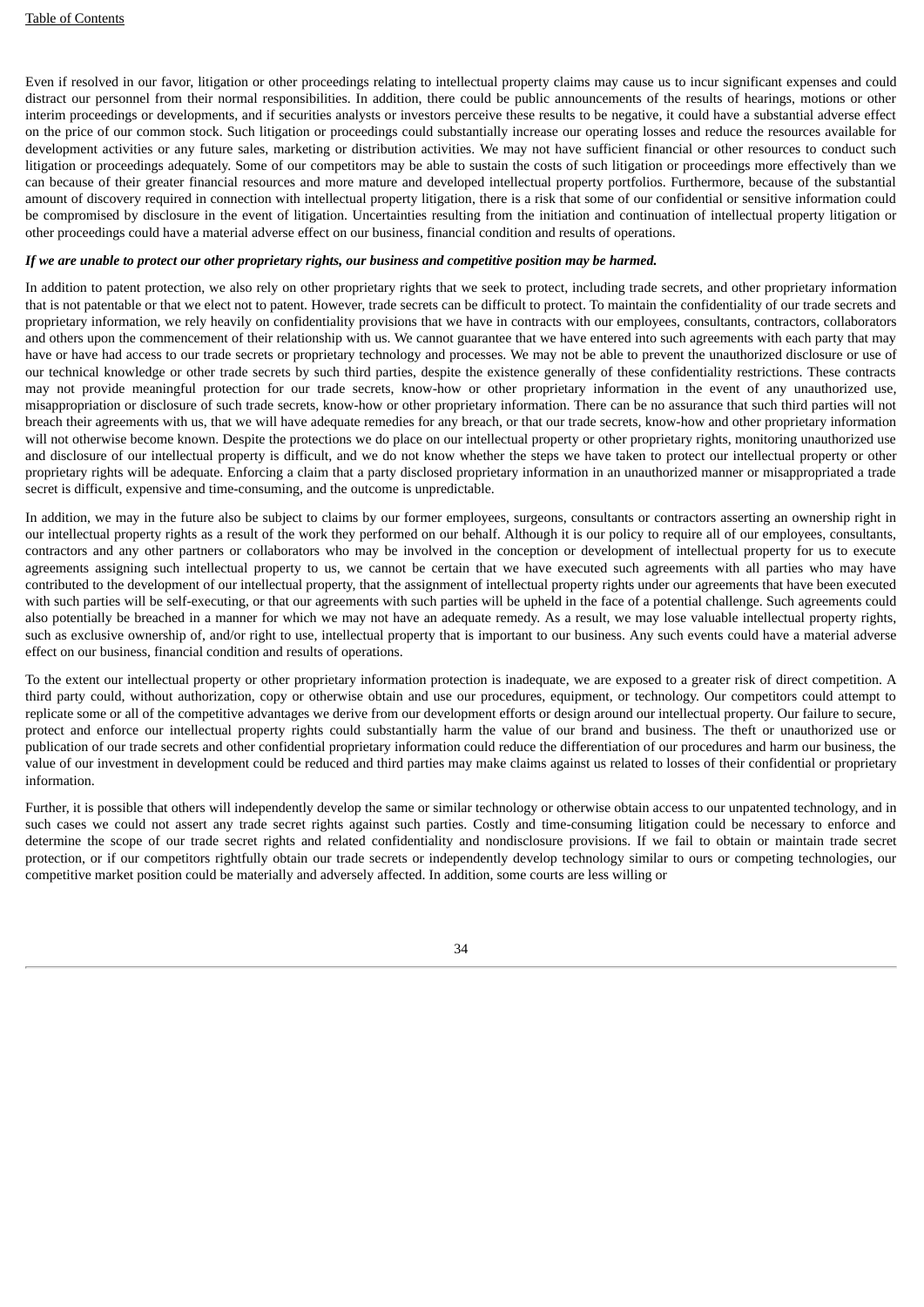unwilling to protect trade secrets, and agreement terms that address non-competition are difficult to enforce in many jurisdictions and might not be enforceable in certain cases.

We also seek to preserve the integrity and confidentiality of our data and other confidential information by maintaining physical security of our premises and physical and electronic security of our information technology systems. While we have confidence in these individuals, organizations and systems, agreements or security measures may be breached and detecting the disclosure or misappropriation of confidential information and enforcing a claim that a party illegally disclosed or misappropriated confidential information is difficult, expensive and time-consuming, and the outcome is unpredictable. Further, we may not be able to obtain adequate remedies for any breach. Any of the foregoing could materially and adversely affect our business, financial condition and results of operations.

#### We may not be able to protect our intellectual property rights throughout the world to the same extent as in the United States.

While we have applied for patent protection in the United States relating to certain of our procedures, a company may attempt to commercialize competing procedures utilizing our proprietary methods in foreign countries where we do not have any patents or patent applications and where legal recourse may be limited or unavailable. In addition, we currently own registered trademarks and trademark applications relating to our business in the United States and other markets, but other companies may own these marks in other jurisdictions. Any such third party rights may have a significant commercial impact on our ability to expand into foreign markets.

Filing, prosecuting and defending patents or trademarks on our current and future procedures in all countries throughout the world would be prohibitively expensive. In addition, we may not accurately predict all of the jurisdictions where patent or trademark protection will ultimately be desirable. If we fail to timely file a patent or trademark application in some jurisdictions, we may be precluded from doing so at a later date. The requirements for patentability and for obtaining trademark protection may differ in certain countries, particularly developing countries. The laws of some foreign countries do not protect intellectual property rights to the same extent as laws in the United States. Consequently, we may not be able to prevent third parties from utilizing our inventions, trademarks and other proprietary rights in all countries outside the United States. Competitors may use our technologies or trademarks in jurisdictions where we have not obtained patent or trademark protection to develop or market their own procedures. Our patents, trademarks or other intellectual property rights may not be effective or sufficient to prevent them from competing.

Many companies have encountered significant problems in protecting and defending intellectual property rights in foreign jurisdictions. The legal systems of certain countries, particularly certain developing countries, do not favor, or may not be sufficiently robust for, the meaningful enforcement of patents, trademarks and other intellectual property rights, which could make it difficult for us to stop the infringement or other violation of our patents, trademarks and other intellectual property rights. Proceedings to enforce our intellectual property rights in foreign jurisdictions could result in substantial costs and divert our efforts and attention from other aspects of our business, could put our patents and trademarks at risk of being invalidated or interpreted narrowly and/or result in the unsuccessful prosecution of our patent or trademark applications, and could provoke third parties to assert claims against us. We may not prevail in any lawsuits that we initiate and the damages or other remedies awarded, if any, may not be commercially meaningful. In addition, many countries, including India, China and certain countries in Europe, have compulsory licensing laws under which a patent owner may be compelled to grant licenses to third parties. In those countries, we may have limited remedies if our patents are infringed or if we are compelled to grant a license to our patents to a third party, which could materially diminish the value of those patents. This could limit our potential revenue opportunities. Accordingly, our efforts to enforce our intellectual property rights around the world may be inadequate to obtain a significant commercial advantage from our intellectual property. Finally, our ability to protect and enforce our intellectual property rights may be adversely affected by unforeseen changes in foreign intellectual property laws.

#### If our trademarks and trade names are not adequately protected, that could adversely impact our ability to build name recognition in certain markets.

We rely on trademarks, service marks, trade names and brand names to distinguish our procedures and services from those of our competitors and have registered or applied to register these trademarks. Our registered or unregistered trademarks, service marks, trade names and brand names may be challenged, infringed, diluted, circumvented or declared generic or determined to be infringing on other marks. Additionally, we cannot assure you that our trademark applications will be approved. During trademark registration proceedings, we may receive rejections. Although we are given an opportunity to respond to those rejections, we may be unable to overcome such rejections. In addition, in proceedings before the USPTO and comparable agencies in many foreign jurisdictions, third parties are given an opportunity to oppose pending trademark applications and to seek to cancel registered trademarks. Opposition or cancellation proceedings may be filed against our trademarks, and our trademarks may not survive such proceedings. In the event that our trademarks are successfully

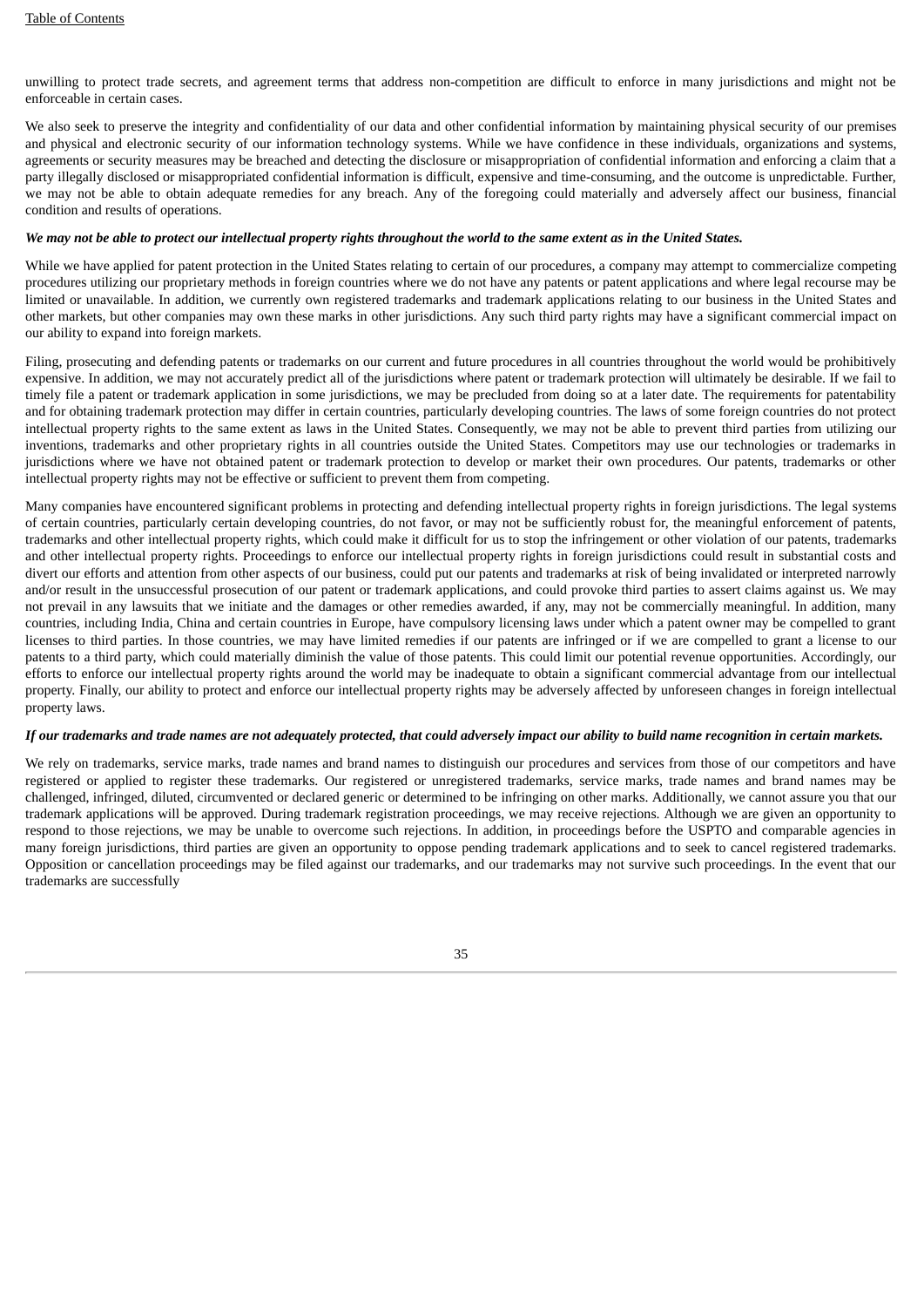challenged, we could be forced to rebrand our procedures or services, which could result in loss of brand recognition and could require us to devote resources towards advertising and marketing new brands. At times, competitors may adopt trade names or trademarks similar to ours, which could harm our brand identity and lead to market confusion. Certain of our current or future trademarks may become so well known by the public that their use becomes generic and they lose trademark protection. Over the long term, if we are unable to establish name recognition through our trademarks and trade names, then we may not be able to compete effectively and our business, financial condition and results of operations may be adversely affected.

#### **Risks Related to Government Regulations**

## If we fail to comply with or otherwise incur liabilities under the numerous federal and state laws and regulations relating to the operation of our centers, we could incur significant penalties or other costs or be required to make significant changes to our operations.

The cosmetic treatment industry is heavily regulated and we are subject to many laws and regulations at the federal, state and local government levels in the markets in which we operate. These laws and regulations require that our centers meet various licensing, accreditation, certification and other requirements, including, but not limited to, those relating to:

- ownership and control of our centers and our arrangements with our affiliated Professional Associations;
- operating policies and procedures;
- qualification, training and supervision of medical and support persons;
- the appropriateness and adequacy of medical care, equipment, personnel, operating policies and procedures; maintenance and preservation of medical records;
- the protection and privacy of patient and other sensitive information of privacy, including, but not limited to, patient health information and credit card information;
- screening, stabilization and transfer of individuals who have emergency medical conditions and provision of emergency services;
- antitrust;
- building codes;
- workplace health and safety;
- licensure, certification and accreditation;
- fee-splitting and the corporate practice of medicine;
- handling of medication;
- confidentiality, data breach, identity theft and maintenance and protection of health-related and other personal information and medical records;
- fat removal: and
- environmental protection, health and safety.

If we fail or have failed to comply with applicable laws and regulations, we could subject ourselves to administrative, civil or criminal penalties, cease and desist orders, and loss of licenses necessary to operate.

Many of these laws and regulations have not been fully interpreted by regulatory authorities or the courts, and their provisions are sometimes open to a variety of interpretations. Different interpretations or enforcement of existing or new laws and regulations could subject our current practices to allegations of impropriety or illegality, or require us to make changes in our operations, arrangements with surgeons and licensed professionals, centers, equipment, personnel, services, capital expenditure programs or operating expenses to comply with the evolving rules. Any enforcement action against us, even if we successfully defend against it, could cause us to incur significant legal expenses and divert our management's attention from the operation of our business.

In pursuing our growth strategy, we may seek to expand our presence into states in which we do not currently operate. In new geographic areas, we may encounter laws and regulations that differ from those applicable to our current operations. If we are unwilling or unable to comply with these legal requirements in a cost-effective manner, we may be unable to expand into new geographic markets or such expansion may be materially limited, which, in either case, could materially and adversely affect our ability to expand and grow the business.

A number of initiatives have been proposed during the past several years to reform various aspects of the healthcare system in the United States. In the future, different interpretations or enforcement of existing or new laws and regulations could

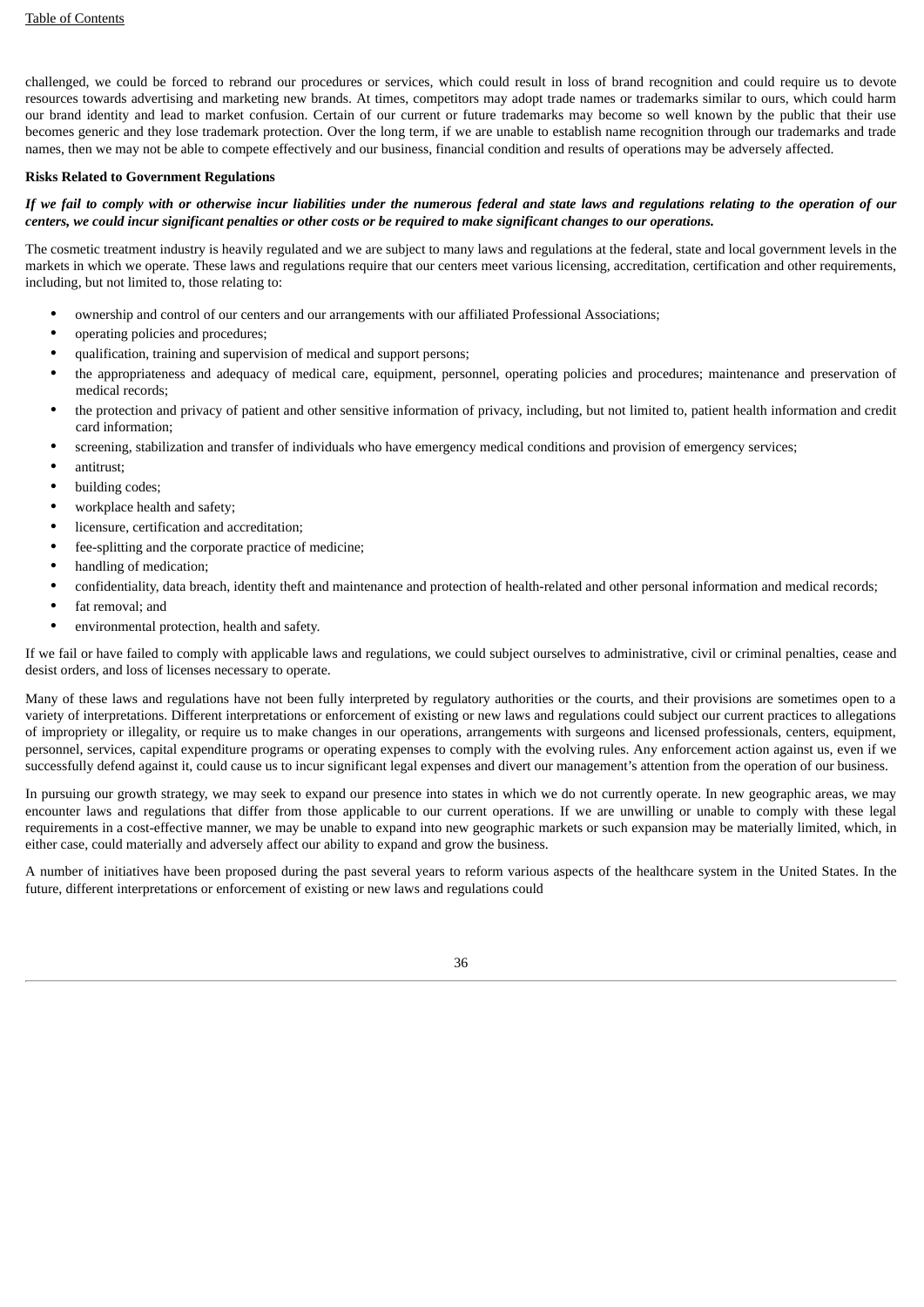subject our current practices to allegations of impropriety or illegality, or could require us to make changes in our centers, equipment, personnel, services, capital expenditure programs and operating expenses. In addition, some of the governmental and regulatory bodies that regulate us are considering or may in the future consider enhanced or new regulatory requirements. These authorities may also seek to exercise their supervisory or enforcement authority in new or more robust ways.

There are laws that limit the amount of fat that may be removed during the procedures we perform, and such restrictions vary depending on where the procedure is performed. If the laws were to change to materially restrict the amount of fat that may be removed during our procedures, this may limit demand for our services or the ability to continue to charge as much for the same procedures or to perform the procedures at all.

All of these possibilities, if they occurred, could detrimentally affect the way we conduct our business and manage our capital, either of which, in turn, could have a material adverse effect on our business, prospects, results of operations and financial condition.

#### We cannot be certain if and when international regulatory agencies will approve use of the AirSculpt® procedure in their respective jurisdictions.

We believe that our brand is important to attracting patients and high-quality surgeons. As we continue our international expansion, we cannot be certain if and when regulatory agencies outside the United States will approve use of the AirSculpt® procedure in their respective jurisdictions. Accordingly, we may need to adapt the AirSculpt® procedure to local regulatory requirements, which could produce inferior results. Moreover, altering the AirSculpt® procedure could create confusion among consumers and dilute our brand identity. If inferior results are produced or our brand identity is diluted, we may not be able to compete effectively and our business, financial condition and results of operations may be adversely affected.

#### AirSculpt® procedures may cause or contribute to adverse medical events that we are required to report to the FDA and if we fail to do so, we could be *subject to sanctions that would materially harm our business.*

In connection with the AirSculpt® procedure, we currently use an FDA-approved handpiece manufactured by Euromi S.A., a Belgian company that specializes in the manufacturing and distribution of medical, dermatological and plastic surgery products, and other FDA-approved parts, such as the cannula and vacuum pump, from other manufacturers. Using FDA-approved equipment in medical procedures is the practice of medicine and does not itself require further FDA review or approval. However, FDA regulations require that we report certain information about adverse medical events if the AirSculpt® procedure has caused or contributed to those adverse events. The timing of our obligation to report is triggered by the date we become aware of the adverse event as well as the nature of the event. We may fail to report adverse events we become aware of within the prescribed timeframe. We may also fail to appreciate that we have become aware of a reportable adverse event, especially if it is not reported to us as an adverse event or if it is an adverse event that is unexpected or removed in time from the use of our products. If we fail to comply with our reporting obligations, the FDA could take action including criminal prosecution, the imposition of civil monetary penalties, revocation of our device clearance or approval, seizure of our products, or delay in approval or clearance of future products.

## If laws governing the corporate practice of medicine or fee-splitting change, we may be required to restructure some of our relationships, which may *result in a significant loss of revenue and divert other resources.*

Our contractual relationships with our affiliated Professional Associations and surgeons may implicate certain state laws that generally prohibit nonprofessional entities from providing licensed medical services and exercising control over licensed physicians or other healthcare professionals (such activities generally referred to as the "corporate practice of medicine," or CPOM) or engaging in certain practices such as fee-splitting with such licensed professionals (i.e., sharing in a percentage of professional fees). The specific requirements, interpretation and enforcement of these laws vary significantly from state to state, and is subject to change and to evolving interpretations. There can be no assurance that these laws will be interpreted in a manner consistent with our practices or that other laws or regulations will not be enacted in the future that could have a material and adverse effect on our business, financial condition and results of operations. We provide comprehensive, administrative and non-clinical Management Services to our affiliated Professional Associations in exchange for a management fee. Regulatory authorities, state boards of medicine, state attorneys general and other parties may assess or determine that our relationships with our affiliated Professional Associations and surgeons violate state CPOM and/or fee-splitting prohibitions. If any of these events occur, we could be subject to significant fines and penalties, certain relationships with our affiliated Professional Associations and surgeons could be voided and declared unenforceable and/or we could be required to materially change the way we do business, which, could adversely affect our business, financial condition and results of operations. State CPOM and fee-splitting prohibitions also often impose penalties on

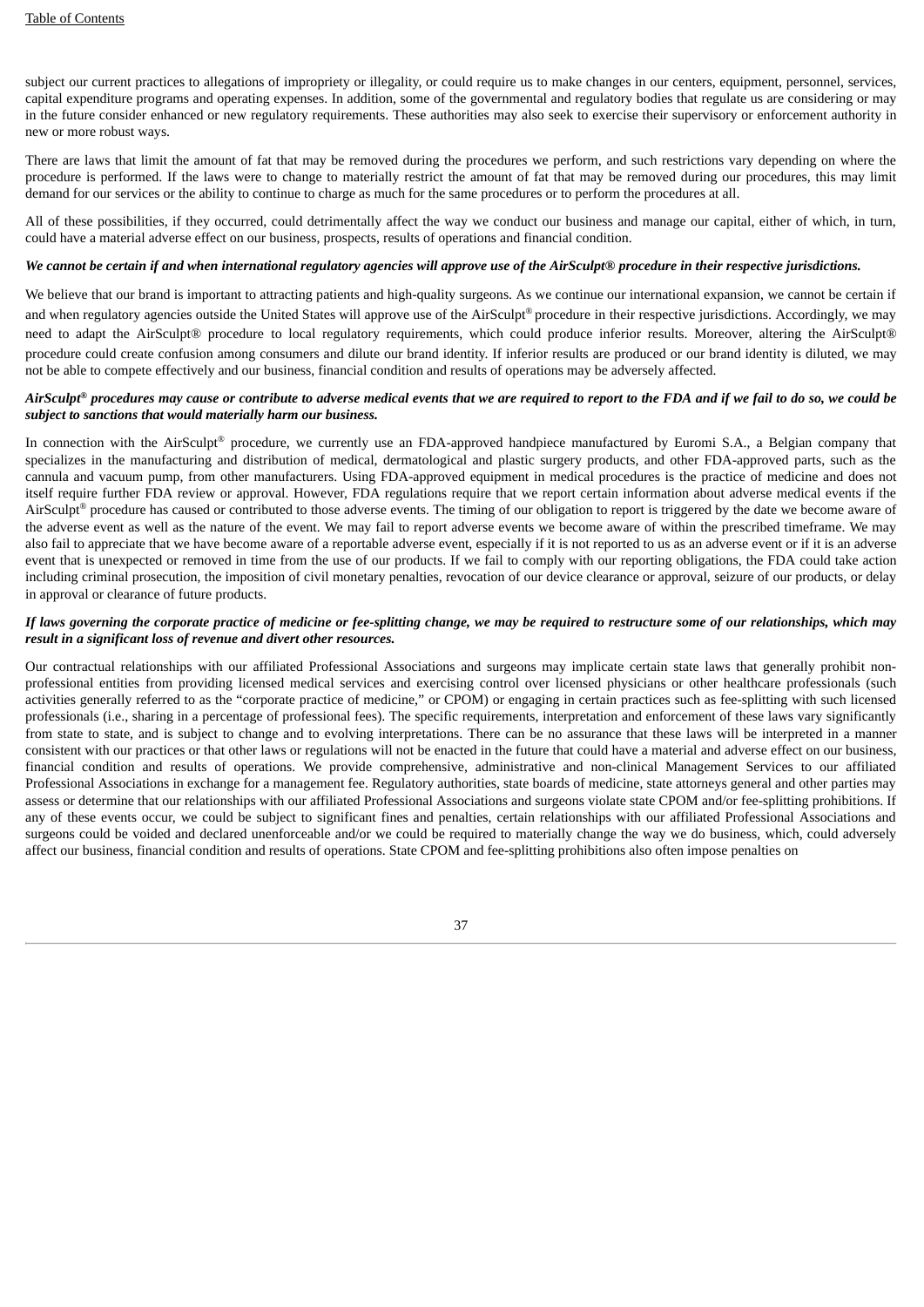## Table of [Contents](#page-1-0)

healthcare professionals for aiding in the improper rendering of professional services, which could discourage surgeons and other healthcare professionals from providing clinical services at our centers.

## We may be subject to various federal and state laws pertaining to healthcare fraud and abuse, including anti-kickback, self-referral, false claims and *fraud laws, and any violations by us of such laws could result in fines or other penalties.*

Although none of our services are currently covered by any state or federal government healthcare program or other third-party payor, applicable agencies and regulators may interpret that we are nonetheless subject to various federal and state laws intended to prevent healthcare fraud and abuse, including, but not limited, to the following:

- the federal Anti-Kickback Statute, which prohibits, among other things, any person from knowingly and willfully offering, soliciting, receiving or providing remuneration, directly or indirectly, to induce either the referral of an individual for an item or service or the purchasing or ordering of a good or service, for which payment may be made under federal healthcare programs such as the Medicare and Medicaid programs. Remuneration has been broadly defined to include anything of value, including cash, improper discounts and free or reduced price items and services;
- the federal False Claims Act, which prohibits, among other things, individuals or entities from knowingly presenting, or causing to be presented, false claims, or knowingly using false statements, to obtain payment from the federal government, and which may apply to entities that provide coding and billing advice to customers. The federal False Claims Act has been used to prosecute persons submitting claims for payment that are inaccurate or fraudulent, that are for services not provided as claimed or for services that are not medically necessary. The federal False Claims Act includes a whistleblower provision that allows individuals to bring actions on behalf of the federal government and share a portion of the recovery of successful claims;
- HIPAA, as amended, also created federal criminal laws that prohibit executing a scheme to defraud any healthcare benefit program or making false statements relating to healthcare matters;
- similar state anti-kickback and false claims laws, some of which apply to items or services reimbursed by any third party payor, including commercial insurers or services paid out-of-pocket by consumers; and
- the Federal Trade Commission Act and federal and state consumer protection, advertisement and unfair competition laws, which broadly regulate marketplace activities and activities that could potentially harm consumers.

Because of the breadth of these laws and the need to fit certain activities within one of the statutory exceptions and safe harbors available, it is possible that some of our business activities could be subject to challenge under one or more of such laws. The risk of our being found in violation of these laws and regulations is increased by the fact that many of them have not been fully interpreted by the regulatory authorities or the courts, and their provisions are sometimes open to a variety of interpretations. Our failure to accurately anticipate the application of these laws and regulations to our business or any other failure to comply with regulatory requirements could create liability for us and negatively affect our business. Any action against us for violation of these laws or regulations, even if we successfully defend against it, could cause us to incur significant legal expenses, divert our management's attention from the operation of our business and result in adverse publicity.

## We are subject to numerous environmental, health and safety laws and regulations, and must maintain licenses or permits, and non-compliance with *these laws, regulations, licenses, or permits may expose us to significant costs or liabilities.*

We are subject to numerous foreign, federal, state, and local environmental, health and safety laws and regulations relating to, among other matters, safe working conditions and environmental protection, including those governing the generation, storage, handling, use, transportation, and disposal of hazardous or potentially hazardous materials, including medical waste and other highly regulated substances. Some of these laws and regulations require us to obtain licenses or permits to conduct our operations. Environmental, health and safety laws and regulations are complex, occasionally change and have tended to become more stringent over time. If we violate or fail to comply with these laws, regulations, licenses, or permits, we could be fined or otherwise sanctioned by regulators. We cannot predict the impact on our business of new or amended laws or regulations or any changes in the way existing and future laws and regulations are interpreted or enforced, nor can we ensure we will be able to obtain or maintain any required licenses or permits.

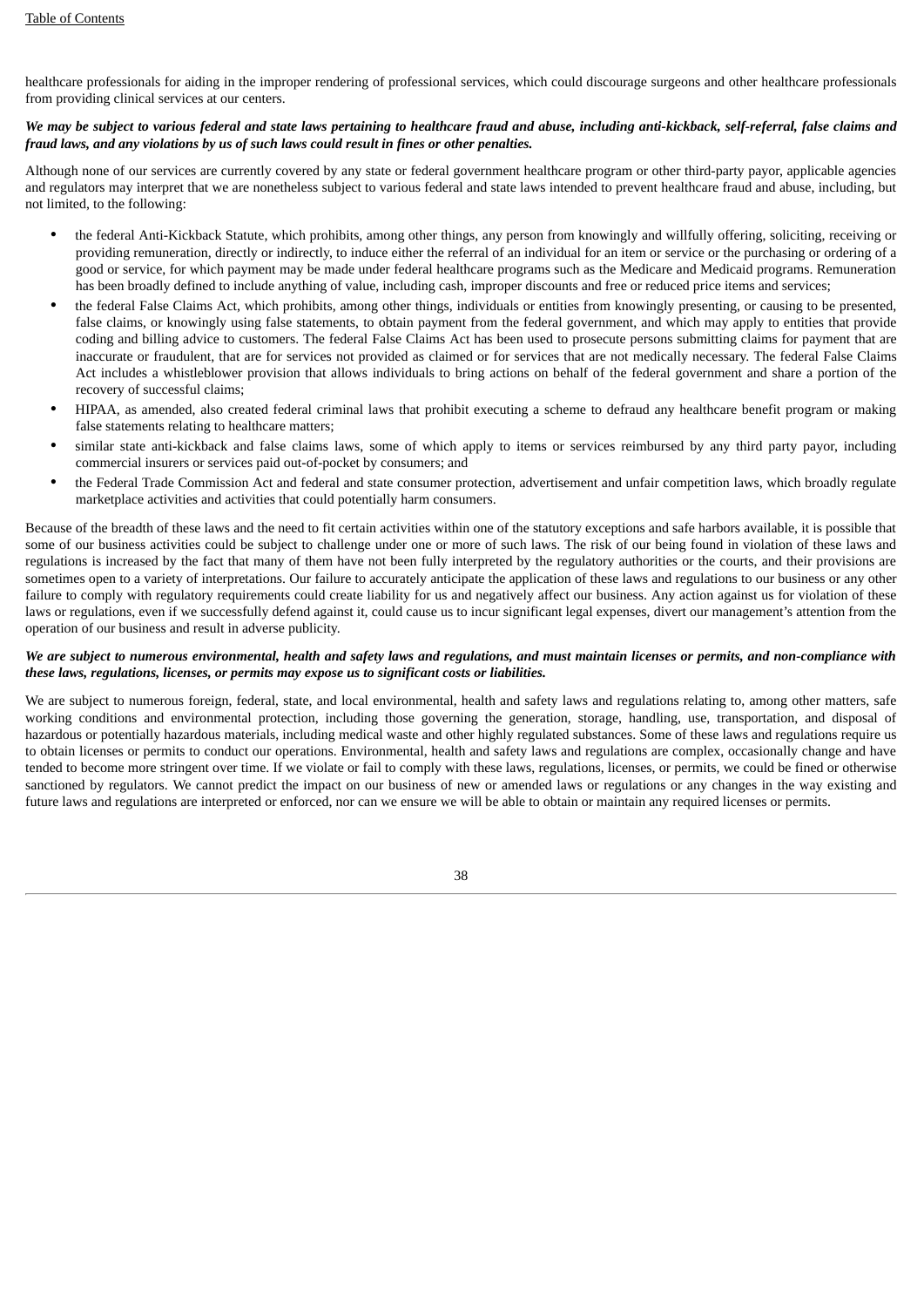## Certain risks are inherent in providing prescription and over the counter ("OTC") treatments, and our insurance may not be adequate to cover any *claims against us.*

Sellers of prescriptions and OTC treatments are exposed to risks inherent in the packaging and distribution of prescriptions and OTC treatments and other healthcare products, such as with respect to improper filling of prescriptions, labeling of prescriptions, adequacy of warnings, unintentional distribution of counterfeit drugs and expiration of drugs. Our medical professionals may also have a duty to warn customers regarding any potential negative effects of a prescription drug if the warning could reduce or negate these effects. Although we maintain professional liability and errors and omissions liability insurance, from time to time, claims may result in the payment of significant amounts, some portions of which are not funded by insurance. We cannot assure you that the coverage limits under our insurance policies will be adequate to protect us against future claims or that we will be able to maintain this insurance on acceptable terms in the future. Our business, financial condition and results of operations may be adversely affected if our insurance coverage proves to be inadequate or unavailable or there is an increase in liability for which we self-insure or we suffer reputational harm as a result of an error or omission in the process of prescribing, dispensing and administering prescription and OTC treatments.

## If antitrust enforcement authorities conclude that our market share in any particular market is too concentrated or that we violate antitrust laws, we could be subject to enforcement actions that could have a material adverse effect on our business, prospects, results of operations and financial *condition.*

The federal government and most states have enacted antitrust laws that prohibit certain types of conduct deemed to be anti-competitive. These laws prohibit price fixing, concerted refusal to deal, market monopolization, price discrimination, tying arrangements, acquisitions of competitors and other practices that have, or may have, an adverse effect on competition. Violations of federal or state antitrust laws can result in various sanctions, including criminal and civil penalties. Antitrust enforcement in the healthcare industry is currently a priority of the Federal Trade Commission (the "FTC"). We believe we are in compliance with federal and state antitrust laws, but courts or regulatory authorities may reach a determination in the future that could have a material adverse effect on our business, prospects, results of operations and financial condition.

## The healthcare laws and regulation to which we are subject is constantly evolving and may change significantly in the future.

The regulation applicable to our business and to the healthcare industry generally to which we are subject is constantly in a state of flux. While we believe that we have structured our agreements and operations in material compliance with applicable healthcare laws and regulations, there can be no assurance that we will be able to successfully address changes in the current regulatory environment or changes in interpretation of existing laws and regulations. We believe that our business operations materially comply with applicable healthcare laws and regulations. However, some of the healthcare laws and regulations applicable to us are subject to limited or evolving interpretations, and a review of our business or operations by a court, law enforcement or a regulatory authority might result in a determination that could have a material adverse effect on us. Furthermore, the healthcare laws and regulations applicable to us may be amended or interpreted in a manner that could have a material adverse effect on our business, prospects, results of operations and financial condition.

## We are subject to rapidly changing and increasingly stringent laws, regulations, industry standards, and other obligations relating to privacy, data protection, and data security. The restrictions and costs imposed by these requirements, or our actual or perceived failure to comply with them, could *materially harm our business.*

We collect, use, and disclose IIHI/PII of patients, personnel, business contacts, and others in the course of operating our business. These activities are or may become regulated by a variety of domestic and foreign laws and regulations relating to privacy, data protection, and data security, which are complex and increasingly stringent and the scope of which is constantly changing, and in some cases, inconsistent and conflicting and subject to differing interpretations as new laws of this nature are proposed and adopted, and we currently, and from time to time, may not be in technical compliance with all such laws.

The Federal Trade Commission ("FTC") has brought legal actions against organizations that have violated consumers' privacy rights or misled them by failing to maintain security for sensitive consumer information, or caused substantial consumer injury. In many of these cases, the FTC has charged the defendants with violating Section 5 of the FTC Act, which bars unfair and deceptive acts and practices in or affecting commerce.

State statutes and regulations also protect the confidentiality, privacy, availability, integrity, security, and other Processing of IIHI/PII and vary from state to state. These laws and regulations are often ambiguous, contradictory, and subject to changing or differing interpretations, and we expect new laws, rules and regulations regarding privacy, data protection, and information security to be proposed and enacted in the future. For example, the California Confidentiality of Medical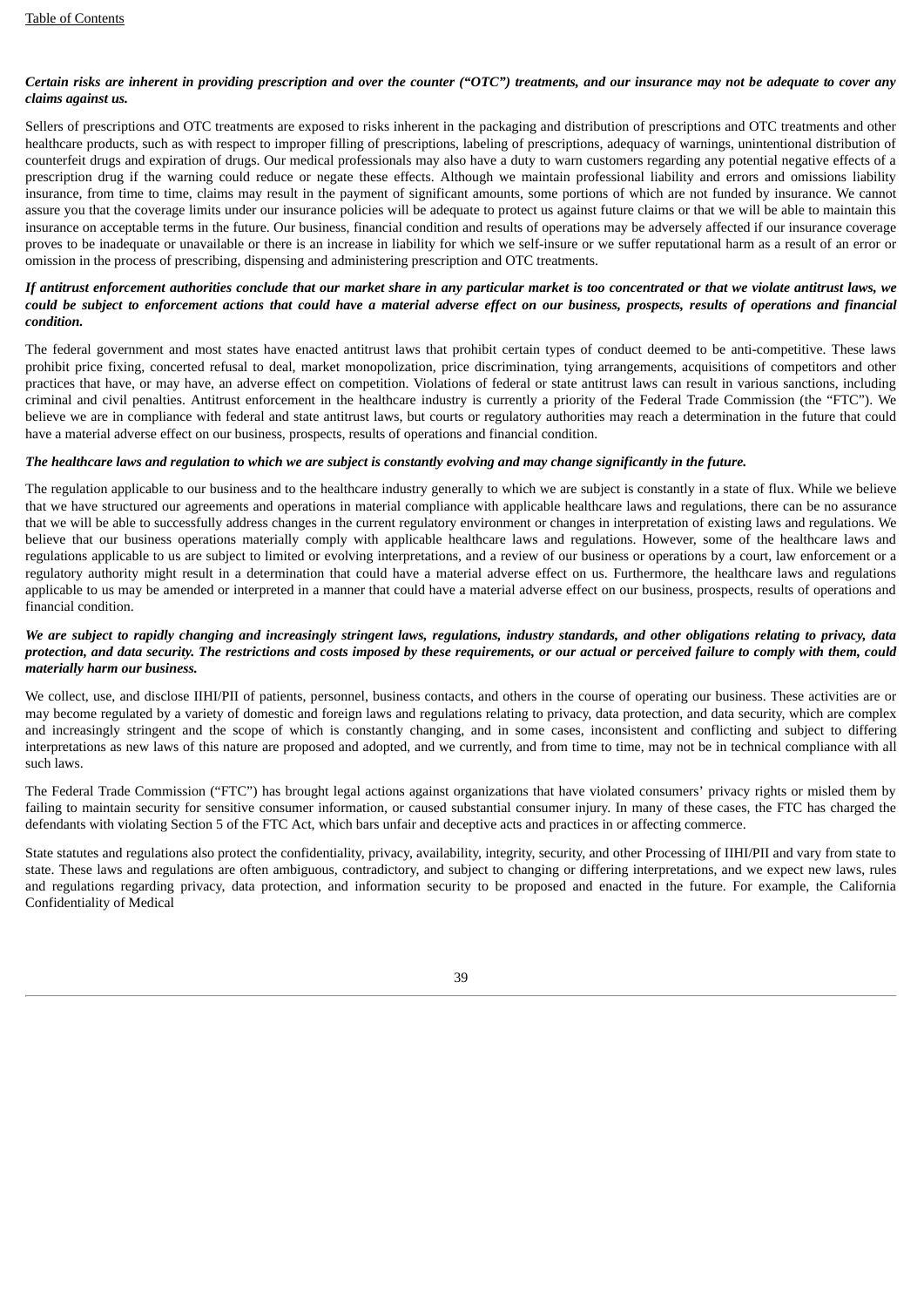Information Act (CMIA) regulates the disclosure of medical information, and applies to the IIHI we Process in the ordinary course of our Business. Violations of the CMIA can result in personal liability to the patient, the imposition of administrative fines and civil penalties, and even criminal liability. Additionally, the CCPA provides certain exceptions for some IIHI, but is still applicable to certain PII we process in the ordinary course of our business. The effects of the CCPA are wide-ranging and afford consumers certain rights with respect to PII, including a private right of action for data breaches involving certain personal information of California residents. The California voters also passed, on November 3, 2020, the California Privacy Rights Act, or CPRA, which will come into effect on January 1, 2023, and will expand the rights of consumers under the CCPA and create a new enforcement agency. As new data security laws are implemented, we may not be able to timely comply with such requirements, or such requirements may not be compatible with our current processes. Changing our processes could be time consuming and expensive, and failure to implement required changes in a timely manner could subject us to liability for non-compliance. Consumers may also be afforded a private right of action for certain violations of privacy laws. This complex, dynamic legal landscape regarding privacy, data protection, and information security creates significant compliance issues for us and potentially restricts our ability to Process data and may expose us to additional expense, adverse publicity and liability. While we believe we have implemented data privacy and security measures in an effort to comply with applicable laws and regulations, and we have implemented measures to require our third-party service providers to maintain reasonable data privacy and security measures, we cannot guarantee that these efforts will be adequate, and we may be subject to cybersecurity, ransomware or other security incidents. Further, it is possible that laws, rules and regulations relating to privacy, data protection, or information security may be interpreted and applied in a manner that is inconsistent with our practices or those of our third-party service providers.

If we or these third parties are found to have violated such laws, rules or regulations, it could result in regulatory investigations, litigation awards or settlements, government imposed fines, orders requiring that we or these third parties change our or their practices, or criminal charges, which could adversely affect our business. Complying with these various laws and regulations could cause us to incur substantial costs or require us to change our business practices, systems and compliance procedures in a manner adverse to our business.

We also publish statements to our patients and consumers that describe how we handle and protect IIHI/PII. If federal or state regulatory authorities or private litigants consider any portion of these statements to be untrue, we may be subject to claims of deceptive practices, which could lead to significant liabilities and consequences, including, without limitation, costs of responding to investigations, defending against litigation, settling claims, and complying with regulatory or court orders. Any of the foregoing consequences could seriously harm our business and our financial results.

Further, we are subject to the Payment Card Industry Data Security Standard ("PCI DSS"), a security standard applicable to companies that collect, store or transmit certain data regarding credit and debit cards, holders and transactions. We rely on vendors to handle PCI DSS matters and to ensure PCI DSS compliance. Despite our compliance efforts, we may become subject to claims that we have violated the PCI DSS based on past, present, and future business practices. Our actual or perceived failure to comply with the PCI DSS can subject us to fines, termination of banking relationships, and increased transaction fees. In addition, there is no guarantee that the PCI DSS compliance will prevent illegal or improper use of our payment systems or the theft, loss or misuse of payment card data or transaction information.

Despite our efforts, we may not be successful in complying with the rapidly evolving privacy, data protection, and data security requirements discussed above. Any actual or perceived non-compliance with such requirements could result in litigation and proceedings against us by governmental entities, customers, or others, fines, civil or criminal penalties, limited ability or inability to operate our business, offer services, or market our platform in certain jurisdictions, negative publicity and harm to our brand and reputation, changes to our business practices, and reduced overall demand for our platform. Such occurrences could have an adverse effect on our business, financial condition or results of operations.

#### **Risks Related to Ownership of Our Common Stock**

#### We are an "emerging growth company," as defined in the Securities Act, and we cannot be certain if the reduced disclosure requirements applicable to *emerging growth companies will make our common stock less attractive to investors.*

We are an "emerging growth company," as defined in Section 2(a)(19) of the Securities Act, as modified by the JOBS Act, and we may take advantage of certain exemptions from various reporting requirements that are applicable to other public companies that are not "emerging growth companies," including not being required to comply with the auditor attestation requirements of Section 404 of the Sarbanes-Oxley Act, reduced disclosure obligations regarding executive compensation and exemptions from the requirements of holding a non-binding stockholder advisory vote on executive compensation and stockholder approval of any golden parachute payments not previously approved. As a result, our stockholders may not have access to certain information that they may deem important. We could be an emerging growth company for up to five years, although circumstances could cause us to lose that status earlier, including if our total annual gross revenue are \$1.07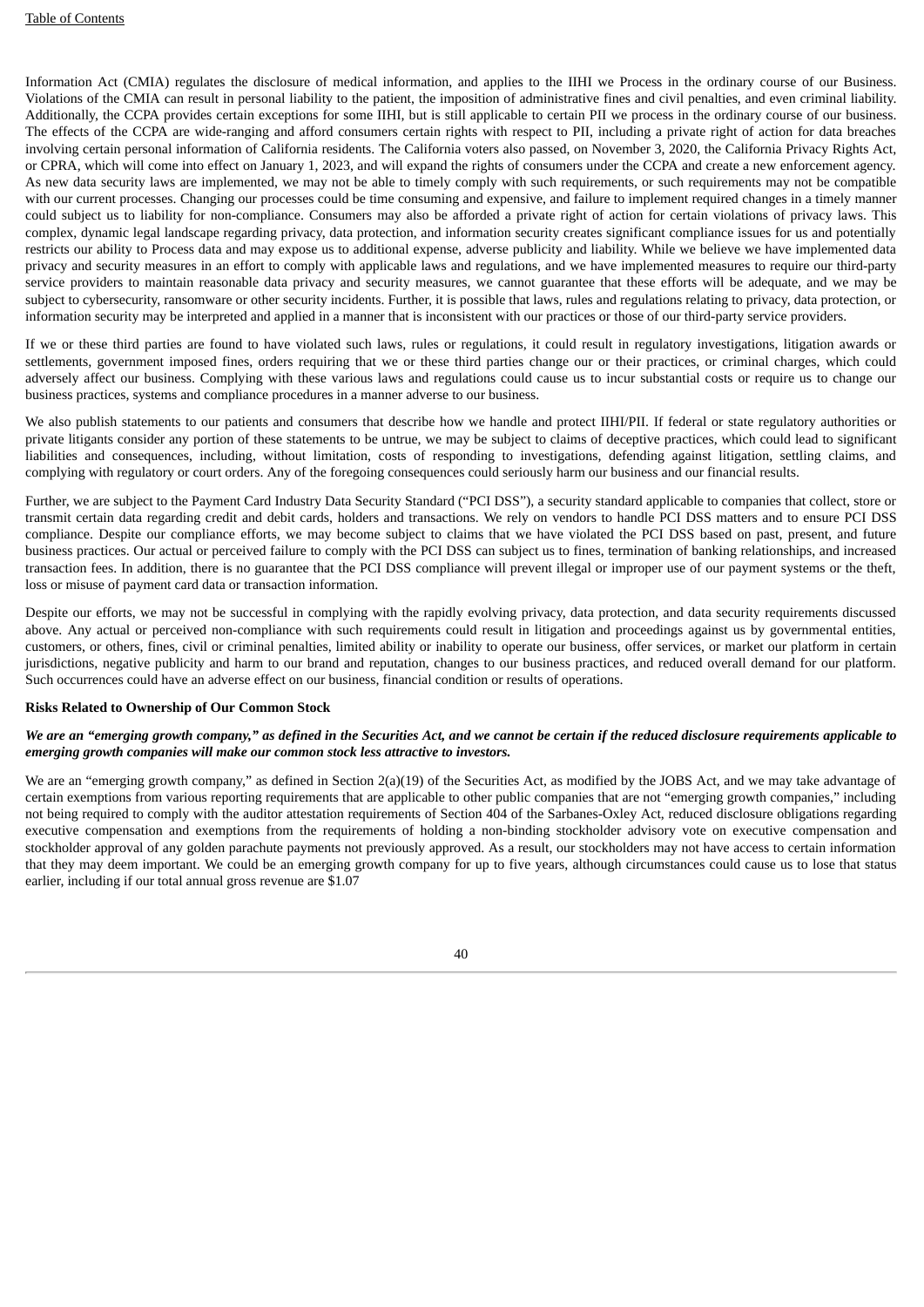billion or more, if we issue more than \$1 billion in non-convertible debt during the previous three-year period, or if the Company qualifies as a "large accelerated filer" as defined in Rule 12b-2 under the Securities Exchange Act of 1934, as amended (the "Exchange Act"). We cannot predict if investors will find our common stock less attractive because we may rely on these exemptions. If some investors find our common stock less attractive as a result, there may be a less active trading market for our common stock and our stock price may be more volatile.

## Although we do not expect to rely on the "controlled company" exemption, we are a "controlled company" within the meaning of the Nasdaq listing *standards, and we qualify for exemptions from certain corporate governance requirements.*

A "controlled company," as defined in the Nasdaq listing standards, is a company of which more than 50% of the voting power for the election of directors is held by an individual, a group or another company. Controlled companies are not required to comply with certain Nasdaq listing standards relating to corporate governance, including:

- the requirement that a majority of its board of directors consist of independent directors;
- the requirement that its nominating and corporate governance committee be composed entirely of independent directors with a written charter addressing the committee's purpose and responsibilities; and
- the requirement that its compensation committee be composed entirely of independent directors with a written charter addressing the committee's purpose and responsibilities.

Our Sponsor currently owns a majority of the voting power for the election of our directors, and thus we meet the definition of a "controlled company." As a result, these requirements do not apply to us as long as we remain a "controlled company."

Although we qualify as a "controlled company," we currently do not, and we do not expect to, rely on this exemption and we currently comply with, and we expect to continue to comply with, all relevant corporate governance requirements under the Nasdaq listing standards. However, if we were to utilize some or all of these exemptions, you may not have the same protections afforded to shareholders of companies that are subject to all of the Nasdaq listing standards that relate to corporate governance.

## Our stock price could be extremely volatile, and, as a result, you may not be able to resell your shares at or above the price you paid for them.

The stock market in general has been highly volatile. As a result, the market price of our common stock is likely to be similarly volatile, and investors in our common stock may experience a decrease, which could be substantial, in the value of their stock, including decreases unrelated to our operating performance or prospects, and could lose part or all of their investment. The price of our common stock could be subject to wide fluctuations in response to a number of factors, including those described elsewhere in this Annual Report on Form 10-K and others such as:

- variations in our operating performance and the performance of our competitors;
- actual or anticipated fluctuations in our quarterly or annual operating results;
- publication of research reports by securities analysts about us or our competitors or our industry;
- announcements by us, our competitors or our vendors of significant contracts, acquisitions, joint marketing relationships, joint ventures or capital commitments;
- our failure or the failure of our competitors to meet analysts' projections or guidance that we or our competitors may give to the market;
- additions and departures of key personnel;
- strategic decisions by us or our competitors, such as acquisitions, divestitures, spin-offs, joint ventures, strategic investments or changes in business strategy;
- the passage of legislation or other regulatory developments affecting us or our industry;
- speculation in the press or investment community;
- changes in accounting principles;
- geopolitical conditions such as acts of terrorism, military or armed conflicts, such as the Russian invasion of Ukraine, or global pandemics;
- natural disasters and other calamities; and
- changes in general market and economic conditions.

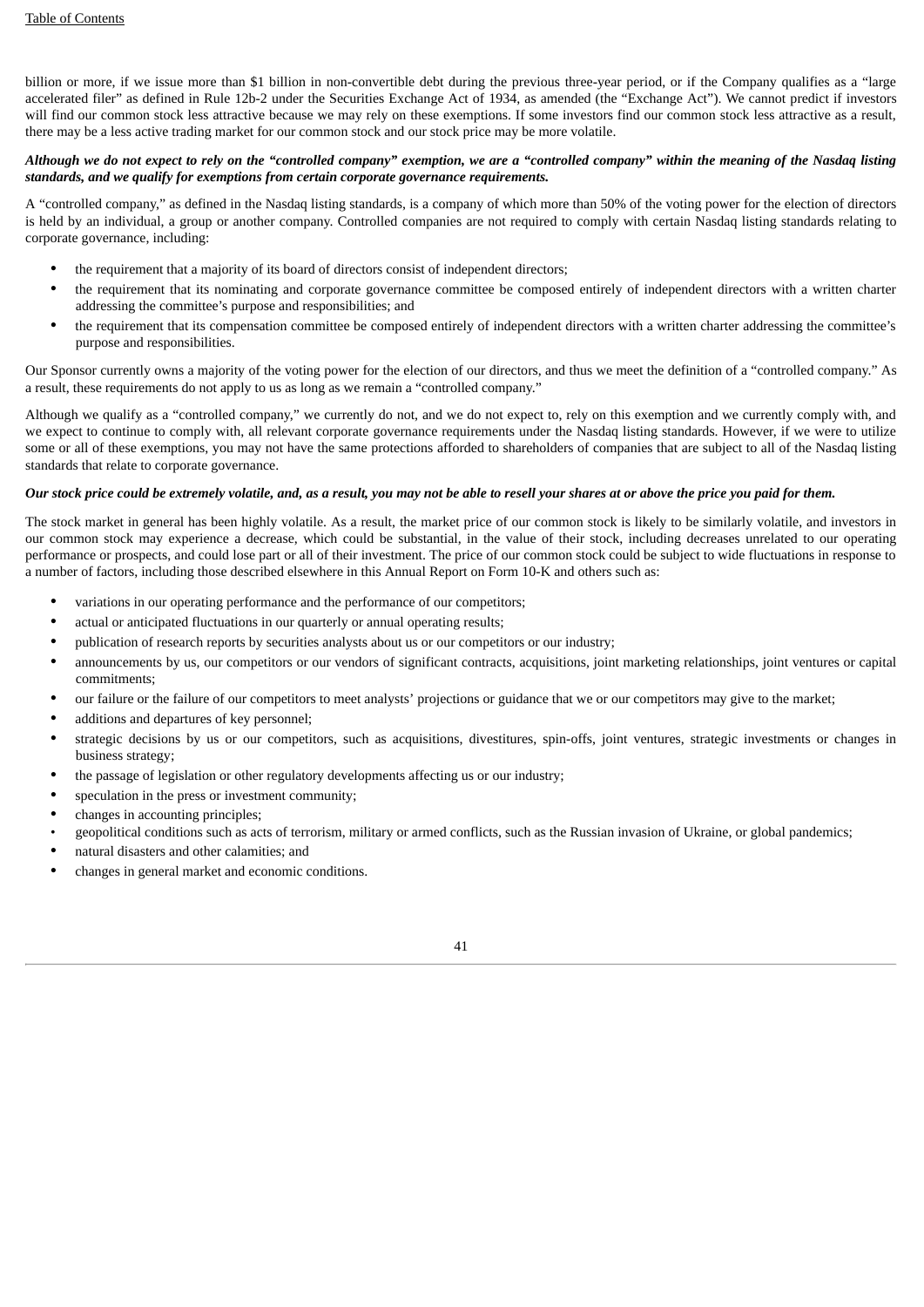In the past, securities class action litigation has often been initiated against companies following periods of volatility in their stock price. This type of litigation could result in substantial costs and divert our management's attention and resources and could also require us to make substantial payments to satisfy judgments or to settle litigation.

#### There may be sales of a substantial amount of our common stock by our current stockholders, and these sales could cause the price of our common *stock to fall.*

As of March 1, 2022, there are 55,640,154 shares of common stock outstanding. Such shares are freely transferable, except for any shares held by our "affiliates," as that term is defined in Rule 144 under the Securities Act of 1933, as amended (the "Securities Act"). As of March 1, 2022, approximately 77.9% of our outstanding common stock is held by investment funds affiliated with our Sponsor and members of our management and employees.

Each of our directors and executive officers and substantially all of our equity holders (including affiliates of our Sponsor) have entered into a lock-up agreement with Morgan Stanley & Co. LLC, Piper Sandler & Co., and SVB Leerink LLC, as representatives on behalf of the underwriters, which regulates their sales of our common stock for a period of 180 days after the date of the prospectus filed in connection with our IPO, subject to certain exceptions and automatic extensions in certain circumstances.

Sales of substantial amounts of our common stock in the public market, or the perception that such sales will occur, could adversely affect the market price of our common stock and make it difficult for us to raise funds through securities offerings in the future.

Subject to the restrictions in the lock-up agreements entered into in connection with our IPO, and subject to certain exceptions, holders of shares of our common stock may require us to register their shares for resale under the federal securities laws and holders of additional shares of our common stock would be entitled to have their shares included in any such registration statement, all subject to reduction upon the request of the underwriter of the closing of this offering, if any. Registration of those shares would allow the holders to immediately resell their shares in the public market. Any such sales or anticipation thereof could cause the market price of our common stock to decline.

#### Future issuances of capital stock may dilute your percentage ownership in us, which could reduce your influence over matters on which stockholders *vote.*

Our board of directors has the authority, without action or vote of our stockholders, to issue all or any part of our authorized but unissued shares of common stock, including shares issuable upon the exercise of options, or shares of our authorized but unissued voting preferred stock. Issuances of common stock or preferred stock would reduce your influence over matters on which our stockholders vote and, in the case of issuances of preferred stock, would likely result in your interest in us being subject to the prior rights of holders of that preferred stock.

## Certain of our directors and executive officers hold a substantial portion of our common stock, which may lead to conflicts of interest with other *stockholders over corporate transactions and other corporate matters.*

Certain of our directors and executive officers beneficially own a substantial portion of our outstanding common stock. This concentration of ownership may not be in the best interests of our other stockholders. These stockholders, acting together, would be able to influence significantly all matters requiring stockholder approval, including the election of directors and significant corporate transactions such as mergers or other business combinations. This control could delay, deter, or prevent a third party from acquiring or merging with us, which could adversely affect the market price of our common stock.

## Provisions in our charter documents and Delaware law may deter takeover efforts that could be beneficial to stockholder value.

Our amended and restated certificate of incorporation and amended and restated by-laws contain, and Delaware law contains, provisions that could make it harder for a third party to acquire us, even if doing so might be beneficial to our stockholders. These provisions in our charter documents include the following:

- a classified board of directors with three-year staggered terms, which may delay the ability of stockholders to change the membership of a majority of our board of directors;
- no cumulative voting in the election of directors, which limits the ability of minority stockholders to elect director candidates;
- the exclusive right of our board of directors, unless the board of directors grants such right to the stockholders, to elect a director to fill a vacancy created by the expansion of the board of directors or the resignation, death or removal of a director, which prevents stockholders from being able to fill vacancies on our board of directors;

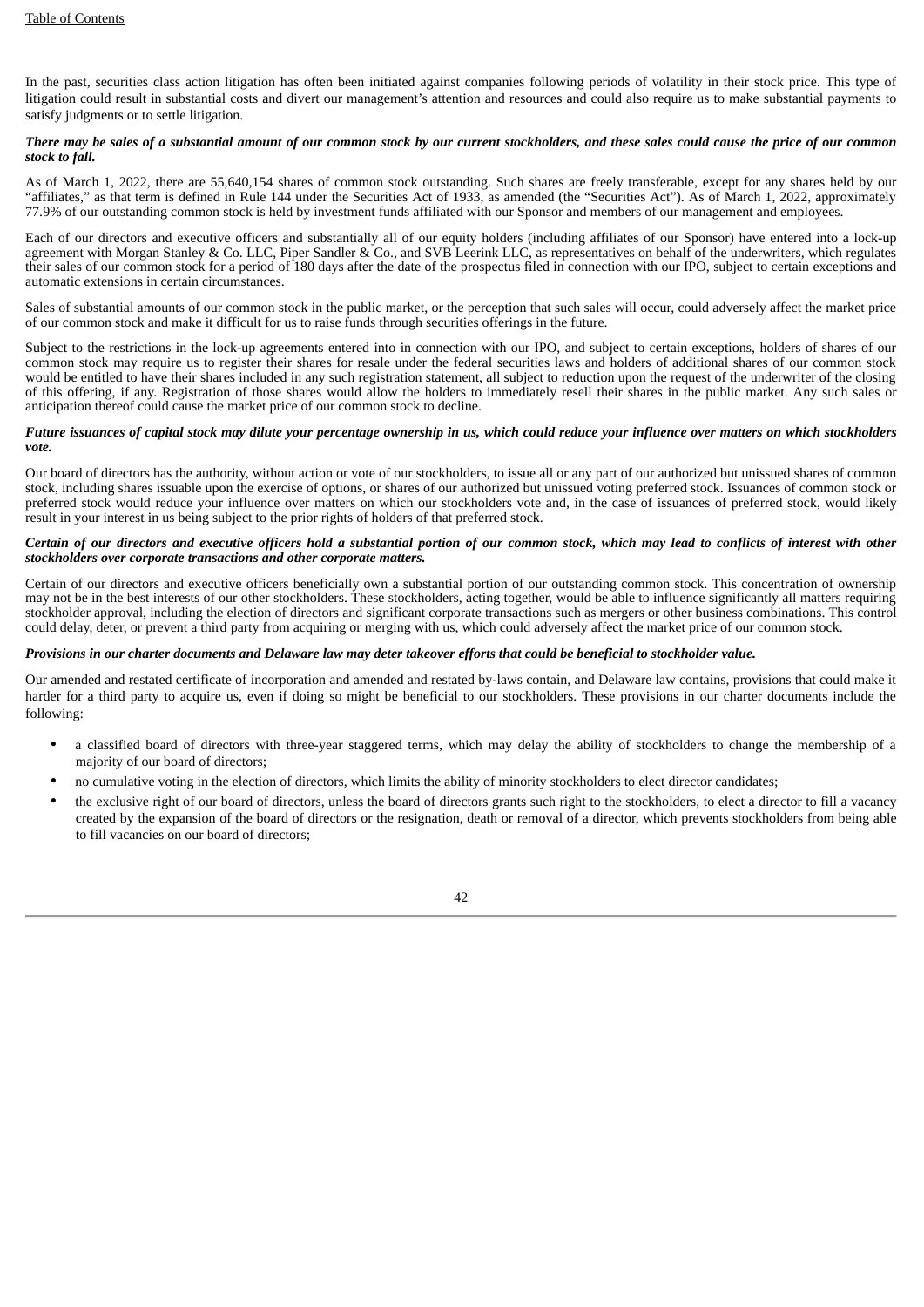- the required approval of at least 66<sup>23</sup>% of the shares entitled to vote to remove a director for cause, and the prohibition on removal of directors without cause;
- the ability of our board of directors to alter our amended and restated bylaws without obtaining stockholder approval;
- the required approval of at least 66<sup>23</sup>% of the shares entitled to vote to adopt, amend or repeal our amended and restated bylaws or repeal the provisions of our amended and restated certificate of incorporation regarding the election and removal of directors;
- a prohibition on stockholder action by written consent, which forces stockholder action to be taken at an annual or special meeting of our stockholders;
- an exclusive forum provision providing that the Court of Chancery of the State of Delaware will be the exclusive forum for certain actions and proceedings;
- the requirement that a special meeting of stockholders may be called only by the board of directors, which may delay the ability of our stockholders to force consideration of a proposal or to take action, including the removal of directors;
- advance notice procedures that stockholders must comply with in order to nominate candidates to our board of directors or to propose matters to be acted upon at a stockholders' meeting, which may discourage or deter a potential acquiror from conducting a solicitation of proxies to elect the acquiror's own slate of directors or otherwise attempting to obtain control of us; and
- certain restrictions on mergers and other business combinations between us and any holder of 15% or more of our outstanding common stock other than affiliates of our Sponsor.

In addition, our board of directors has the right to authorize the issuance of shares of preferred stock and to determine the price and other terms of those shares, including preferences and voting rights, without stockholder approval that could be used to dilute the ownership of a potential hostile acquiror.

## Our amended and restated certificate of incorporation provides that the Court of Chancery of the State of Delaware is the exclusive forum for substantially all disputes between us and our stockholders and that the federal district courts is the exclusive forum for the resolution of any complaint asserting a cause of action arising under the Securities Act, which could limit our stockholders' ability to obtain a favorable judicial forum for disputes with us or our directors, officers or employees or the underwriters of any offering giving rise to such claim.

Our amended and restated certificate of incorporation provides that, unless we consent in writing to the selection of an alternative forum, the Court of Chancery of the State of Delaware (or, in the event that the Chancery Court does not have jurisdiction, the federal district court for the District of Delaware or other state courts of the State of Delaware) is the sole and exclusive forum for the following types of actions, suits or proceedings ("Proceedings"):

- any derivative Proceeding brought on our behalf;
- any Proceeding asserting a claim of a breach of fiduciary duty owed by any of our current or former directors, officers, other employees or stockholders to us or our stockholders;
- any Proceeding arising out of or pursuant to any provision of the Delaware General Corporation Law, our amended and restated certificate of incorporation or our amended and restated bylaws (in each case, as may be amended from time to time) or as to which the Delaware General Corporation Law confers jurisdiction to the Court of Chancery of the State of Delaware;
- any Proceeding seeking to interpret, apply, enforce or determine the validity of our amended and restated certificate of incorporation or our amended and restated bylaws; and
- any Proceeding asserting a claim against us or any of our current or former directors, officers, other employees or stockholders governed by the internal-affairs doctrine.

In addition, our amended and restated certificate of incorporation provides that, unless we consent in writing to the selection of an alternative forum, to the fullest extent permitted by law, the federal district courts of the United States of America is the exclusive forum for the resolution of any complaint asserting a cause or causes of action arising under the Securities Act, including all causes of action asserted against any defendant to such complaint. Additionally, our amended and restated certificate of incorporation provides that any person or entity holding, owning, purchasing or otherwise acquiring any interest in any of our securities is deemed to have notice of and consented to these provisions.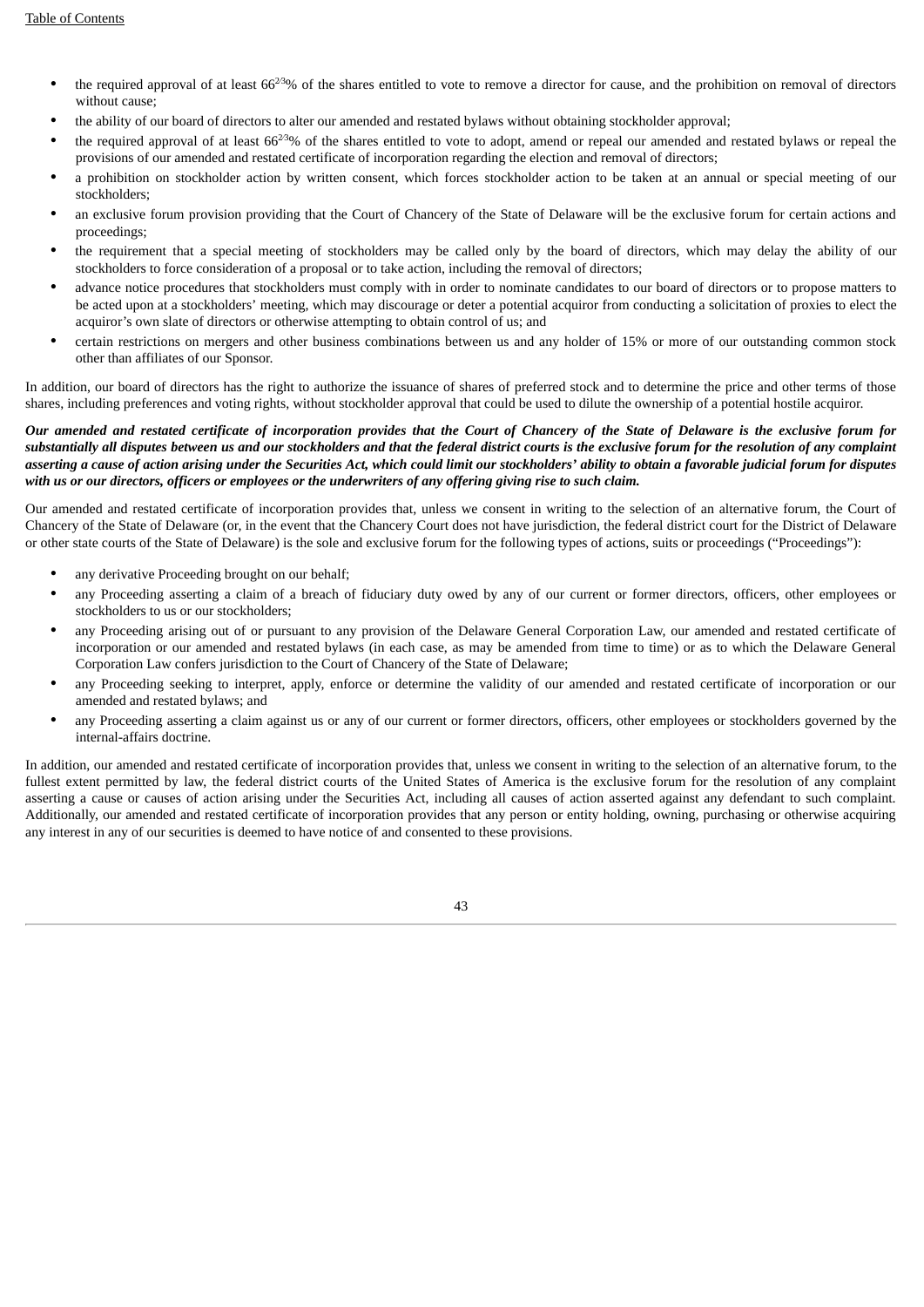For the avoidance of doubt, this provision is intended to benefit and may be enforced by us, our officers and directors, the underwriters to any offering giving rise to such Proceeding, and any other professional or entity whose profession gives authority to a statement made by that person or entity and who has prepared or certified any part of the documents underlying the offering. However, these choice of forum provisions may limit a stockholder's ability to bring a Proceeding in a judicial forum that it finds favorable for disputes with us or our directors, officers, other employees or stockholders. Further, these choice of forum provisions may increase the costs for a stockholder to bring such a Proceeding and may discourage them from doing so.

While the Delaware courts have determined that such choice of forum provisions are facially valid, a stockholder may nevertheless seek to bring a Proceeding in a venue other than those designated in the exclusive forum provisions, and there can be no assurance that such provisions will be enforced by a court in those other jurisdictions. If a court were to find either choice of forum provision contained in our amended and restated certificate of incorporation to be inapplicable or unenforceable in an action, we may incur additional costs associated with resolving such Proceeding in other jurisdictions. For example, the Court of Chancery of the State of Delaware recently determined that the exclusive forum provisions of federal district courts of the United States of America for resolving any complaint asserting a cause of action arising under the Securities Act is not enforceable. We note that investors cannot waive compliance with the federal securities laws and the rules and regulations thereunder.

#### Because we have no current plans to pay cash dividends on our common stock for the foreseeable future, you may not receive any return on investment *unless you sell your common stock for a price greater than that which you paid for it.*

We may retain future earnings, if any, for future operations, expansion and debt repayment and have no current plans to pay any cash dividends for the foreseeable future. Any decision to declare and pay dividends in the future will be made at the discretion of our board of directors and will depend on, among other things, our results of operations, financial condition, cash requirements, contractual restrictions and other factors that our board of directors may deem relevant. In addition, our ability to pay dividends may be limited by covenants of any existing and future outstanding indebtedness we or our subsidiaries incur, including our senior credit facility. As a result, you may not receive any return on an investment in our common stock unless you sell our common stock for a price greater than that which you paid for it.

## As a result of becoming a public company, we are obligated to report on the effectiveness of our internal controls over financial reporting. These internal controls may not be effective and our independent registered public accounting firm may not be able to certify as to their effectiveness, which *could have a significant and adverse effect on our business and reputation.*

As a public company, we are required to evaluate our internal controls over financial reporting. Furthermore, at such time as we cease to be an "emerging growth company," as more fully described in the risk factor "We are an "emerging growth company," as defined in the Securities Act, and we cannot be certain if the reduced disclosure requirements applicable to emerging growth companies will make our common stock less attractive to investors," we will also be required to comply with Section 404 of the Sarbanes-Oxley Act. At such time, we may identify material weaknesses that we may not be able to remediate in time to meet the applicable deadline imposed upon us for compliance with the requirements of Section 404 of the Sarbanes-Oxley Act. In addition, if we fail to achieve and maintain the adequacy of our internal controls, as such standards are modified, supplemented or amended from time to time, we may not be able to ensure that we can conclude on an ongoing basis that we have effective internal controls over financial reporting in accordance with Section 404 of the Sarbanes-Oxley Act. We cannot be certain as to the timing of completion of our evaluation, testing and any remediation actions or the impact of the same on our operations. If we are not able to implement the requirements of Section 404 of the Sarbanes-Oxley Act in a timely manner or with adequate compliance, our independent registered public accounting firm.

## The requirements of being a public company may strain our resources and distract our management, which could make it difficult to manage our *business, particularly after we are no longer an "emerging growth company" under the JOBS Act.*

As a public company, we are subject to the reporting requirements of the Exchange Act, Nasdaq-related reporting requirements, and requirements of the Sarbanes-Oxley Act. These requirements may place a strain on our systems and resources. The Exchange Act requires that we file annual, quarterly and current reports with respect to our business and financial condition. The Sarbanes-Oxley Act requires that we maintain effective disclosure controls and procedures and internal controls over financial reporting. To maintain and improve the effectiveness of our disclosure controls and procedures, we need to commit significant resources, hire additional staff and provide additional management oversight. We have been, and will continue to be, implementing additional procedures and processes for the purpose of addressing the standards and requirements applicable to public companies. Sustaining our growth also will require us to commit additional management, operational and financial resources to identify new professionals to join our firm and to maintain appropriate operational and financial systems to adequately support expansion. These activities may divert management's attention

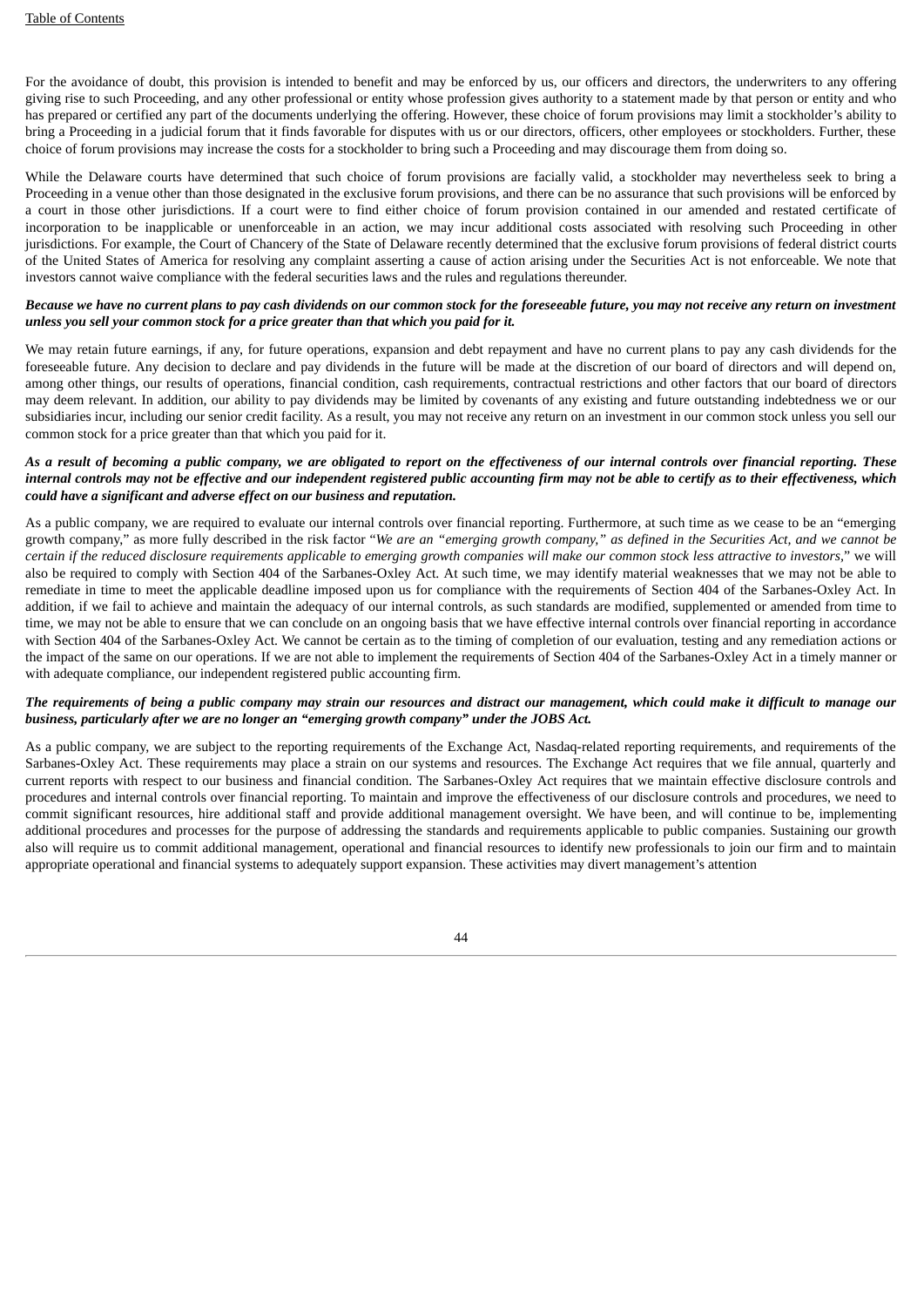from other business concerns, which could have a material adverse effect on our business, financial condition, results of operations and cash flows.

Operating as a public company makes it more expensive for us to obtain director and officer liability insurance, and we may be required to accept reduced coverage or incur substantially higher costs to obtain coverage. This could also make it more difficult for us to attract and retain qualified people to serve on our board of directors, our board committees, or as executive officers.

Furthermore, if we are unable to satisfy our obligations as a public company, we could be subject to delisting of our common stock, fines, sanctions, and other regulatory action and potentially civil litigation, which could have a material adverse effect on our financial condition and results of operations.

As an "emerging growth company" under the JOBS Act, we are permitted to, and intend to, take advantage of certain exemptions from various reporting requirements that are applicable to other public companies that are not "emerging growth companies," including, but not limited to, not being required to comply with the auditor attestation requirements of Section 404 of the Sarbanes-Oxley Act and reduced disclosure obligations regarding executive compensation in our periodic reports and proxy statements. When these exemptions cease to apply, we expect to incur additional expenses and devote increased management effort toward ensuring compliance with them. We will remain an "emerging growth company" for up to five years, although we may cease to be an emerging growth company earlier under certain circumstances. See the risk factor "*We are an "emerging growth company," as defined in the* Securities Act, and we cannot be certain if the reduced disclosure requirements applicable to emerging growth companies will make our common stock less *attractive to investors*" for additional information on when we may cease to be an emerging growth company. We cannot predict or estimate the amount of additional costs we may incur as a result of becoming a public company or the timing of such costs.

## If securities or industry analysts do not publish research or publish inaccurate or unfavorable research about our business, our stock price and trading *volume could decline.*

The trading market for our common stock depends in part on the research and reports that securities or industry analysts publish about us or our business. We do not currently have and may never obtain research coverage by securities and industry analysts. If no securities or industry analysts commence coverage of our Company, the trading price for our common stock would be negatively impacted. If we obtain securities or industry analyst coverage and if one or more of the analysts who covers us downgrades our common stock or publishes inaccurate or unfavorable research about our business, our stock price would likely decline. If one or more of these analysts ceases coverage of us or fails to publish reports on us regularly, demand for our common stock could decrease, which could cause our stock price and trading volume to decline.

## *We may be subject to securities litigation, which is expensive and could divert management attention.*

The market price of our common stock may be volatile and, in the past, companies that have experienced volatility in the market price of their stock have been subject to securities class action litigation. We may be the target of this type of litigation in the future. Securities litigation against us could result in substantial costs and divert our management's attention from other business concerns, which could seriously harm our business.

## Our quarterly operating results and other operating metrics may fluctuate from quarter to quarter, which makes these metrics difficult to predict.

Our quarterly operating results and other operating metrics have fluctuated in the past and may continue to fluctuate from quarter to quarter. Additionally, our limited operating history makes it difficult to forecast our future results. As a result, you should not rely on our past quarterly operating results as indicators of future performance. You should take into account the risks and uncertainties frequently encountered by companies in rapidly evolving markets. Our financial condition and operating results in any given quarter can be influenced by numerous factors, many of which we are unable to predict or are outside of our control, including:

- the continued market acceptance of, and the growth of the body contouring market;
- our ability to maintain and attract new customers;
- our development and improvement of the quality of the AirSculpt® experience, including, improving our proprietary AirSculpt® technology and innovating new procedures;
- any change in the competitive landscape of our market:
- pricing pressure as a result of competition or otherwise;
- delays or disruptions in our supply of handpieces;

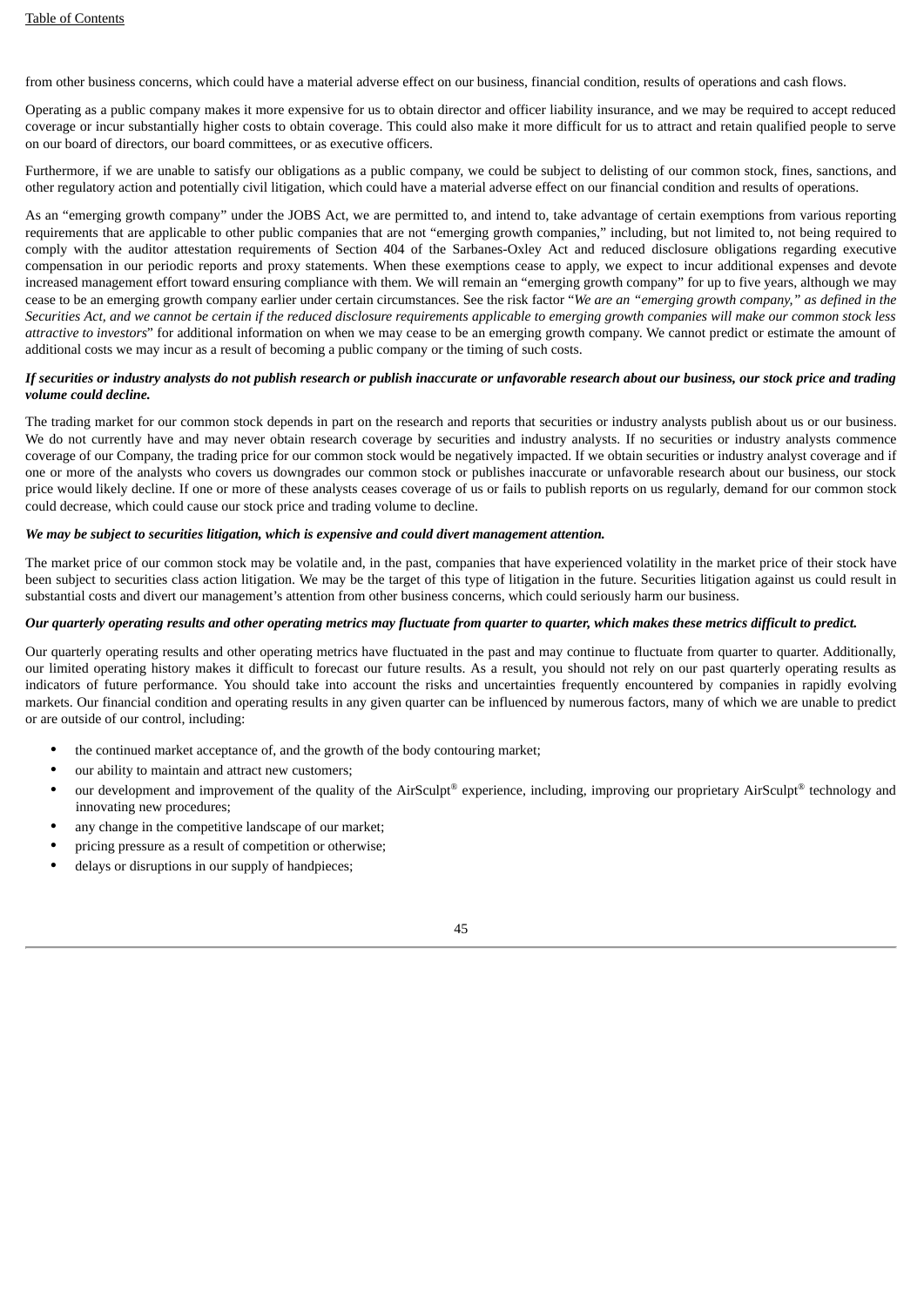- errors in our forecasting of the demand for our services, which could lead to lower revenue or increased costs, or both;
- increases in marketing, sales, and other operating expenses that we may incur to grow and expand our footprint and to remain competitive;
- the ability to maintain and open new centers;
- successful expansion into international markets;
- constraints on the availability of consumer financing or increased down payment requirements to finance our procedures;
- system failures or breaches of security or privacy:
- adverse litigation judgments, settlements, or other litigation-related costs;
- changes in the legislative or regulatory environment, including with respect to healthcare regulation, privacy, consumer product safety, and advertising, or enforcement by government regulators, including fines, orders, or consent decrees;
- fluctuations in currency exchange rates and changes in the proportion of our revenue and expenses denominated in foreign currencies;
- changes in our effective tax rate;
- changes in accounting standards, policies, guidance, interpretations, or principles; and
- changes in business or macroeconomic conditions, including lower consumer confidence, recessionary conditions, increased unemployment rates, or stagnant or declining wages.

Any one of the factors above or the cumulative effect of some of the factors above may result in significant fluctuations in our operating results.

The variability and unpredictability of our quarterly operating results or other operating metrics could result in our failure to meet our expectations or those of analysts that cover us or investors with respect to revenue or other operating results for a particular period. If we fail to meet or exceed such expectations, the market price of our common stock could fall substantially and we could face costly lawsuits, including securities class action suits.

#### **Item 1B. Unresolved Staff Comments**

None.

#### **Item 2. Properties**

Our corporate headquarters is located in Miami Beach, Florida, where we occupy approximately 1,310 rentable square feet under a lease that expires in October 2023. However, we have signed a lease for a new space in Miami Beach, Florida, where we will occupy approximately 3,714 rentable square feet and Nashville, TN where we will occupy approximately 3,332 square feet. We use these locations primarily for sales and marketing, information technology, social media content management, research and development, supply chain and logistics, finance, human resources, and editing related to AirSculpt® TV.

| ٠        |
|----------|
| ۰.<br>۰. |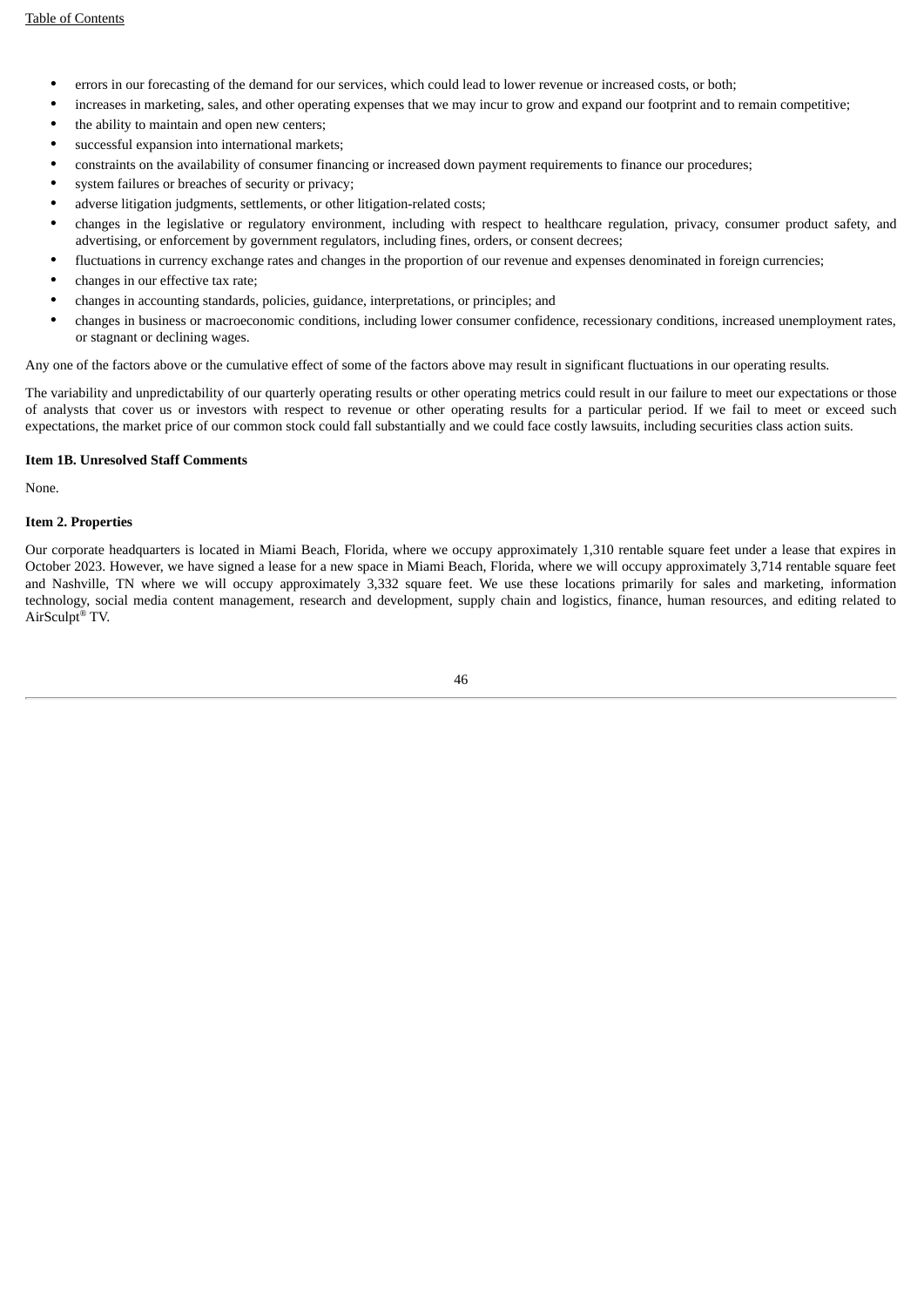In addition to our corporate headquarters, as of the date of this Annual Report on Form 10-K, we operate nineteen centers\* from which we offer AirSculpt® procedures.

| <b>State</b>   | Number of<br><b>Procedure Rooms</b> |                |
|----------------|-------------------------------------|----------------|
| Arizona        | Scottsdale                          |                |
| California     | <b>Beverly Hills</b>                |                |
| California     | Sacramento                          |                |
| California     | San Diego                           |                |
| Colorado       | Denver                              |                |
| Florida        | Orlando                             | 2              |
| Florida        | Miami                               | 2              |
| Georgia        | Atlanta                             | 2              |
| Illinois       | Chicago                             |                |
| Minnesota      | Minneapolis                         |                |
| New York       | New York                            | 2              |
| North Carolina | Charlotte                           | 2              |
| Tennessee      | Nashville                           | 2              |
| Texas          | Dallas                              |                |
| <b>Texas</b>   | Houston                             |                |
| Nevada         | Las Vegas                           |                |
| Utah           | Salt Lake City                      | 2              |
| Washington     | Seattle                             | 2              |
| Virginia       | Vienna                              | $\overline{2}$ |

\* Leases have been signed with facilities in Toronto, Boston, and Philadelphia, but it is not yet known when these facilities will open for business.

We intend to procure additional space as we hire additional employees and expand geographically. We believe that our facilities are adequate to meet our needs for the immediate future and that suitable additional space will be available to accommodate any expansion of our operations as needed.

## **Item 3. Legal Proceedings**

During the ordinary course of business, we have become and may in the future become subject to pending and threatened legal actions and proceedings, including with respect to the quality of our services. All of the current legal actions and proceedings that we are a party to are of an ordinary or routine nature incidental to our operations, the resolution of which should not have a material adverse effect on our financial condition, results of operations or cash flows. These claims, to the extent they exceed our insurance deductibles, are covered by insurance, but there can be no assurance that our insurance coverage will be adequate to cover any such liability.

## **Item 4. Mine Safety Disclosures**

Not applicable.

 $\overline{\phantom{a}}$  . The contract of  $\overline{\phantom{a}}$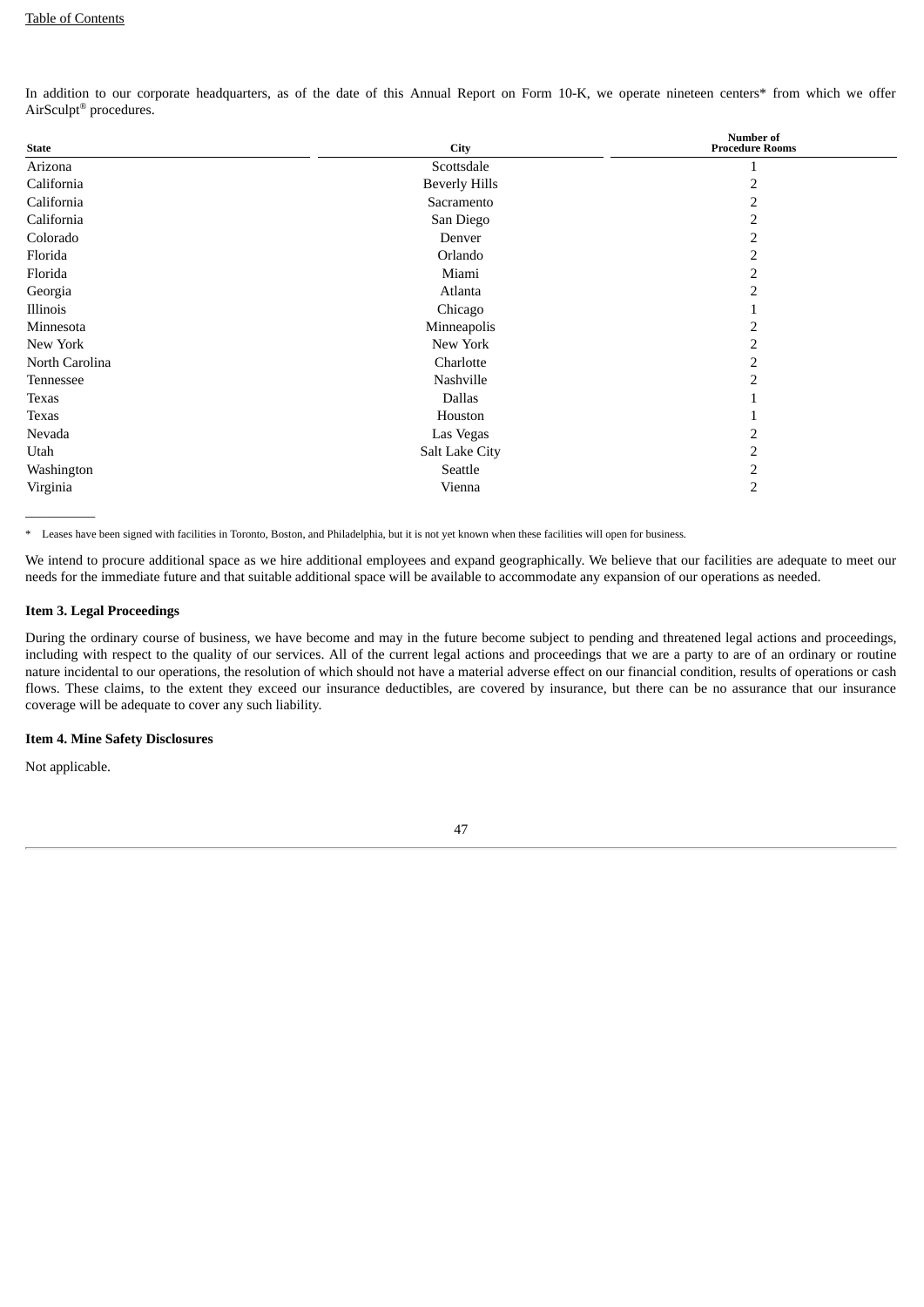## **PART II**

#### Item 5. Market for Registrant's Common Equity, Related Stockholder Matters and Issuer Purchases of Equity Securities

## *Market Information*

Our Common Shares are traded on the Nasdaq Stock Market under the symbol "AIRS."

#### *Dividends*

We have not and do not currently intend to, pay any dividends on our common stock. Any determination to pay dividends to holders of our common stock will be at the discretion of our board of directors and will depend on many factors, including our financial condition, results of operations, projections, liquidity, earnings, legal requirements, restrictions in the agreements governing any indebtedness we may enter into and other factors that our board of directors deems relevant.

#### *Holders of Record*

As of March 1, 2022, there were 55,640,154 issued and outstanding shares of common stock held by 17 stockholders of record. The number of record holders was determined from the records of our transfer agent and does not include beneficial owners whose shares of common stock are held in the names of various security brokers, dealers, and registered clearing agencies.

## *Equity Compensation Plans Information*

The information required by Item 201(d) of Regulation S-K is provided under "Item 12. Security Ownership of Certain Beneficial Owners and Management and Related Stockholder Matters—Equity Compensation Plan Information", incorporated herein by reference.

#### *Use of Proceeds*

On October 28, 2021, our Registration Statement on Form S-1, as amended (Reg. No. 333-260067), was declared effective by the SEC in connection with our IPO pursuant to which we and selling stockholders registered and sold an aggregate of 8,050,000 shares of our common stock (including 1,050,000 shares sold pursuant to the underwriters' option to purchase additional shares) at a price of \$11.00 per share. Morgan Stanley & Co. LLC, Piper Sandler & Co., and SVB Leerink LLC acted as representatives in the offering. The offering commenced on October 28, 2021 and closed on November 2, 2021, resulting in net proceeds to us of \$13.5 million after deducting underwriters' discounts and commissions.

The net proceeds to us from the IPO were used to fund our growth strategy of opening new de novo facilities and adding procedure rooms to existing facilities. There has been no material change in the planned use of proceeds from our IPO as described in the section titled "Use of Proceeds" in the prospectus.

#### **Item 6. Reserved**

This item has been removed and reserved pursuant to SEC order.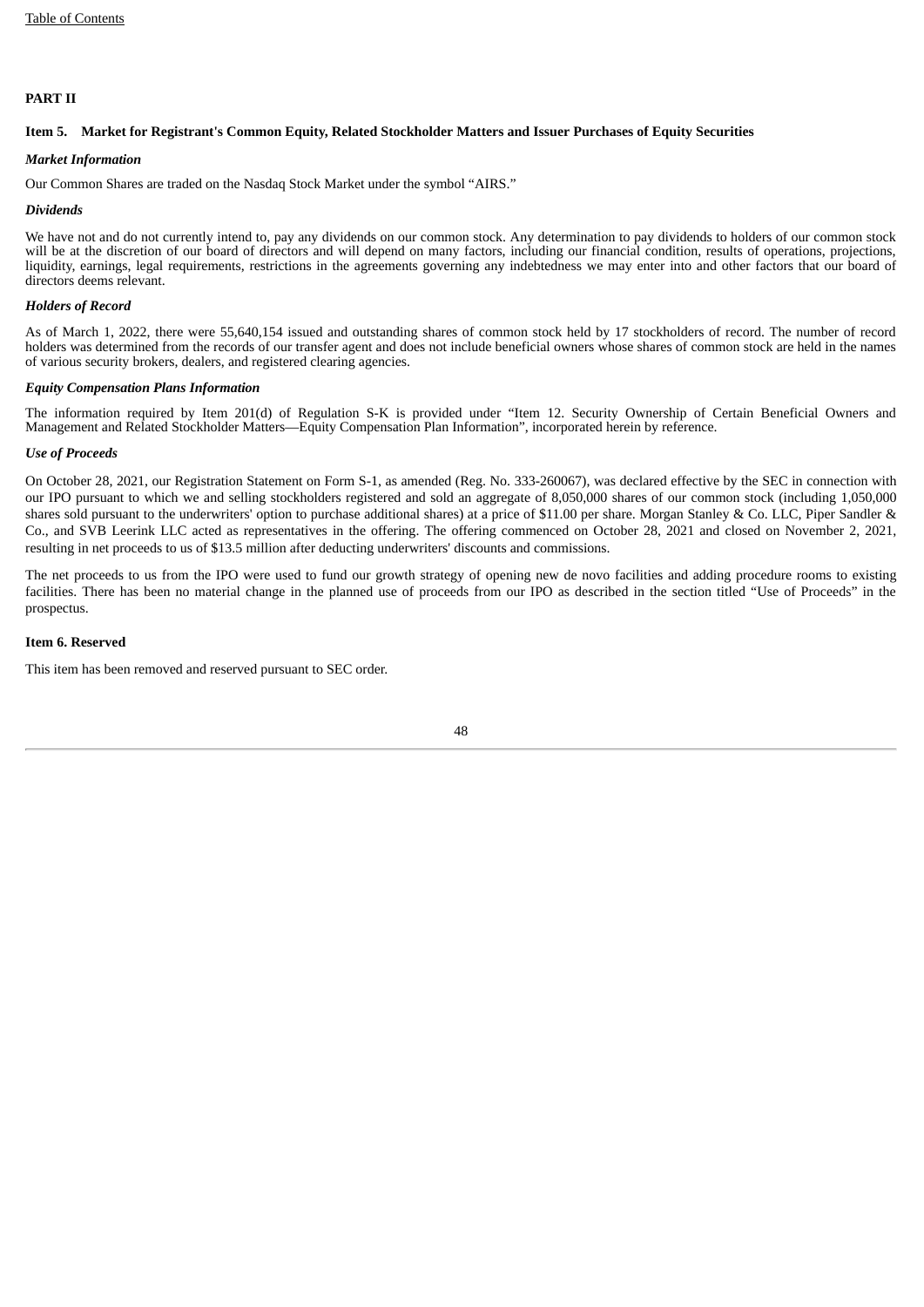## **Item 7. Management's Discussion and Analysis of Financial Condition and Results of Operations**

The following discussion and analysis of our financial condition and results of operations should be read together with our financial statements and related notes and other financial information appearing elsewhere in this Annual Report on Form 10-K. This discussion and analysis contains forward-looking statements that involve risk, uncertainties and assumptions. Our actual results could differ materially from those anticipated in the forward-looking statements as a result of many factors, including those discussed in "Risk Factors" and elsewhere in this Annual Report on Form 10-K.

Unless otherwise indicated or the context otherwise requires, references in this Annual Report on Form 10-K to the "Company," "Elite Body Sculpture," "we," "us" and "our" refer to, (i) EBS Intermediate Parent LLC and its consolidated subsidiaries and the Professional Associations immediately prior to the Reorganization (as defined in the prospectus filed in connection with our IPO) and the consummation of our IPO and (ii) AirSculpt Technologies, Inc. and its consolidated subsidiaries, including EBS Intermediate Parent LLC, and the Professional Associations immediately following the Reorganization and the consummation of our IPO. Further, references in this form 10-K to "our board of directors" refer to, (i) the Board of Managers of EBS Parent LLC immediately prior to the Reorganization and the consummation of our IPO and (ii) the Board of Directors of AirSculpt Technologies, Inc. immediately *following the Reorganization and the consummation of our IPO.*

## **Key Factors Affecting Our Performance**

Our results of operations and financial condition have been, and will continue to be, affected by a number of factors, including the following:

## *Our Ability to Attract New Patients*

The decision to undergo an AirSculpt<sup>®</sup> procedure is driven by patient demand, which may be influenced by a number of factors, such as:

- general consumer confidence, which may be impacted by economic and political conditions;
- individual levels of disposable income to pay for our procedures and the continued availability of financing for our patients;
- the cost, safety and efficacy of AirSculpt® relative to other aesthetic products and alternative treatments;
- the success of our sales and marketing programs;
- the perceived advantages or disadvantages of AirSculpt® compared to other aesthetic products and treatments;
- the extent to which our  $AirSculpt^{\circledast}$  procedure satisfies patient expectations;
- our ability to properly train our surgeons in performing AirSculpt® procedures such that our patients do not experience excessive discomfort during treatment or adverse side effects; and
- consumer sentiment about the benefits and risks of aesthetic procedures generally and AirSculpt® in particular.

## *Our Ability to Successfully Expand our Footprint*

Our growth strategy depends, in large part, on growing and expanding our operations, both in existing and new geographic regions, particularly in densely populated and affluent metropolitan and suburban regions, and operating our new centers successfully.

Our ability to successfully open and operate new centers depends on many factors, including, among others, our ability to:

- recruit qualified surgeons for our new centers;
- address regulatory, competitive, marketing, and other challenges encountered in connection with expansion into new markets;
- hire, train and retain surgeons and other personnel;
- maintain adequate information system and other operational system capabilities;
- successfully integrate new centers into our existing management structure and operations, including information system integration;
- negotiate acceptable lease terms at suitable locations;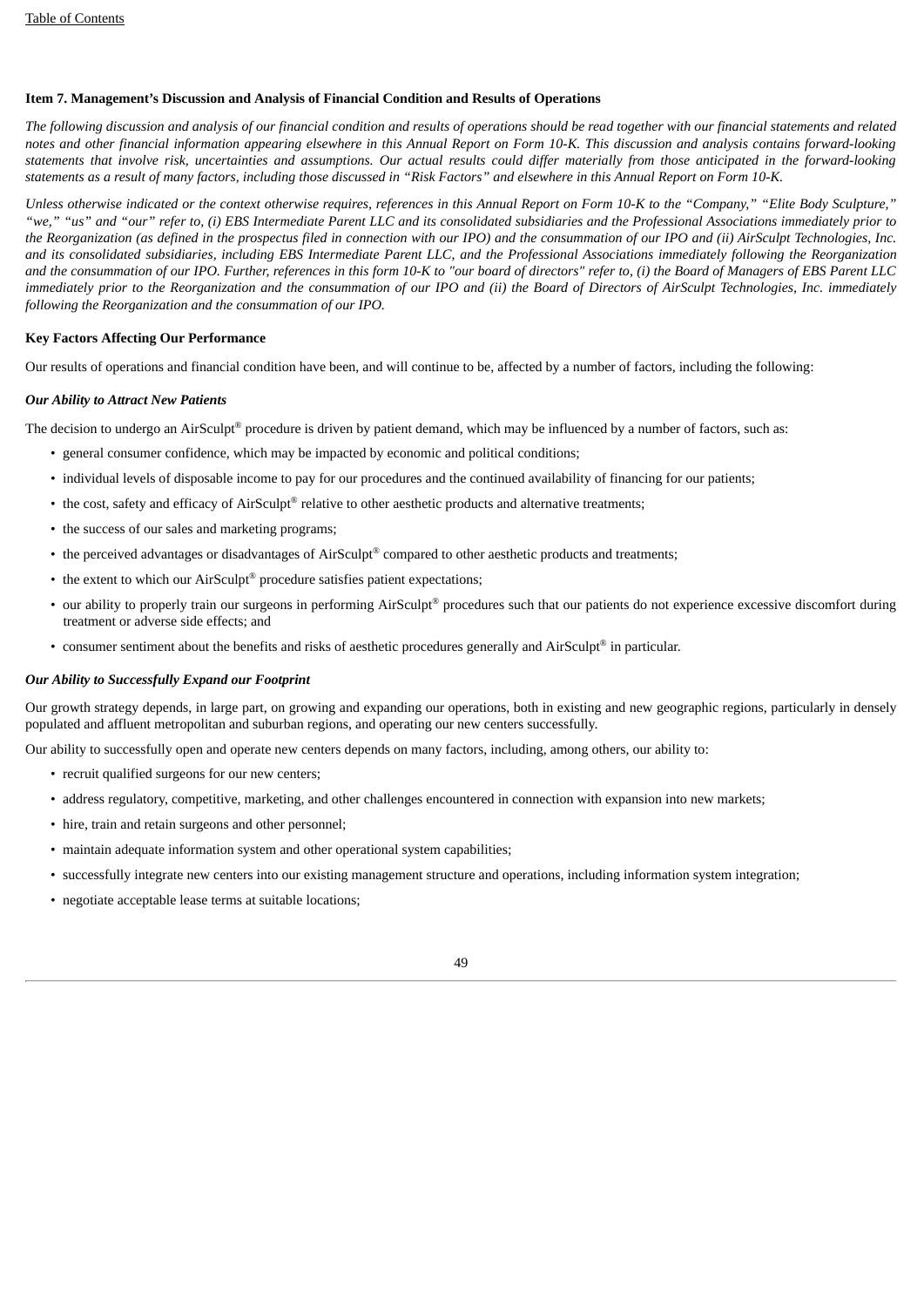- source sufficient levels of medical supplies at acceptable costs;
- obtain and maintain necessary permits and licenses;
- construct and open our centers on a timely basis;
- generate sufficient levels of cash or obtain financing on acceptable terms to support our expansion;
- achieve and maintain brand awareness in new and existing markets; and
- identify and satisfy the needs and preferences of our patients.

Our failure to effectively address challenges such as these could adversely affect our ability to successfully open and operate new centers in a timely and cost-effective manner.

In addition, there can be no assurance that newly-opened centers will achieve net sales or profitability levels comparable to those of our existing centers in the time periods estimated by us, or at all.

#### **Key Operational and Business Metrics**

In addition to the measures presented in our consolidated financial statements, we use the following key operational and business metrics to evaluate our business, measure our performance, develop financial forecasts and make strategic decisions:

## *Twelve months ended December 31, 2021, 2020 and 2019*

- Cases performed were 11,050, 5,885 and 3,865 in 2021, 2020 and 2019, respectively;
- Revenue per case was \$12,065, \$10,665 and \$10,669 in 2021, 2020 and 2019, respectively;
- Same-center information;
	- Same-center revenue per case increased 12.1% and (0.6)% in 2021 and 2020, respectively;
	- Same-center volume increased 55.5% and 9.8% in 2021 and 2020, respectively;
- Net income (loss) was \$10.6 million, \$7.6 million and \$(2.2) million in 2021, 2020 and 2019, respectively;
- Adjusted EBITDA was \$46.1 million, \$17.5 million and \$7.3 million in 2021, 2020 and 2019, respectively; and
- Adjusted EBITDA Margin was 34.6%, 27.9% and 17.8% in 2021, 2020 and 2019, respectively.

#### *Cases Performed and Revenue per Case*

Our case volumes in the table below, which are used for calculating revenue per case, represent one patient visit; notwithstanding that, a patient may incur multiple procedures during one visit. We believe this provides the best approach for assessing our revenue performance and trends.

## **Total Case and Revenue Metrics**

|                                 |          | <b>Fiscal Year Ended</b><br>December 31, |          |  |  |  |
|---------------------------------|----------|------------------------------------------|----------|--|--|--|
|                                 | 2021     | 2020                                     | 2019     |  |  |  |
| Cases                           | 11,050   | 5,885                                    | 3,865    |  |  |  |
| Case growth                     | 87.8%    | 52.3%                                    | N/A      |  |  |  |
| Revenue per case                | \$12,065 | \$10,665                                 | \$10,669 |  |  |  |
| Revenue per case growth         | 13.1 %   | $0.0\%$                                  | N/A      |  |  |  |
| Number of total facilities      | 18       | 14                                       | 10       |  |  |  |
| Number of total procedure rooms | 32       | 23                                       | 16       |  |  |  |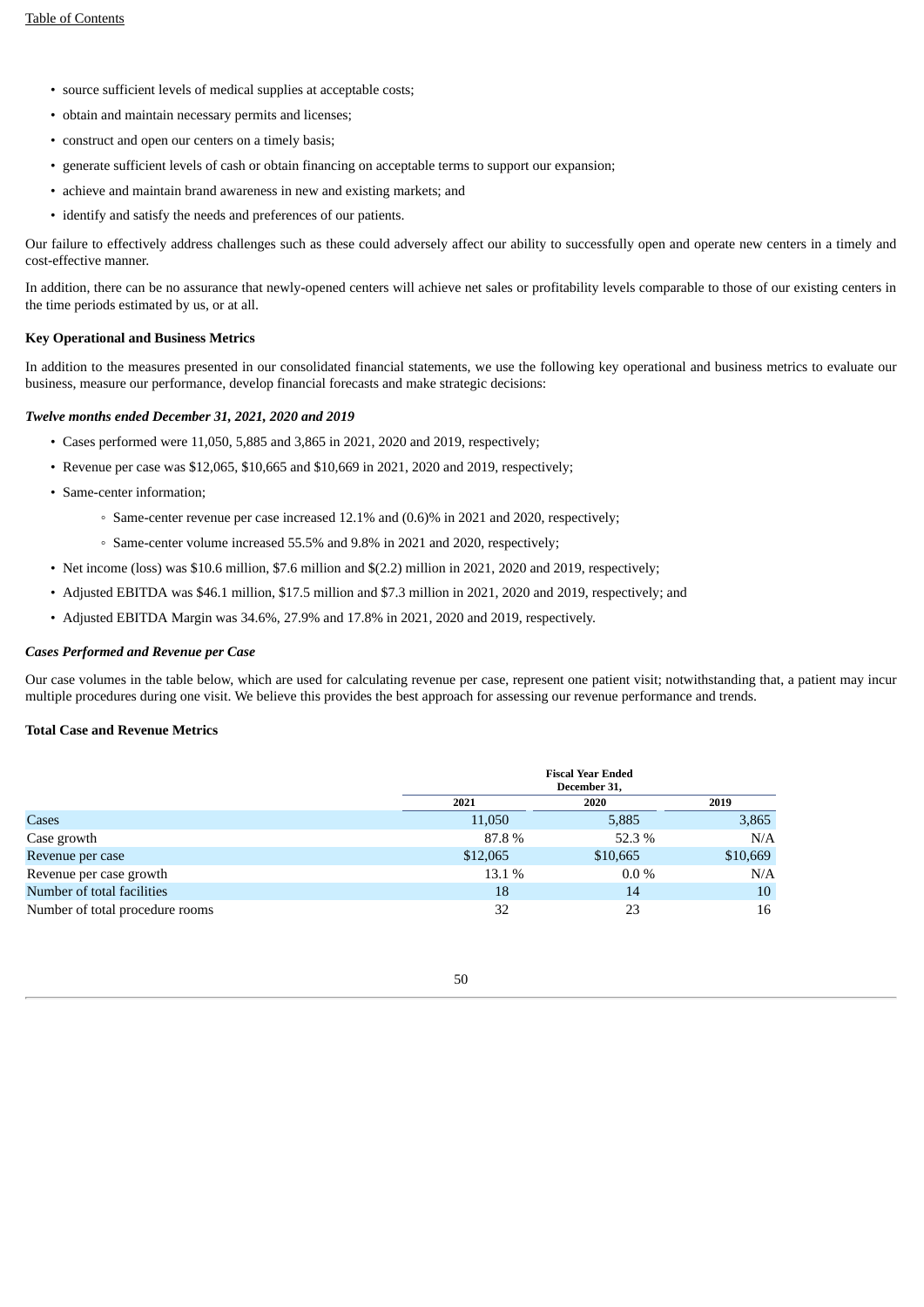# **Same-Center Case and Revenue Metrics**

## *Same-Center Information*

For the years ended December 31, 2021 and 2020, we define same-center case and revenue growth as the growth in each of our cases and revenue at facilities that have been owned and operated since January 1, 2020. We define same-center facilities and procedure rooms as facilities and procedure rooms that have been owned or operated since January 1, 2020.

|                                 | <b>Fiscal Year Ended</b><br>December 31, |          |
|---------------------------------|------------------------------------------|----------|
|                                 | 2021                                     | 2020     |
| Cases                           | 8,851                                    | 5,692    |
| Case growth                     | 55.5 %                                   | N/A      |
| Revenue per case                | \$11,917                                 | \$10,630 |
| Revenue per case growth         | 12.1 %                                   | N/A      |
| Number of total facilities      | 11                                       |          |
| Number of total procedure rooms | 19                                       | 19       |

For the years ended December 31, 2020 and 2019, we define same-center case and revenue growth as the growth in each of our cases and revenue at facilities that have been owned and operated since January 1, 2019. We define same-center facilities and procedure rooms as facilities and procedure rooms that have been owned or operated since January 1, 2019.

|                                 | <b>Fiscal Year Ended</b><br>December 31, |          |
|---------------------------------|------------------------------------------|----------|
|                                 | 2020                                     | 2019     |
| Cases                           | 4,074                                    | 3,712    |
| Case growth                     | $9.8\%$                                  | N/A      |
| Revenue per case                | \$10,603                                 | \$10,669 |
| Revenue per case growth         | (0.6)%                                   | N/A      |
| Number of total facilities      |                                          | 7        |
| Number of total procedure rooms | 10                                       | 10       |

## *Non-GAAP Financial Measures—Adjusted EBITDA and Adjusted EBITDA Margin*

We report our financial results in accordance with accounting principles generally accepted in the United States of America ("GAAP"), however, management believes the evaluation of our ongoing operating results may be enhanced by a presentation of Adjusted EBITDA and Adjusted EBITDA Margin, which are non-GAAP financial measures.

We define Adjusted EBITDA as net income (loss) excluding loss on debt modification, IPO related costs, sponsor management fee, pre-opening de novo and relocation costs, restructuring and related severance, equity-based compensation, depreciation and amortization, interest expense, net and income tax expense.

We include Adjusted EBITDA because it is an important measure on which our management assesses and believes investors should assess our operating performance. We consider Adjusted EBITDA to be an important measure because it helps illustrate underlying trends in our business and our historical operating performance on a more consistent basis. Adjusted EBITDA has limitations as an analytical tool including: (i) Adjusted EBITDA does not include results from equity-based compensation and (ii) Adjusted EBITDA does not reflect interest expense on our debt or the cash requirements necessary to service interest or principal payments.

We define Adjusted EBITDA Margin as Adjusted EBITDA as a percentage of revenue. We include Adjusted EBITDA Margin because it is an important measure on which our management assesses and believes investors should assess our operating performance. We consider Adjusted EBITDA Margin to be an important measure because it helps illustrate underlying trends in our business and our historical operating performance on a more consistent basis.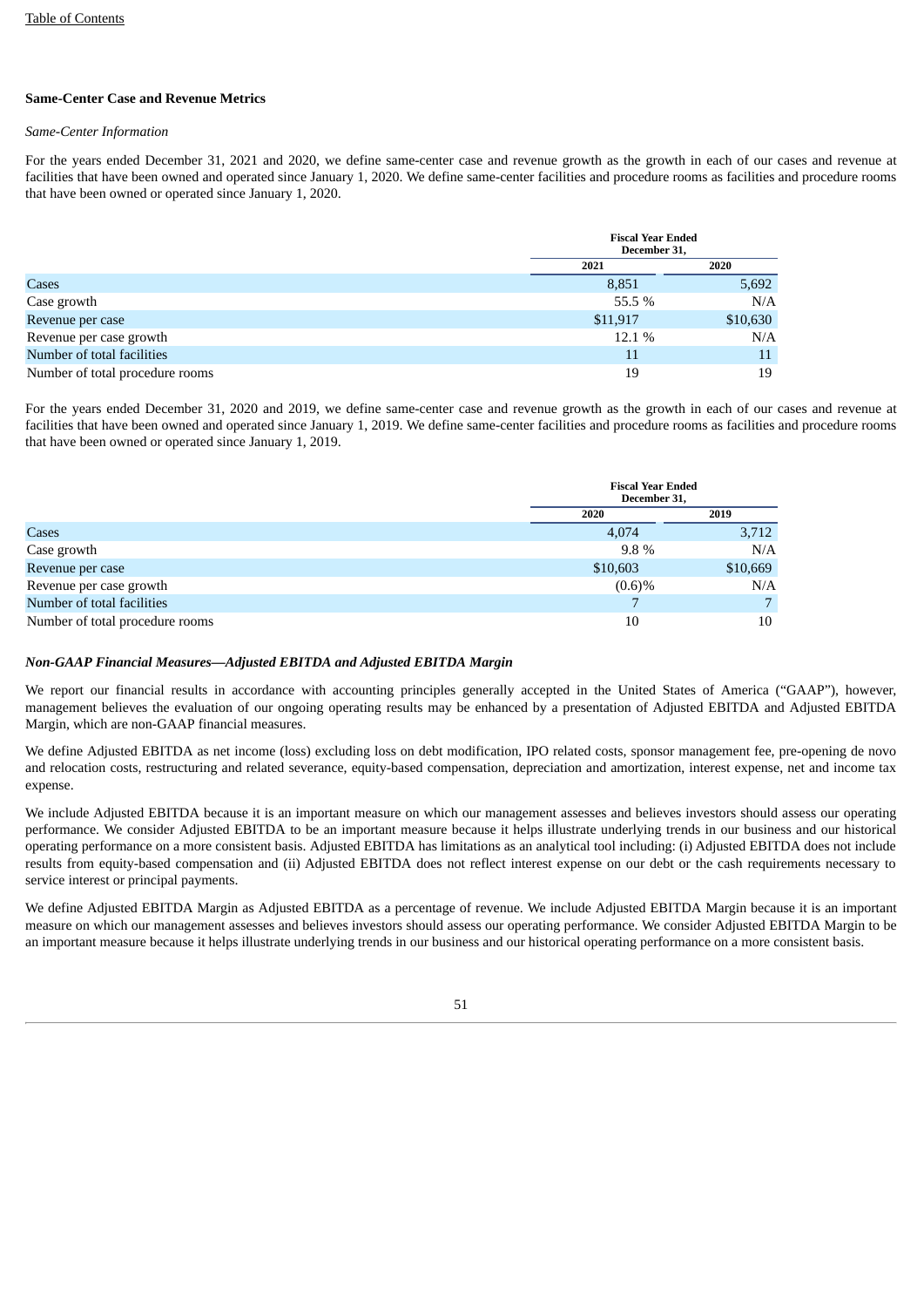The following table reconciles Adjusted EBITDA and Adjusted EBITDA Margin to net income (loss), the most directly comparable GAAP financial measure:

|                                           | <b>Fiscal Year Ended</b><br>December 31, |              |  |        |        |         |  |  |
|-------------------------------------------|------------------------------------------|--------------|--|--------|--------|---------|--|--|
| (\$ in thousands)                         | 2021                                     |              |  |        |        | 2019    |  |  |
| Net income (loss)                         | \$.                                      | 10,551<br>\$ |  | 7,577  | \$     | (2,212) |  |  |
| Plus                                      |                                          |              |  |        |        |         |  |  |
| Sponsor management fee $1$                |                                          | 1,636        |  | 500    |        | 500     |  |  |
| Equity-based compensation                 |                                          | 7,185        |  | 325    |        | 341     |  |  |
| Loss on debt modification                 |                                          | 682          |  |        |        |         |  |  |
| <b>IPO</b> related costs                  |                                          | 11,837       |  |        |        |         |  |  |
| Pre-opening de novo and relocation costs  |                                          | 1,556        |  | 879    |        | 391     |  |  |
| Restructuring and related severance costs |                                          | 850          |  | 115    |        | 482     |  |  |
| Depreciation and amortization             |                                          | 6,597        |  | 5,641  |        | 4,960   |  |  |
| Interest expense, net                     |                                          | 4,888        |  | 2,456  |        | 2,875   |  |  |
| Income tax expense                        |                                          | 329          |  |        |        |         |  |  |
| <b>Adjusted EBITDA</b>                    |                                          | 46,111       |  | 17,493 | \$     | 7,337   |  |  |
| <b>Adjusted EBITDA Margin</b>             | 27.9 %<br>34.6 %                         |              |  |        | 17.8 % |         |  |  |

<sup>1</sup>: Sponsor management fee for the fiscal year ended December 31, 2021 includes a \$1.0 million fee related to the termination of the related management and advisory services agreement. See "Note 10 - Related Party Transactions" for further discussion.

#### **Impact of COVID-19**

The COVID-19 global pandemic has significantly affected our centers, employees, customers, communities, business operations and financial performance, as well as the U.S. economy and financial markets. The COVID-19 pandemic materially impacted our financial performance for the year ended December 31, 2020. Our facilities were shutdown for two to three months during 2020. Our operating structure allows for some flexibility in the cost structure according to the volume of cases performed, including much of our cost of services. As a result of this flexibility and the return of volumes in the second half of 2020, we did not request or receive any proceeds from the CARES Act and other governmental assistance programs. Other than the temporary decrease in revenue and cost of service, we did not incur any significant costs attributable to the pandemic.

We have not experienced any facility shutdowns during 2021. However, we continue to monitor the current COVID-19 situation in each market we perform procedures and will react accordingly should events require us to temporarily close.

## **Our Operating Structure**

The Company owns and operates non-clinical assets and provides Management Services, through its wholly-owned subsidiaries, to our affiliated Professional Associations located across the United States under the MSAs. The Management Services provide for the administration of the non-clinical aspects of the medical operations and include, but are not limited to, financial, administrative, technical, marketing and personnel services. We do not practice medicine. The Professional Associations, which are all owned by licensed surgeons, are responsible for all clinical aspects of the medical operations that take place in each of our centers.

Our consolidated financial statements present the results of operations and financial position of the Company, its wholly-owned subsidiaries and each of the Professional Associations that we manage under the MSAs.

Even though we do not have voting control over the Professional Associations, we have a long-term and unilateral controlling financial interest over such Professional Associations' assets and operations under the MSAs. As a result, GAAP require us to consolidate the results of the Professional Associations into our financial statements. All of our revenue is earned from services provided by the Professional Associations we manage. See "Critical Accounting Policies and Estimates—Principles of Consolidation."

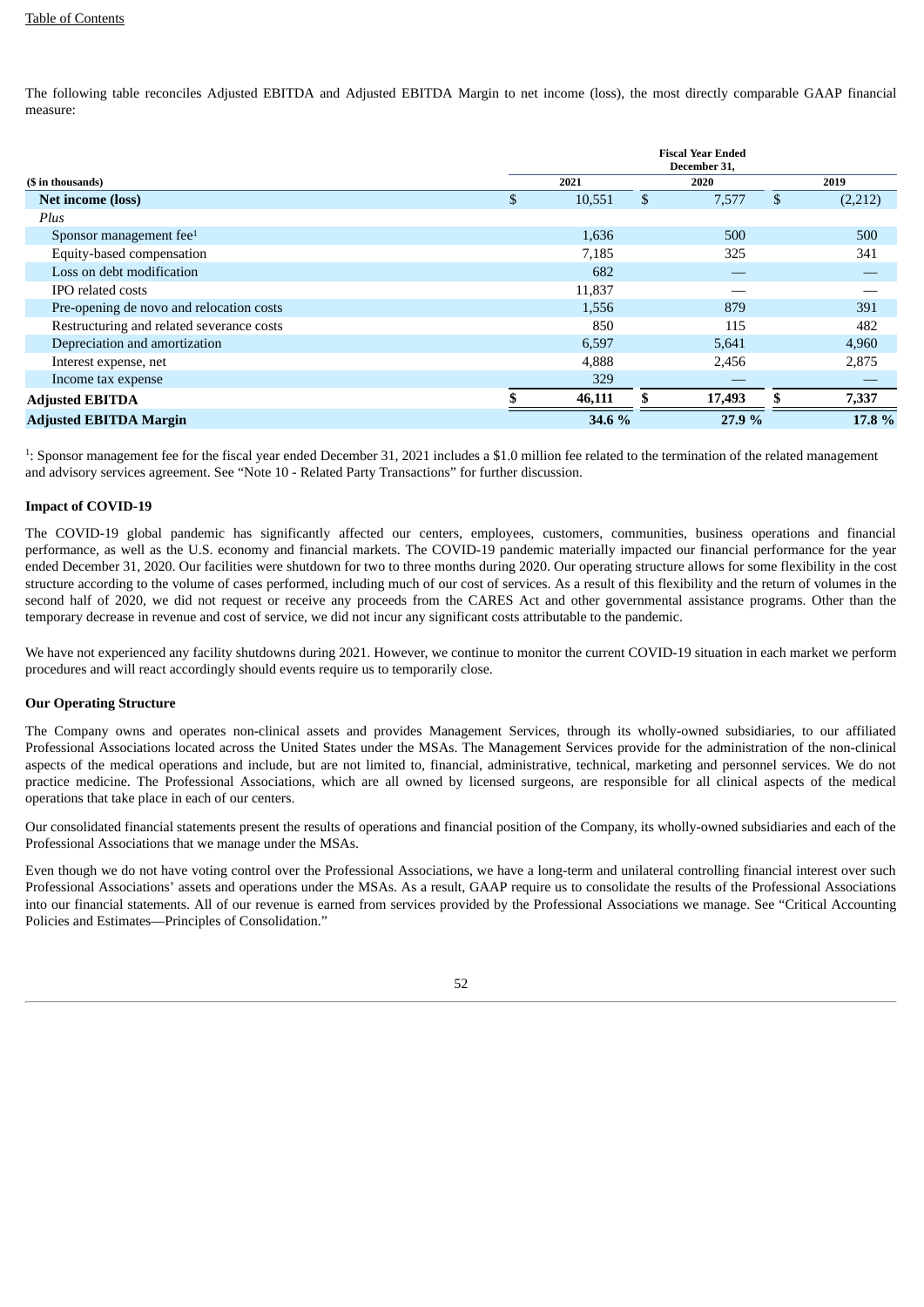## **Components of Results of Operations**

#### *Revenue*

Our revenue is generated from our patented AirSculpt® procedures performed on our patients. We are 100% self-pay and do not accept payments from the U.S. federal government or payer organizations. We assist patients, as needed, by providing third-party financing options to pay for procedures. We have arrangements with various financing companies to facilitate this option. There is a financing transaction fee based on a set percentage of the amount financed and we recognize revenue based on the expected transaction price which is reduced for financing fees.

Our policy is to require full payment for services in advance of performing a procedure. Payments received for which services have yet to been performed for all reported periods are included in deferred revenue and patient deposits on our balance sheets.

#### *Cost of Service (excluding depreciation and amortization)*

Cost of service is comprised of all service and product costs related to the delivery of procedures, including but not limited to compensation to our physicians and clinical staff, medical supply costs, and facility-related rent expense.

## *Operating Expense*

## *Selling, General and Administrative*

Selling, general and administrative consists of marketing and advertising expenses we incur to market our patented AirSculpt® procedures to potential patients and general and administrative costs, including rent for our corporate offices.

#### Selling Expenses

Selling expenses consist of advertising costs for social, digital and traditional marketing and sales and marketing personnel. Our advertising costs include both national and site-based advertising used to generate greater awareness and engagement among our current and potential patients. Our advertising costs include social media, digital marketing and traditional advertising. Selling costs include salaries and commissions for employees engaged in marketing and sales. We define our customer acquisition costs as the total selling expenses per case.

We generally expect our selling costs to increase as we continue to grow our brand and expand our national footprint. We evaluate our selling expense as compared to growth in our sales volume and will invest accordingly to the extent we believe we can increase our growth without materially negatively impacting our Adjusted EBITDA Margins.

## General and Administrative

General and administrative expenses include employee-related expenses, including salaries and related costs (excluding physician and clinical cost included in cost of service and the salaries and commissions of sales and marketing employees), equity-based compensation, technology, operations, finance, legal, corporate office rent and human resources. We expect our general and administrative expenses to increase over time due to the additional legal, accounting, insurance, investor relations and other costs that we will continue to incur as a public company. We also expect increases from other costs associated with continuing to grow our business. As we continue to expand the number of centers and procedures rooms, we anticipate general and administrative expenses to decrease as a percentage of revenue over time.

#### *Interest Expense*

Interest expense, net consists primarily of interest costs on our outstanding borrowings under our debt. We expect this amount to increase as a result of our recent amendment to our credit agreement in May 2021, which increased our long-term debt balance by approximately \$52.0 million to approximately \$85.0 million.

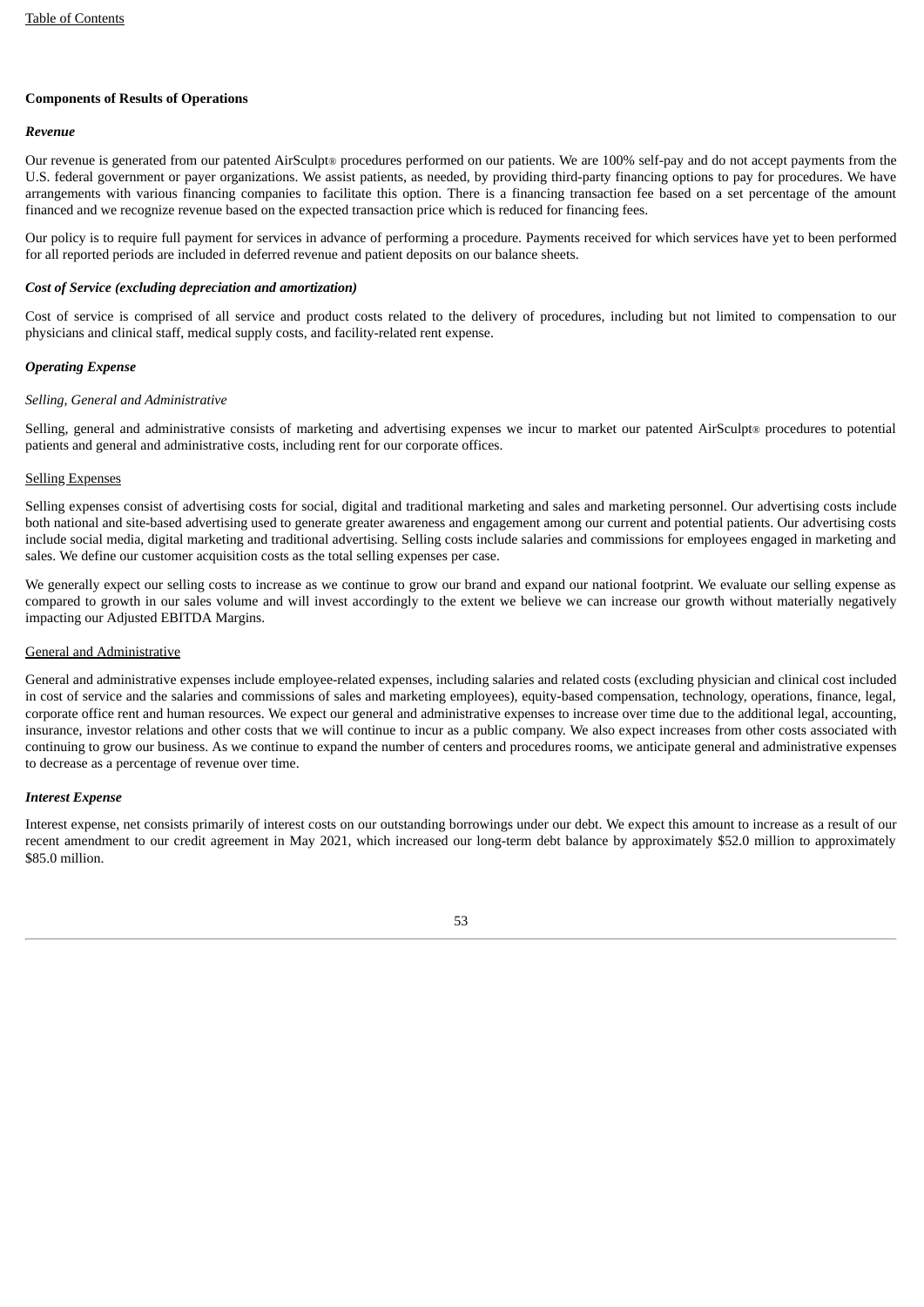## **Results of Operations**

The following tables summarize certain results from the statements of operations for each of the periods indicated and the changes between periods. The tables also show the percentage relationship to revenue for the periods indicated:

|                                                                             |               |                           |               | <b>Fiscal Year Ended</b><br>December 31, |                |                           |  |
|-----------------------------------------------------------------------------|---------------|---------------------------|---------------|------------------------------------------|----------------|---------------------------|--|
|                                                                             |               | 2021                      |               | 2020                                     | 2019           |                           |  |
| (\$ in thousands)                                                           | <b>Amount</b> | $%$ of<br><b>Revenues</b> | <b>Amount</b> | $%$ of<br><b>Revenues</b>                | <b>Amount</b>  | $%$ of<br><b>Revenues</b> |  |
| Revenue                                                                     | \$<br>133,315 | $100.0\%$ \$              | 62,766        | 100.0 % \$                               | 41,236         | 100.0%                    |  |
| Operating expenses:                                                         |               |                           |               |                                          |                |                           |  |
| Cost of service (exclusive of depreciation and<br>amortization shown below) | 44,536        | 33.4 %                    | 23,471        | 37.4 %                                   | 15,488         | 37.6%                     |  |
| Selling, general and administrative                                         | 65,732        | 49.3%                     | 23,621        | 37.6 %                                   | 20,125         | 48.8%                     |  |
| Loss on debt modification                                                   | 682           | $0.5\%$                   |               | $-$ %                                    |                | $0.0\%$                   |  |
| Depreciation and amortization                                               | 6,597         | 4.9%                      | 5,641         | $9.0\%$                                  | 4,960          | 12.0%                     |  |
| Total operating expenses                                                    | 117,547       | 88.2 %                    | 52,733        | 84.0%                                    | 40,573         | 98.4%                     |  |
| Income from operations                                                      | 15,768        | 11.8%                     | 10,033        | 16.0%                                    | 663            | 1.6%                      |  |
| Interest expense, net                                                       | 4,888         | 3.7%                      | 2,456         | 3.9%                                     | 2,875          | 7.0 %                     |  |
| Pre-tax net income (loss)                                                   | 10,880        | 8.2%                      | 7,577         | 12.1 %                                   | (2,212)        | $(5.4\%)$                 |  |
| Income tax expense                                                          | 329           | 0.2%                      |               | $-$ %                                    |                | $0.0\%$                   |  |
| Net income (loss)                                                           | 10,551<br>\$  | 7.9 %                     | 7,577<br>-S   | 12.1 %                                   | (2, 212)<br>-S | $(5.4\%)$                 |  |

## *Twelve Months Ended December 31, 2021 Compared to Twelve Months Ended December 31, 2020*

*Overview*—Our financial results for the twelve months ended December 31, 2021 compared to the twelve months ended December 31, 2020 reflect the addition of four de novo centers which increased our procedure rooms by eight. In addition, we expanded one of our existing facilities from one to two procedure rooms.

*Revenue*—Our revenue increased \$70.5 million, or 112.4%, compared to the same period in 2020. The increase is the result of adding four de novo centers and adding a procedure room to an existing facility which expanded our footprint from 14 centers to 18 centers.

Our revenue increase was also driven by our same-center case and revenue per case growth of 55.5% and 12.1%, respectively, for the twelve months ended December 31, 2021 as compared to the same period in 2020. This increase was primarily due to continued growth at our existing centers as we continue to increase our social media and marketing capabilities to drive our brand awareness and increase consumer acceptance for our procedures. Further, during the twelve months ended December 31, 2020, our facilities were shut down for two to three months as a result of the COVID-19 pandemic.

*Cost of Services*—Our cost of services increased \$21.1 million, or 89.7%, compared to the twelve months ended December 31, 2020. This increase is primarily attributable to our increase in revenue related to our de novo centers and our same-center case and revenue per case growth. The increase in our cost of service also relates to the increase in our same center volumes and revenue. Cost of service was 33.4% and 37.4% as a percentage of revenue for the twelve months ended December 31, 2021 and 2020, respectively. This decrease is due to leveraging certain fixed costs, such as rent at our facilities, as well as improved efficiencies with our clinical staff.

*Selling, General and Administrative Expenses*—Selling, general and administrative expenses increased \$42.1 million, or 178.3%, for the twelve months ended December 31, 2021 compared to the same period in 2020. This increase is related to cost incurred with our IPO of \$11.8 million and an increase in equity-based compensation of \$6.9 million primarily related to awards granted in connection with our IPO. We also incurred additional expenses related to marketing and corporate support as we grow our center count through de novo expansion and providing support for our centers. We expect these costs to continue to increase as we continue to open de novo centers and expand the support we provide to our centers. Selling, general and administrative expenses as a percent of revenue was 49.3% and 37.6% for the twelve months ended December 31, 2021 and 2020, respectively. This increase is tied to the previously mentioned cost incurred with the IPO, increase in equity-based compensation and growth in our infrastructure supporting our centers. We expect this percentage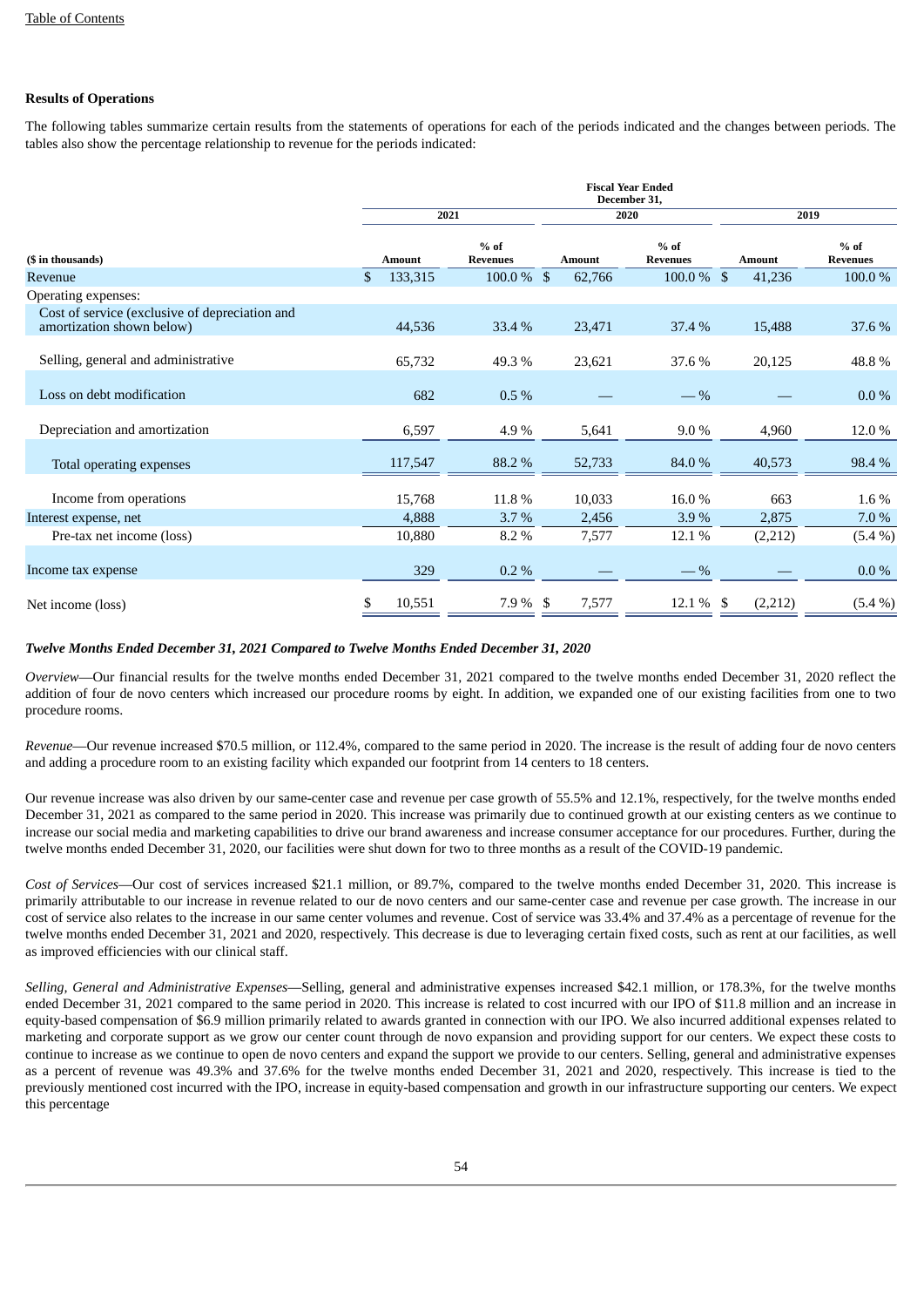to decrease over time as we expand our national footprint, however, we do expect additional absolute dollar increases as we expand our footprint and related support services. Additionally, we expect our selling, general and administrative expenses to increase over time due to the additional legal, accounting, insurance, investor relations and other costs that we incur as a public company.

Selling expenses consist of advertising costs for social, digital and traditional marketing and sales and marketing personnel. Total selling expenses were approximately \$21.0 million and \$9.5 million for the twelve months ended December 31, 2021 and 2020, respectively. Our customer acquisition costs were approximately \$1,902 and \$1,619 per customer in 2021 and 2020, respectively. We intend to continue investing in our sales and marketing capabilities and expect these costs to increase on an absolute dollar basis. Additionally, selling expenses as a percentage of revenue may fluctuate from quarter to quarter based on the timing and scope of our investments.

General and administrative expenses include employee-related expenses, including salaries and related costs (excluding physician and clinical cost included in cost of service), equity-based compensation, technology, operations, finance, legal, corporate office rent and human resources. General and administrative expense were approximately \$44.7 million and \$14.1 million for the twelve months ended December 31, 2021 and 2020, respectively. We expect our general and administrative expenses to increase over time in absolute dollars following the closing of our IPO due to the additional legal, accounting, insurance, investor relations and other costs that we will incur as a public company. General and administrative includes our sponsor management fees of \$1.6 million and \$0.5 million for the twelve months ended December 31, 2021 and 2020, respectively. The twelve months ended December 31, 2021 includes a one-time \$1.0 million termination fee related to our sponsor management and advisory agreement.

*Loss on Debt Modification*—We recognized a \$0.7 million loss related to amending our existing credit agreement in May 2021, adding an incremental \$52.0 million of senior secured term loans.

*Depreciation and Amortization*—Depreciation and amortization increased to approximately \$6.6 million for the twelve months ended December 31, 2021 compared to \$5.6 million for the same period in 2020. This increase is the result of opening four de novo centers and expanding an existing facility by one procedure room during the 12 months ended December 31, 2021 and having a full twelve months of depreciation in 2021 for facilities opened during the 2020 period.

*Interest Expense, Net*—Interest expense increased to \$4.9 million from \$2.5 million for the twelve months ended December 31, 2021 and 2020, respectively. The increase is the result of adding an incremental \$52.0 million of senior secured term loans in May 2021.

*Income Tax Expense*—As a result of the Reorganization, the Company became subject to taxation as a C corporation for periods after October 28, 2021. Our effective tax rate is 3.0% and 0% for the twelve months ended December 31, 2021 and 2020, respectively. We expect our effective tax rate to increase in the future as we will be a C corporation for the full financial periods presented.

## *Twelve Months Ended December 31, 2020 Compared to Twelve Months Ended December 31, 2019*

*Overview*—Our financial results for the fiscal year ended December 31, 2020 compared to fiscal year ended December 31, 2019 reflect the addition of four centers which increased our procedure rooms by seven. Additionally, our 2020 results were negatively impacted by the COVID-19 pandemic. Beginning in March 2020, our revenue and operations were negatively affected. As a result of federal, state, and local guidelines, we cancelled or postponed most procedures scheduled at our facilities during the second half of March 2020 and much of the second quarter of 2020. As a result, case volumes and revenue and cost of services across most of our centers were significantly impacted in the second quarter of 2020.

*Revenue*—Our revenue increased \$21.5 million, or 52.2%, compared to 2019. The increase is the result of adding four de novo centers which expanded our footprint from 10 centers to 14 centers and our number of procedure rooms from 16 to 23 as of December 31, 2020. Additionally, the increase was due in part to three centers opened during 2019 but subsequent to January 1, 2019. Revenue also increased due to our same-center case volume increase to 4,074 cases from 3,712 cases for 2020 compared to 2019.

The increases in revenue was negatively impacted by the COVID-19 pandemic due to decreased case volume primarily in the second quarter of 2020.

*Cost of Services*—Our cost of services increased \$8.0 million, or 51.5%, compared to 2019. This increase is primarily attributable to opening four de novo centers. Additionally, the increase was due in part from three centers opened during

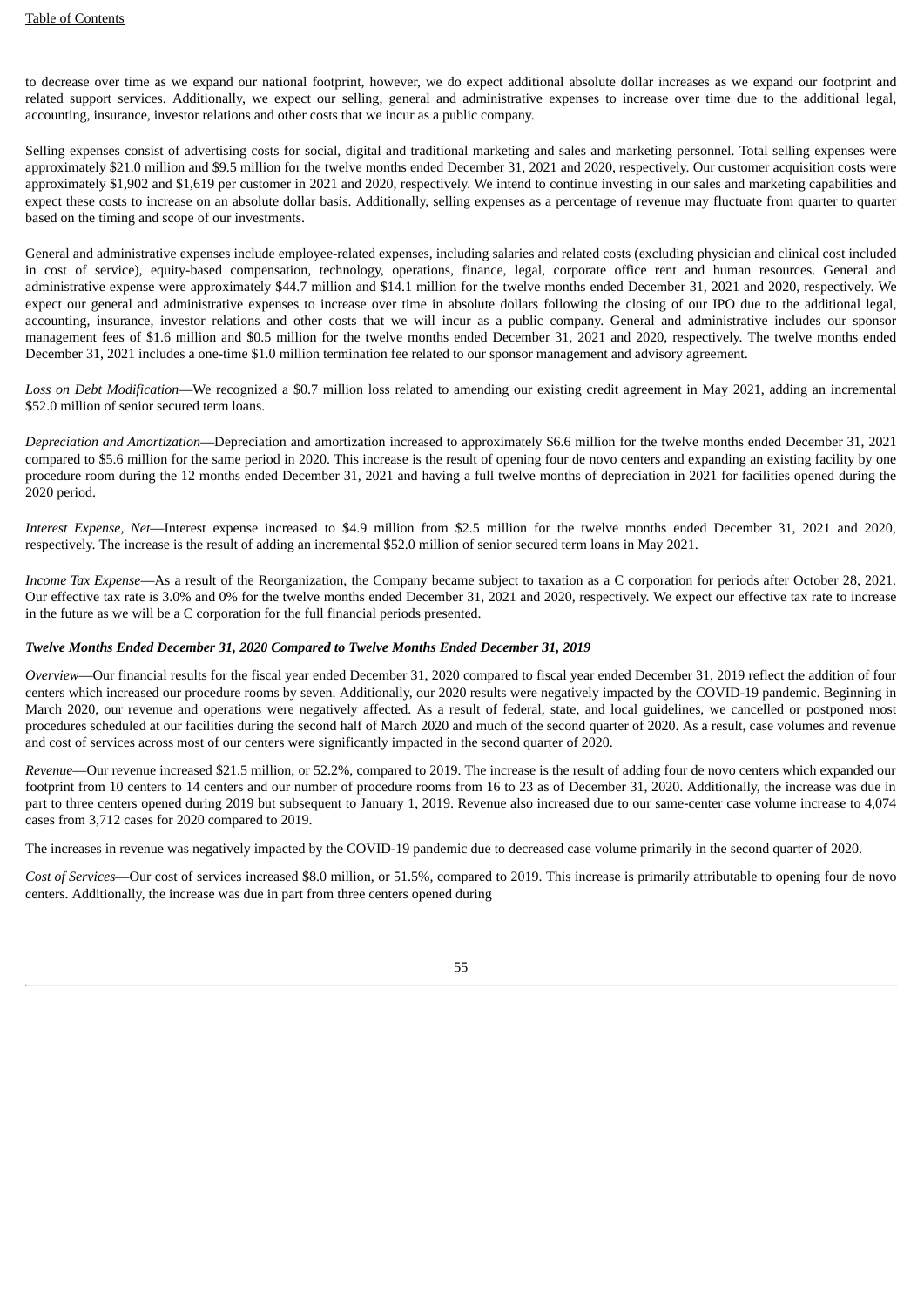2019 but subsequent to January 1, 2019. Cost of services also increased due to our same-center volume to 4,074 from 3,712 for 2020 compared to 2019.

The increase in our cost of services was offset by reduced cost during the second quarter of 2020 due to the COVID-19 pandemic as we were able to manage our surgeon costs to match our lower volumes.

*Selling, General and Administrative Expenses*—Selling, general and administrative expenses increased \$3.5 million, or 17.4%, compared to 2019. This increase is related to additional expenses we incurred for marketing and corporate support as we grow our center count through de novo expansion and providing superior support for our centers. We expect these costs to continue to increase as we continue to open de novo centers and expand the support we provide to our centers.

Selling, general and administrative expenses as a percent of revenue was 37.6% and 48.8% for the 2020 and 2019, respectively. This decrease is related to leveraging certain existing costs which are mostly fixed in nature. We expect this percentage to continue to decrease over time as we expand our national footprint, however, we do expect additional increases as we expand our footprint and related support services. Additionally, we expect our selling, general and administrative expenses to increase over time due to the additional legal, accounting, insurance, investor relations and other costs that we will continue to incur as a public company.

*Depreciation and Amortization*—Depreciation and amortization increased to approximately \$5.6 million for 2020 compared to \$5.0 million for 2019. This increase is the result of opening four de novo centers during 2020 plus three centers opened during 2019 but subsequent to January 1, 2019.

*Interest Expense, Net*—Interest expense decreased to \$2.5 million from \$2.9 million for the fiscal year ended December 31, 2020 and 2019, respectively. The decrease is primarily a result of decreases in the LIBOR rate during 2020 compared to 2019.

## **Liquidity and Capital Resources**

We principally rely on cash flows from operations as our primary source of liquidity and, if needed, up to \$5.0 million in revolving loans under our revolving credit facility. Our primary cash needs are for payroll, marketing and advertisements, rent, capital expenditures associated with adding procedure rooms to existing locations and opening de novo locations, as well as information technology and infrastructure, including our corporate office. We believe that cash expected to be generated from operations and the availability of borrowings under the revolving credit facility will be sufficient for our working capital requirements, liquidity obligations, anticipated capital expenditures relating to the opening of de novo centers, and payments due under our existing credit facilities for at least the next 12 months.

As of December 31, 2021, we had \$25.3 million in cash and cash equivalents and an available amount of \$5.0 million under our revolving credit facility. We do not have any letters of credit outstanding as of December 31, 2021.

As of December 31, 2020, we had \$10.4 million in cash and cash equivalents and \$5.0 million of additional availability under our revolving credit facility, which represents the full available amount under the revolving credit facility. We did not have any letters of credit outstanding as of December 31, 2020.

The following table summarizes the net cash provided by (used for) operating activities, investing activities and financing activities for the periods indicated:

|                                                      | <b>Fiscal Year Ended</b><br>December 31, |          |  |         |  |          |
|------------------------------------------------------|------------------------------------------|----------|--|---------|--|----------|
| (\$ in thousands)                                    |                                          | 2021     |  | 2020    |  | 2019     |
| <b>Cash Flows Provided By (Used For):</b>            |                                          |          |  |         |  |          |
| Operating activities                                 |                                          | 26,633   |  | 13.957  |  | 4,938    |
| Investing activities                                 |                                          | (7, 116) |  | (3,689) |  | (4, 439) |
| <b>Financing activities</b>                          |                                          | (4,549)  |  | (5,017) |  | (783)    |
| Net increase (decrease) in cash and cash equivalents |                                          | 14,968   |  | 5,251   |  | (284)    |
|                                                      |                                          |          |  |         |  |          |

In May 2021, we amended our existing credit agreement by adding an incremental \$52.0 million of senior secured term loans. We used the proceeds from these borrowings plus approximately \$10.0 million of cash from our balance sheet to pay \$59.7 million of distributions to our member.

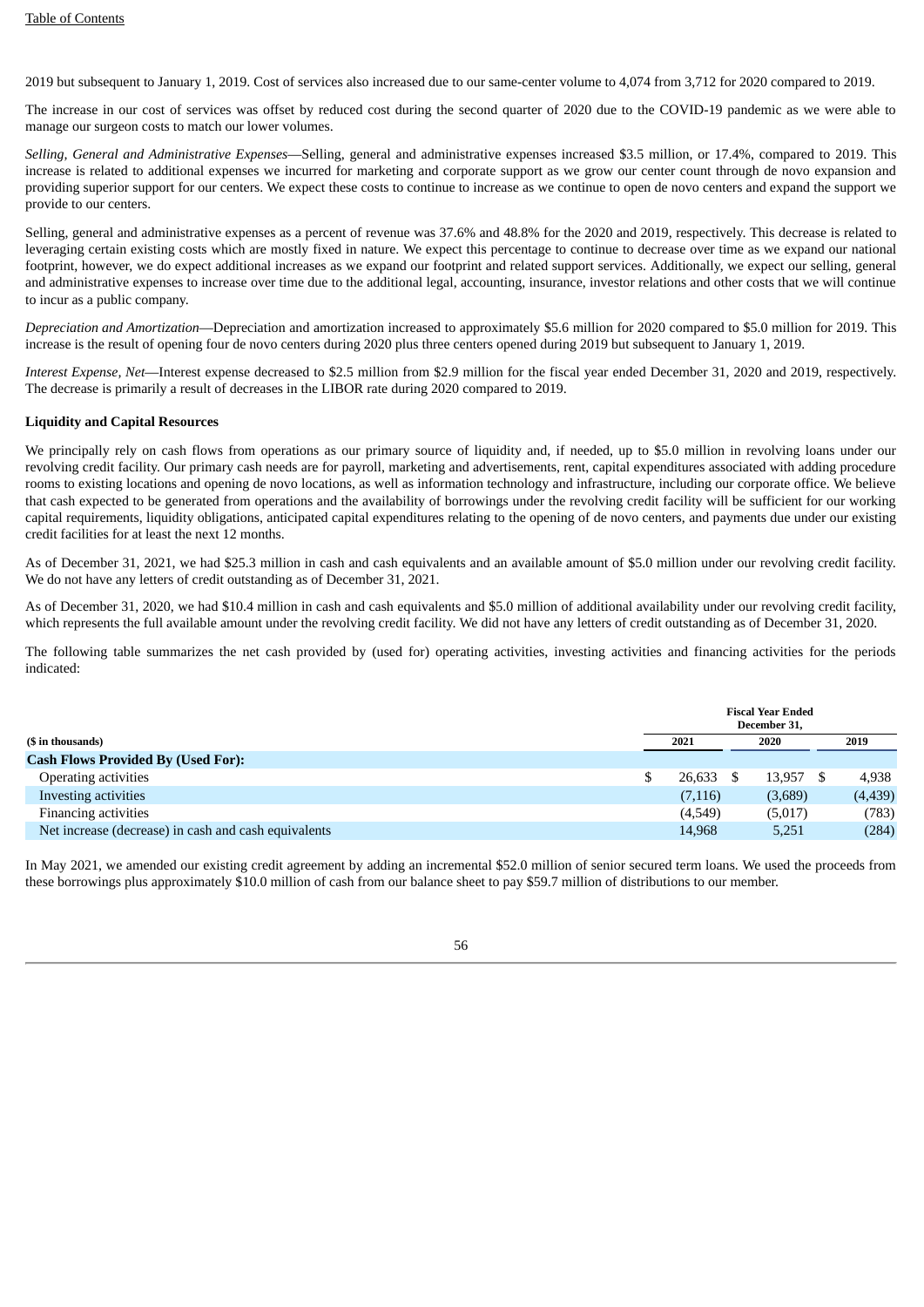## *Operating Activities*

The primary source of our operating cash flow is the collection of patient payments received prior to performing surgical procedures. For the twelve months ended December 31, 2021, our operating cash flow increased by \$12.7 million compared to the same period in 2020. This increase is primarily driven by improved income from operations related to opening four new centers in the 12 months ended December 31, 2021 and an increase in same store volumes which were impacted by the COVID-19 pandemic in the second quarter of 2020. At December 31, 2021, we had working capital of \$13.0 million compared to \$2.1 million at December 31, 2020.

For the twelve months ended December 31, 2020, our operating cash flow increased by \$9.0 million compared to the same period in 2019. This increase is primarily driven by improved income from operations related to opening four new centers in the 12 months ended December 31, 2020 and an increase in same store volumes. At December 31, 2020, we had working capital of \$2.1 million compared to \$(1.8) million at December 31, 2019.

#### *Investing Activities*

Net cash used in investing activities for the twelve months ended December 31, 2021 and 2020 was \$7.1 million and \$3.7 million, respectively. These expenditures were used to open new de novo centers. We also added one procedure room to an existing facility during the fiscal year 2021.

The increase in investing activities during the twelve months ended December 31, 2021 as compared to the twelve months ended December 31, 2020 was primarily attributable to the impact of COVID-19 limiting our ability to fully execute our de novo center growth strategy during 2020.

Net cash used in investing activities during the year ended December 31, 2020 and 2019 was \$3.7 million and \$4.4 million, respectively which was primarily to fund capital expenditures to open de novo centers.

The decrease in investing activities during the fiscal year ended December 31, 2020 as compared to the year ended December 31, 2019 was primarily attributable to the impact of COVID-19 limiting our ability to fully execute our de novo center growth strategy.

#### *Financing Activities*

Net cash used in financing activities during the twelve months ended December 31, 2021 was \$4.5 million. During the twelve months ended December 31, 2021, we received cash of \$49.6 million, net of fees, from amending our existing credit agreement, adding an incremental \$52.0 million in senior secured term loans. We used the proceeds from these borrowings plus approximately \$10.0 million of cash from our balance sheet to pay \$59.7 million of distributions to our member. We had further distributions to our member during the twelve months ended December 31, 2021 of \$7.2 million and made scheduled principal payments on our debt of \$0.8 million.

During the twelve months ended December 31, 2021, we received proceeds from our IPO of \$13.5 million, net of issuance costs of \$10.4 million.

Net cash used in financing activities during the year ended December 31, 2020 was \$5.0 million. During 2020, we made distributions to our member of \$4.6 million. In May 2020, we borrowed \$2.5 million on our revolving credit facility. We used the proceeds along with cash from operations to maintain cash liquidity during the COVID-19 pandemic. Due to stronger than expected volumes returning that favorably impacted our cash position, we repaid \$2.5 million on our revolving credit facility in December 2020. Additionally, we made our scheduled \$0.1 million quarterly principal payments during 2020 for a total of \$0.4 million for the full year.

Net cash used in financing activities during the year ended December 31, 2019 was \$0.8 million. During 2019, we made distributions to our member of \$0.3 million. We also made principal payments during 2019 for a total of \$0.5 million for the full year.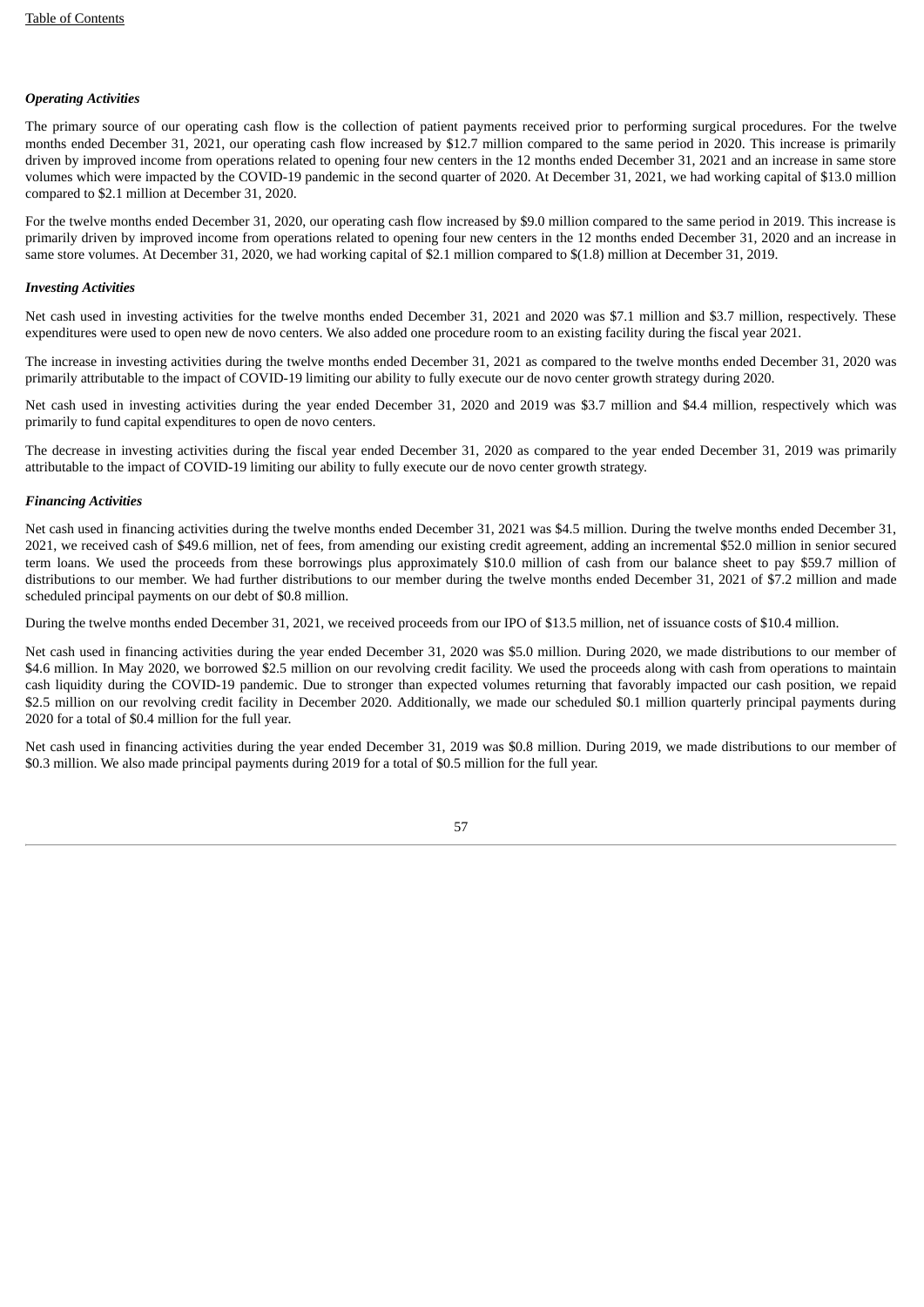## *Material Cash Requirements*

The following table summarizes our material cash requirements as of December 31, 2021:

|                            | <b>Payments due by Period</b> |              |  |                  |      |           |  |           |   |                   |  |
|----------------------------|-------------------------------|--------------|--|------------------|------|-----------|--|-----------|---|-------------------|--|
| (\$ in thousands)          |                               | <b>Total</b> |  | Less than 1 Year |      | 1-3 Years |  | 4-5 Years |   | More than 5 Years |  |
| $Debt-principal$           |                               | 84,262 \$    |  | 850              | - \$ | 83,412    |  |           | ూ |                   |  |
| Interest expense $^{(1)}$  |                               | 8.784        |  | 5,030            |      | 3,754     |  |           |   |                   |  |
| Operating lease agreements |                               | 22,547       |  | 3,858            |      | 7.604     |  | 7,182     |   | 3,903             |  |
| Total                      |                               | 22,640       |  | 3,864            |      | 7,691     |  | 7,182     |   | 3,903             |  |

(1) Amounts in the table reflect the contractually required interest payable pursuant to borrowings under our debt related to our Credit Agreement. Interest payments in the table above were calculated using an interest rate of 6.0% for the debt which was the average interest rate applicable to the borrowing as of December 31, 2021.

#### **Long-term Debt**

 $\overline{\phantom{a}}$ 

The carrying value of our total indebtedness was \$82.6 million, \$32.5 million and \$32.7 million, which includes unamortized deferred financing costs, issuance discount and premium of \$1.7 million, \$0.6 million and \$0.8 million, as of December 31, 2021, 2020 and 2019, respectively.

## *Term Loan and Revolving Credit Agreement*

In October 2018, we entered into our credit agreement with First Eagle Alternative Capital (formerly known as THL Corporate Finance). Under the terms of the credit agreement, we obtained a \$34.0 million term loan and a \$5.0 million revolving credit facility. Principal payments on the term loan commenced in January 2019 and are paid quarterly in the initial amount of \$100,000, which increased to \$212,500 subsequent to the May 2021 amendment, through the maturity date on October 2, 2023 when all remaining unpaid principal shall be due. The term loan is presented as long-term debt, net of debt issuance costs.

In May 2021, we amended the credit agreement by adding an incremental \$52.0 million senior secured term loan to the existing term loan. The proceeds from this incremental loan plus excess cash on our balance sheet were used to pay a distribution to our member of approximately \$59.7 million and the related fees for this transaction. Beginning on June 30, 2021, our quarterly principal payments increased from \$100,000 to \$212,500.

Under the credit agreement, we are obligated to make interest payments on the last day of each month. All outstanding loans bear interest based on either a base rate or LIBOR (in all cases, the LIBOR component has a floor of 1%) plus an applicable per annum margin of 4.5% (base rate) or 5.5% (LIBOR) if our total leverage ratio, as defined in the credit agreement, is equal to or greater than 2.5x and less than 4.25x. If our total leverage ratio is equal to or greater than 4.25x, the interest is based on either a base rate or LIBOR plus an applicable per annum margin of 5.0% (base rate) or 6.0% (LIBOR). If our total leverage ratio is below 2.5x, the interest is based on either a base rate or LIBOR plus an applicable per annum margin of 4.0% (base rate) or 5.0% (LIBOR). At December 31, 2021, the applicable per annum margins under the credit agreement were 4.0% (base rate) and 5.0% (LIBOR). Additionally, we are required to pay an unused credit facility fee equal to 0.5% per annum on the unused amount of the revolving line of credit.

If our total leverage ratio exceeds 4.25x for the preceding twelve-month period the principal payment on the term loan is \$250,000 per quarter or, beginning on September 30, 2021, \$531,250 per quarter. Also, additional principal prepayments could be required if excess cash flow exists, as defined in the credit agreement.

All borrowings under the credit facility are collateralized by substantially all our assets. We are subject to certain restrictive financial covenants including quarterly total leverage ratio and fixed charge ratio requirements and a limit on capital expenditures.

On October 25, 2021, we amended certain provisions in our credit agreement related to the IPO. The amendment revises certain definitions and covenant requirements but does not change the timing or amount of principal payments or interest due under the agreement. We did not make any payments on our debt with the IPO proceeds received during the period.

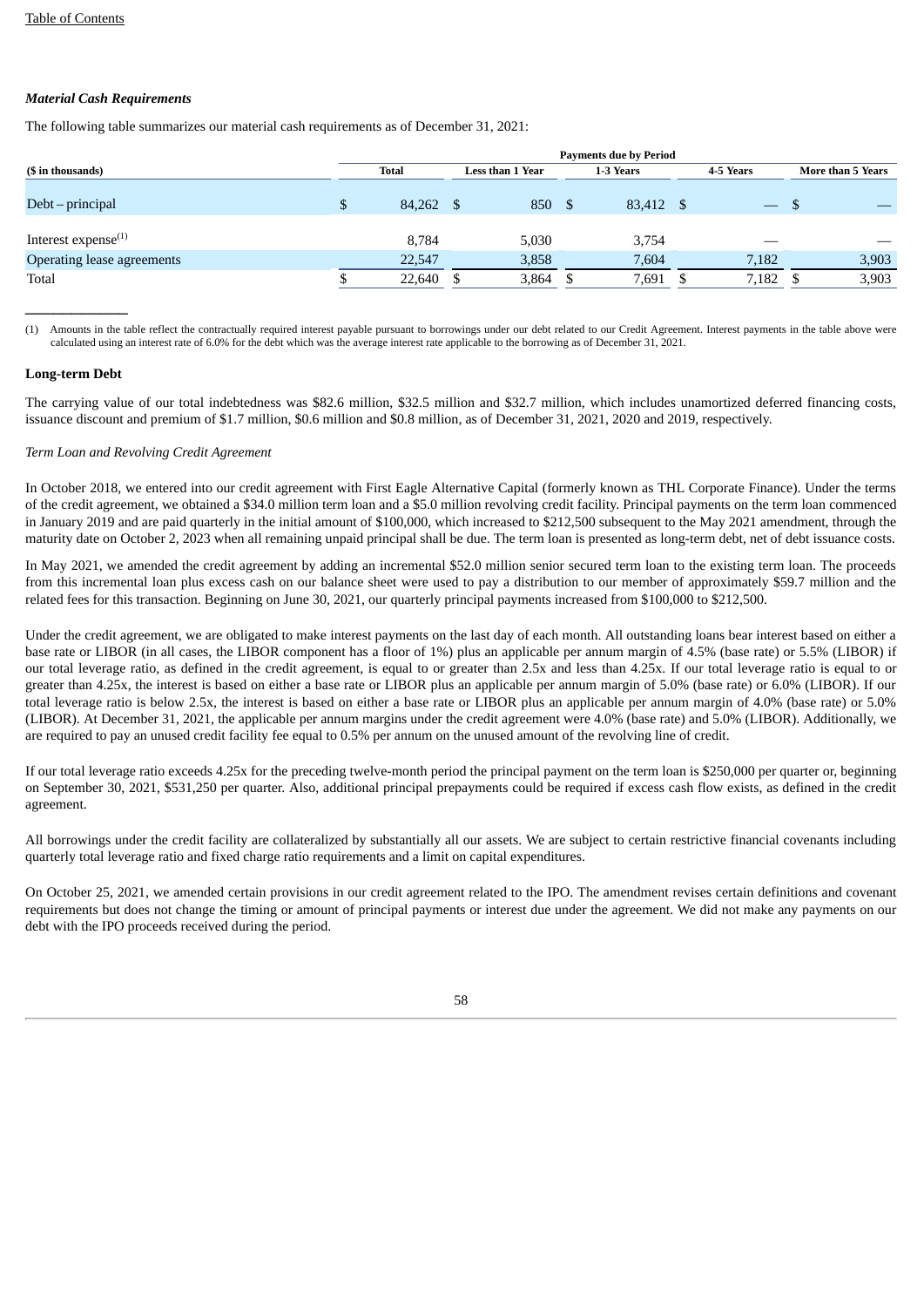We were in compliance with all covenants and had no letters of credit outstanding as of December 31, 2021, 2020 and 2019.

#### **Off-Balance Sheet Arrangements**

We do not have any off-balance sheet arrangements as of December 31, 2021 and December 31, 2020.

#### **Seasonality**

Our business experiences limited seasonality.

#### **JOBS Act Accounting Election**

We are an "emerging growth company," as defined in the Jumpstart Our Business Startups Act of 2012, or the JOBS Act. Under the JOBS Act, emerging growth companies can delay adopting new or revised accounting standards issued subsequent to the enactment of the JOBS Act until such time as those standards apply to private companies. We have irrevocably elected not to avail ourselves of this exemption from new or revised accounting standards and, therefore, will be subject to the same new or revised accounting standards as other public companies that are not emerging growth companies.

Subject to certain conditions set forth in the JOBS Act, if, as an "emerging growth company," we choose to rely on such exemptions we may not be required to, among other things, (i) provide an auditor's attestation report on our system of internal controls over financial reporting pursuant to Section 404, (ii) provide all of the compensation disclosure that may be required of non-emerging growth public companies under the Dodd-Frank Wall Street Reform and Consumer Protection Act, (iii) comply with any requirement that may be adopted by the PCAOB regarding mandatory audit firm rotation or a supplement to the auditor's report providing additional information about the audit and the financial statements (auditor discussion and analysis), and (iv) disclose certain executive compensation related items such as the correlation between executive compensation and performance and comparisons of the chief executive officer's compensation to median employee compensation. These exemptions will apply for a period of five years following the completion of our IPO or until we are no longer an "emerging growth company," whichever is earlier.

#### **Critical Accounting Policies and Estimates**

Our management's discussion and analysis of financial condition and results of operations is based on our consolidated financial statements, which have been prepared in accordance with GAAP. The preparation of our consolidated financial statements and related disclosures requires us to make estimates and assumptions that affect the reported amounts of assets and liabilities, revenue, costs and expenses and the disclosure of contingent assets and liabilities, if applicable, in our consolidated financial statements. We base our estimates on historical experience, known trends and events and various other factors that we believe are reasonable under the circumstances, the results of which form the basis for making judgments about the carrying values of assets and liabilities that are not readily apparent from other sources. We evaluate our estimates and assumptions on an ongoing basis. Our actual results may differ from these estimates under different assumptions or conditions. While our significant accounting policies are described in greater detail in *Note 1 —"Organization and Summary of Key Accounting Policies*," to our consolidated financial statements included elsewhere in this Annual Report on Form 10-K, we believe that the following accounting policies are those most critical to the judgments and estimates used in the preparation of our consolidated financial statements. In addition, refer to *Note 1—"Organization and Summary of Key Accounting Policies,*" in our consolidated financial statements for a summary of recent and pending accounting standards.

#### *Revenue Recognition*

We have adopted ASC Topic 606, *Revenue from Contracts with Customers* ("ASC 606"). Under ASC 606, revenue is recognized when a customer obtains control of promised goods or services, in an amount that reflects the consideration which the entity expects to receive in exchange for those goods or services. To determine revenue recognition for arrangements that an entity determines are within the scope of ASC 606, we perform the following five steps:

- i. Identify the contract(s) with a customer;
- ii. Identify the performance obligations in the contract;
- iii. Determine the transaction price;
- iv. Allocate the transaction price to the performance obligations in the contract; and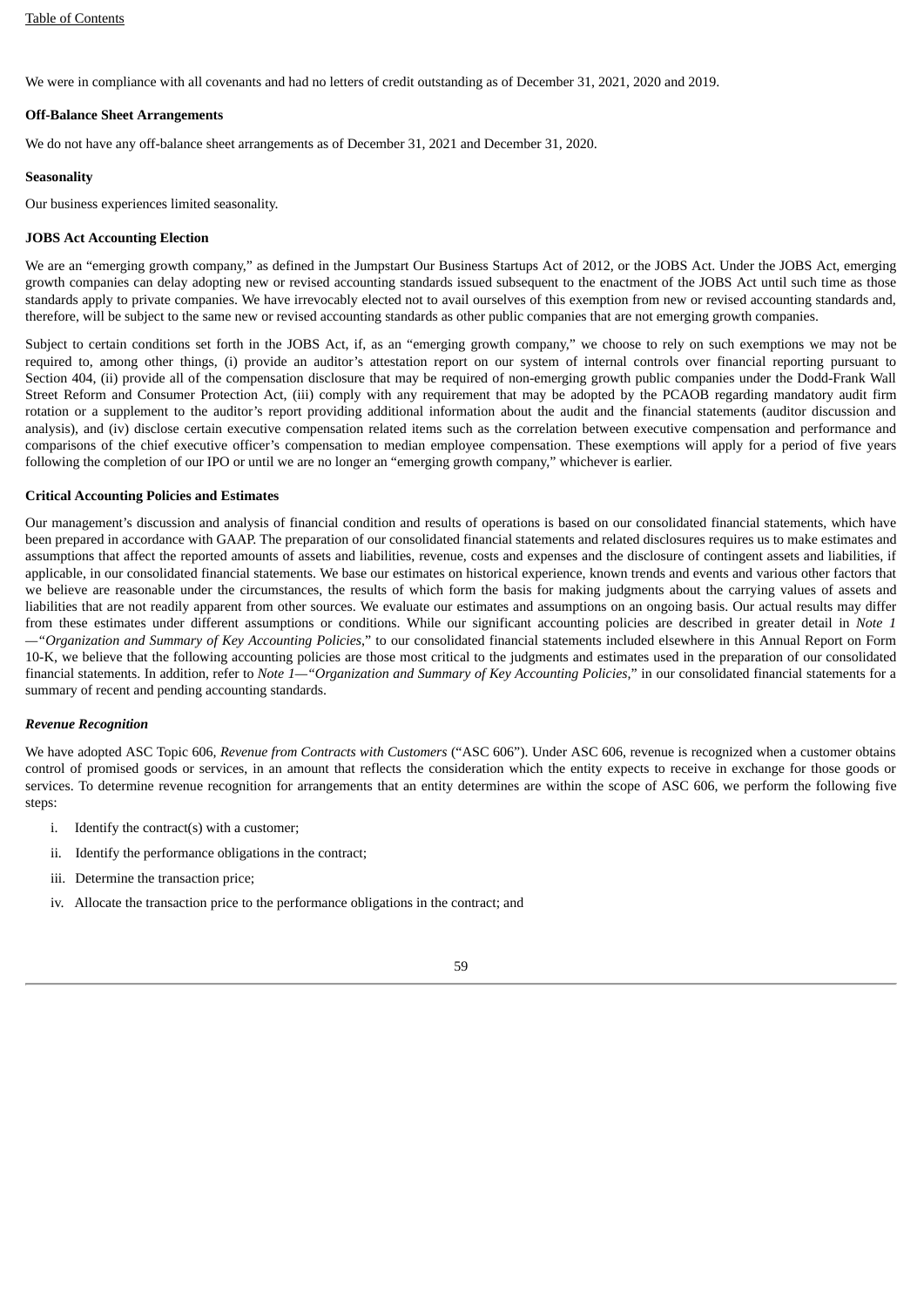v. Recognize revenue as the entity satisfies a performance obligation.

Our revenue consists primarily of revenue earned for the provision of the Company's patented AirSculpt® procedures. A performance obligation is a promise in a contract to transfer a distinct good or service to the customer and is the unit of account for revenue recognition. A contract's transaction price is allocated to each distinct performance obligation and recognized as revenue when, or as, the performance obligation is satisfied. Our performance obligations are delivery of specialty, minimally invasive liposuction services.

Revenue for services is recognized over time as the service is delivered, typically over a single day. Payment is typically rendered in advance of the service. Customer contracts generally do not include more than one performance obligation.

Our policy is to require payment for services in advance of performing any procedure. Payments received for which services have yet to been performed were \$2.8 million as of December 31, 2021 and \$3.2 million as of December 31, 2020, respectively and are included in deferred revenue and patient deposits on our balance sheets.

## *Variable Interest Entities*

Some states have laws that prohibit business entities with non-physician owners from practicing medicine, which are generally referred to as the corporate practice of medicine. States that have corporate practice of medicine laws require only physicians to practice medicine, exercise control over medical decisions or engage in certain arrangements with other physicians, such as fee-splitting. Therefore, we mainly operate by maintaining MSAs with our affiliated Professional Associations, which are owned, directly or indirectly, and operated by a licensed surgeon, and which contract with individual surgeons to provide medical services. Under the MSAs, we provide and perform non-medical Management Services for which we are paid a management fee by each Professional Association. See "Business—Surgeon Practice Structure—Management Services Agreements."

The surgeons contracted by the Professional Associations are exclusively in control of, and responsible for, all aspects of the practice of medicine. Each surgeon owner of a Professional Association (each a "Surgeon Owner," and collectively, the "Surgeon Owners") is also party to a continuity agreement (each, a "Continuity Agreement," and collectively, the "Continuity Agreements"), which (i) prohibits the applicable surgeons from freely transferring or selling their interests in the Professional Associations, (ii) provides for the ability to add a second surgeon equity holder to help ensure continuity of the Professional Association, and (iii) provides for the automatic transfer of ownership upon the occurrence of certain events, save that, due to limitations under New York law, there is no Continuity Agreement in place with respect to the New York Professional Association. See "Business—Surgeon Practice Structure—Continuity Agreements."

In accordance with relevant accounting guidance, each of these Professional Associations is determined to be a variable interest entity. Elite Body Sculpture has the ability, through the Management Services and (with the exception of New York) Continuity Agreements to direct the activities (excluding clinical decisions) that most significantly affect the Professional Associations' economic performance. Accordingly, we are the primary beneficiary of the Professional Associations, and, in accordance with GAAP, we consolidate the Professional Associations into our financial statements. All management fee revenue and related expenses are eliminated in consolidation, and all of the revenue reflected in our financial statements is revenue from services provided by the affiliated Professional Associations to patients.

#### *Goodwill and intangible assets*

Indefinite-lived, non-amortizing intangible assets include goodwill. Goodwill represents the excess of the fair value of the consideration conveyed in the acquisition over the fair value of net assets acquired. Goodwill is not amortized and are evaluated annually for impairment or sooner if factors occur that would trigger an impairment review. Our judgments regarding the existence of impairment indicators are based on market conditions and operational performance.

Definite-lived, amortizing intangible assets primarily consist of trademarks and tradenames, patents and other intellectual property. We amortize definitelived identifiable intangible assets on a straight-line basis over their estimated useful life of 15 years.

#### *Impairment of goodwill*

Goodwill represents the excess of purchase price over the fair value of net assets acquired in a business combination. Goodwill is not amortized but evaluated for impairment at least annually at the reporting unit level or whenever events or changes in circumstances indicate that the value may not be recoverable. Events or changes in circumstances which could trigger an impairment review include significant adverse changes in the business climate, unanticipated competition, a loss

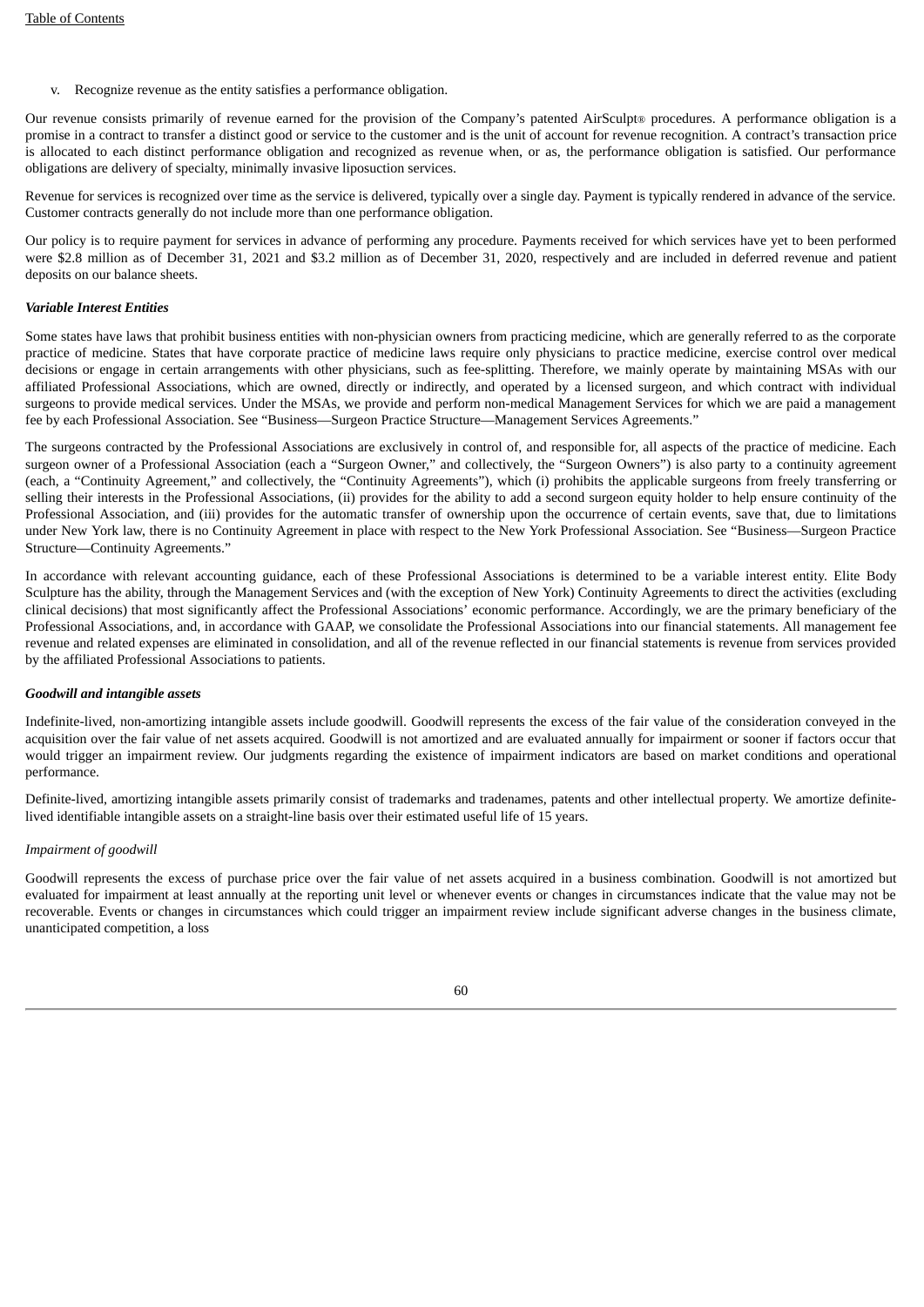of key personnel, or the strategy for our overall business, significant industry or economic trends, or significant underperformance relevant to expected historical or projected future results of operations.

Goodwill is assessed for possible impairment by performing a qualitative analysis to determine if it is more likely than not that the fair value of a reporting unit is less than its carrying amount. If, after assessing the events or circumstances, we determine it is not more likely than not that the fair value of a reporting unit is less than its carrying amount, then additional impairment testing is not required. However, if we were to believe our fair value was more likely lower than our carrying value, then we are required to perform a quantitative analysis.

The quantitative analysis involves comparing the estimated fair value of a reporting unit with its respective book value, including goodwill. If the estimated fair value exceeds book value, goodwill is considered not to be impaired and no additional steps are necessary. If, however, the fair value of the reporting unit is less than its book value, then the carrying amount of the goodwill is reduced by recording an impairment loss in an amount equal to the excess. We review goodwill for impairment annually in the month of October.

We performed our annual review of goodwill impairment in October 2021 and 2020 using a qualitative analysis and determined that a quantitative analysis was not required. There were no triggering events during the twelve months ended December 31, 2021 and 2020.

#### *Equity-Based Compensation*

We recognize equity-based compensation expense for employees and non-employees based on the grant-date fair value of awards over the applicable service period. See "Note 6 - Equity-based Compensation" for further discussion of the awards outstanding. The grant date fair value of awards that contain market-based conditions are estimated using a Monte Carlo simulation model.

Determining the fair value of market-based awards requires judgment. The assumptions used in a Monte Carlo simulation model requires the input of subjective assumptions and are as follows:

- Expected volatility—Expected volatility is based on historical volatilities of a publicly traded peer group based on daily price observations over a period equivalent to the expected term of the market-based PSU awards.
- Expected term—The term is estimated in consideration of the time period expected to achieve the market condition.
- Risk-free interest rate—The risk-free interest rate is based on the U.S. Treasury yield of treasury bonds with a maturity that approximates the expected term of the market-based PSU awards.
- Expected dividend yield—The dividend yield is based on the current expectations of dividend payouts. The Company does not anticipate paying any cash dividends in the foreseeable future.

See "Note 6 - Equity-based Compensation" for further discussion on the valuation of these awards.

#### **Item 7A. Quantitative and Qualitative Disclosure About Market Risk**

Market risk represents the risk of loss that may impact our financial position due to adverse changes in financial market prices and rates. Our market risk exposure is primarily a result of exposure due to potential changes in inflation or interest rates. We do not hold financial instruments for trading purposes.

#### **Interest Rate Risk**

Our primary market risk exposure is changing interest rates. Interest rate risk is highly sensitive due to many factors, including United States monetary and tax policies, United States and international economic factors and other factors beyond our control. Our Credit Agreement bears interest at a floating rate equal to either LIBOR plus 5.0% or a base rate plus 4.0% if the Company's total leverage is less than or equal to 2.5x as defined in our Credit Agreement. As of December 31, 2021, we had term loan borrowings of \$84.3 million in principal amount under the Loan Agreement. Based on the amount outstanding, a 100 basis point increase or decrease in market interest rates over a twelve-month period would result in a change to interest expense of approximately \$0.8 million.

#### **Inflation Risk**

Based on our analysis of the periods presented, we believe that inflation has not had a material effect on our operating results. There can be no assurance that future inflation will not have an adverse impact on our operating results and financial condition.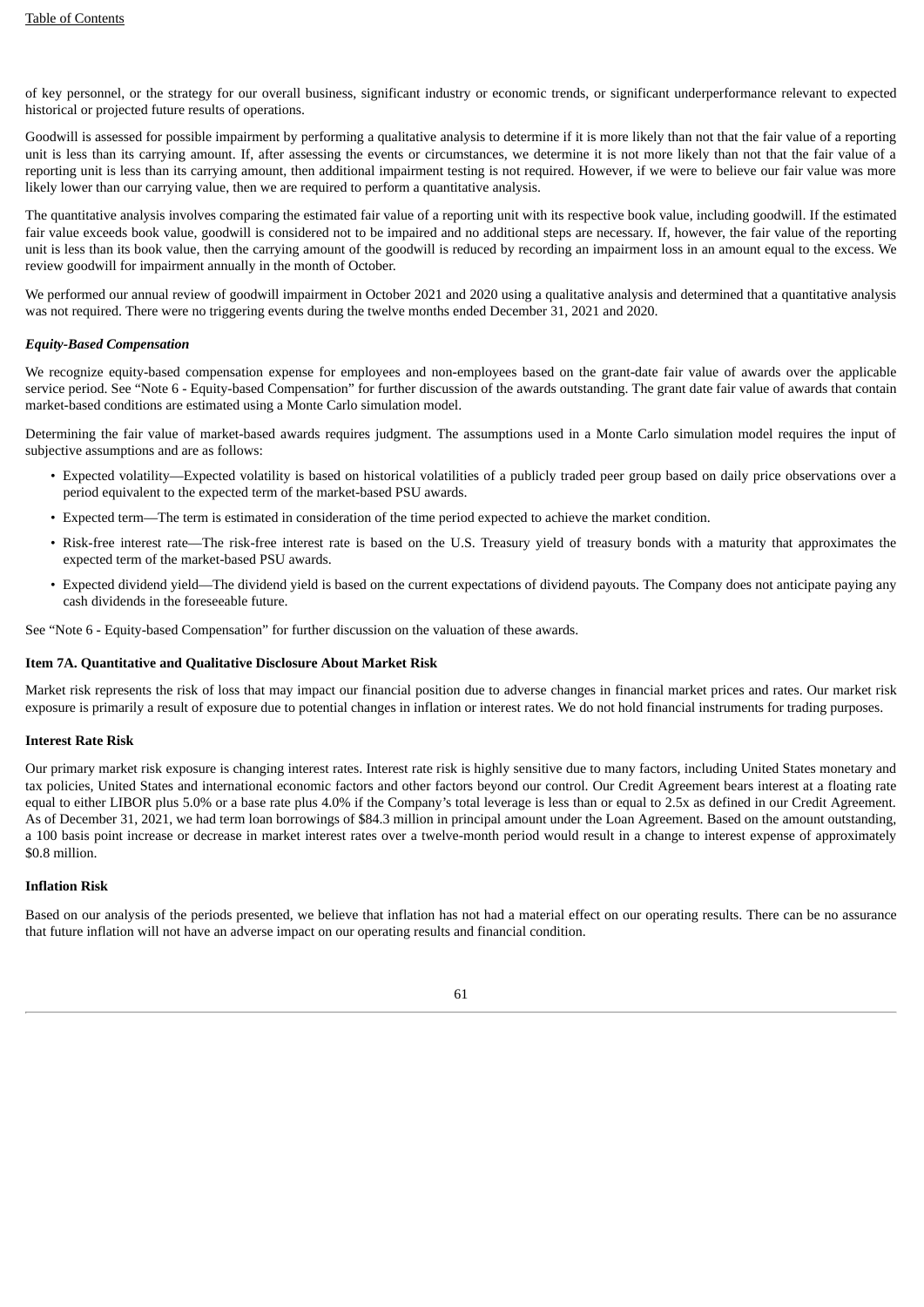# **Item 8. Financial Statements and Supplementary Data**

## **INDEX TO FINANCIAL STATEMENTS**

<span id="page-65-0"></span>

|                                                                               | Page |
|-------------------------------------------------------------------------------|------|
| Report of Independent Registered Public Accounting Firm (PCAOB ID Number 248) | 63   |
| <b>Consolidated Balance Sheets</b>                                            | 64   |
| <b>Consolidated Statements of Operations</b>                                  | 65   |
| Consolidated Statement of Changes in Member's/Stockholders' Equity            | 66   |
| <b>Consolidated Statements of Cash Flows</b>                                  | 67   |
| Notes to Consolidated Financial Statements                                    | 67   |
|                                                                               |      |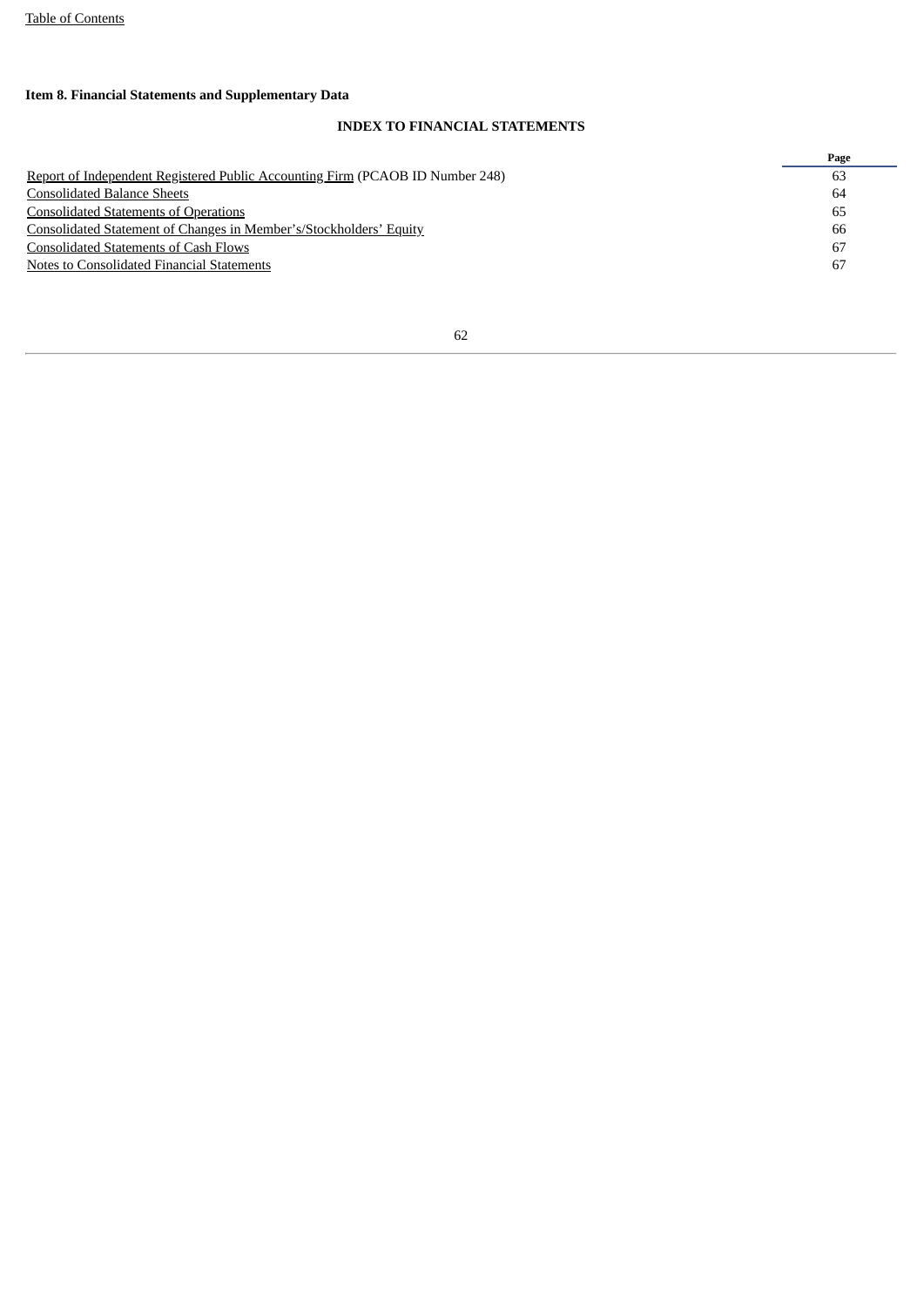## **REPORT OF INDEPENDENT REGISTERED PUBLIC ACCOUNTING FIRM**

Board of Directors and Stockholders AirSculpt Technologies, Inc.

## **Opinion on the financial statements**

We have audited the accompanying consolidated balance sheets of AirSculpt Technologies, Inc. (a Delaware corporation) and subsidiaries (the "Company") as of December 31, 2021 and 2020, the related consolidated statements of operations, changes in member's / stockholders' equity, and cash flows for each of the three years in the period ended December 31, 2021, and the related notes (collectively referred to as the "financial statements"). In our opinion, the financial statements present fairly, in all material respects, the financial position of the Company as of December 31, 2021 and 2020, and the results of its operations and its cash flows for each of the three years in the period ended December 31, 2021, in conformity with accounting principles generally accepted in the United States of America.

#### **Basis for opinion**

These financial statements are the responsibility of the Company's management. Our responsibility is to express an opinion on the Company's financial statements based on our audits. We are a public accounting firm registered with the Public Company Accounting Oversight Board (United States) ("PCAOB") and are required to be independent with respect to the Company in accordance with the U.S. federal securities laws and the applicable rules and regulations of the Securities and Exchange Commission and the PCAOB.

We conducted our audits in accordance with the standards of the PCAOB. Those standards require that we plan and perform the audit to obtain reasonable assurance about whether the financial statements are free of material misstatement, whether due to error or fraud. The Company is not required to have, nor were we engaged to perform, an audit of its internal control over financial reporting. As part of our audits we are required to obtain an understanding of internal control over financial reporting but not for the purpose of expressing an opinion on the effectiveness of the Company's internal control over financial reporting. Accordingly, we express no such opinion.

Our audits included performing procedures to assess the risks of material misstatement of the financial statements, whether due to error or fraud, and performing procedures that respond to those risks. Such procedures included examining, on a test basis, evidence regarding the amounts and disclosures in the financial statements. Our audits also included evaluating the accounting principles used and significant estimates made by management, as well as evaluating the overall presentation of the financial statements. We believe that our audits provide a reasonable basis for our opinion.

## /s/ GRANT THORNTON LLP

We have served as the Company's auditor since 2018.

Miami, Florida

<span id="page-66-0"></span>March 11, 2022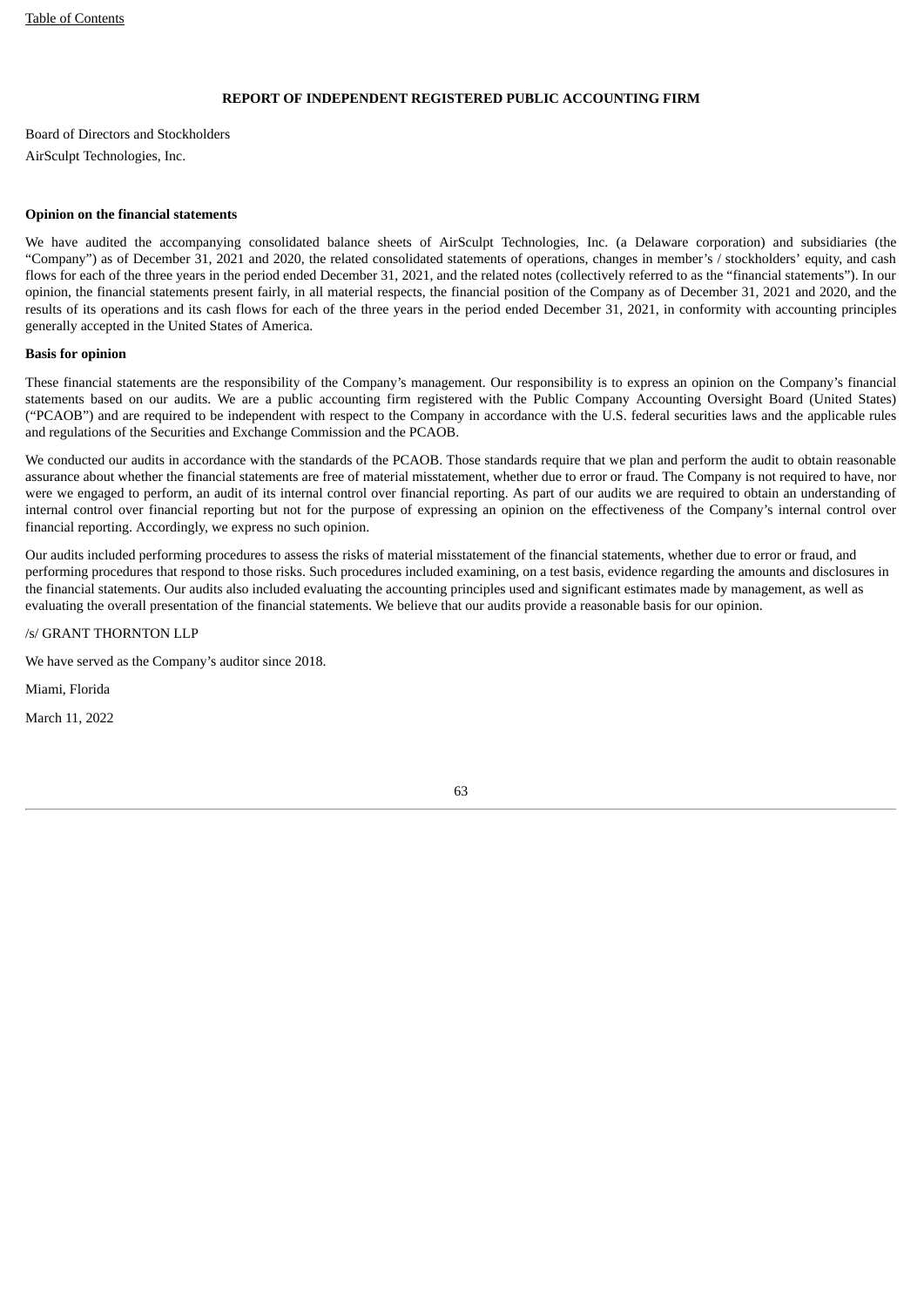#### **Consolidated Balance Sheets December 31, 2021 and 2020**

| (5000s)                                                                                                                                |                | 2021    | 2020          |
|----------------------------------------------------------------------------------------------------------------------------------------|----------------|---------|---------------|
| <b>Assets</b>                                                                                                                          |                |         |               |
| Current assets                                                                                                                         |                |         |               |
| Cash and cash equivalents                                                                                                              | $\mathfrak{s}$ | 25,347  | \$<br>10,379  |
| Prepaid expenses and other current assets                                                                                              |                | 4,093   | 1,184         |
| Total current assets                                                                                                                   |                | 29,440  | 11,563        |
| Property and equipment, net                                                                                                            |                | 13,627  | 7,108         |
| Other long-term assets                                                                                                                 |                | 1,742   | 1,544         |
| Right of use operating lease assets                                                                                                    |                | 18,159  | 17,053        |
| Intangible assets, net                                                                                                                 |                | 55,852  | 60,608        |
| Goodwill                                                                                                                               |                | 81,734  | 81,734        |
| <b>Total assets</b>                                                                                                                    | \$             | 200,554 | \$<br>179,610 |
| <b>Liabilities and Member's/Stockholders' Equity</b>                                                                                   |                |         |               |
| <b>Current liabilities</b>                                                                                                             |                |         |               |
| Accounts payable                                                                                                                       | \$             | 2,670   | \$<br>1,095   |
| Accrued payroll and benefits                                                                                                           |                | 2,509   | 1,258         |
| Current portion of long-term debt                                                                                                      |                | 850     | 400           |
| Deferred revenue and patient deposits                                                                                                  |                | 2,810   | 3,233         |
| Accrued and other current liabilities                                                                                                  |                | 4,103   | 581           |
| Current right of use operating lease liabilities                                                                                       |                | 3,473   | 2,890         |
| Total current liabilities                                                                                                              |                | 16,415  | 9,457         |
| Long-term debt, net                                                                                                                    |                | 81,755  | 32,119        |
| Deferred tax liability                                                                                                                 |                | 4,351   |               |
| Long-term right of use operating lease liability                                                                                       |                | 14,505  | 14,358        |
| <b>Total liabilities</b>                                                                                                               |                | 117,026 | 55,934        |
| Commitments and contingent liabilities (Note 11)                                                                                       |                |         |               |
|                                                                                                                                        |                |         |               |
| Member's equity                                                                                                                        |                |         | 123,676       |
| Common stock, \$0.001 par value; shares authorized - 450,000,000; shares issued and outstanding - 55,640,154<br>and zero, respectively |                | 56      |               |
| Additional paid-in capital                                                                                                             |                | 83,865  |               |
| Accumulated deficit                                                                                                                    |                | (393)   |               |
| Total member's/stockholders' equity                                                                                                    |                | 83,528  | 123,676       |
| Total liabilities and member's/stockholders' equity                                                                                    | \$             | 200,554 | \$<br>179,610 |

<span id="page-67-0"></span>The accompanying notes are an integral part of these consolidated financial statements.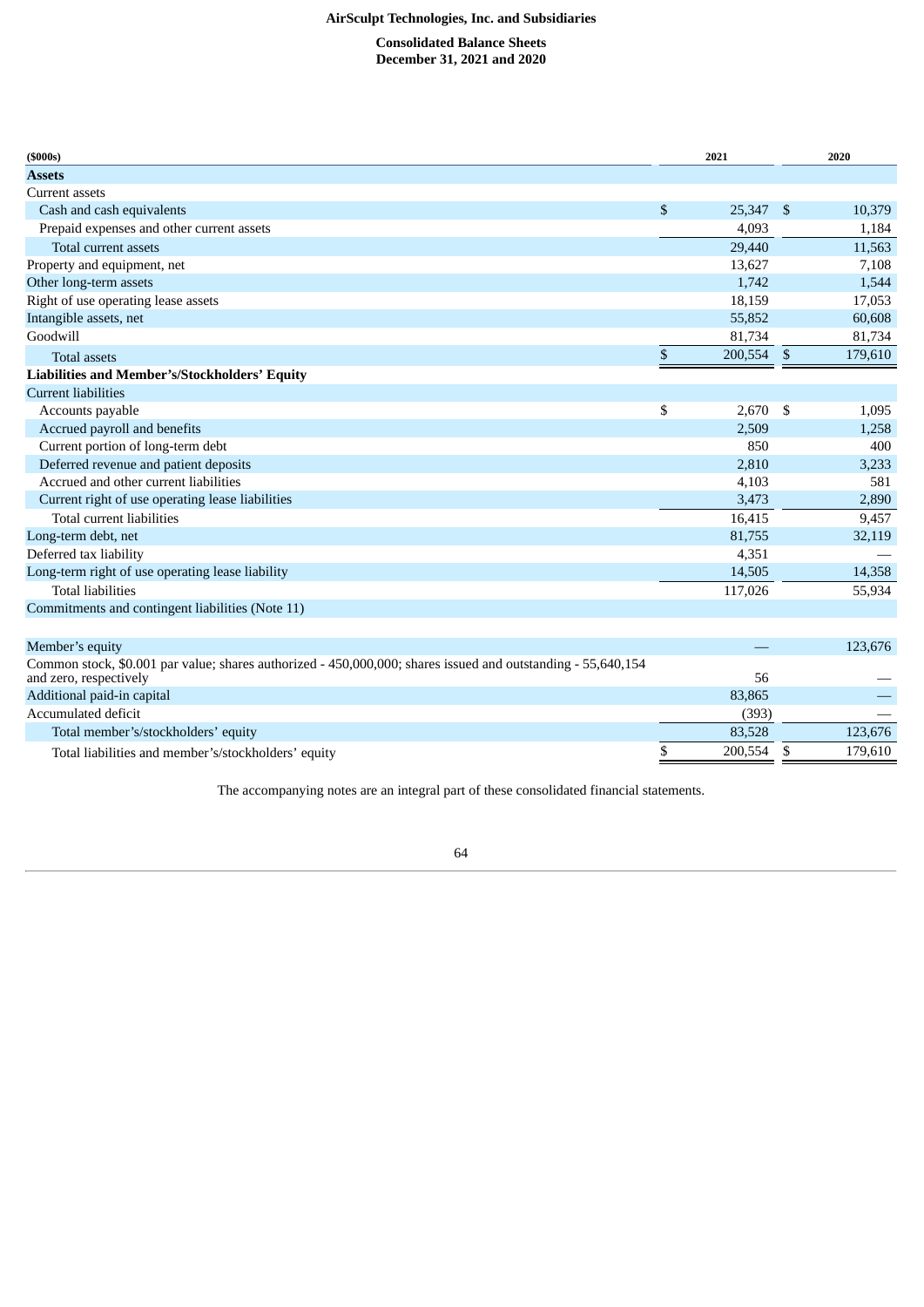## **Consolidated Statements of Operations For the years ended December 31, 2021, 2020 and 2019**

| (5000s)                                                                  | 2021             | 2020       | 2019          |
|--------------------------------------------------------------------------|------------------|------------|---------------|
| Revenue                                                                  | \$<br>133,315 \$ | 62,766 \$  | 41,236        |
| Operating expenses:                                                      |                  |            |               |
| Cost of service (exclusive of depreciation and amortization shown below) | 44,536           | 23,471     | 15,488        |
| Selling, general and administrative                                      | 65,732           | 23,621     | 20,125        |
| Loss on debt modification                                                | 682              |            |               |
| Depreciation and amortization                                            | 6,597            | 5,641      | 4,960         |
| Total operating expenses                                                 | 117,547          | 52,733     | 40,573        |
| Income from operations                                                   | 15,768           | 10,033     | 663           |
| Interest expense, net                                                    | 4,888            | 2,456      | 2,875         |
| Pre-tax net income (loss)                                                | 10,880           | 7,577      | (2,212)       |
| Income tax expense                                                       | 329              |            |               |
| Net income (loss)                                                        | 10,551           | 7,577<br>S | (2,212)<br>-S |
|                                                                          |                  |            |               |
| Earnings (loss) per share of common stock $(1)$                          |                  |            |               |
| <b>Basic</b>                                                             | \$<br>(0.01)     | N/A        | N/A           |
| <b>Diluted</b>                                                           | \$<br>(0.01)     | N/A        | N/A           |
| Weighted average shares outstanding <sup>(1)</sup>                       |                  |            |               |
| Basic                                                                    | 55,640,154       | N/A        | N/A           |
| Diluted                                                                  | 55,640,154       | N/A        | N/A           |

The accompanying notes are an integral part of these consolidated financial statements.

<span id="page-68-0"></span>ic and diluted weighted average shares outstanding and loss per share represent only the period from October 28, 2021 to December 31, 2021 (see Note 8).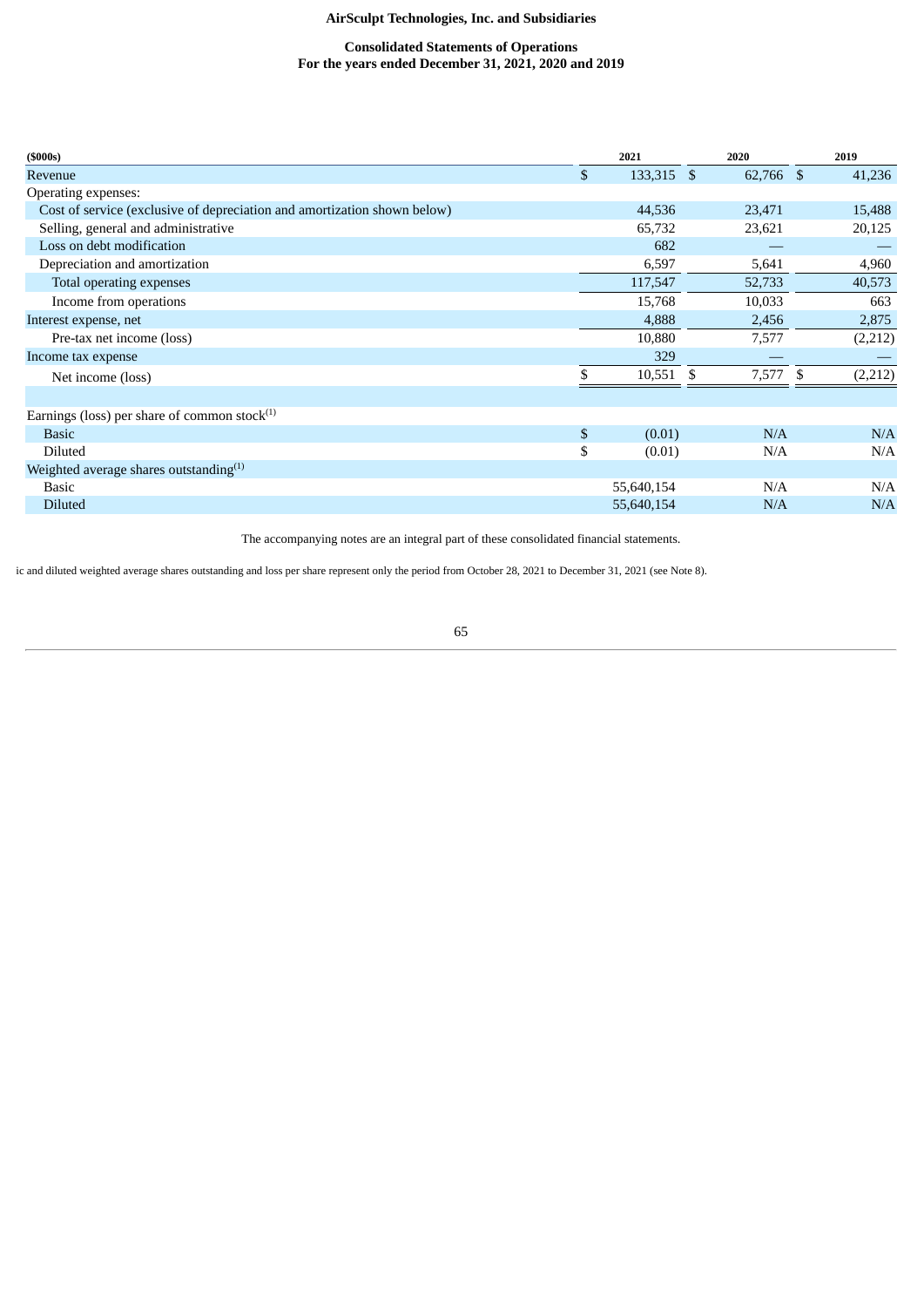# **Consolidated Statement of Changes in Member's/Stockholders' Equity For the years ended December 31, 2021, 2020 and 2019**

|                                                                                              |               |                           |               | <b>Common Stock</b> |                                             |                                      |              |              |
|----------------------------------------------------------------------------------------------|---------------|---------------------------|---------------|---------------------|---------------------------------------------|--------------------------------------|--------------|--------------|
| (5000s)                                                                                      |               | Member's<br><b>Equity</b> | <b>Shares</b> | <b>Amount</b>       | <b>Additional</b><br><b>Paid-in Capital</b> | <b>Accumulated</b><br><b>Deficit</b> |              | <b>Total</b> |
| <b>Balance at December 31, 2018</b>                                                          | $\mathbb{S}$  | 122,548                   |               | \$                  | $\mathbb{S}$                                | $\mathbb{S}$                         | $\mathbb{S}$ | 122,548      |
| <b>Distributions</b>                                                                         |               | (283)                     |               |                     |                                             |                                      |              | (283)        |
| Equity-based compensation                                                                    |               | 341                       |               |                     |                                             |                                      |              | 341          |
| Net loss                                                                                     |               | (2,212)                   |               |                     |                                             |                                      |              | (2,212)      |
| Other                                                                                        |               | (3)                       |               |                     |                                             |                                      |              | (3)          |
| <b>Balance at December 31, 2019</b>                                                          |               | 120,391                   |               |                     |                                             |                                      |              | 120,391      |
| <b>Distributions</b>                                                                         |               | (4,617)                   |               |                     |                                             |                                      |              | (4,617)      |
| Equity-based compensation                                                                    |               | 325                       |               |                     |                                             |                                      |              | 325          |
| Net income                                                                                   |               | 7,577                     |               |                     |                                             |                                      |              | 7,577        |
| <b>Balance at December 31, 2020</b>                                                          |               | 123,676                   |               |                     |                                             |                                      |              | 123,676      |
| <b>Activity prior to Reorganization and</b><br><b>IPO</b>                                    |               |                           |               |                     |                                             |                                      |              |              |
| <b>Distributions</b>                                                                         |               | (67, 283)                 |               |                     |                                             |                                      |              | (67,283)     |
| Equity-based compensation                                                                    |               | 2,460                     |               |                     |                                             |                                      |              | 2,460        |
| Net income                                                                                   |               | 10,944                    |               |                     |                                             |                                      |              | 10,944       |
| <b>Effect of Reorganization and IPO</b>                                                      |               |                           |               |                     |                                             |                                      |              |              |
| Reorganization transaction                                                                   |               | (69, 797)                 | 53,466,241    | 54                  | 69,743                                      |                                      |              |              |
| Recognition of deferred tax liability<br>in connection with Reorganization                   |               |                           |               |                     | (4, 143)                                    |                                      |              | (4, 143)     |
| Issuance of common stock in<br>connection with the IPO, net of<br>issuance costs of \$10,372 |               |                           | 2,173,913     |                     | 2<br>13,540                                 |                                      |              | 13,542       |
| <b>Activity subsequent to IPO</b>                                                            |               |                           |               |                     |                                             |                                      |              |              |
| Share-based compensation                                                                     |               |                           |               |                     | 4,725                                       |                                      |              | 4,725        |
| Net loss                                                                                     |               |                           |               |                     |                                             | (393)                                |              | (393)        |
| <b>Balance at December 31, 2021</b>                                                          | ${\mathbb S}$ |                           | 55,640,154    | \$<br>56            | \$<br>83,865                                | \$<br>$(393)$ \$                     |              | 83,528       |

<span id="page-69-0"></span>The accompanying notes are an integral part of these consolidated financial statements.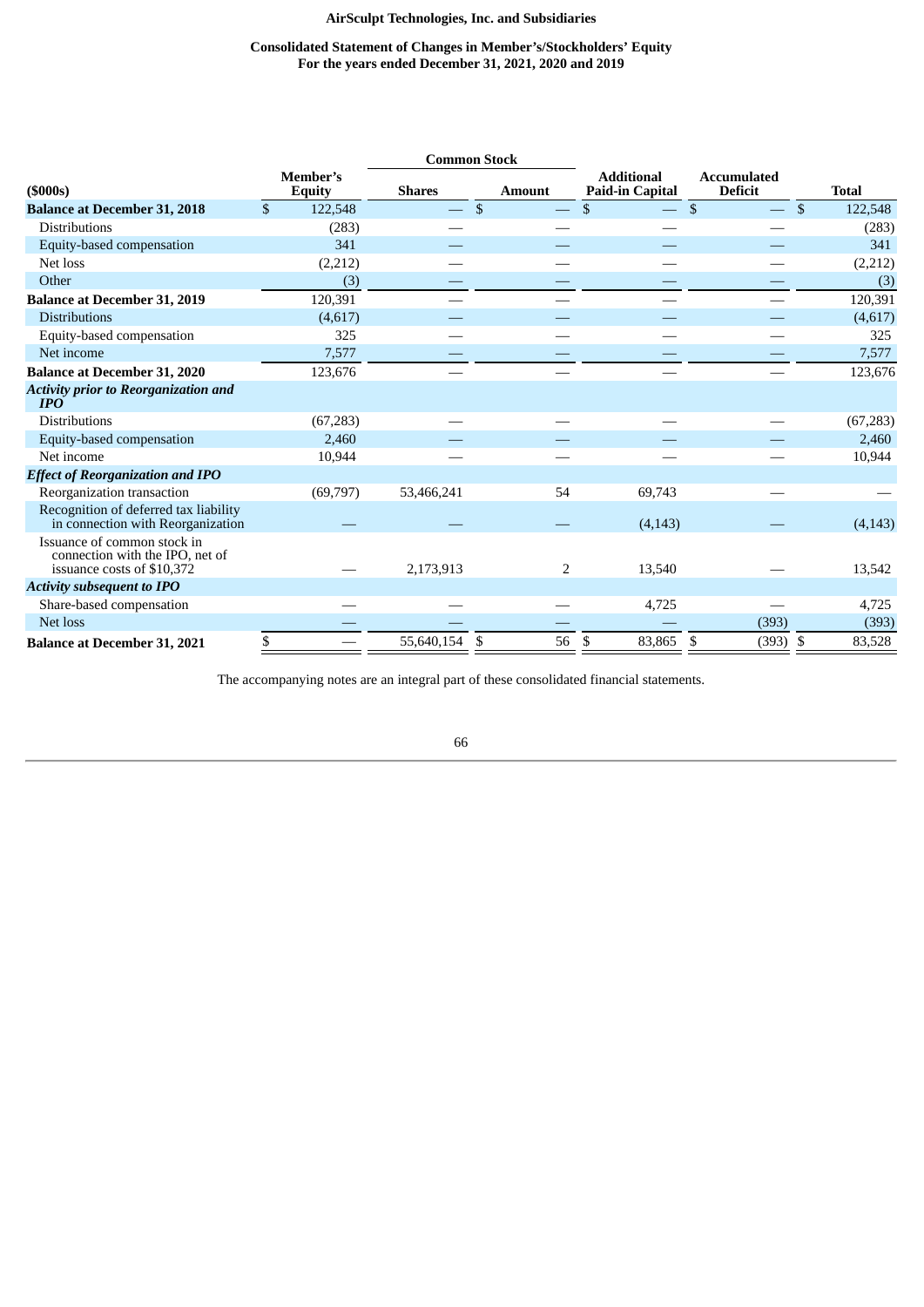## **Consolidated Statements of Cash Flows For the years ended December 31, 2021, 2020 and 2019**

| (5000s)                                                                                  |    | 2021        |        | 2020    |     | 2019     |
|------------------------------------------------------------------------------------------|----|-------------|--------|---------|-----|----------|
| <b>Cash flows from operating activities</b>                                              |    |             |        |         |     |          |
| Net income (loss)                                                                        | \$ | $10,551$ \$ |        | 7,577   | \$  | (2,212)  |
| Adjustments to reconcile net income (loss) to net cash provided by operating activities: |    |             |        |         |     |          |
| Depreciation and amortization                                                            |    | 6,597       |        | 5,641   |     | 4,960    |
| Equity-based compensation                                                                |    | 7,185       |        | 325     |     | 341      |
| Loss on debt modification                                                                |    | 682         |        |         |     |          |
| Non-cash interest expense; amortization of debt costs                                    |    | 639         |        | 211     |     | 226      |
| Deferred income taxes                                                                    |    | 208         |        |         |     |          |
| Changes in assets and liabilities                                                        |    |             |        |         |     |          |
| Prepaid expense and other current assets                                                 |    | (3, 845)    |        | 275     |     | (1,841)  |
| Other assets                                                                             |    | (1,305)     |        | (204)   |     | (635)    |
| Accounts payable                                                                         |    | 1,576       |        | (1,019) |     | 1,872    |
| Deferred revenue and patient deposits                                                    |    | (423)       |        | 45      |     | 1,835    |
| Accrued and other liabilities                                                            |    | 4,768       |        | 1,106   |     | 392      |
| Net cash provided by operating activities                                                |    | 26,633      | 13,957 |         |     | 4,938    |
| <b>Cash flows from investing activities</b>                                              |    |             |        |         |     |          |
| Purchases of property and equipment, net                                                 |    | (7, 116)    |        | (3,689) |     | (4, 439) |
| Net cash used in investing activities                                                    |    | (7, 116)    |        | (3,689) |     | (4, 439) |
| <b>Cash flows from financing activities</b>                                              |    |             |        |         |     |          |
| Payment on term loan                                                                     |    | (838)       |        | (2,900) |     | (500)    |
| Borrowings on term loan                                                                  |    | 49,603      |        | 2,500   |     |          |
| Proceeds from IPO                                                                        |    | 13,542      |        |         |     |          |
| Distributions to member                                                                  |    | (66, 856)   |        | (4,617) |     | (283)    |
| Net cash used in financing activities                                                    |    | (4,549)     |        | (5,017) |     | (783)    |
| Net increase (decrease) in cash and cash equivalents                                     |    | 14,968      |        | 5,251   |     | (284)    |
| <b>Cash and cash equivalents</b>                                                         |    |             |        |         |     |          |
| Beginning of period                                                                      |    | 10,379      |        | 5,128   |     | 5,412    |
| End of period                                                                            | \$ | 25,347      | \$     | 10,379  | \$  | 5,128    |
| Supplemental disclosure of cash flow information:                                        |    |             |        |         |     |          |
| Cash paid for interest                                                                   | \$ | 4,255       | \$     | 2,293   | -\$ | 2,683    |
| Supplemental disclosure of non-cash investing and financing information:                 |    |             |        |         |     |          |
| Property and equipment included in accounts payable and accrued expenses                 | \$ | 255         | \$     |         | \$  |          |
| Distributions to member included in accrued expenses                                     |    | 427         |        |         |     |          |

<span id="page-70-0"></span>The accompanying notes are an integral part of these consolidated financial statements.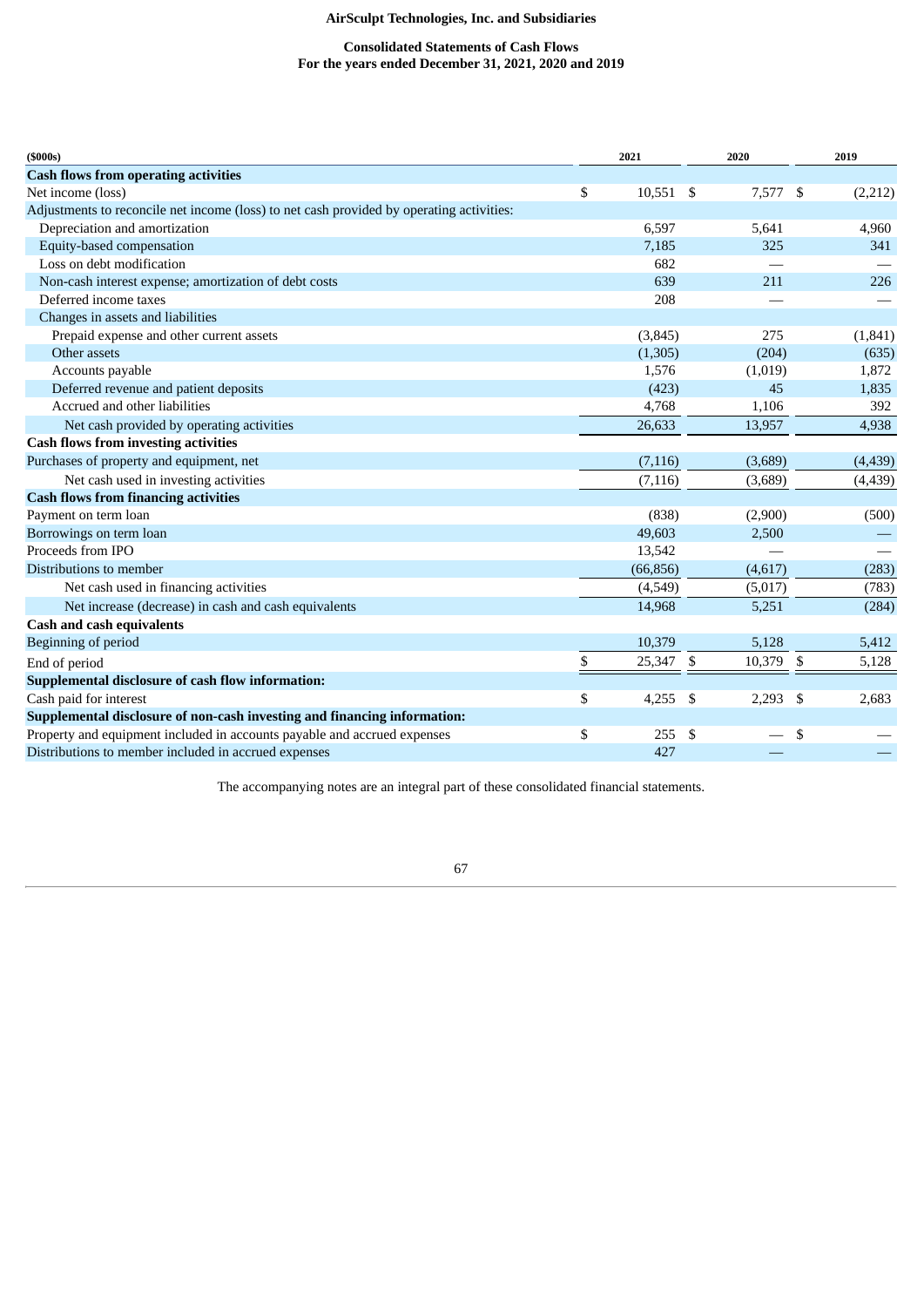## **NOTE 1—ORGANIZATION AND SUMMARY OF KEY ACCOUNTING POLICIES**

AirSculpt Technologies, Inc. ("AirSculpt" or the "Company"), was formed as a Delaware corporation on June 30, 2021. On October 28, 2021, AirSculpt completed an initial public offering ("IPO") of 8,050,000 shares of common stock at an initial public offering price of \$11.00 per share. Of the 8,050,000 shares, AirSculpt offered 2,173,913, while 5,876,087 shares were offered by AirSculpt stockholders. The 8,050,000 shares, includes 1,050,000 shares purchased from AirSculpt stockholders upon the full execution of the underwriter's option to purchase additional shares. Immediately following the IPO, AirSculpt's total outstanding shares were 55,640,154. Pursuant to a reorganization (the "Reorganization") among entities under common control immediately prior to the IPO, AirSculpt became a holding company with its principal asset being 100% of the ownership interests in EBS Intermediate Parent LLC ("EBS Intermediate"). The operations of the Company prior to the IPO represent the operations of EBS Intermediate, the predecessor to AirSculpt. The Company and its consolidated subsidiaries are referred to collectively in these consolidated financial statements as "we," "our," and "us." Solely for convenience, some of the copyrights, trade names and trademarks referred to in these consolidated financial statements are listed without their  $\circ$ , ® and ™ symbols, but we will assert, to the fullest extent under applicable law, our rights to our copyrights, trade names and trademarks.

EBS Intermediate was formed as a limited liability company under the laws of the state of Delaware pursuant to an agreement effective October 2, 2018 to facilitate the acquisition of EBS Enterprises, LLC f/k/a Rollins Enterprises, LLC. Prior to the Reorganization, EBS Intermediate was a wholly-owned subsidiary of EBS Parent, LLC (the "Parent"). The Company's revenues are concentrated in the specialty, minimally invasive liposuction market.

The Company, through its wholly-owned subsidiaries, is a provider of practice management services to professional associations ("PAs") located throughout the United States. The Company owns and operates non-clinical assets and provides its management services to the PAs through management services agreements ("MSAs"). Management services provide for the administration of the non-clinical aspects of the medical operations and include, but are not limited to, financial, administrative, technical, marketing, and personnel services.

At December 31, 2021 and 2020, the Company is providing management services to eighteen and fourteen medical practices, respectively.

Pursuant to the MSA, the PA is responsible for all clinical aspects of the medical operations of the practice.

#### Impact of COVID-19

The COVID-19 global pandemic has significantly affected the Company's centers, employees, customers, communities, business operations and financial performance, as well as the U.S. economy and financial markets. The COVID-19 pandemic materially impacted the Company's financial performance for the year ended December 31, 2020. The Company's facilities were shutdown for two to three months during 2020. The Company's operating structure allows for some flexibility in the cost structure according to the volume of cases performed, including much of cost of services. As a result of this flexibility and the return of volumes in the second half of 2020, the Company did not request or receive any proceeds from the CARES Act and other governmental assistance programs. Other than the temporary decrease in revenue and cost of service, the Company did not incur any significant costs attributable to the pandemic.

The Company did not experience any facility shutdowns during the year ended December 31, 2021 due to COVID-19. However, the Company will continue to monitor the current COVID-19 situation in each market the Company operates in and will react accordingly should events require us to temporarily close.

## Principles of Consolidation

These consolidated financial statements present the financial position and results of operations of the Company, its wholly-owned subsidiaries, and the PAs, which are considered variable interest entities in which the Company is the primary beneficiary.

All intercompany accounts and transactions have been eliminated in consolidation.

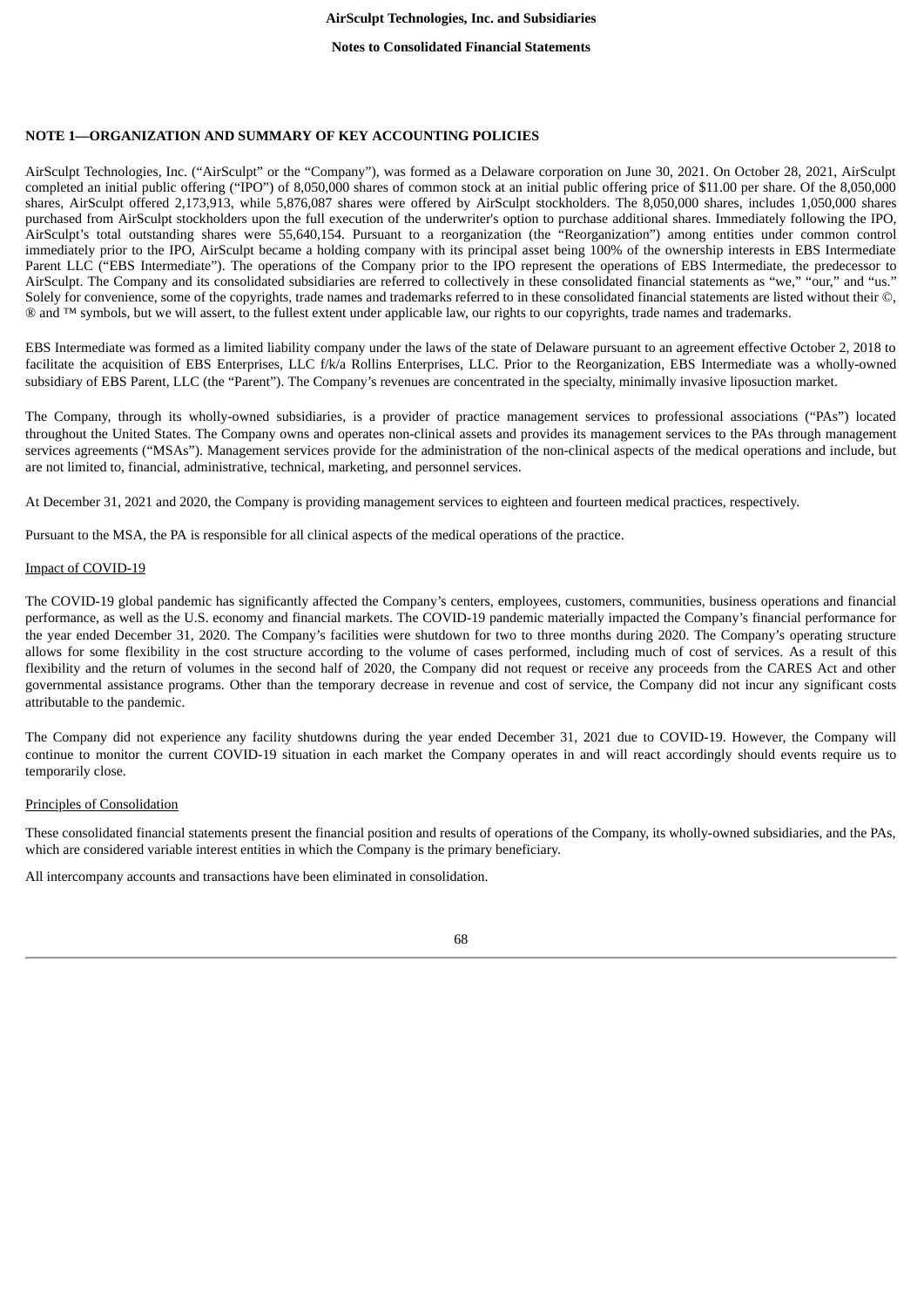#### **Notes to Consolidated Financial Statements (Continued)**

## Variable Interest Entities

The Company has a variable interest in the managed PAs where it has a long-term and unilateral controlling financial interest over such PAs' assets and operations. The Company has the ability to direct the activities that most significantly affect the PAs' economic performance via the MSAs and related agreements. The Company is a practice management service organization and does not engage in the practice of medicine. These services are provided by licensed professionals at each of the PAs. Certain key features of the MSAs and related agreements enable the Company to assign the member interests of certain of the PAs to another member designated by the Company (i.e., "nominee shareholder") for a nominal value in certain circumstances at the Company's sole discretion. The MSA does not allow the Company to be involved in, or provide guidance on, the clinical operations of the PAs. The Company consolidates the PAs into the financial statements. All of the Company's revenue is earned from services provided by the PAs. The only assets and liabilities held by the PAs included in the accompanying consolidated balance sheets are clinical related. The clinical assets and liabilities are not material to the Company as a whole.

# Accounting Estimates

The preparation of financial statements in conformity with accounting principles generally accepted in the United States of America requires management to make estimates and assumptions that affect the reported amounts of assets, liabilities, disclosure of contingent assets and liabilities as of the date of the consolidated financial statements and the reported amounts of revenues and expenses during the reporting period. Actual results could differ from those estimates.

### Cash and Concentration of Credit Risk

The Company considers all highly liquid investments with original maturities of three months or less when purchased to be cash equivalents. The Company's revenues are concentrated in the specialty, minimally invasive liposuction market.

The Company maintains cash balances at financial institutions which may at times exceed the amount covered by the Federal Deposit Insurance Corporation. The Company has not experienced any losses in such accounts.

## Revenue Recognition

Revenues consist primarily of revenues earned for the provision of the Company's patented AirSculpt® procedures. A performance obligation is a promise in a contract to transfer a distinct good or service to the customer and is the unit of account for revenue recognition. A contract's transaction price is allocated to each distinct performance obligation and recognized as revenue when, or as, the performance obligation is satisfied. The Company's performance obligations are delivery of specialty, minimally invasive liposuction services.

The Company assists patients, as needed, by providing third-party financing options to pay for procedures. The Company has arrangements with various financing companies to facilitate this option. There is a financing transaction fee based on a set percentage of the amount financed and the Company recognizes revenue based on the expected transaction price which is reduced for financing fees.

Revenue for services is recognized when the service is performed. Payment is typically rendered in advance of the service. Customer contracts generally do not include more than one performance obligation.

The Company's policy is to require payment for services in advance. Payments received for services that have yet to be performed as of December 31, 2021 and 2020 are included in deferred revenue and patient deposits.

# Cost of Service

Cost of service is comprised of all service and product costs related to the delivery of procedures, including but not limited to compensation to doctors, nurses and clinical staff, supply costs, and facility rent expense.

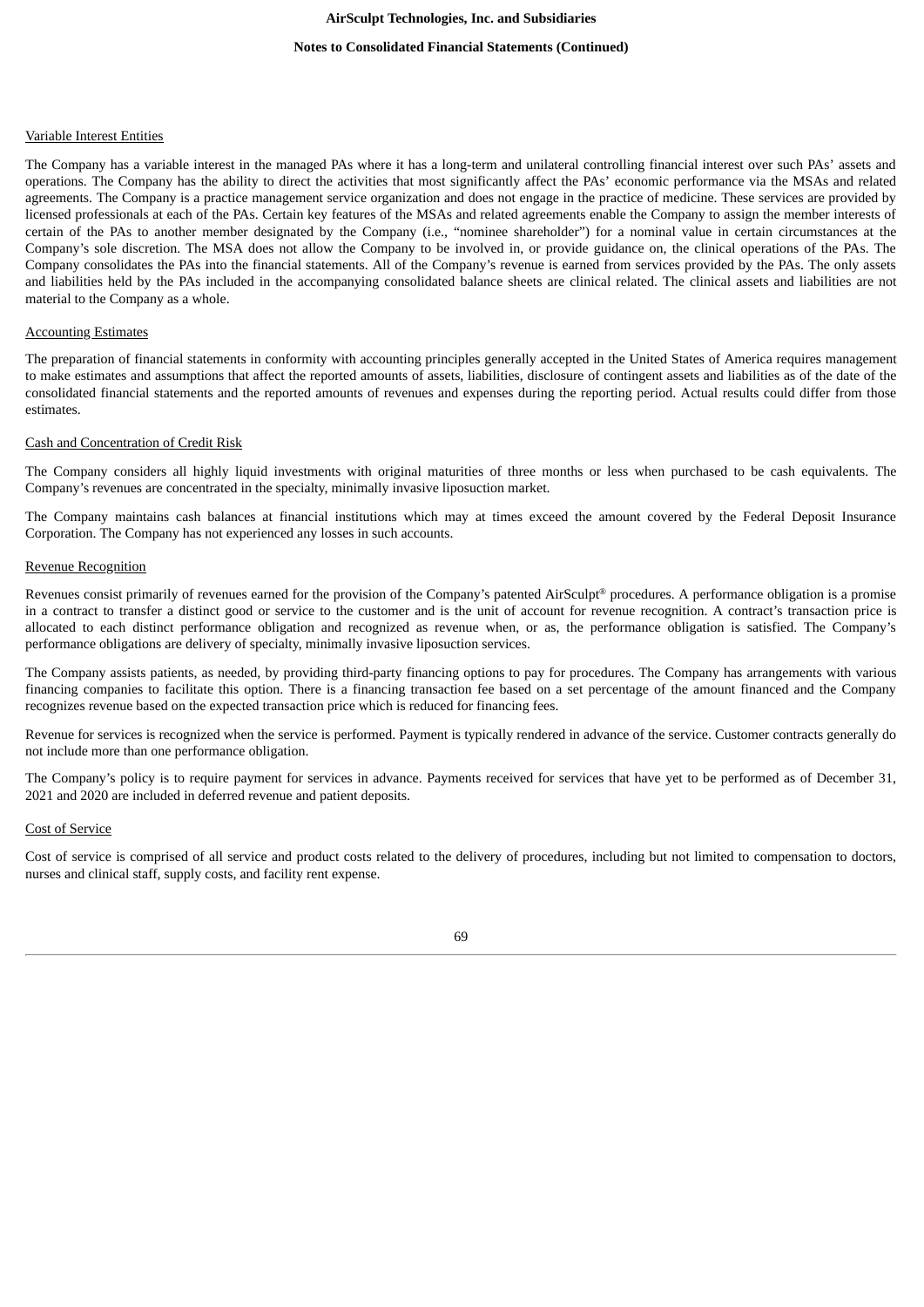#### **Notes to Consolidated Financial Statements (Continued)**

#### Deferred Financing Costs, Net

Loan costs are capitalized in the period in which they are incurred and amortized on the straight-line basis over the term of the respective financing agreement which approximates the effective interest method. These costs are included as a reduction of long-term debt on the consolidated balance sheets. Total amortization of deferred financing costs was approximately \$0.6 million, \$0.2 million and \$0.2 million for the years ended December 31, 2021, 2020 and 2019, respectively, and is included as a component of interest expense.

### Property and Equipment, Net

Property and equipment are stated at cost less accumulated depreciation. Depreciation is computed using the straight-line method of accounting over the assets' estimated useful lives. Depreciation of leasehold improvements is based on the shorter of the estimated useful life of the improvement or the remaining lease term.

#### Leases

On January 1, 2019, the Company adopted the Accounting Standards Codification ("ASC") 842 - Leases using the modified retrospective transition approach by applying the new standard to all leases existing at that date. Results and disclosure requirements for reporting periods beginning after January 1, 2019 are presented under the new guidance.

The Company determines if an arrangement is a lease at inception. Right-of-use assets represent the right to use the underlying assets for the lease term and the lease liabilities represent the obligation to make lease payments arising from the leases. Right-of-use assets and liabilities are recognized at commencement date based on the present value of future lease payments over the lease term, which includes only payments that are fixed and determinable at the time of commencement. When readily determinable, the Company uses the interest rate implicit in a lease to determine the present value of future lease payments. For leases where the implicit rate is not readily determinable, the Company's incremental borrowing rate is used. The Company calculates its incremental borrowing rate on a periodic basis using a third-party financial model that estimates the rate of interest the Company would have to pay to borrow an amount equal to the total lease payments on a collateralized basis over a term similar to the lease. The Company applies its incremental borrowing rate using a portfolio approach. The right-of-use assets also include any lease payments made prior to commencement and is recorded net of any lease incentives received. Lease terms may include options to extend or terminate the lease when it is reasonably certain that the Company will exercise such options.

#### Goodwill and Intangible Assets

Indefinite-lived, non-amortizing intangible assets include goodwill. Goodwill represents the excess of the fair value of the consideration conveyed in the acquisition over the fair value of net assets acquired. Goodwill is not amortized and is evaluated annually for impairment or sooner if factors occur that would trigger an impairment review. Judgments regarding the existence of impairment indicators are based on market conditions and operational performance.

Definite-lived, amortizing intangible assets primarily consist of patents, tradenames and other intellectual property. The Company amortizes definite-lived identifiable intangible assets on a straight-line basis over their estimated useful life of 15 years.

# *Impairment of goodwill*

Goodwill represents the excess of purchase price over the fair value of net assets acquired in a business combination. Goodwill is not amortized but evaluated for impairment at least annually at the reporting unit level or whenever events or changes in circumstances indicate that the value may not be recoverable. Events or changes in circumstances which could trigger an impairment review include significant adverse changes in the business climate, unanticipated competition, a loss of key personnel, or the strategy for the overall business, significant industry or economic trends, or significant underperformance relevant to expected historical or projected future results of operations.

Goodwill is assessed for possible impairment by performing a qualitative analysis to determine if it is more likely than not that the fair value of a reporting unit is less than its carrying amount. If, after assessing the events or circumstances, the Company determines it is not more likely than not that the fair value of a reporting unit is less than its carrying amount, then additional impairment testing is not required. However, if the Company were to believe the fair value was more likely than not lower than the carrying value, then the Company is required to perform a quantitative analysis.

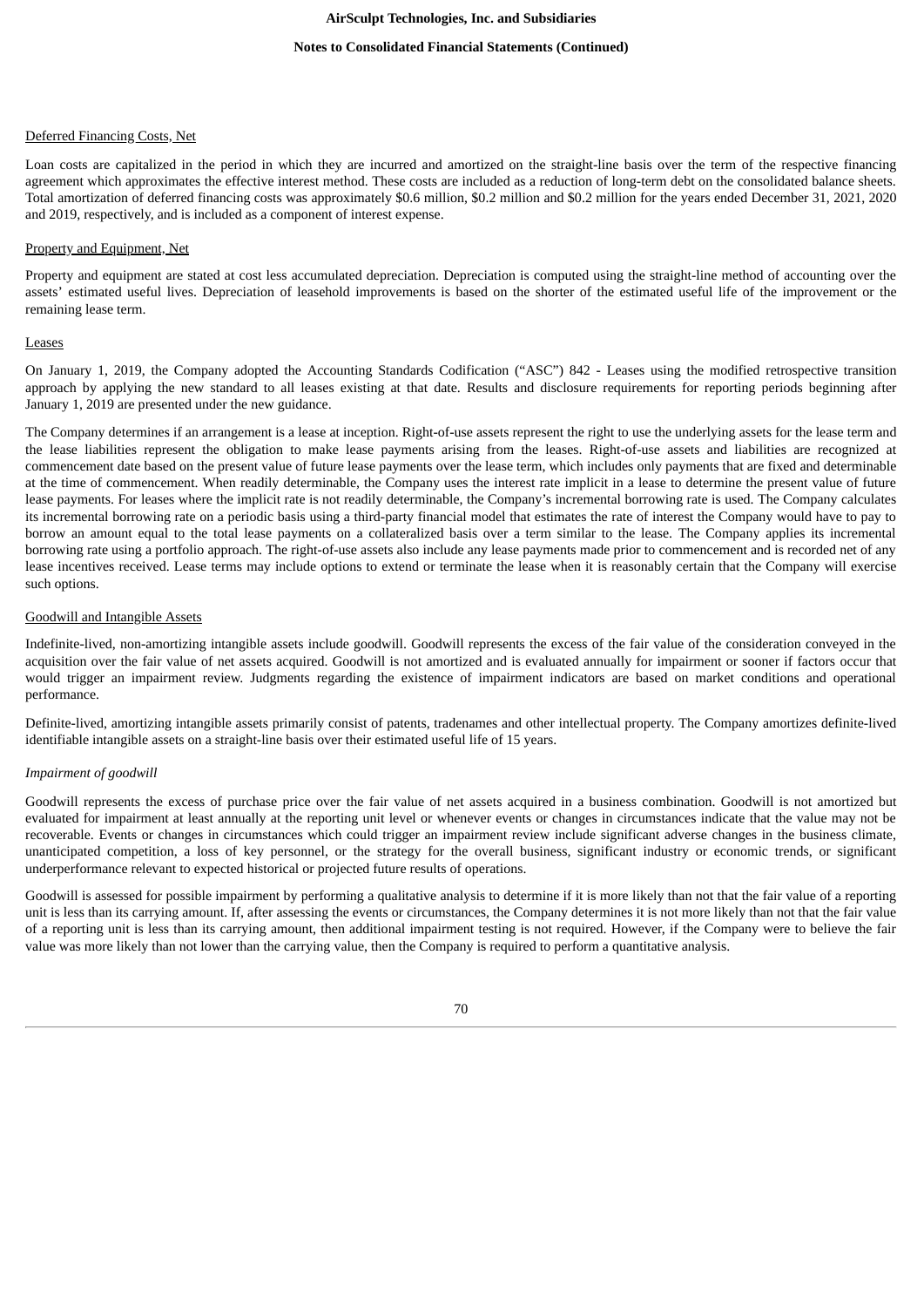## **Notes to Consolidated Financial Statements (Continued)**

The quantitative analysis involves comparing the estimated fair value of a reporting unit with its respective book value, including goodwill. If the estimated fair value exceeds book value, goodwill is considered not to be impaired and no additional steps are necessary. If, however, the fair value of the reporting unit is less than its book value, then the carrying amount of the goodwill is reduced by recording an impairment loss in an amount equal to the excess. The Company reviews goodwill for impairment annually on October 1.

See "Note 2—Goodwill and Intangibles, Net" for further discussion.

# Long-Lived Assets

The Company accounts for impairment of long-lived assets in accordance with the provisions of the Financial Accounting Standards Board ("FASB") ASC Topic 350, *Intangibles—Goodwill and Other*. This standard requires that long-lived assets and certain identifiable intangibles be reviewed for impairment whenever events or changes in circumstances indicate that the carrying amount of an asset may not be recoverable. Recoverability of long-lived assets to be held and used is measured by a comparison of the carrying amount of an asset to future estimated cash flows expected to arise as a direct result of the use and eventual disposition of the asset. If such assets are considered to be impaired, the impairment to be recognized is measured by the amount by which the carrying amount of the assets exceeds the fair value of the assets. Assets to be disposed of are reported at the lower of the carrying amount or fair value, less costs to sell. No impairment charges were recognized for the years ended December 31, 2021, 2020 or 2019.

# Fair Value

ASC Topic 820, *Fair Value Measurements and Disclosure*s, defines fair value, establishes a framework for measuring fair value in accordance with accounting principles generally accepted in the United States, and expands disclosure requirements about fair value measurements.

ASC Topic 820 defines three categories for the classification and measurement of assets and liabilities carried at fair value:

Level 1: Quoted market prices in active markets for identical assets or liabilities.

Level 2: Observable market-based inputs or observable inputs that are corroborated by market data.

Level 3: Unobservable inputs reflecting the reporting entity's own assumptions.

The fair value of financial instruments is generally estimated through the use of public market prices, quotes from financial institutions and other available information. Judgment is required in interpreting data to develop estimates of market value and, accordingly, amounts are not necessarily indicative of the amounts that could be realized in a current market exchange.

Short-term financial instruments, including cash, prepaid expenses and other current assets, accounts payable, and other liabilities, consist primarily of instruments without extended maturities, for which the fair value, based on management's estimates, approximates their carrying values. Borrowings bear interest at what is estimated to be current market rates of interest, accordingly, carrying value approximates fair value.

# Equity-Based Compensation

# *Unit-based Compensation*

Prior to the IPO and Reorganization, EBS Parent, LLC had outstanding Profit Interest Units ("PIUs") under the Parent's 2018 incentive unit plan. In conjunction with the IPO and Reorganization, all of the outstanding PIUs were settled.

## *Share-based Compensation*

Subsequent to the IPO and Reorganization, the Company established the 2021 Equity Incentive Plan. Under the 2021 Equity Incentive Plan, 3,950,450 stock units were awarded to AirSculpt's executive officers and directors and 728,880 stock units were awarded to employees on November 4, 2021 and November 10, 2021, respectively. These stock units were granted in the form of Restricted Stock Units ("RSUs") and Performance Stock Units ("PSUs"). See "Note 6 - Equity-based Compensation" for further discussion of the Company's share-base award structure.

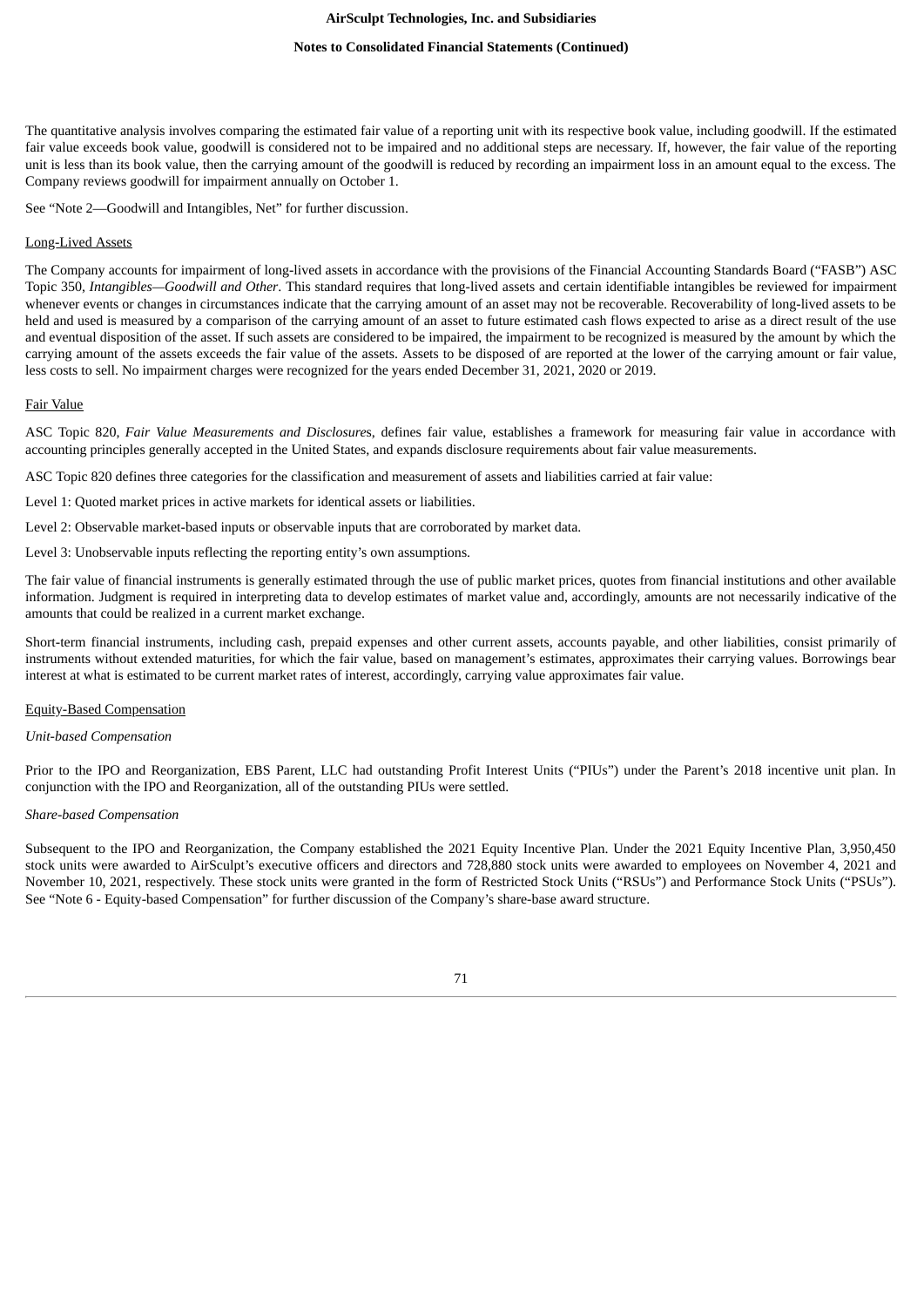#### **Notes to Consolidated Financial Statements (Continued)**

The Company recognizes share-based compensation expense for employees and non-employees based on the grant-date fair value of RSU and PSU awards over the applicable service period. For awards that vest based on continued service, share-based compensation cost is recognized on a straight-line basis over the requisite service period, which is generally the vesting period of the awards. For PSUs vesting based on the achievement of a specified performance condition, share-based compensation cost is recognized on a graded vesting basis over the requisite service period when it is probable the performance condition will be achieved. The performance conditions represent a combination of the Company's actual financial performance and market based conditions. Once it is probable that the performance condition will be achieved, the Company recognizes unit-based compensation cost over the remaining requisite service period under a graded vesting model, with a cumulative adjustment for the portion of the service period that occurred for the period prior to the performance condition becoming probable of being achieved. The grant date fair value of RSUs and PSUs based on the Company's financial performance, are based on the underlying value of the Company's stock on the grant date.

Determining the fair value of PSUs with market-based vesting conditions requires judgment. The Company uses a Monte Carlo simulation model to estimate the fair value of PSUs that have market-based vesting conditions. See "Note 6—Equity-Based Compensation" for further discussion.

The determination of share-based compensation cost is inherently uncertain and subjective and involves the application of valuation models and assumptions requiring the use of judgment. If factors change and different assumptions are used, share-based compensation expense or results of operations could be significantly different.

#### **Advertising Costs**

Advertising costs are expensed in the period when the costs are incurred and are included as a component of selling, general and administrative costs. Advertising costs were approximately \$14.8 million, \$7.0 million and \$7.2 million for the years ended December 31, 2021, 2020 and 2019, respectively.

# Income Taxes

Prior to the Reorganization, EBS Intermediate was organized as a limited liability company and elected to be treated as a partnership for federal and state income tax purposes. Accordingly, the tax consequences of EBS Intermediate's profits and losses were passed through to the members of EBS Intermediate and were reported in their respective income tax returns. Therefore, prior to the Reorganization no provision for income taxes was provided.

As of October 28, 2021 and pursuant the Reorganization, the Company became a Corporation and is now subject to being taxed as a C corporation.

Income taxes consist of U.S. federal, state and international taxes for jurisdictions in which we conduct business. Deferred income taxes arise from temporary differences between the financial statement carrying amount and the tax basis of assets and liabilities. Deferred tax assets and liabilities are measured using enacted tax rates expected to apply to taxable income in the years in which those temporary differences are expected to be recovered or settled. In evaluating our ability to recover our deferred tax assets within the jurisdiction from which they arise, we consider all available positive and negative evidence including future reversals of existing taxable temporary differences, projected future taxable income, tax planning strategies and recent results of operations. If based upon all available positive and negative evidence, it is more likely than not that the deferred tax assets will not be realized, a valuation allowance is established. The valuation allowance may be reversed in a subsequent reporting period if the Company determines that it is more likely than not that all or part of the deferred tax asset will become realizable.

In accordance with ASC 740*, Income Taxes*, the Company evaluated the technical merits of its income tax positions and has established income tax reserves for uncertain tax positions for the fiscal year ended December 31, 2021. See "Note 9 - Income Taxes" for further information.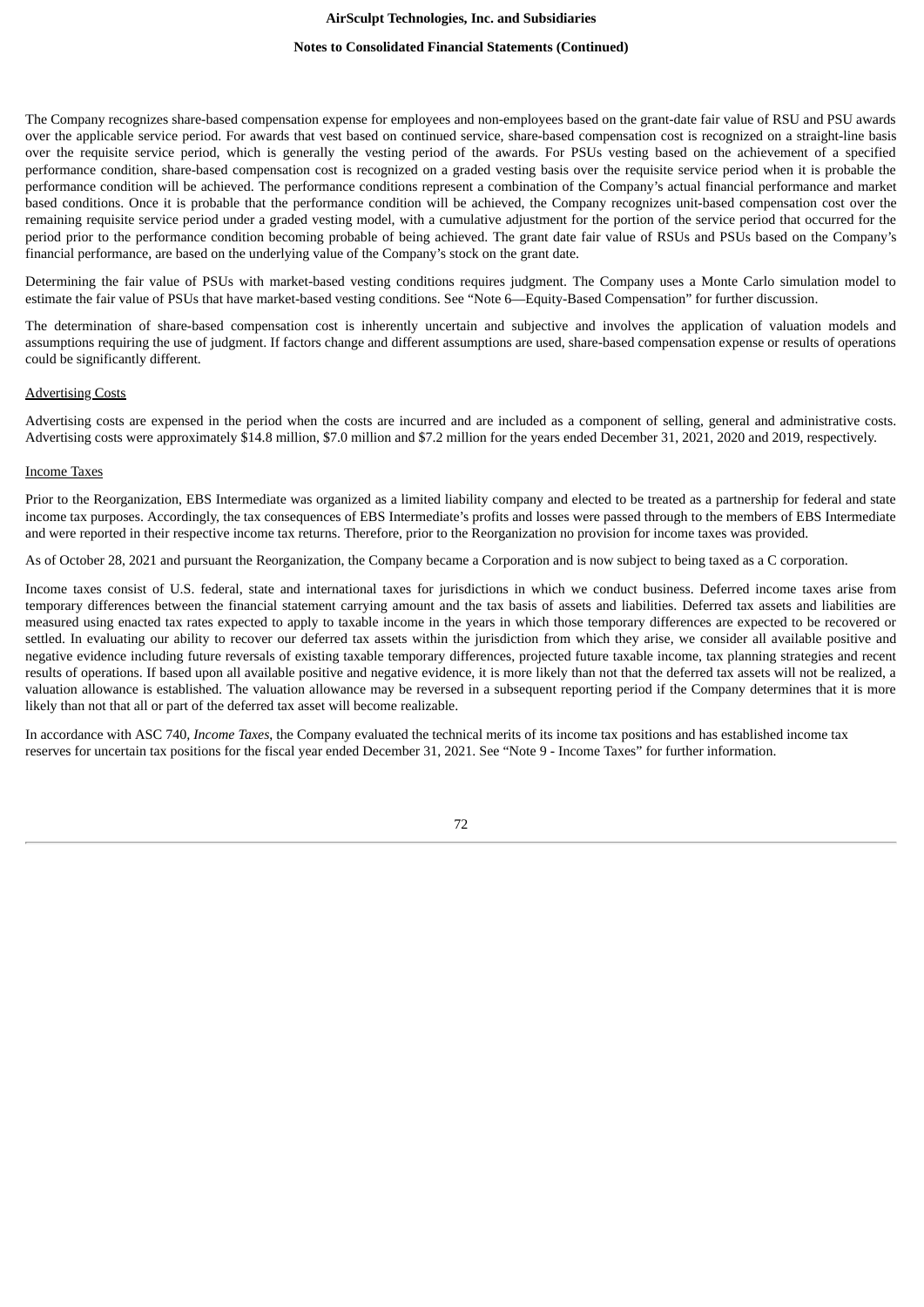## **Notes to Consolidated Financial Statements (Continued)**

### Recently Issued Accounting Pronouncements

In May 2014, the FASB issued Accounting Standards Update ("ASU") No. 2014-09, Revenue from Contracts with Customers ("Topic 606") which outlines a single comprehensive model for recognizing revenue and supersedes most existing revenue recognition guidance. On January 1, 2019, the Company adopted the standard using the modified retrospective approach. Under the modified retrospective approach, the Company was required to recognize the cumulative effect of initially applying Topic 606 as an adjustment to the opening balance of member's equity as of January 1, 2019, the date of initial application. The cumulative effect of initially applying Topic 606 had no impact on the consolidated financial statements.

In February 2016, the FASB issued ASU 2016-02, Leases (Topic 842), which supersedes Topic 840, Leases ("ASU 2016-02"). ASU 2016- 02 requires a lessee to recognize in the statement of financial position a liability to make lease payments (the lease liability) and a right-of-use asset representing its right to use the underlying asset for the lease term. The Company adopted ASU 2016-02 effective January 1, 2019, using a modified retrospective transition approach. The most prominent of the changes resulting from ASU 2016-02 is the recognition of right-of-use assets and lease liabilities by lessees for those leases classified as operating leases. Upon adoption of ASU 2016-02, the Company recorded \$14.3 million of operating lease liabilities and \$14.2 million in right-of-use assets on January 1, 2019. The cumulative effect of the accounting change recognized upon adoption had an immaterial impact to the consolidated balance sheets.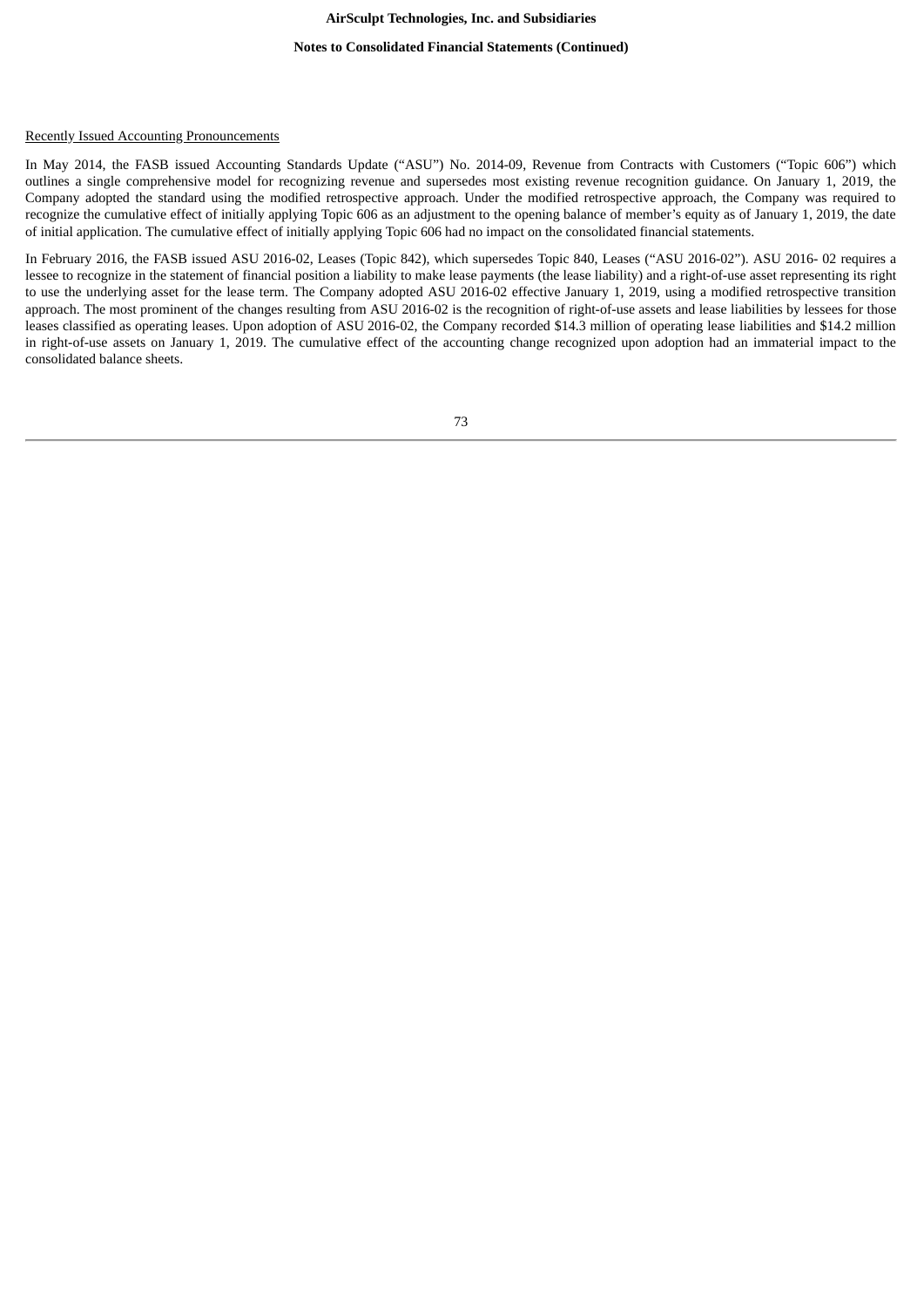#### **Notes to Consolidated Financial Statements (Continued)**

# **NOTE 2—GOODWILL AND INTANGIBLES, NET**

On October 2, 2018, EBS Intermediate acquired a controlling interest in EBS Enterprises, LLC in exchange for total consideration of \$151.0 million. The fair value of the net identifiable assets at transaction date was \$69.3 million, comprised primarily of \$17.7 million in intangible assets related to the AirSculpt and Elite trademarks and tradenames and \$53.6 million in intangible assets related to the AirSculpt technology and know-how. The resulting excess consideration over fair value of identifiable net assets was recorded to goodwill in the amount of \$81.7 million.

The annual review of goodwill impairment was performed in October 2021 and 2020 using a qualitative analysis and the Company determined that a quantitative analysis was not required. There were no triggering events during the years ended December 31, 2021, 2020 or 2019.

The Company had goodwill of \$81.7 million at December 31, 2021 and 2020.

Intangible assets consisted of the following at December 31, 2021 and 2020 (in 000's):

|                                                       | 2021              | 2020    | <b>Useful Life</b> |
|-------------------------------------------------------|-------------------|---------|--------------------|
| Technology and know-how                               | \$<br>$53,600$ \$ | 53,600  | 15 years           |
| Trademarks and tradenames                             | 17.700            | 17,700  | 15 years           |
|                                                       | 71,300            | 71,300  |                    |
| Accumulated amortization of technology and know-how   | (11, 613)         | (8,038) |                    |
| Accumulated amortization of tradenames and trademarks | (3,835)           | (2,654) |                    |
| Total intangible assets, net                          | 55,852            | 60,608  |                    |

Aggregate amortization expense on intangible assets was approximately \$4.8 million for all of the years ended December 31, 2021, 2020 and 2019.

The estimated aggregate amortization expense on intangible assets for each of the next five years and thereafter is estimated to be as follows (in 000's):

| Year ending December 31, |        |
|--------------------------|--------|
| 2022                     | 4,753  |
| 2023                     | 4,753  |
| 2024                     | 4,753  |
| 2025                     | 4,753  |
| 2026                     | 4,753  |
| Thereafter               | 32,087 |
| <b>Total</b>             | 55,852 |

# **NOTE 3—PROPERTY AND EQUIPMENT, NET**

As of December 31, 2021 and 2020 property and equipment consists of the following: (in 000's):

|                                                 | 2021    | 2020    |
|-------------------------------------------------|---------|---------|
| Medical equipment                               | 3,753   | 1,955   |
| Office and computer equipment                   | 207     | 137     |
| Furniture and fixtures                          | 1,976   | 741     |
| Leasehold improvements                          | 7.726   | 5,374   |
| Construction in progress                        | 2,873   |         |
| Less: Accumulated depreciation and amortization | (2,908) | (1,099) |
| Property and equipment, net                     | 13,627  | 7,108   |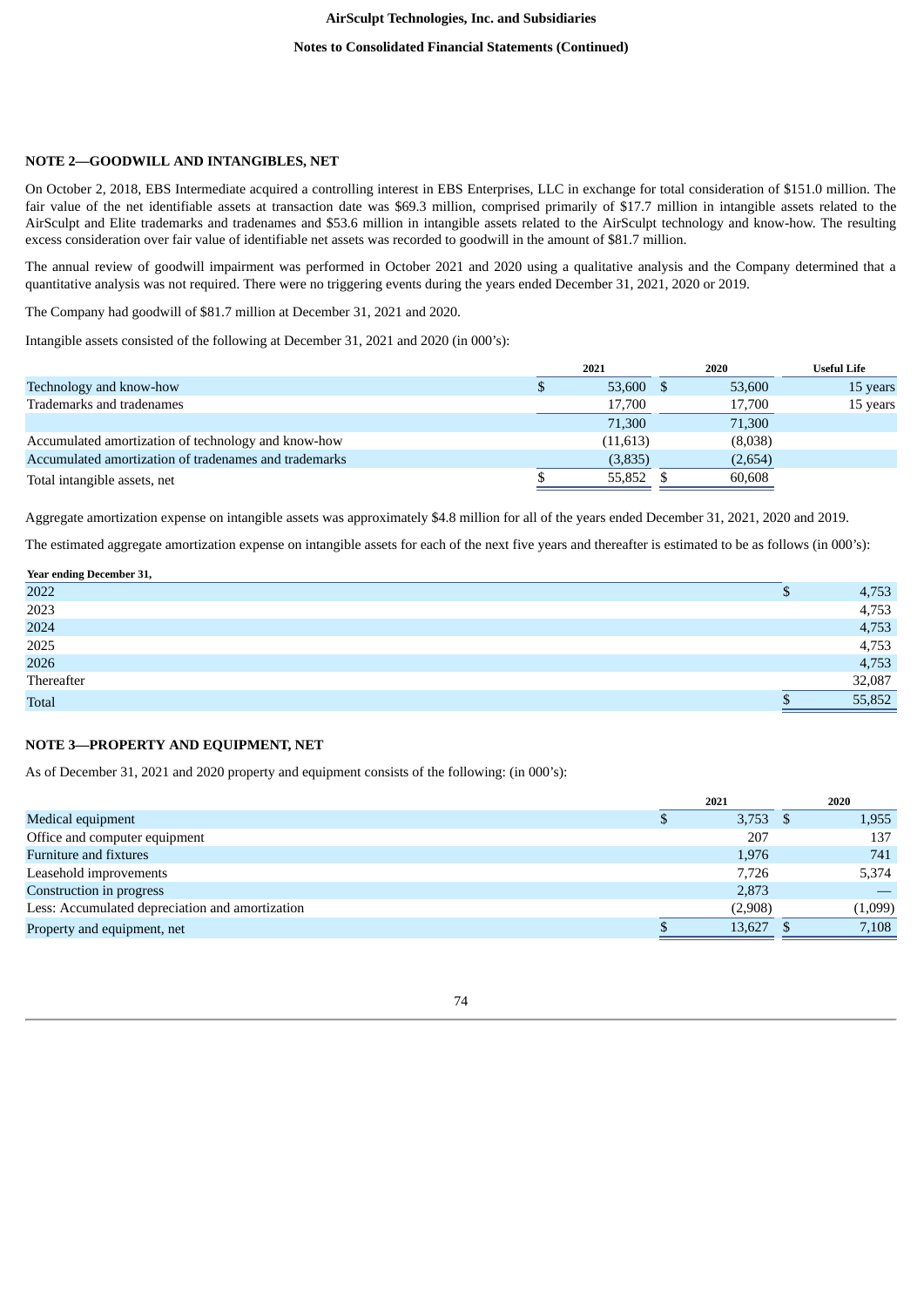#### **Notes to Consolidated Financial Statements (Continued)**

Depreciation expense was approximately \$1.8 million, \$0.9 million and \$0.2 million for the years ended December 31, 2021, 2020 and 2019, respectively.

#### **NOTE 4—DEBT**

In October 2018, the Company entered into a credit agreement (the "Credit Agreement") with a lender. Under the terms of the Credit Agreement, the Company obtained a \$34 million term loan and a \$5 million revolving credit facility.

In May 2021, the Company amended the Credit Agreement by adding an incremental \$52.0 million senior secured term loan. The proceeds from this loan plus excess cash on the balance sheet were used to pay a distribution to the Parent of approximately \$59.7 million and the related fees for this transaction. Beginning on June 30, 2021, the quarterly principal payments increased from \$100,000 to \$212,500. As a result of the amendment, the Company recognized a loss on debt modification of \$682,000 in its consolidated statements of operations for the twelve months ended December 31, 2021.

Under the Credit Agreement, the Company is obligated to make interest payments on the last day of each month. All outstanding loans bear interest based on either a base rate or LIBOR plus an applicable per annum margin of 4.5% (base rate) or 5.5% (LIBOR) if the Company's total leverage is equal to or greater than 2.5x and less than 4.25x. If the Company's total leverage ratio is equal to or greater than 4.25x, the interest is based on either a base rate or LIBOR plus an applicable per annum margin of 5.0% (base rate) or 6.0% (LIBOR). If the Company's total leverage ratio is below 2.5x, the interest is based on either a base rate or LIBOR plus an applicable per annum margin of 4.0% (base rate) or 5.0% (LIBOR). At December 31, 2021, the applicable per annum margins under the Credit Agreement were 4.0% (base rate) and 5.0% (LIBOR). At December 31, 2021, the borrowings under the Credit Agreement bore interest at approximately 6.0%. Additionally, the Company is required to pay an unused credit facility fee equal to 0.5% per annum on the unused amount of the revolving line of credit.

Total borrowings as of December 31, 2021 and 2020 were as follows (in 000's):

|                                 | 2021    | 2020   |
|---------------------------------|---------|--------|
| Term loan                       | 84,262  | 33,100 |
| Unamortized debt issuance costs | (1,657) | (581)  |
| Total debt, net                 | 82,605  | 32,519 |
| Less: Current portion           | (850)   | (400)  |
| Long-term debt, net             | 81,755  | 32,119 |

As of December 31, 2021, the Company had \$5.0 million available on the revolving credit facility.

The scheduled future maturities of long-term debt as of December 31, 2021 is as follows (in 000's):

| 2023     | 440<br>᠇⊥∠ |
|----------|------------|
| $T0$ ta. | ,262       |

All borrowings under the Credit Agreement are cross collateralized by substantially all assets of the Company and are subject to certain restrictive covenants including quarterly total leverage ratio and fixed charge ratio requirements, a limit on capital expenditures and excess cash flow. The Company is in compliance with all covenants and has no letters of credit outstanding as of December 31, 2021.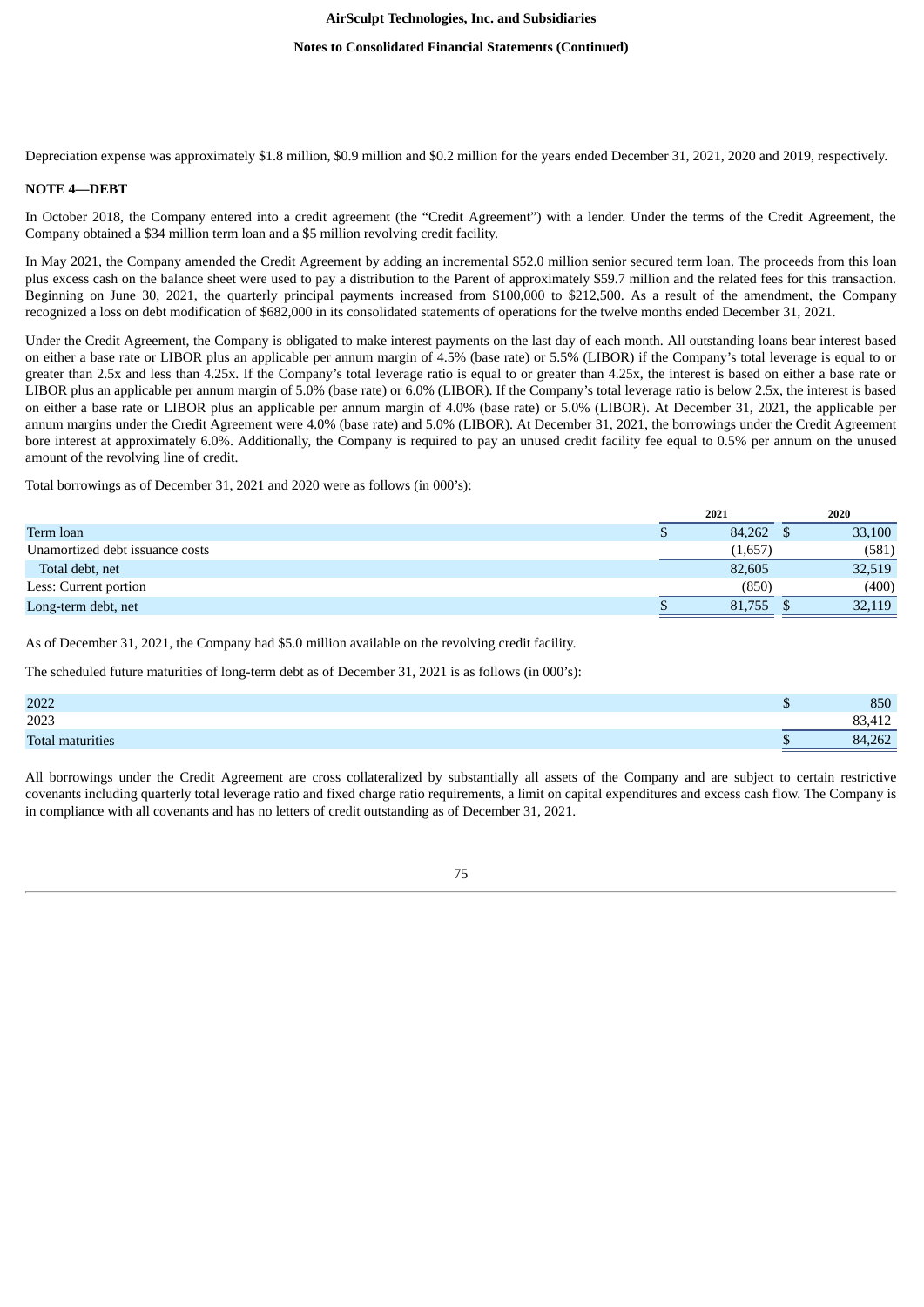# **NOTE 5—LEASES**

The Company's operating leases are primarily for real estate, including suites in medical office buildings and corporate offices. The Company incurred rent expense of \$3.3 million, \$2.8 million and \$1.5 million for its suites in medical office buildings for the years ended December 31, 2021, 2020 and 2019, respectively. The Company incurred rent expense of \$92,000, \$143,000 and \$78,000 related to the corporate offices for the years ended December 31, 2021, 2020 and 2019, respectively. Rent expense related to suites in medical office buildings is included in cost of services while rent expense for the corporate offices is included in selling, general and administrative on the consolidated statements of operations. The Company currently does not have any finance leases. Real estate lease agreements typically have initial terms of five to ten years and may include one or more options to renew. The useful life of assets and leasehold improvements are limited by the expected lease term, unless there is a transfer of title or purchase option reasonably certain of exercise. The Company's lease agreements do not contain any material residual value guarantees, restrictions or covenants.

The following table presents the weighted-average lease terms and discount rates at December 31, 2021, 2020 and 2019:

|                                       | 2021      | 2020      | 2019      |
|---------------------------------------|-----------|-----------|-----------|
| Weighted-average remaining lease term | 4.9 years | 5.0 years | 4.8 years |
| Weight average discount rate          | 4.6%      | 4.6%      | $\%$      |

The following table presents supplemental cash flow information for the years ended December 31, 2021, 2020 and 2019 (in 000's):

|                                                                         | 2021       | 2020  | 2019  |
|-------------------------------------------------------------------------|------------|-------|-------|
| Cash paid for amounts included in the measurement of lease liabilities: |            |       |       |
| Operating cash outflows from operating leases                           | $3.348$ \$ | 2.540 | 1.325 |
| Right-of-use assets obtained in exchange for lease obligations:         |            |       |       |
| <b>Operating leases</b>                                                 | $3.856$ \$ | 6.447 | 8.910 |

Future minimum rental payments under all non-cancellable operating lease agreements for the succeeding five years are as follows, excluding common area maintenance charges that may be required by the agreements (in 000's):

| Year ending December 31, |         |
|--------------------------|---------|
| 2022                     | 3,858   |
| 2023                     | 3,863   |
| 2024                     | 3,741   |
| 2025                     | 3,792   |
| 2026                     | 3,390   |
| Thereafter               | 3,903   |
| Total lease payments     | 22,547  |
| Less: imputed interest   | (4,569) |
| Total lease obligations  | 17,978  |
|                          |         |

# **NOTE 6—EQUITY-BASED COMPENSATION**

Subsequent to the IPO and Reorganization, the Company established the 2021 Equity Incentive Plan (the "2021 Plan"). Prior to the IPO and Reorganization, EBS Parent, LLC had outstanding PIUs under the Parent's 2018 incentive unit plan. In conjunction with the IPO and Reorganization, all of the outstanding PIUs were settled.

## *Profit Interest Awards*

Under the legacy Parent 2018 incentive unit plan, the Parent was authorized to issue approximately 14,000 PIUs (the "Class B units") that represent nonvoting interest in the Parent and that may only be issued in return for services provided to the Parent or its subsidiaries. Immediately prior to the Reorganization and IPO, Parent had approximately 12,000 PIUs outstanding that had been granted to employees and directors under the 2018 incentive unit plan.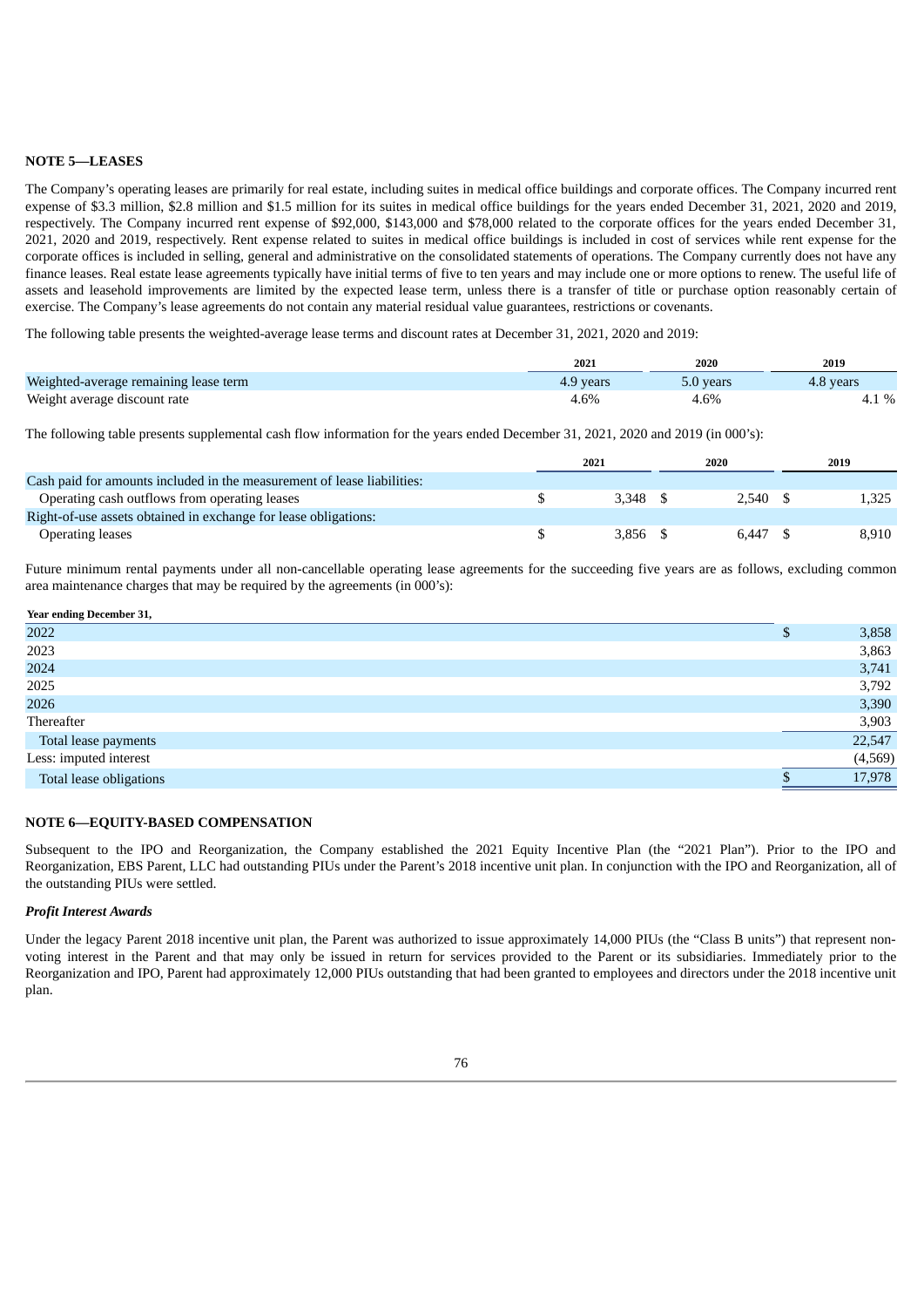#### **Notes to Consolidated Financial Statements (Continued)**

The Company recognizes unit-based compensation expense based on the grant-date fair value of Profit Interest Unit ("PIU") awards over the applicable service period. Half of the PIUs had time-based vesting, and the remainder vest upon achievement of a specified return for the Parent's initial investors. Vesting of these PIUs is generally subject to continuing service over the vesting periods.

For awards that vest based on continued service, unit-based compensation cost is recognized on a straight-line basis over the requisite service period, which is generally the vesting period of the awards. The vesting period is five years. For awards with performance vesting conditions, unit-based compensation cost is recognized on a graded vesting basis over the requisite service period when it is probable the performance condition will be achieved. Once it is probable that the performance condition will be achieved, the Company recognizes unit-based compensation cost over the remaining requisite service period under a graded vesting model, with a cumulative adjustment for the portion of the service period that occurred for the period prior to the performance condition becoming probable of being achieved. The grant date fair value of PIU awards that contain service or performance conditions was estimated using the Black-Scholes pricing model.

In connection with the IPO and Reorganization, the PIUs outstanding under the Parent's 2018 incentive unit plan were settled with either vested shares or restricted stock awards of AirSculpt.

A summary of the Company's profit interest unit activity for the years ended December 31, 2021 and 2020 follows:

|                                 | <b>Unvested</b><br><b>Units</b> |    | <b>Weighted Average</b><br><b>Grant Date</b><br><b>Fair Value of</b><br><b>Units</b> |
|---------------------------------|---------------------------------|----|--------------------------------------------------------------------------------------|
| Unvested at December 31, 2019   | 12,016                          | -S | 278.99                                                                               |
| Granted                         |                                 |    |                                                                                      |
| Vested                          | (1,167)                         |    | 278.99                                                                               |
| Unvested at December 31, 2020   | 10,849                          | S  | 278.99                                                                               |
| Settled                         | (9,255)                         |    | 278.99                                                                               |
| Converted to share-based awards | (1,594)                         |    | 278.99                                                                               |
| Unvested at December 31, 2021   |                                 |    |                                                                                      |

The Company converted 1,594 units held by an officer into 578,051 restricted stock awards ("RSAs") in connection with the Reorganization and IPO. These RSAs are subject to continuing service of the officer over the ratable vesting periods beginning six months from the date of grant to one year after the date of grant. The exchange of these PIUs for RSAs was recognized as a modification. The Company will recognize the share-based compensation, including the previously unrecognized compensation costs and any incremental fair value, over the new requisite service period of the modified award. There was no incremental fair value recognized in this transaction as the fair value of both the predecessor awards immediately before modification and the RSAs immediately after modification was the same. The fair value in both instances was based on the underlying price of AirSculpt shares on the date of modification.

#### **Share-based Awards**

Subsequent to the IPO and Reorganization, the Company established the 2021 Equity Incentive Plan. The Company may issue a maximum of 5,564,015 shares under the 2021 Equity Incentive Plan. This amount will automatically increase on January 1 of each year for a period of ten years starting on January 1, 2023, in an amount equal to the lesser of (i) four percent of the total Common Stock outstanding on December 31 of the preceding year and (ii) such smaller number of shares as determined by the Company's Board. Under the 2021 Equity Incentive Plan, 3,950,450 stock units were awarded to AirSculpt's executive officers and directors and 728,880 stock units were awarded to employees on November 4, 2021 and November 10, 2021, respectively. These stock units were granted in the form of RSUs and PSUs.

During the year ended December 31, 2021, the Company granted 2,367,485 RSUs to certain officers, employees and non-employee directors in connection with the IPO and in accordance with the 2021 Plan. Vesting and payment of these RSUs are generally subject to continuing service of the employee or nonemployee director over the ratable vesting periods beginning one year from the date of grant to one or three years after the date of grant. The fair values of these RSUs were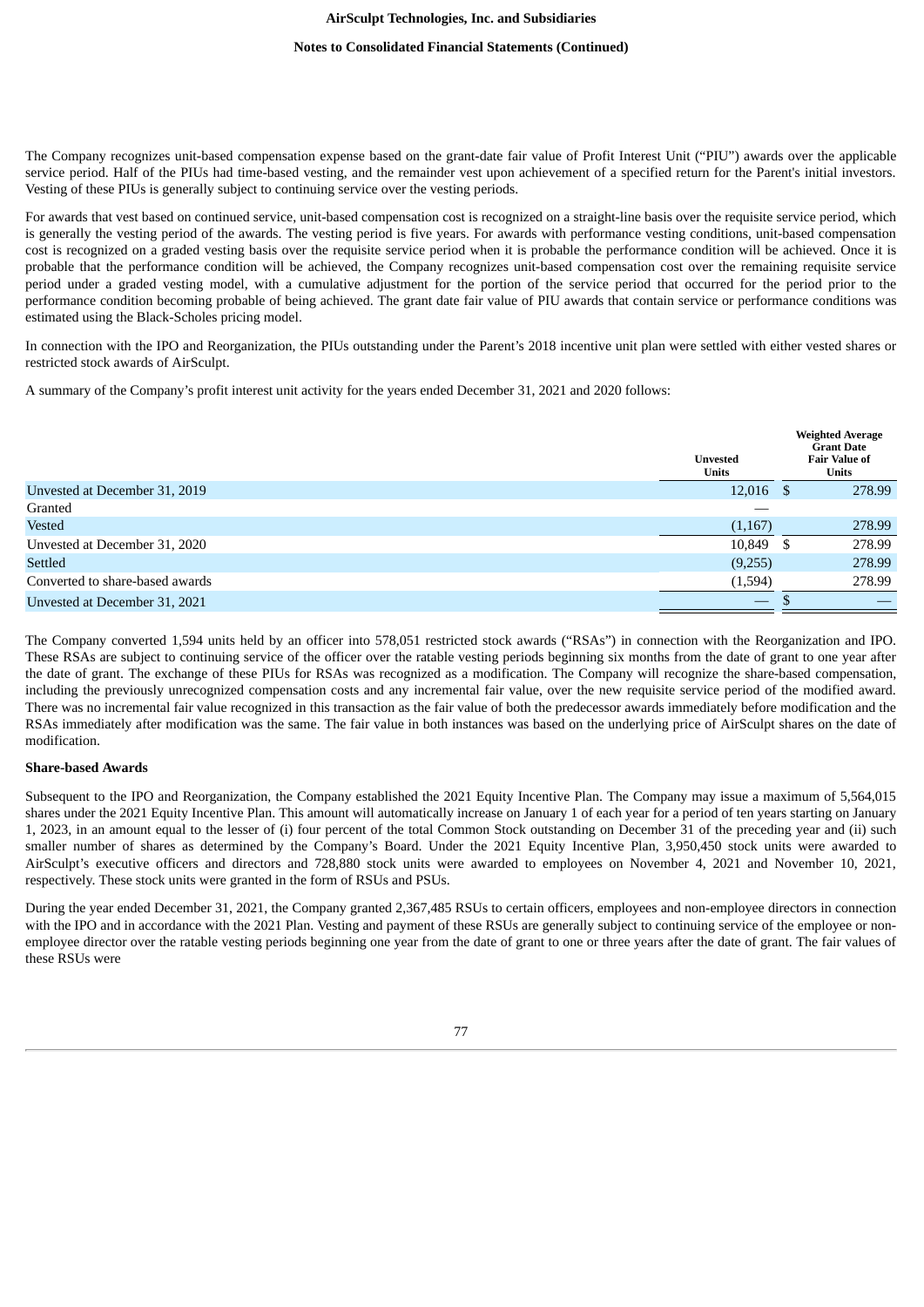### **Notes to Consolidated Financial Statements (Continued)**

determined based on the closing price of the Company's common stock on the trading date immediately prior to the grant date. These RSUs are not considered outstanding until vested.

During the year ended December 31, 2021, the Company granted 2,311,845 PSUs subject to the achievement of a combination of performance conditions. In addition to the achievement of the performance conditions, these PSUs are generally subject to the continuing service of the employee over the ratable vesting period from the earned date continuing through the settlement of the shares. For these PSUs, the shares settle in the first quarter of the year following the year in which the vesting criteria is met. The performance criteria is based on the Company's actual performance and/or market condition results as compared to the targets. These PSUs are not considered outstanding until settled.

Of the 2,311,845 total PSUs granted, 973,703 PSUs have a market-based vesting condition ("market-based PSUs"). The vesting is based on achievement of a specified 60-day volume weighted average share price ("VWAP") in relation to a specified base price in the award agreement. These awards are structured with one-third vesting at 120% VWAP, one-third vesting at 145% VWAP and the final one-third vesting at 175% VWAP.

Determining the fair value of the market-based PSU awards requires judgment. The Company uses a Monte Carlo simulation model to estimate the fair value of the market-based PSU awards. The assumptions used in this pricing model requires the input of subjective assumptions and are as follows:

- Expected volatility—Expected volatility is based on historical volatilities of a publicly traded peer group based on daily price observations over a period equivalent to the expected term of the market-based PSU awards.
- Expected term—The term is estimated in consideration of the time period expected to achieve the performance.
- Risk-free interest rate—The risk-free interest rate is based on the U.S. Treasury yield of treasury bonds with a maturity that approximates the expected term of the market-based PSU awards.
- Expected dividend yield—The dividend yield is based on the current expectations of dividend payouts. The Company does not anticipate paying any cash dividends in the foreseeable future.

The following table sets forth the assumptions that were used to calculate the fair value of the market-based PSU awards granted on November 4, 2021.

|                            | 2021   |
|----------------------------|--------|
| <b>Expected volatility</b> | 66.0 % |
| Expected term              | 3.17   |
| Risk-free interest rate    | 0.84 % |
| Expected dividend yield    | $0\%$  |

The fair values of the PSUs not subject to a market conditions were determined based on the closing price of the Company's common stock on the trading date immediately prior to the grant date.

# *Restricted and Performance Share-Based Activity*

A summary of the Company's RSU and PSU activity for the years ended December 31, 2021 follows:

|                                  | <b>Unvested</b><br><b>Units</b> | <b>Weighted Average</b><br><b>Grant Date</b><br><b>Fair Value of</b><br><b>Units</b> |
|----------------------------------|---------------------------------|--------------------------------------------------------------------------------------|
| Outstanding at December 31, 2020 | $\hspace{0.1mm}-\hspace{0.1mm}$ | ۰U                                                                                   |
| Granted                          | 4,679,330                       | 14.27                                                                                |
| Forfeitures                      | (5,564)                         | 14.71                                                                                |
| Outstanding at December 31, 2021 | 4,673,766                       | 14.27                                                                                |

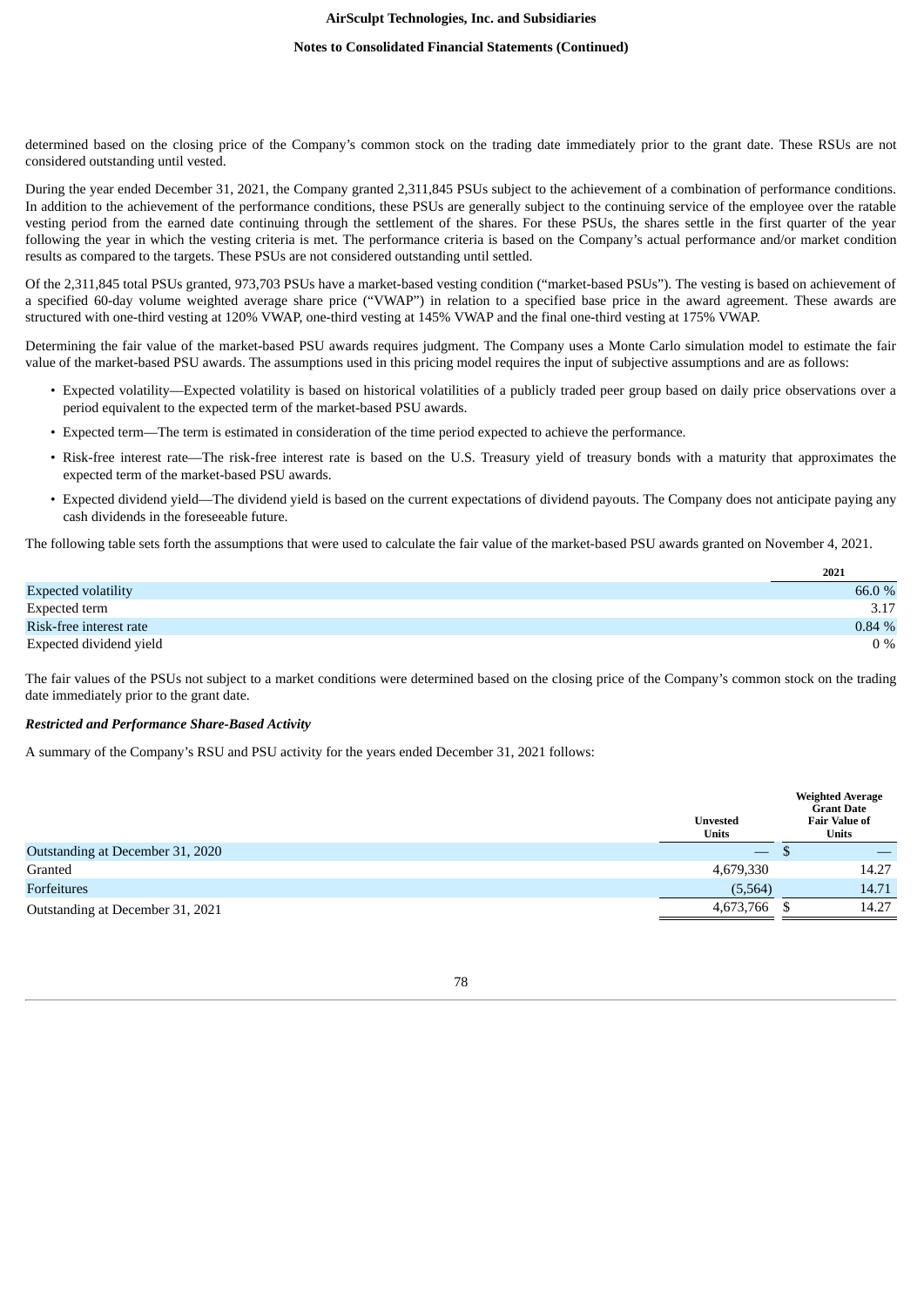#### **Notes to Consolidated Financial Statements (Continued)**

#### *Other information pertaining to equity-based compensation*

At December 31, 2021, unrecognized compensation cost related to unvested time-based shares was approximately \$33.2 million. Unrecognized compensation cost will be expensed annually based on the number of shares that vest during the year. Further the Company has unrecognized compensation cost of \$29.1 million related to the PSUs, which will be recognized on a graded vesting basis over the requisite service period when it is probable the performance condition will be achieved.

The Company recorded equity-based compensation expense of \$7.2 million, \$0.3 million and \$0.3 million for the years ended December 31, 2021, 2020 and 2019, respectively, in selling, general and administrative expenses on the consolidated statements of operations. Forfeitures are recognized as incurred.

## **NOTE 7— EQUITY**

Prior to the Reorganization and IPO, the Parent had approximately 124,785 Class A units outstanding. The rights of all such units are governed by the amended and restated limited liability agreements of the Company and the Parent both dated October 2, 2018.

The Company paid distributions to the Parent of approximately \$66.9 million, \$4.6 million and \$0.3 million for the twelve months ended December 31, 2021, 2020 and 2019, respectively.

In conjunction with the IPO and Reorganization, AirSculpt filed an Amended and Restated Certificate of Incorporation authorizing 450,000,000 shares of \$0.001 par value common stock and 50,000,000 shares of \$0.001 par value preferred stock.

On October 28, 2021, AirSculpt completed an initial public offering of 8,050,000 shares of common stock at an initial public offering price of \$11.00 per share. Of the 8,050,000 shares, AirSculpt offered 2,173,913, while 5,876,087 shares were offered by AirSculpt stockholders. The 8,050,000 shares, includes 1,050,000 shares purchased from AirSculpt stockholders upon the full execution of the underwriter's option to purchase additional shares. Pursuant to the Reorganization among entities under common control immediately prior to the IPO, AirSculpt became a holding company with its principal asset being 100% of the ownership interests in EBS Intermediate Parent LLC (the "Company"). Immediately following the IPO, AirSculpt's total outstanding shares were 55,640,154. AirSculpt's common stock began trading on the NASDAQ Exchange on October 29, 2021 under the symbol "AIRS".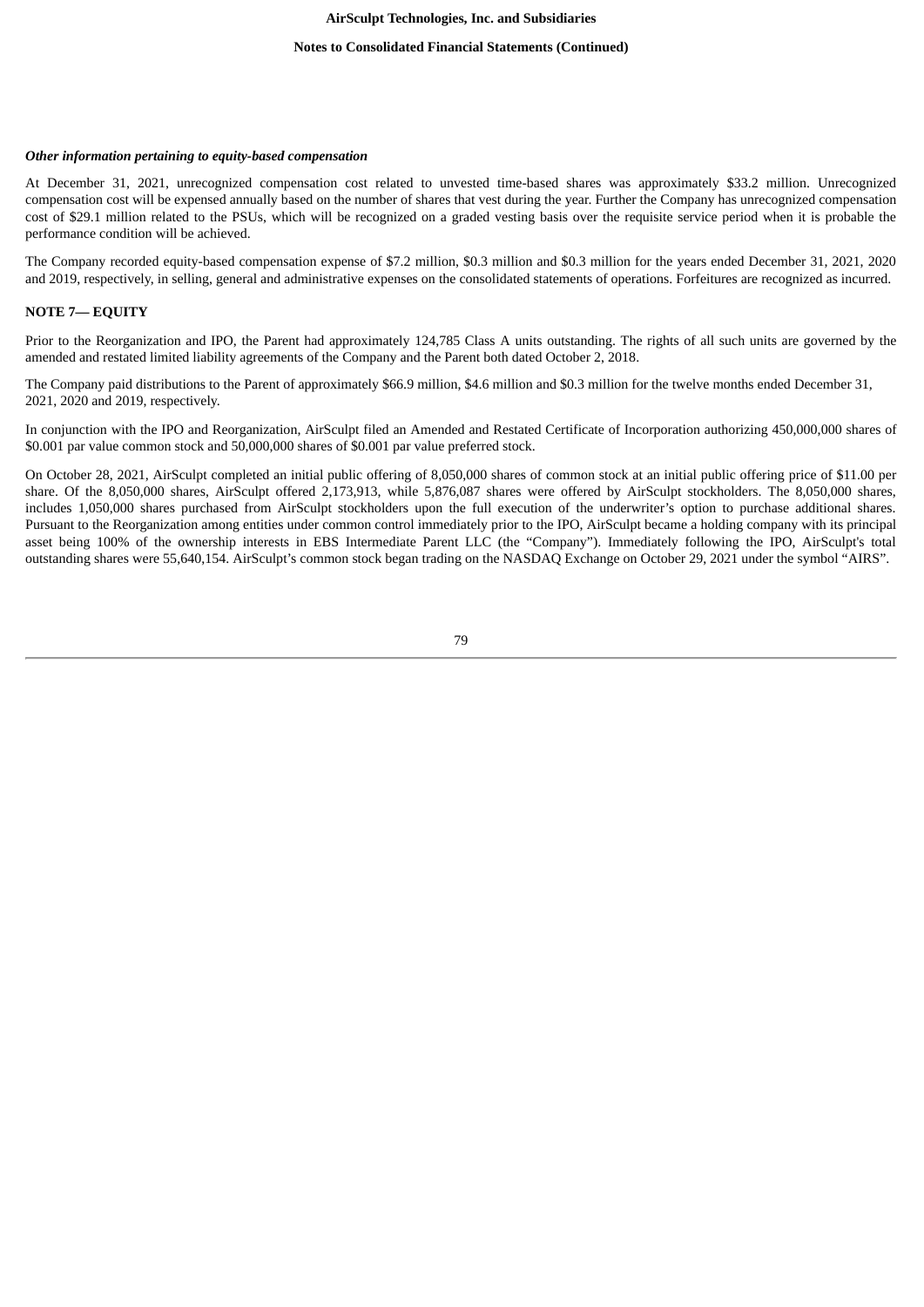### **Notes to Consolidated Financial Statements (Continued)**

## **NOTE 8—EARNINGS PER SHARE**

Basic earnings per share of common stock is computed by dividing net loss attributable to AirSculpt Technologies, Inc. for the period subsequent to the IPO by the weighted-average number of shares of common stock outstanding during the same period. Diluted earnings per share of common stock is computed by dividing net loss attributable to AirSculpt Technologies, Inc. for the period subsequent to the IPO by the weighted-average number of shares of common stock adjusted to give effect to potentially dilutive securities. Diluted loss per share for the period subsequent to the IPO is the same as basic loss per share as the inclusion of potentially dilutive shares would be antidilutive.

Prior to the IPO, the EBS Intermediate Parent, LLC structure included only LLC common units issued and outstanding to pre-IPO LLC members. The Company analyzed the calculation of earnings per unit for periods prior to the IPO and determined that it resulted in values that would not be meaningful to the users of these consolidated financial statements. Therefore, earnings per share information has not been presented for periods prior to the IPO on October 28, 2021. Thus, the basic and diluted earnings (loss) per share represent only the period from October 28, 2021 to December 31, 2021.

A reconciliation of the numerator and denominator used in the calculation of basic and diluted net loss per share of common stock is as follows (in 000's except for shares and per share figures):

|                                                                                       | <b>Fiscal Year Ended December 31, 2021</b> |
|---------------------------------------------------------------------------------------|--------------------------------------------|
| <b>Numerator:</b>                                                                     |                                            |
| Net income                                                                            | 10.551                                     |
| Less: Net income attributable to EBS Intermediate Parent, LLC prior to Reorganization | 10,944                                     |
| Net loss attributable to AirSculpt Technologies, Inc.                                 | (393)                                      |
| <b>Denominator:</b>                                                                   |                                            |
| Weighted average shares of common stock outstanding - basic $(1)$                     | 55,640,154                                 |
| Add: Effect of dilutive securities $(1)$                                              |                                            |
| Weighted average shares of common stock outstanding - diluted $(1)$                   | 55,640,154                                 |
| Loss per share of common stock outstanding - basic and diluted                        | (0.01)                                     |

(1) Basic and diluted weighted average shares outstanding and loss per share represent only the period from October 28, 2021 to December 31, 2021.

The following number of potentially dilutive shares were excluded from the calculation of diluted loss per share because the effect of including such potentially dilutive shares would have been antidilutive.

|                         | <b>Fiscal Year Ended December 31, 2021</b> |
|-------------------------|--------------------------------------------|
| Restricted stock units  | 2.364.703                                  |
| Performance stock units | 2,309,063                                  |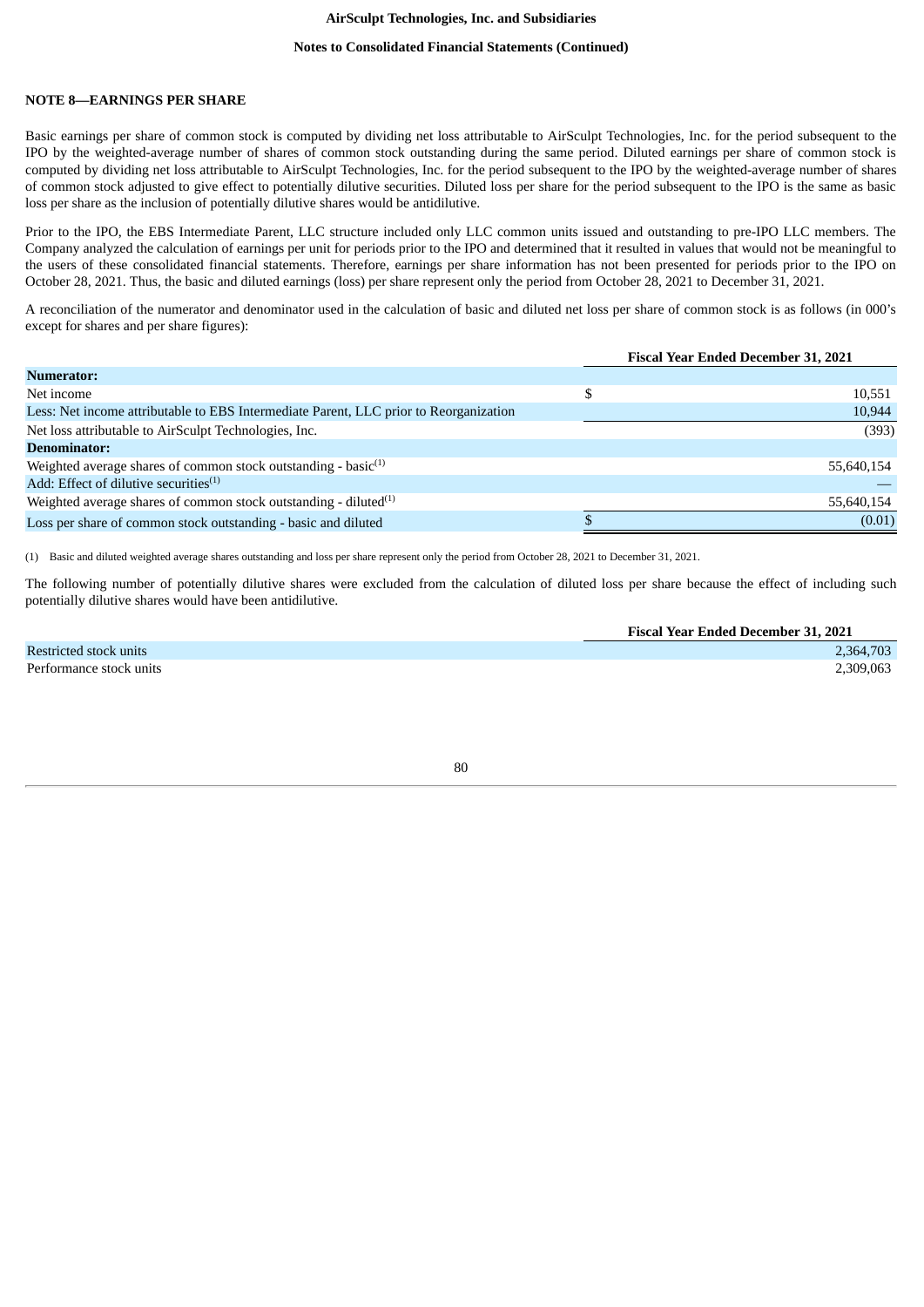#### **Notes to Consolidated Financial Statements (Continued)**

### **NOTE 9—INCOME TAXES**

Prior to the Reorganization and IPO, EBS Intermediate was structured as a partnership and therefore, was subject to certain LLC entity-level taxes but generally not subject to U.S. federal and state income taxes. As part of the Reorganization Transactions described in Note 1, the Company created a C Corporation, and is now subject to U.S. federal and state taxes.

Significant components of income tax expense (benefit) were as follows (in 000's):

|                                             |      | <b>Fiscal Year Ended December 31,</b> |  |
|---------------------------------------------|------|---------------------------------------|--|
|                                             | 2021 |                                       |  |
| Current                                     |      |                                       |  |
| U.S. Federal                                |      |                                       |  |
| State and Local                             |      | 121                                   |  |
| Total current income tax expense            |      | 121                                   |  |
| <b>Deferred</b>                             |      |                                       |  |
| U.S. Federal                                |      | 243                                   |  |
| State and Local                             |      | (35)                                  |  |
| Total deferred income tax (benefit) expense |      | 208                                   |  |
| <b>Total</b>                                |      | 329                                   |  |

A reconciliation of income taxes computed at the U.S. federal statutory income tax rate of 21% to the Company's income tax (expense) benefit was as follows:

| <b>Fiscal Year Ended December 31,</b> |  |
|---------------------------------------|--|
| 2021                                  |  |
| 21.0 %                                |  |
| $0.6\%$                               |  |
| $(22.0)\%$                            |  |
| $0.6\%$                               |  |
| 2.8 %                                 |  |
| 3.0%                                  |  |
|                                       |  |

The effective tax rate for the fiscal year ended December 31, 2021, was 3.0%. The most significant items impacting the effective tax rate during fiscal year 2021 are due to the Reorganization and the items below.

## *Pass-through income*

Prior to the Reorganization, EBS Intermediate Parent, LLC was the reporting entity, which is treated as a flow-through entity for federal income tax purposes. The income or losses generated were not taxed at the LLC level. As required by U.S. tax law, income or loss generated by the LLC flows through to various partners of the LLC. The tax impact of the pre-tax book income attributable to EBS Intermediate Parent, LLC prior to the execution of the reorganization and IPO was \$(2.4) million for the fiscal year ended December 31, 2021.

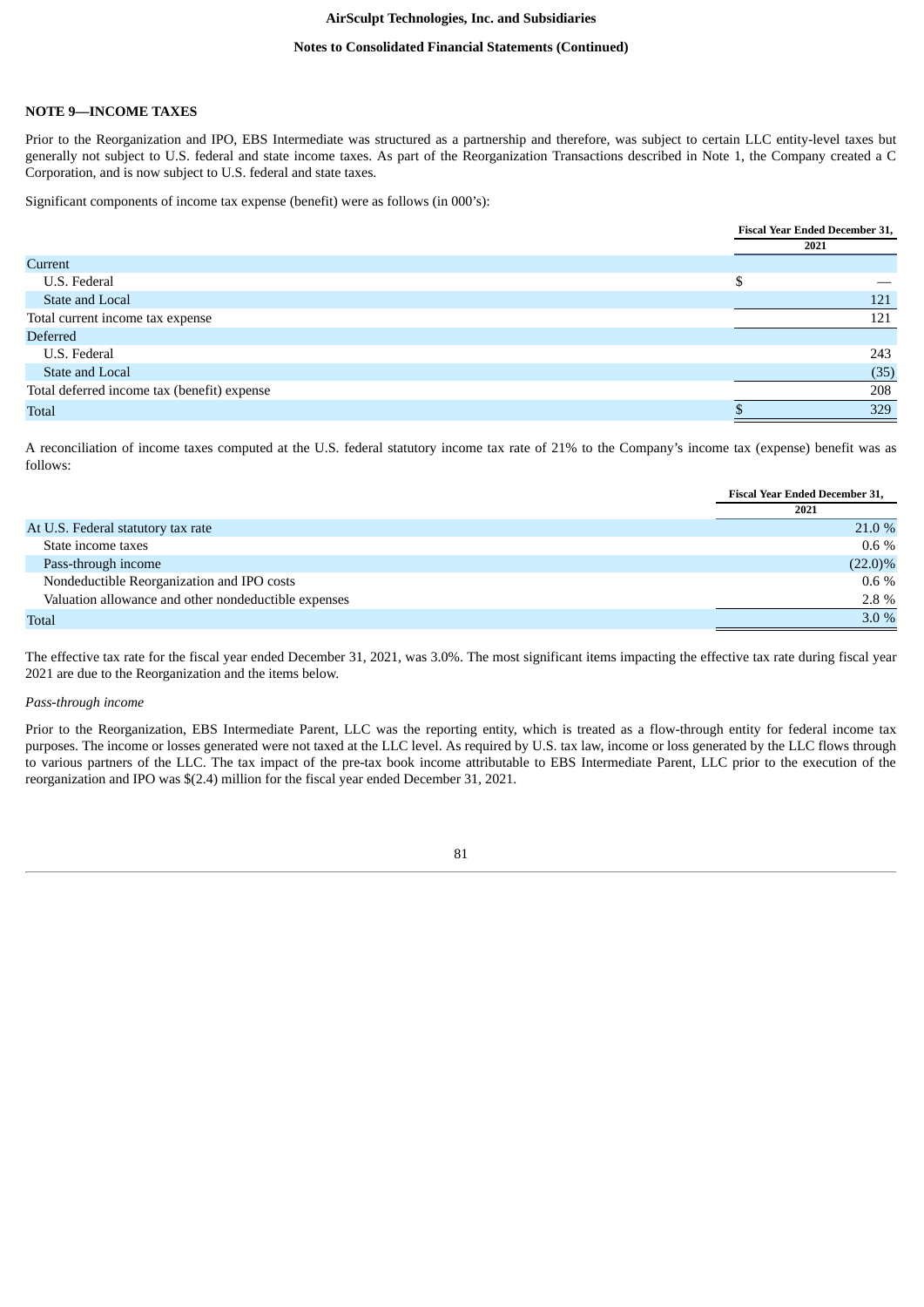## **Notes to Consolidated Financial Statements (Continued)**

The Company's deferred tax assets (liabilities) consisted of the following (in 000's):

|                                                      | December 31,  |  |
|------------------------------------------------------|---------------|--|
|                                                      | 2021          |  |
| Deferred tax assets                                  |               |  |
| Accrued liabilities                                  | \$<br>278     |  |
| Net operating loss                                   | 254           |  |
| Operating lease liability                            | 4,567         |  |
| Equity-based compensation                            | 964           |  |
| Total deferred tax assets                            | 6,063         |  |
| Valuation allowance                                  | (246)         |  |
| Total deferred tax assets net of valuation allowance | 5,817         |  |
| Deferred tax liabilities                             |               |  |
| Property, plant and equipment                        | (2,555)       |  |
| Intangible assets                                    | (2,117)       |  |
| Right-of-use asset                                   | (4,613)       |  |
| Prepaid expenses and other current assets            | (883)         |  |
| Total deferred tax liabilities                       | (10, 168)     |  |
| Net deferred tax liabilities                         | \$<br>(4,351) |  |

As of December 31, 2021, the Company had US federal net operating loss carryforwards in the amount of \$37.5 thousand. These carryforwards do not have an expiration date.

As of December 31, 2021, we had foreign net operating loss carryforwards in the amount of \$0.9 million. These carryforwards were generated by the Company's Canadian based subsidiary and begin to expire in 2039.

The Company recognizes deferred tax assets to the extent it believes these assets are more likely than not to be realized. Valuation allowances have been established with regard to the tax benefits of our foreign net operating losses. In making such a determination, the Company considers all available positive and negative evidence, including future reversals of existing taxable temporary differences, projected future taxable income, tax planning strategies and recent results of operations. After considering all of those factors, management recorded a \$0.2 million valuation allowance for the deferred tax assets related to the foreign net operating losses which are not more likely than not to be realized as of December 31, 2021.

### *Uncertain Tax Positions*

ASC 740 prescribes a recognition threshold of more-likely-than not to be sustained upon examination as it relates to the accounting for uncertainty in income tax benefits recognized in an enterprise's financial statements.

As of December 31, 2021, the Company had no unrecognized tax positions. The Company will begin filing income tax returns for the period ended December 31, 2021 in federal and in many state and local jurisdictions as well. However, no such income tax returns have been filed to date.

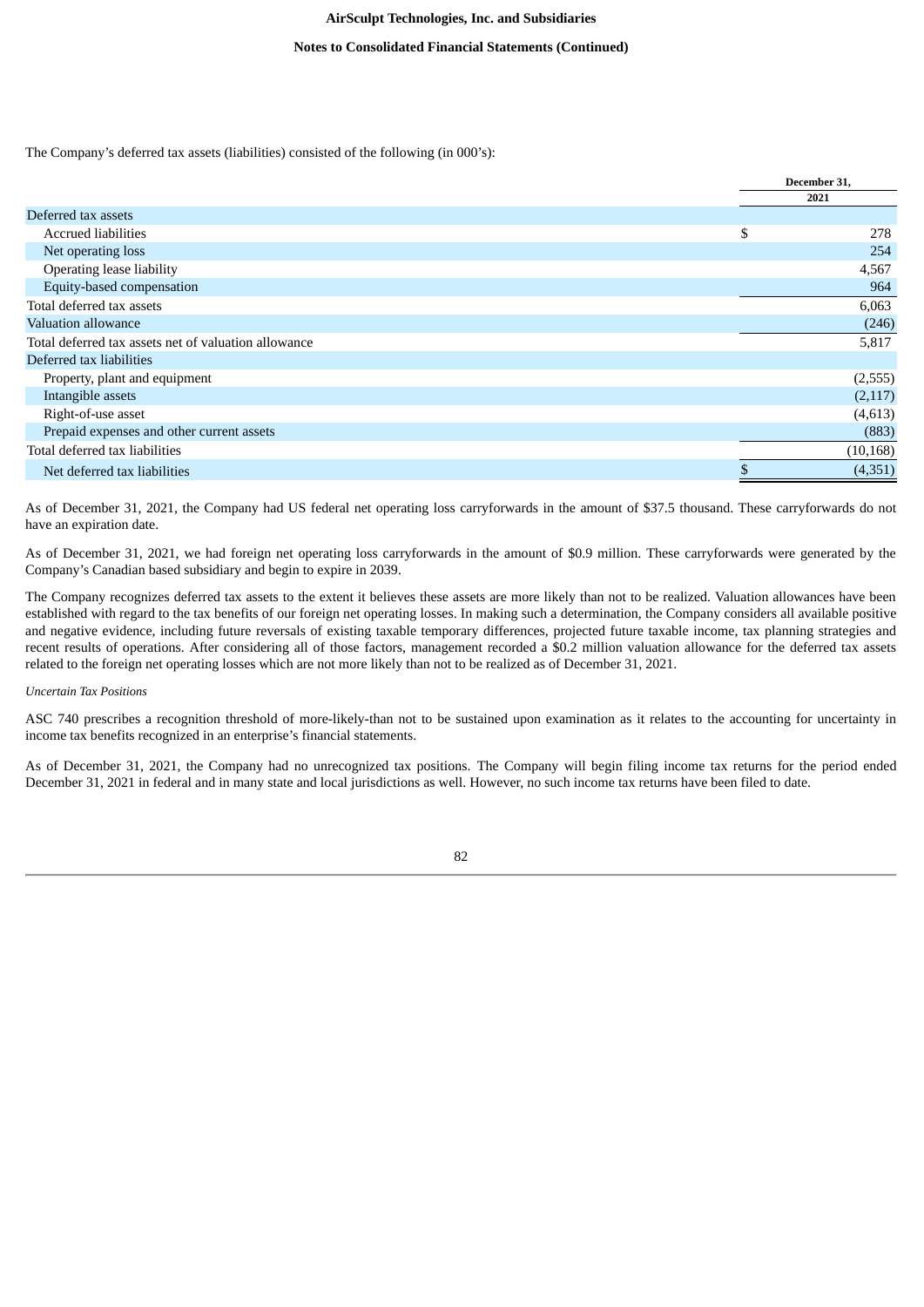## **Notes to Consolidated Financial Statements (Continued)**

# **NOTE 10—RELATED PARTY TRANSACTIONS**

EBS Intermediate entered into a professional services agreements, effective October 2, 2018, with Vesey Street Capital Partners, L.L.C., JCBI II, LLC, and Dr. Aaron Rollins (collectively the "Advisors"), where the Advisors provide certain managerial and advisory services to the Company. Each of the Advisors has an ownership interest in the Parent. Under the professional services agreements, EBS Intermediate agreed to pay the Advisors an aggregate annual fee of the greater of \$500,000 or 2% of consolidated earnings before interest, tax, depreciation and amortization, payable in advance quarterly installments, and the fee is allocated between the Advisors based on the outstanding Parent Class A Units held. Under the agreements, EBS Intermediate also reimbursed the Advisors for any out-of-pocket expenses incurred related to providing their services. During the years ended December 31, 2021, 2020 and 2019, the Company incurred management fees of approximately \$1.6 million, \$0.5 million and \$0.5 million, respectively. Management fees for the year ended December 31, 2021 included a \$1.0 million fee paid by the Company related to the termination of this management and advisory agreement in connection with the IPO and Reorganization.

# **NOTE 11—COMMITMENTS AND CONTINGENCIES**

### Professional Liability

In the ordinary course of business, the Company becomes involved in pending and threatened legal actions and proceedings, most of which involve claims of medical malpractice related to medical services provided by the PAs employed and affiliated physicians. The Company may also become subject to other lawsuits which could involve large claims and significant costs. The Company believes, based upon a review of pending actions and proceedings, that the outcome of such legal actions and proceedings will not have a material adverse effect on its business, financial condition, results of operations, and cash flows. The outcome of such actions and proceedings, however, cannot be predicted with certainty and an unfavorable resolution of one or more of them could have a material adverse effect on the Company's business, financial condition, results of operations, and cash flows.

Although the Company currently maintains liability insurance coverage intended to cover professional liability and certain other claims, the Company cannot assure that its insurance coverage will be adequate to cover liabilities arising out of claims asserted against it in the future where the outcomes of such claims are unfavorable. Liabilities in excess of the Company's insurance coverage, including coverage for professional liability and certain other claims, could have a material adverse effect on the Company's business, financial condition, results of operations, and cash flows.

## **NOTE 12—SEGMENT INFORMATION**

The Company has one reportable segment: direct medical procedure services. This segment is made up of facilities and medical staff that provide the Company's patented AirSculpt® procedures to patients. Segment information is presented in the same manner that the Company's chief operating decision maker ("CODM") reviews the operating results in assessing performance and allocating resources. The Company's CODM is the Company's chief executive and chief operating officers. This committee reviews financial information presented on a consolidated basis for purposes of making operating decisions, assessing financial performance and allocating resources. The Company's CODM reviews revenue, gross profit and EBITDA. Gross profit is defined as revenues less cost of service incurred and EBITDA as net income excluding other income (net), interest expense, sponsor management fee, depreciation and amortization, unit-based compensation, pre-opening de novo costs and other non-ordinary course items.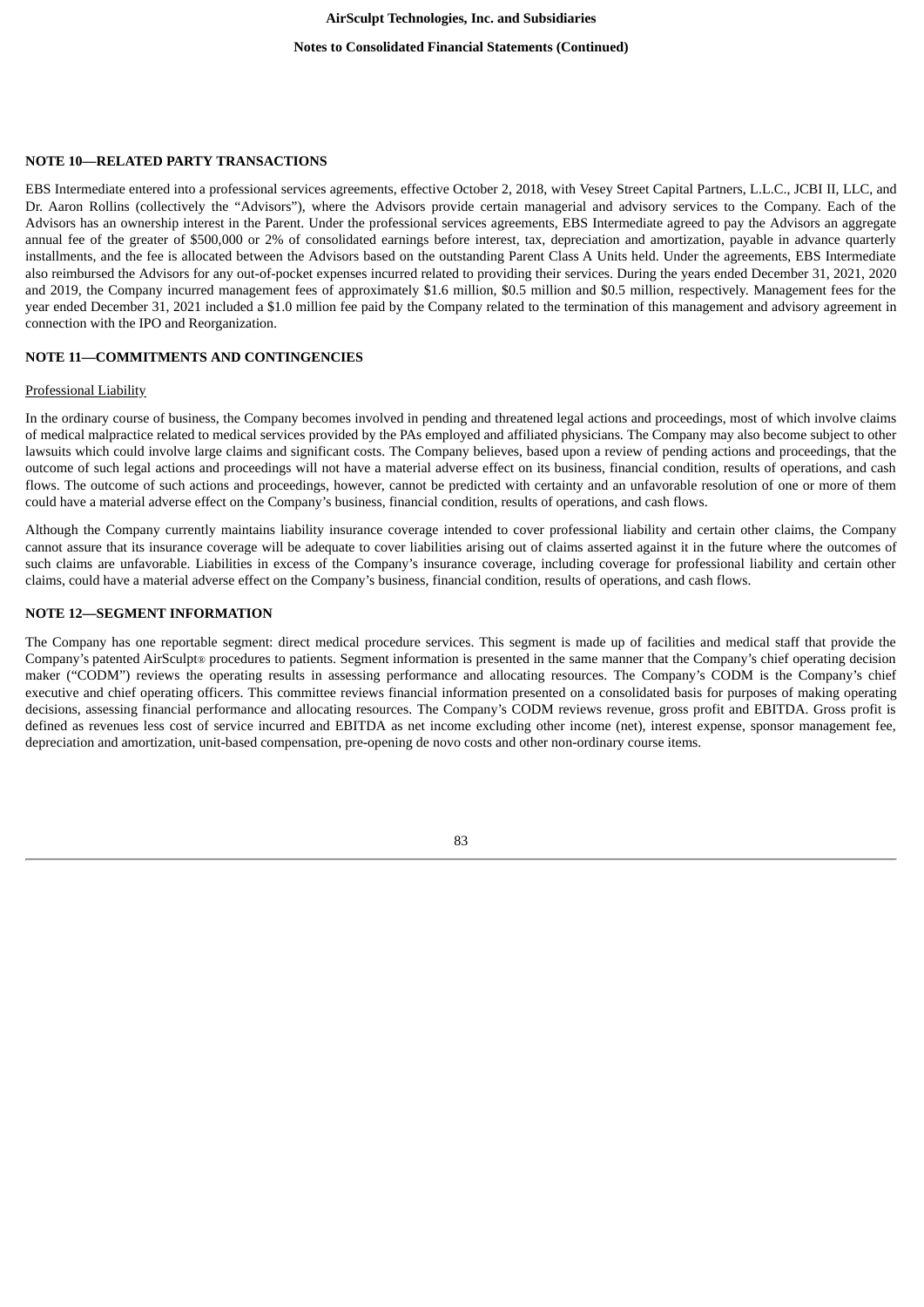# **Item 9. Changes in and Disagreements With Accountants on Accounting and Financial Disclosures**

None.

# **Item 9A. Controls and Procedures**

# *Disclosure Controls and Procedures*

We maintain disclosure controls and procedures that are designed to ensure that information required to be disclosed in the reports that we file or submit under the Exchange Act is recorded, processed, summarized and reported within the time periods specified in the SEC's rules and forms and that such information is accumulated and communicated to our management, including our principal executive officer and principal financial officer, as appropriate, to allow timely decisions regarding required financial disclosure.

As of the end of the period covered by this Annual Report on Form 10-K, our management, under the supervision and with the participation of our principal executive officer and principal financial officer, evaluated the effectiveness of our disclosure controls and procedures pursuant to Exchange Act Rule 13a-15(e) and 15d-15(e). Based upon this evaluation, our principal executive officer and principal financial officer concluded that our disclosure controls and procedures were effective at a reasonable assurance level as of December 31, 2021.

## *Management's Annual Report on Internal Control over Financial Reporting*

This Annual Report on Form 10-K does not include a report of management's assessment regarding our internal control over financial reporting (as defined in Rules 13a-15(f) and 15d-15(f) under the Exchange Act) or an attestation report of our independent registered accounting firm due to a transition period established by rules of the SEC for newly public companies. Additionally, our independent registered accounting firm will not be required to opine on the effectiveness of our internal control over financial reporting pursuant to Section 404 until we are no longer an "emerging growth company" as defined in the JOBS Act.

## *Changes in Internal Control over Financial Reporting*

There were no changes in our internal control over financial reporting that materially affected, or are reasonably likely to materially affect, our internal control over financial reporting during the fiscal year ended December 31, 2021.

# *Limitations on the Effectiveness of Controls*

Our disclosure controls and procedures and internal control over financial reporting are designed to provide reasonable assurance of achieving their objectives as specified above. Management does not expect, however, that our disclosure controls and procedures will prevent or detect all errors and fraud. Any control system, no matter how well designed and operated, is based on certain assumptions and can provide only reasonable, not absolute, assurance that its objectives will be met. Further, no evaluation of controls can provide absolute assurance that misstatements due to error or fraud will not occur or that all control issues and instances of fraud, if any, within the Company have been detected.

## **Item 9B. Other Information**

The Company currently anticipates that it will hold its virtual 2022 Annual Meeting of Stockholders on May 11, 2022.

# **Item 9C. Disclosure Regarding Foreign Jurisdictions that Prevent Inspections**

Not applicable.

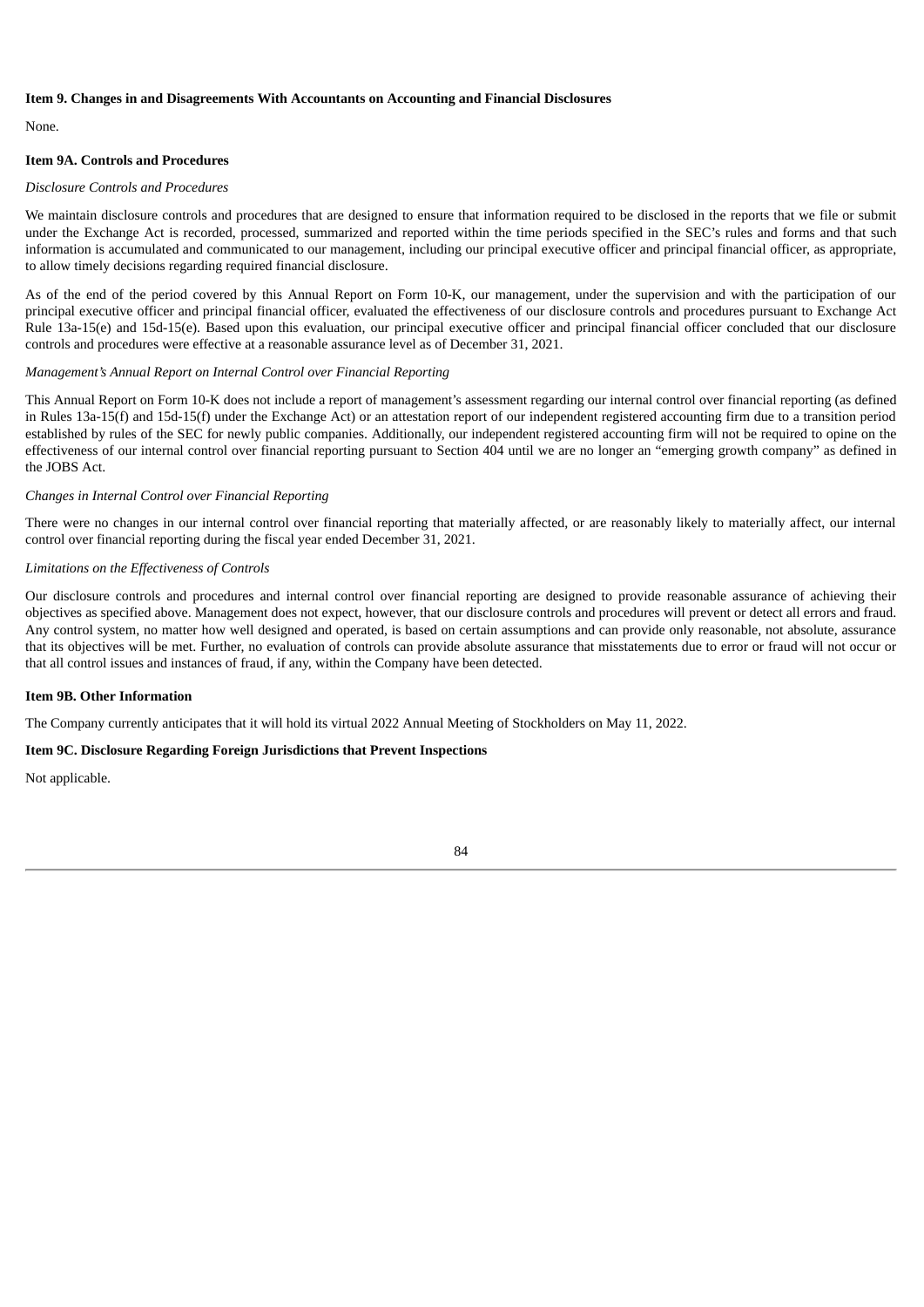# **PART III**

# **Item 10. Directors, Executive Officers and Corporate Governance**

The information called for by Item 10 is incorporated herein by reference to the definitive Proxy Statement of the Company relating to the 2022 Annual Meeting of Stockholders (the "Definitive Proxy Statement"), which the Company intends to file within 120 days after the close of its fiscal year ended December 31, 2021.

# **Item 11. Executive Compensation**

The information called for by Item 11 is incorporated herein by reference to the Definitive Proxy Statement referenced above in Item 10.

## **Item 12. Security Ownership of Certain Beneficial Owner and Management and Related Stockholder Matters**

The information called for by Item 12 is incorporated herein by reference to the Definitive Proxy Statement referenced above in Item 10.

## **Item 13. Certain Relationships and Related Transactions, and Director Independence**

The information called for by Item 13 is incorporated herein by reference to the Definitive Proxy Statement referenced above in Item 10.

## **Item 14. Principal Accounting Fees and Services**

The information called for by Item 14 is incorporated herein by reference to the Definitive Proxy Statement referenced above in Item 10.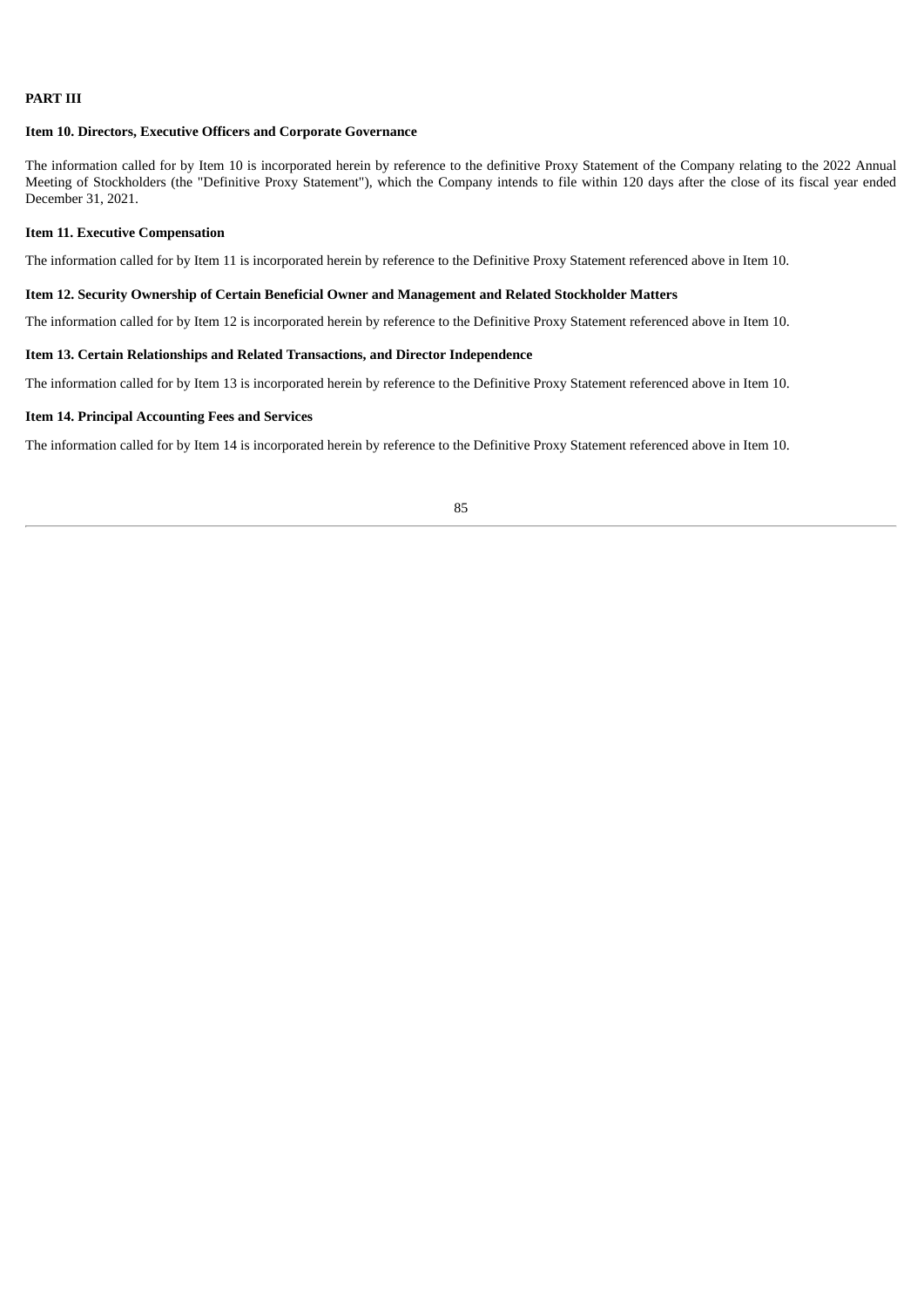# **PART IV**

# **Item 15. Exhibits, Financial Statement Schedules**

(a) Financial Statements, Financial Statement Schedules and Exhibits

- (1) Financial Statements;
	- Our Consolidated Financial Statements and Notes thereto are set forth starting on page [62](#page-64-0) of this Annual Report on Form 10-K.
- (2) Financial Statement Schedules;

All financial schedules have been omitted either because they are not applicable or because the required information is provided in our Consolidated Financial Statements and Notes thereto, starting on page [62](#page-64-0) of this Annual Report on Form 10-K.

**Incorporated by Reference**

(3) Exhibits:

The exhibits listed below are filed as part of or incorporated by reference into this Annual Report on Form 10-K.

| <b>Exhibit</b> | <b>Description</b>                                                                                                                                                                                                                                                 | Schedule/Form | <b>File Number</b> | <b>Exhibit</b> | <b>File</b><br><b>Date</b> |
|----------------|--------------------------------------------------------------------------------------------------------------------------------------------------------------------------------------------------------------------------------------------------------------------|---------------|--------------------|----------------|----------------------------|
| 3.1            | <b>Amended and Restated Articles of Incorporation</b>                                                                                                                                                                                                              | $10-Q$        | 001-40973          | 3.1            | 12/03/21                   |
| 3.2            | <b>Amended and Restated Bylaws</b>                                                                                                                                                                                                                                 | $10-O$        | 001-40973          | 3.2            | 12/03/21                   |
| 4.1            | Specimen Common Stock Certificate evidencing the shares of<br><b>Common Stock</b>                                                                                                                                                                                  | $S-1/A$       | 333-260067         | 4.1            | 10/28/21                   |
| 4.2            | Registration Rights Agreement by and between the Company<br>and the Sponsor, dated November 2, 2021                                                                                                                                                                | $10-Q$        | 001-40973          | 10.15          | 12/03/21                   |
| 4.3            | <b>Stockholders Agreement by and between the Company, VSCP</b><br><b>EBS Aggregator, LP, Dr. Aaron Rollins, and JCBI II LLC, dated</b><br><b>November 2, 2021</b>                                                                                                  | $10-Q$        | 001-40973          | 10.16          | 12/03/21                   |
| 4.4            | <b>Description of Registrant's Securities</b>                                                                                                                                                                                                                      |               |                    |                |                            |
| 10.1           | Form of Indemnification Agreement by and between the<br>Company and each of its directors and officers                                                                                                                                                             | $10-Q$        | 001-40973          | 10.1           | 12/03/21                   |
| 10.2           | Fifth Amendment to Credit Agreement by and among the<br>Company, EBS Enterprises LLC, the Guarantors party thereto,<br>the Lenders party thereto and First Eagle Alternative Capital<br>Agents, Inc. (formerly known as THL Corporate Finance), as<br><b>Agent</b> | $10-Q$        | 001-40973          | 10.2           | 12/03/21                   |
| 10.3           | Form of Management Services Agreement                                                                                                                                                                                                                              | $10-Q$        | 001-40973          | 10.3           | 12/03/21                   |
| 10.4           | <b>Form of Continuity Agreement</b>                                                                                                                                                                                                                                | $10-Q$        | 001-40973          | 10.4           | 12/03/21                   |
| $10.5\dagger$  | 2021 Equity Incentive Plan                                                                                                                                                                                                                                         | $10-Q$        | 001-40973          | 10.6           | 12/03/21                   |
| 10.6†          | <b>Amended and Restated Employment Agreement between EBS</b><br><b>Enterprises, LLC and Dr. Aaron Rollins</b>                                                                                                                                                      | $10-Q$        | 001-40973          | 10.5           | 12/03/21                   |
| 10.7†          | <b>Amended and Restated Employment Agreement between EBS</b><br><b>Enterprises, LLC and Ronald Zelhof</b>                                                                                                                                                          | $10-Q$        | 001-40973          | 10.9           | 12/03/21                   |
| 10.8+          | <b>Amended and Restated Employment Agreement between EBS</b><br><b>Enterprises, LLC and Dennis Dean</b>                                                                                                                                                            | $10-Q$        | 001-40973          | 10.10          | 12/03/21                   |
| 10.9†          | Form of AirSculpt Technologies, Inc. RSU Award Grant Notice<br>and Award Agreement (IPO Grants)                                                                                                                                                                    | $10-Q$        | 001-40973          | 10.7           | 12/03/21                   |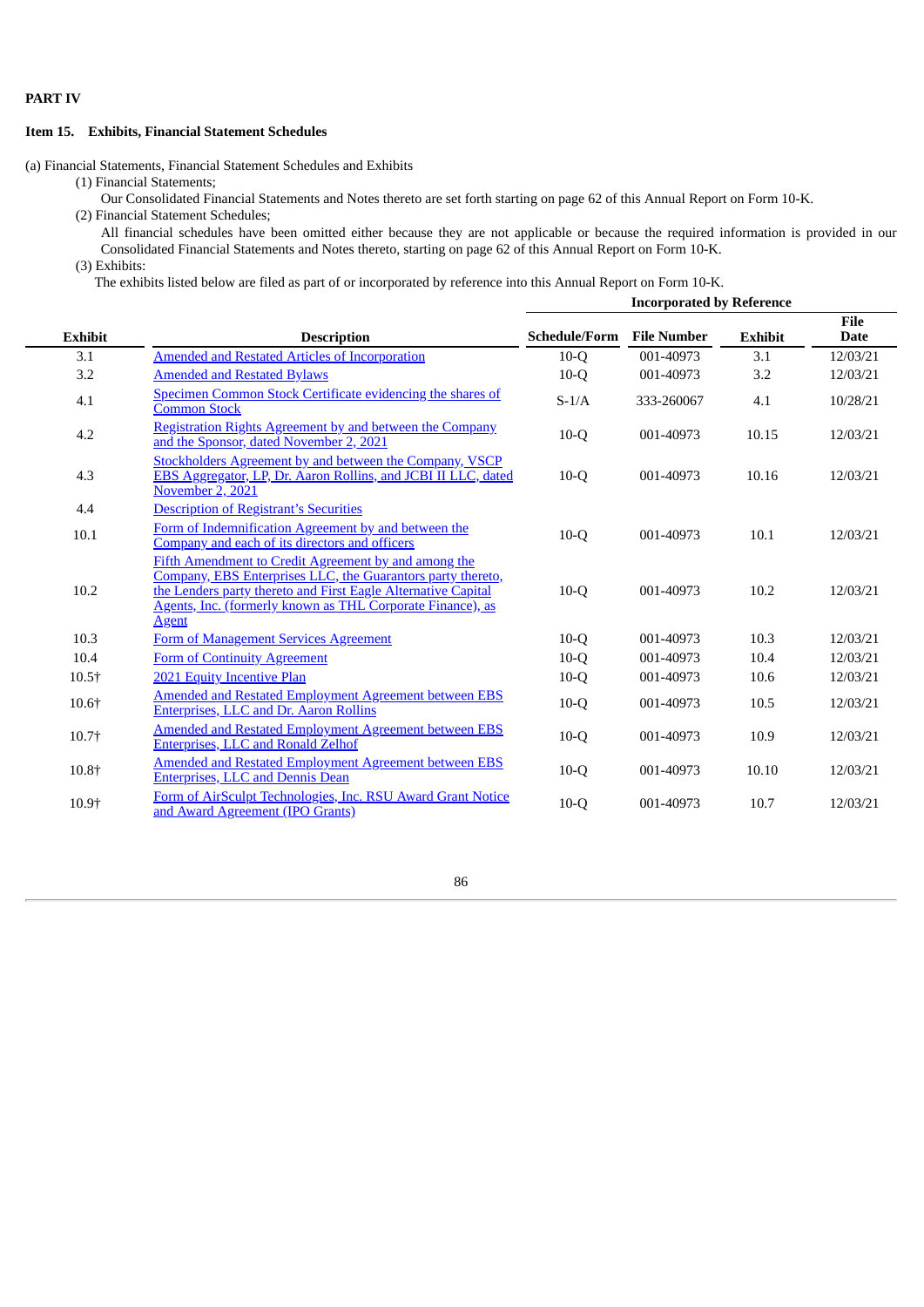| 10.10+         | Form of AirSculpt Technologies, Inc. 2021 PSU Award Grant<br><b>Notice and Award Agreement (IPO Grants)</b>                                                        | $10-Q$  | 001-40973  | 10.8  | 12/03/21 |
|----------------|--------------------------------------------------------------------------------------------------------------------------------------------------------------------|---------|------------|-------|----------|
| $10.11\dagger$ | Form of Restricted Stock Agreement between AirSculpt<br>Technologies, Inc., EBS Parent LLC and Ronald Zelhof                                                       | $10-Q$  | 001-40973  | 10.11 | 12/03/21 |
| 10.12+         | Form of AirSculpt Technologies, Inc. 2021 RSU Award Grant<br><b>Notice and Award Agreement</b>                                                                     | $10-Q$  | 001-40973  | 10.12 | 12/03/21 |
| 10.13+         | <b>Employee Covenants Agreement, dated as of October 2, 2018, by</b><br>and between EBS Enterprises, LLC and Dr. Aaron Rollins                                     | $10-Q$  | 001-40973  | 10.13 | 12/03/21 |
| 10.14+         | First Amendment to Employee Covenants Agreement, dated as of<br>October 5, 2021, by and between EBS Enterprises, LLC and Dr.<br><b>Aaron Rollins</b>               | $10-Q$  | 001-40973  | 10.14 | 12/03/21 |
| 10.15†         | Form of AirSculpt Technologies, Inc. 2022 PSU Award Grant<br><b>Notice and Award Agreement</b>                                                                     | $8-K$   | 001-40973  | 10.1  | 03/03/21 |
| 21.1           | <b>List of Subsidiaries</b>                                                                                                                                        | $S-1/A$ | 333-260067 | 21.1  | 10/28/21 |
| 23.1           | <b>Consent of Grant Thornton LLP</b>                                                                                                                               |         |            |       |          |
| 24.1           | Power of Attorney (set forth on the signature page to this Annual<br>Report on Form 10-K)                                                                          |         |            |       |          |
| 31.1           | Certification of the Chief Executive Officer required by Rule<br>13a-14(a) or Rule 15d-14(a).                                                                      |         |            |       |          |
| 31.2           | Certification of the Chief Financial Officer required by Rule 13a-<br>14(a) or Rule 15d-14(a).                                                                     |         |            |       |          |
| 32.1           | Certification of the Chief Executive Officer and the Chief<br>Financial Officer required by Rule 13a-14(b) or Rule 15d-14(b)<br>and 18 U.S.C. 1350.                |         |            |       |          |
| 101.INS        | Inline XBRL Instance (the instance document does not appear in<br>the Interactive Data File because its XBRL tags are embedded<br>within the Inline XBRL document) |         |            |       |          |
| 101.SCH        | Inline XBRL Taxonomy Extension Schema                                                                                                                              |         |            |       |          |
| 101.CAL        | Inline XBRL Taxonomy Extension Calculation                                                                                                                         |         |            |       |          |
| 101.LAB        | <b>Inline XBRL Taxonomy Extension Labels</b>                                                                                                                       |         |            |       |          |
| 101.PRE        | <b>Inline XBRL Taxonomy Extension Presentation</b>                                                                                                                 |         |            |       |          |
| 101.DEF        | Inline XBRL Taxonomy Extension Definition                                                                                                                          |         |            |       |          |
| 104            | Cover Page Interactive Data File (formatted as Inline XBRL and<br>contained in Exhibit 101)                                                                        |         |            |       |          |
|                |                                                                                                                                                                    |         |            |       |          |

† Indicates a management or compensatory plan or arrangement in which directors or executive officers are eligible to participate.

# **Item 16. Form 10-K Summary**

None.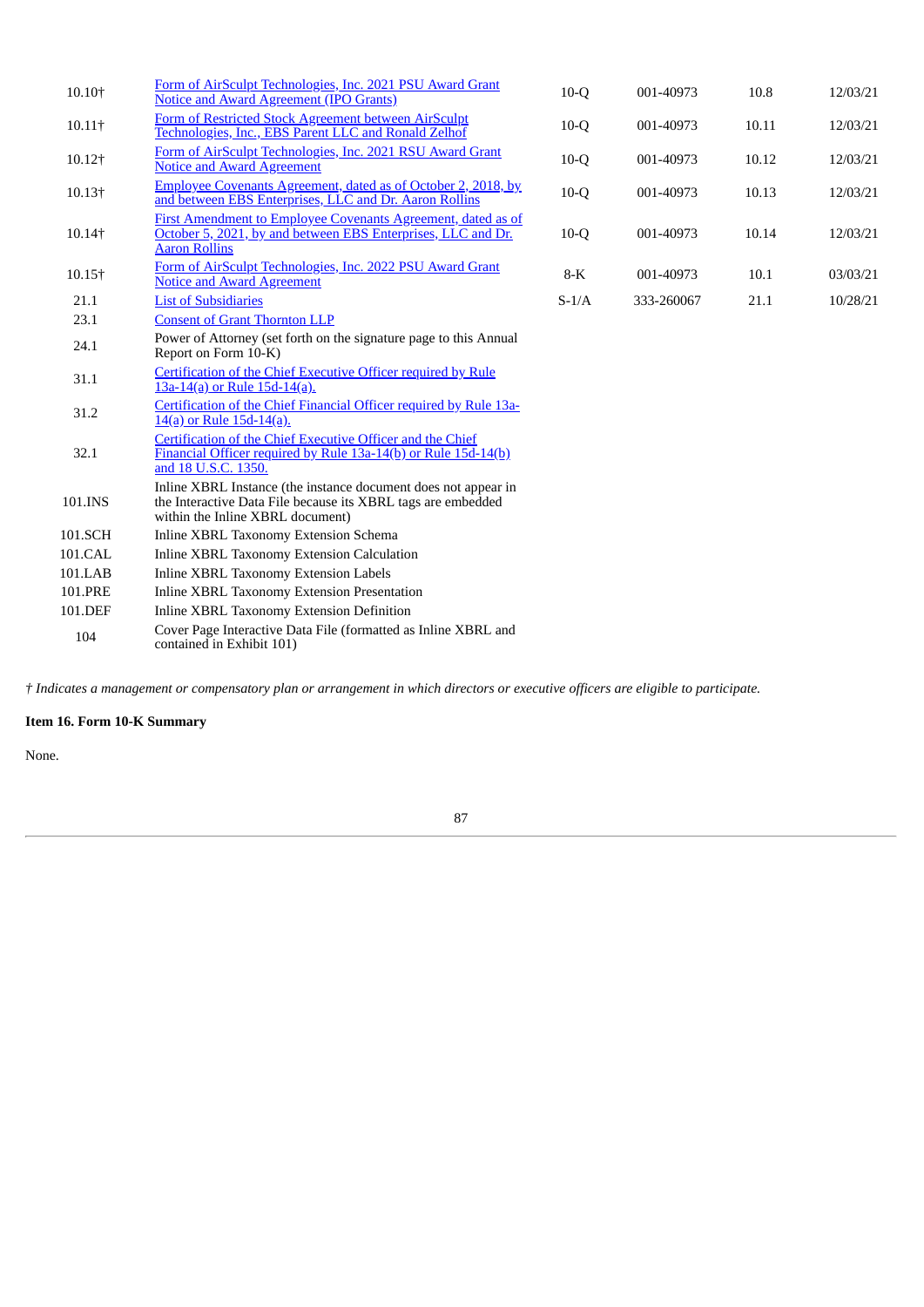## **SIGNATURES**

Pursuant to the requirements of Section 13 or 15(d) of the Securities Exchange Act of 1934, the Registrant has duly caused this report to be signed on its behalf by the undersigned, thereunto duly authorized.

# AIRSCULPT TECHNOLOGIES, INC.

Date: March 11, 2022

By: /s/ Dr. Aaron Rollins Dr. Aaron Rollins Chief Executive Officer (Principal Executive Officer)

KNOW ALL PERSONS BY THESE PRESENTS, that each person whose signature appears below constitutes and appoints Dr. Aaron Rollins and Dennis Dean, jointly and severally, his or her attorneys-in-fact, each with the power of substitution, for him or her in any and all capacities, to sign any amendments to this report, and to file the same, with exhibits thereto and other documents in connection therewith, with the Securities and Exchange Commission, hereby ratifying and confirming all that each of said attorneys-in-fact, or his substitute or substitutes, may do or cause to be done by virtue hereof.

Pursuant to the requirements of the Securities Exchange Act of 1934, this Annual Report has been signed below by the following persons on behalf of the registrant and in the capacities and on the dates indicated.

|                                                                                | <b>DATE</b>    |  |
|--------------------------------------------------------------------------------|----------------|--|
| Chief Executive Officer, Director<br>(Principal Executive Officer)             | March 11, 2022 |  |
| <b>Chief Financial Officer</b><br>(Principal Financial and Accounting Officer) | March 11, 2022 |  |
| Non-Executive Chairman of the Board                                            | March 11, 2022 |  |
| <b>Director</b>                                                                | March 11, 2022 |  |
| <b>Director</b>                                                                | March 11, 2022 |  |
| <b>Director</b>                                                                | March 11, 2022 |  |
| <b>Director</b>                                                                | March 11, 2022 |  |
| <b>Director</b>                                                                | March 11, 2022 |  |
|                                                                                | <b>TITLE</b>   |  |

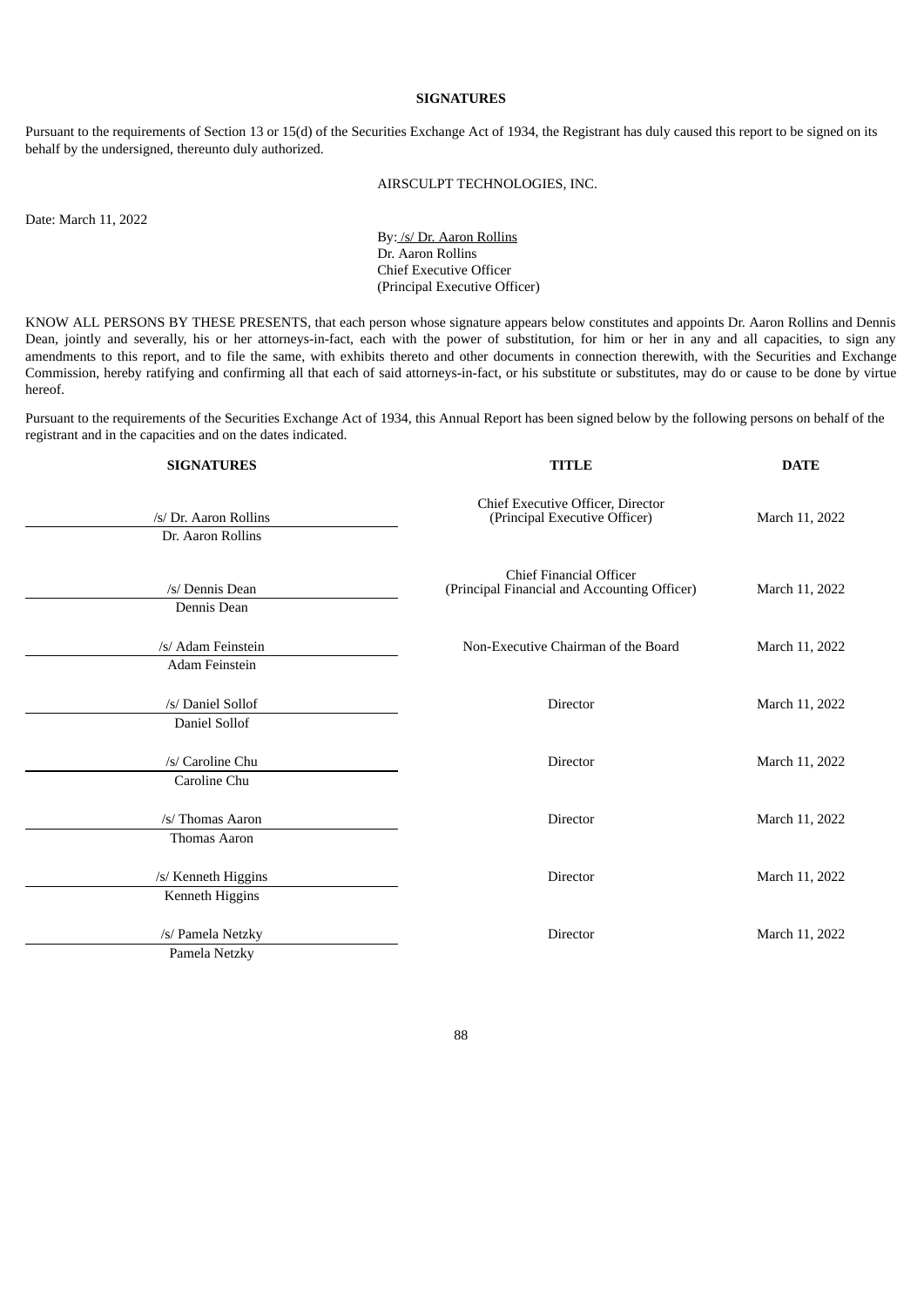# **DESCRIPTION OF REGISTRANT'S SECURITIES REGISTERED UNDER SECTION 12 OF THE SECURITIES EXCHANGE ACT OF 1934**

#### <span id="page-92-0"></span>**General**

The following description of the common stock of AirSculpt Technologies, Inc. (the "Company" or "us") is intended as a summary only and is qualified in its entirety by reference to our amended and restated certificate of incorporation and amended and restated bylaws, which are filed as exhibits to the Annual Report on Form 10-K of which this Exhibit 4.4 is a part, and to the applicable provisions of the Delaware General Corporation Law (the "DGCL").

Our authorized capital stock consists of 450,000,000 shares of common stock, par value \$0.001 per share, and 50,000,000 shares of preferred stock, par value \$0.001 per share. Our common stock is registered under Section 12 of the Securities Exchange Act of 1934 and is listed on the NASDAQ Global Market under the symbol "AIRS."

#### **Common stock**

*Voting rights.* The common stock is entitled to one vote per share on any matter that is submitted to a vote of our stockholders. Our amended and restated certificate of incorporation does not provide for cumulative voting for the election of directors. Our amended and restated certificate of incorporation establishes a classified board of directors that is divided into three classes with staggered three-year terms. Only the directors in one class will be subject to election by a plurality of the votes cast at each annual meeting of our stockholders, with the directors in the other classes continuing for the remainder of their respective three-year terms. The affirmative vote of holders of at least 66 2/3% of the voting power of all of the then outstanding shares of capital stock, voting as a single class, will be required to amend certain provisions of our amended and restated certificate of incorporation, including provisions relating to amending our amended and restated bylaws, the classified structure of our board of directors, the size of our board of directors, removal of directors, director liability, vacancies on our board of directors, special meetings, stockholder notices, actions by written consent, competition and corporate opportunities, business combinations with interested stockholders and exclusive jurisdiction. Generally, all matters to be voted on by stockholders must be approved by a majority of votes cast affirmatively or negatively on a matter by stockholders (or, in the case of election of directors, by a plurality), voting together as a single class. Except as otherwise provided by law, amendments to the certificate of incorporation must be approved by a majority or, in some cases, a super-majority of the combined voting power of all shares entitled to vote, voting together as a single class.

*Dividend rights*. Subject to the rights and preferences of any holders of any outstanding series of preferred stock that we may designate and issue in the future, the holders of our common stock are entitled to receive proportionately any dividends as may be declared by our board of directors.

*Liquidation rights*. On our liquidation, dissolution, or winding-up, the holders of common stock will be entitled to receive proportionately our net assets available for distribution to stockholders after the payment of all debts and other liabilities and subject to the prior rights of any outstanding preferred stock.

*No Preemptive or Similar Rights*. The holders of our shares of common stock are not entitled to preemptive rights, and are not subject to conversion, redemption or sinking fund provisions.

#### **Preferred stock**

Under our amended and restated certificate of incorporation, our board of directors may, without further action by our stockholders, fix the rights, preferences, privileges and restrictions of up to an aggregate of 50,000,000 shares of preferred stock in one or more series and authorize their issuance. These rights, preferences and privileges could include dividend rights, conversion rights, voting rights, terms of redemption, liquidation preferences and the number of shares constituting any series or the designation of such series, any or all of which may be greater than the rights of our common stock. Any issuance of our preferred stock could adversely affect the voting power of holders of our common stock, and the likelihood that such holders would receive dividend payments and payments on liquidation. In addition, the issuance of preferred stock could have the effect of delaying, deferring or preventing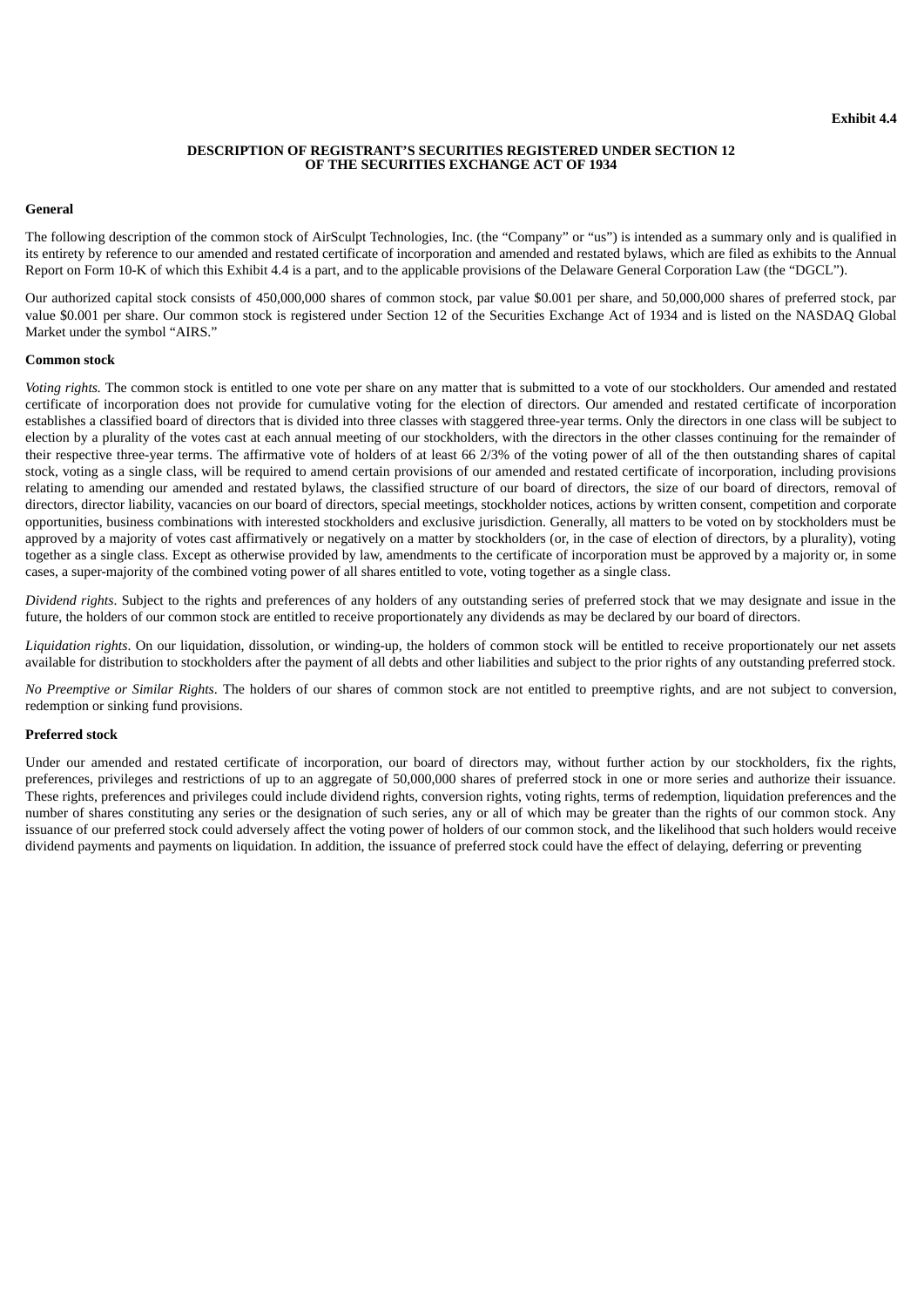a change of control or other corporate action. Immediately prior to the completion of this offering, no shares of preferred stock will be outstanding. We have no present plan to issue any shares of preferred stock.

# **Anti-takeover effects of our certificate of incorporation and our bylaws**

Our amended and restated certificate of incorporation and our amended and restated bylaws contain provisions that may delay, defer or discourage another party from acquiring control of us. We expect that these provisions will discourage coercive takeover practices or inadequate takeover bids. These provisions are also designed to encourage persons seeking to acquire control of us to first negotiate with the board of directors, which we believe may result in an improvement of the terms of any such acquisition in favor of our stockholders. However, they may also discourage acquisitions that some stockholders may favor.

These provisions include:

- *Classified board*. Our amended and restated certificate of incorporation provides that our board of directors is divided into three classes of directors. As a result, approximately one-third of our board of directors is elected each year. The classification of directors has the effect of making it more difficult for stockholders to change the composition of our board.
- *No cumulative voting*. The DGCL provides that stockholders are not entitled to the right to cumulate votes in the election of directors unless the certificate of incorporation specifically authorizes cumulative voting. Our amended and restated certificate of incorporation does not authorize cumulative voting.
- *Requirements for removal of directors*. Directors may only be removed for cause by the affirmative vote of the holders of at least 66 2/3% of the voting power of our outstanding shares of capital stock entitled to vote thereon.
- *Advance notice procedures*. Our amended and restated certificate of incorporation establishes an advance notice procedure for stockholder proposals to be brought before an annual meeting of our stockholders, including proposed nominations of persons for election to the board of directors. Stockholders at an annual meeting will only be able to consider proposals or nominations specified in the notice of meeting or brought before the meeting by or at the direction of the board of directors or by a stockholder who was a stockholder of record on the record date for the meeting, who is entitled to vote at the meeting and who has given our secretary timely written notice, in proper form, of the stockholder's intention to bring that business before the meeting. Although our amended and restated certificate of incorporation does not give the board of directors the power to approve or disapprove stockholder nominations of candidates or proposals regarding other business to be conducted at a special or annual meeting, our amended and restated certificate of incorporation may have the effect of precluding the conduct of certain business at a meeting if the proper procedures are not followed or may discourage or deter a potential acquiror from conducting a solicitation of proxies to elect its own slate of directors or otherwise attempting to obtain control of our Company.
- *Actions by written consent; special meetings of stockholders*. Our amended and restated certificate of incorporation and our amended and restated bylaws provide that stockholder action can be taken only at an annual or special meeting of stockholders and cannot be taken by written consent in lieu of a meeting. Our amended and restated certificate of incorporation also provides that, except as otherwise required by law, special meetings of the stockholders can only be called by or at the direction of the chairman of the board or by the board of directors.
- *Authorized but unissued shares*. Our authorized but unissued shares of common and preferred stock are available for future issuance without stockholder approval. The existence of authorized but unissued shares of preferred stock could render more difficult or discourage an attempt to obtain control of us by means of a proxy contest, tender offer, merger or otherwise.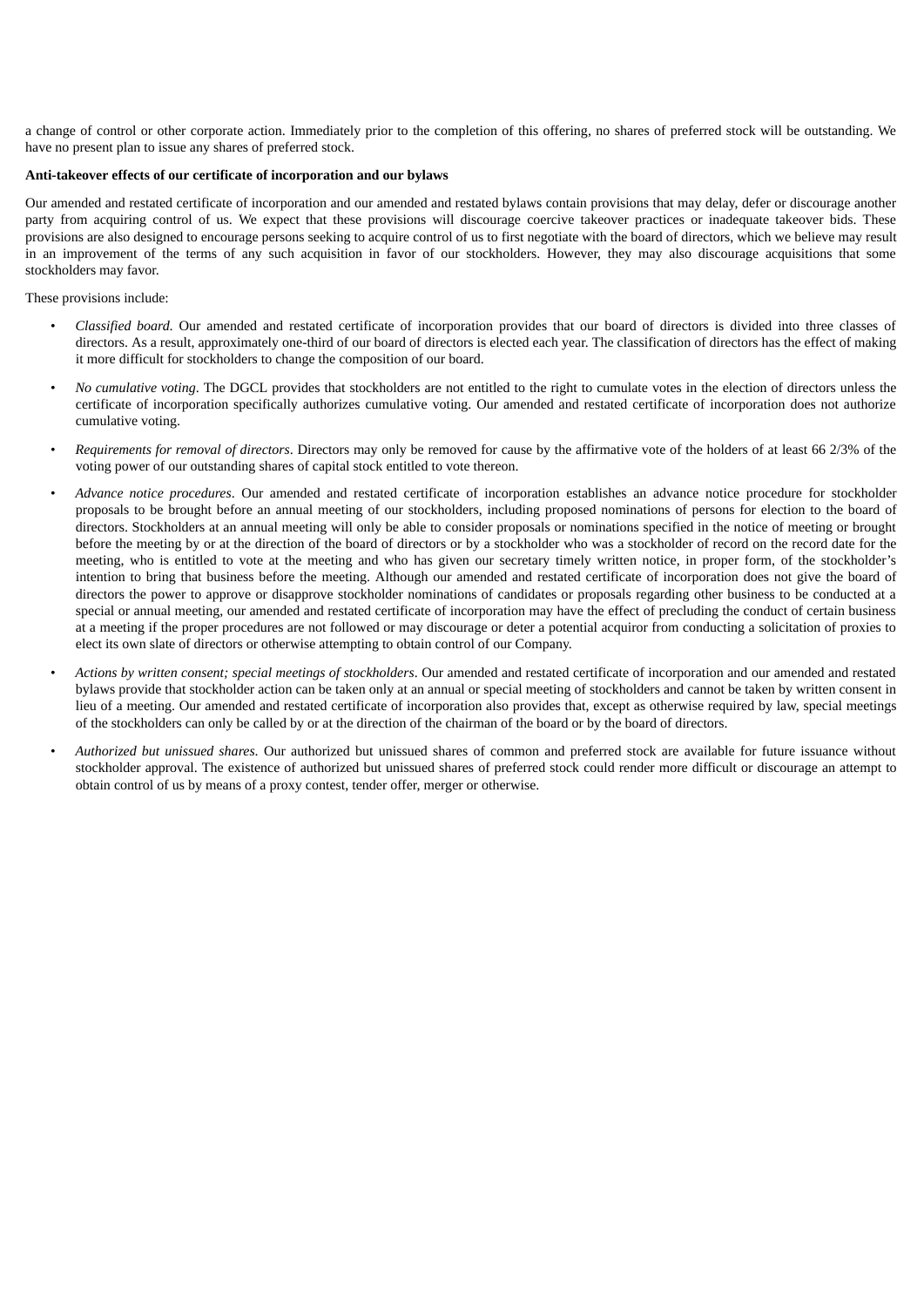• *Business combinations with interested stockholders*. We have elected in our amended and restated certificate of incorporation not to be subject to Section 203 of the DGCL, an antitakeover law. In general, Section 203 prohibits a publicly held Delaware corporation from engaging in a business combination, such as a merger, with a person or group owning 15% or more of the corporation's voting stock for a period of three years following the date the person became an interested stockholder, unless (with certain exceptions) the business combination or the transaction in which the person became an interested stockholder is approved in a prescribed manner. However, while we are not subject to any anti-takeover effects of Section 203, our amended and restated certificate of incorporation contains provisions that have the same general effect as Section 203.

## **Conflicts of Interest**

Delaware law permits corporations to adopt provisions renouncing any interest or expectancy in certain opportunities that are presented to the corporation or its officers, directors or stockholders. Our amended and restated certificate of incorporation, to the maximum extent permitted from time to time by Delaware law, renounces any interest or expectancy that we have in, or right to be offered an opportunity to participate in, specified business opportunities that are from time to time presented to our Sponsor and any director that is appointed by our Sponsor. Pursuant to our stockholders agreement, we are required to take all necessary action to ensure that no amendment to our amended and restated certificate of incorporation pertaining to the renouncement of corporate opportunity is effected without the consent of affiliates of our Sponsor for so long as such affiliates have the right to designate at least one Sponsor Director.

### **Exclusive forum**

Our amended and restated certificate of incorporation requires, to the fullest extent permitted by law, that derivative actions brought in the name of the Company, actions against directors, officers and employees for breach of a fiduciary duty and other similar actions may be brought only in specified courts in the State of Delaware. Although we believe this provision benefits us by providing increased consistency in the application of Delaware law in the types of lawsuits to which it applies, the provision may have the effect of discouraging lawsuits against our directors and officers.

# **Transfer Agent and Registrar**

The transfer agent and registrar for our common stock is Computershare Trust Company, N.A.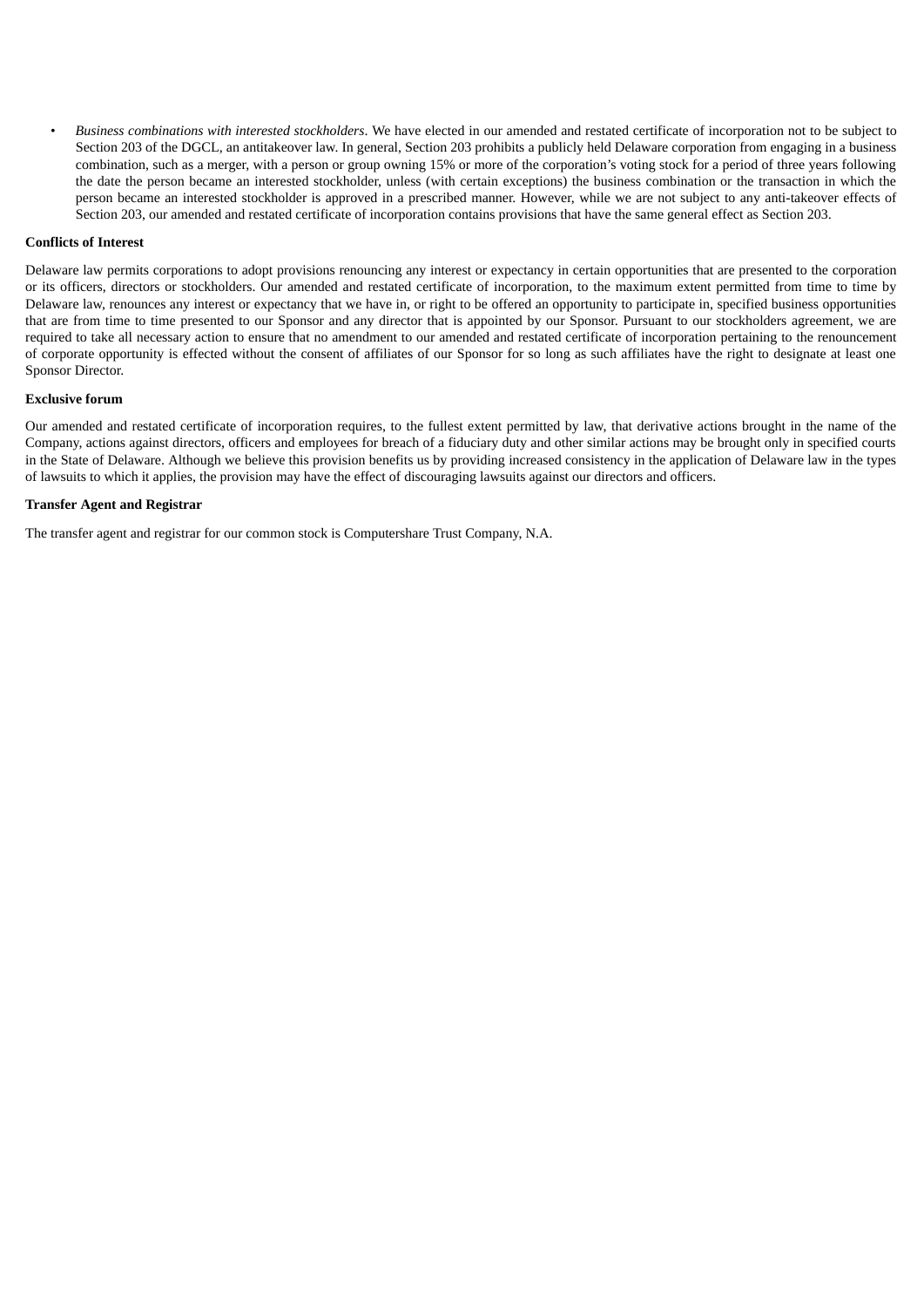# <span id="page-95-0"></span>CONSENT OF INDEPENDENT REGISTERED PUBLIC ACCOUNTING FIRM

We have issued our report dated March 11, 2022, with respect to the consolidated financial statements included in the Annual Report of AirSculpt Technologies, Inc. on Form 10-K for the year ended December 31, 2021. We consent to the incorporation by reference of said report in the Registration Statement of AirSculpt Technologies, Inc. on Form S-8 (File No. 333-260609).

/s/ GRANT THORNTON LLP

Miami, Florida March 11, 2022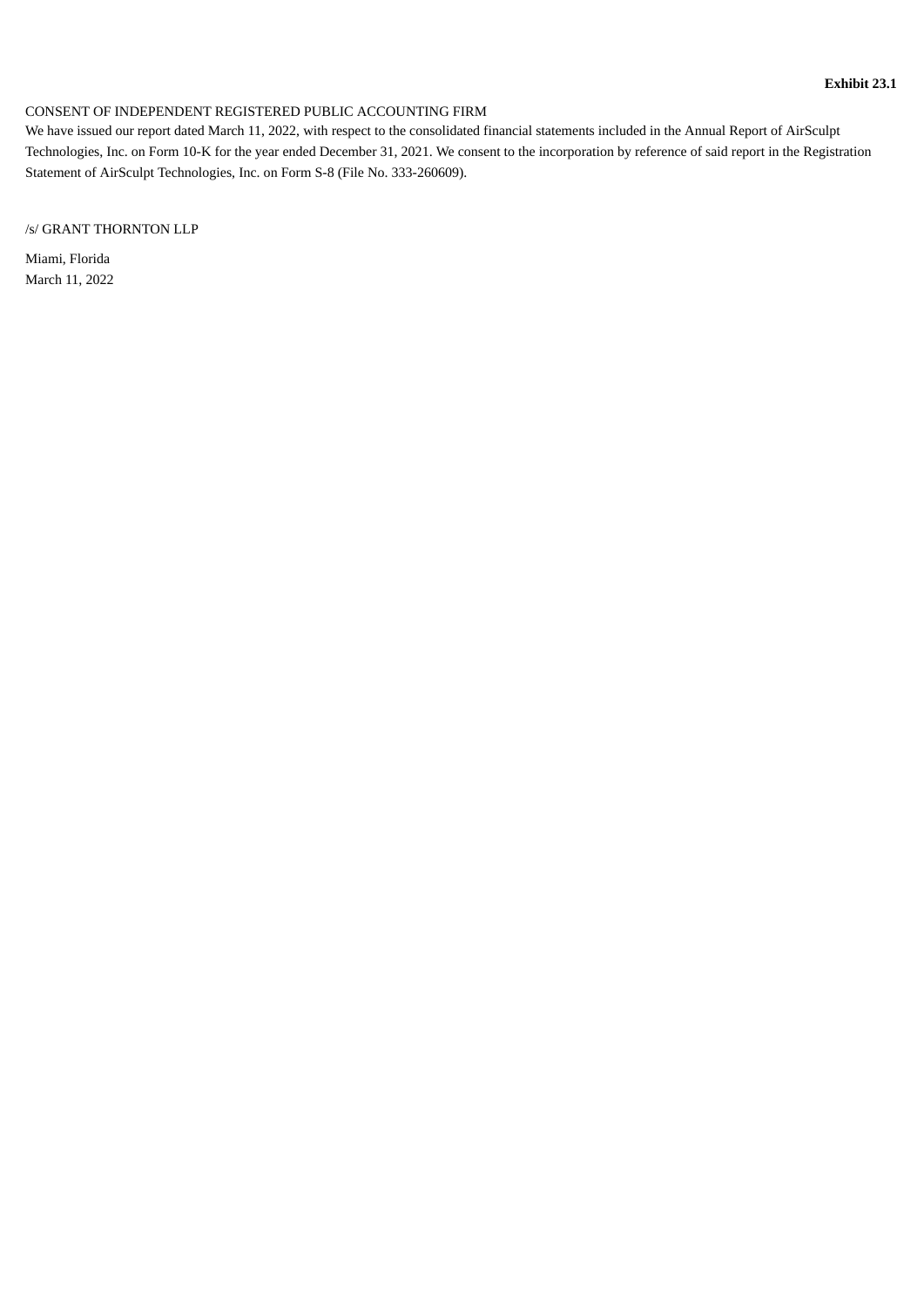#### **CERTIFICATION PURSUANT TO 18 U.S.C. SECTION 1350 AS ADOPTED PURSUANT TO SECTION 302 OF THE SARBANES-OXLEY ACT OF 2002**

<span id="page-96-0"></span>I, Dr. Aaron Rollins, certify that:

- 1. I have reviewed this annual report on Form 10-K of AirSculpt Technologies, Inc.;
- 2. Based on my knowledge, this report does not contain any untrue statement of a material fact or omit to state a material fact necessary to make the statements made, in light of the circumstances under which such statements were made, not misleading with respect to the period covered by this report;
- 3. Based on my knowledge, the financial statements, and other financial information included in this report, fairly present in all material respects the financial condition, results of operations and cash flows of the registrant as of, and for, the periods presented in this report;
- 4. The other certifying officer(s) and I are responsible for establishing and maintaining disclosure controls and procedures (as defined in Exchange Act Rules 13a-15(e) and 15d-15(e)) and internal control over financial reporting (as defined in Exchange Act Rules 13a-15(f) and 15d-15(f)) for the registrant and have:
	- a. Designed such disclosure controls and procedures, or caused such disclosure controls and procedures to be designed under our supervision, to ensure that material information relating to the registrant, including its consolidated subsidiaries, is made known to us by others within those entities, particularly during the period in which this report is being prepared;
	- b. Designed such internal control over financial reporting, or caused such internal control over financial reporting to be designed under our supervision, to provide reasonable assurance regarding the reliability of financial reporting and the preparation of financial statements for external purposes in accordance with generally accepted accounting principles;
	- c. Evaluated the effectiveness of the registrant's disclosure controls and procedures and presented in this report our conclusions about the effectiveness of the disclosure controls and procedures, as of the end of the period covered by this report based on such evaluation; and
	- d. Disclosed in this report any change in the registrant's internal control over financial reporting that occurred during the period covered by the annual report that has materially affected, or is reasonably likely to materially affect, the registrant's internal control over financial reporting.
- 5. The registrant's other certifying officer(s) and I have disclosed, based on our most recent evaluation of internal control over financial reporting, to the registrant's auditors and the audit committee of the registrant's board of directors (or persons performing the equivalent functions):
	- a. All significant deficiencies and material weaknesses in the design or operation of internal control over financial reporting which are reasonably likely to adversely affect the registrant's ability to record, process, summarize and report financial information; and
	- b. Any fraud, whether or not material, that involves management or other employees who have a significant role in the registrant's internal control over financial reporting.

# **AirSculpt Technologies, Inc.**

Date: March 11, 2022 By: /s/ Dr. Aaron Rollins

Dr. Aaron Rollins Chief Executive Officer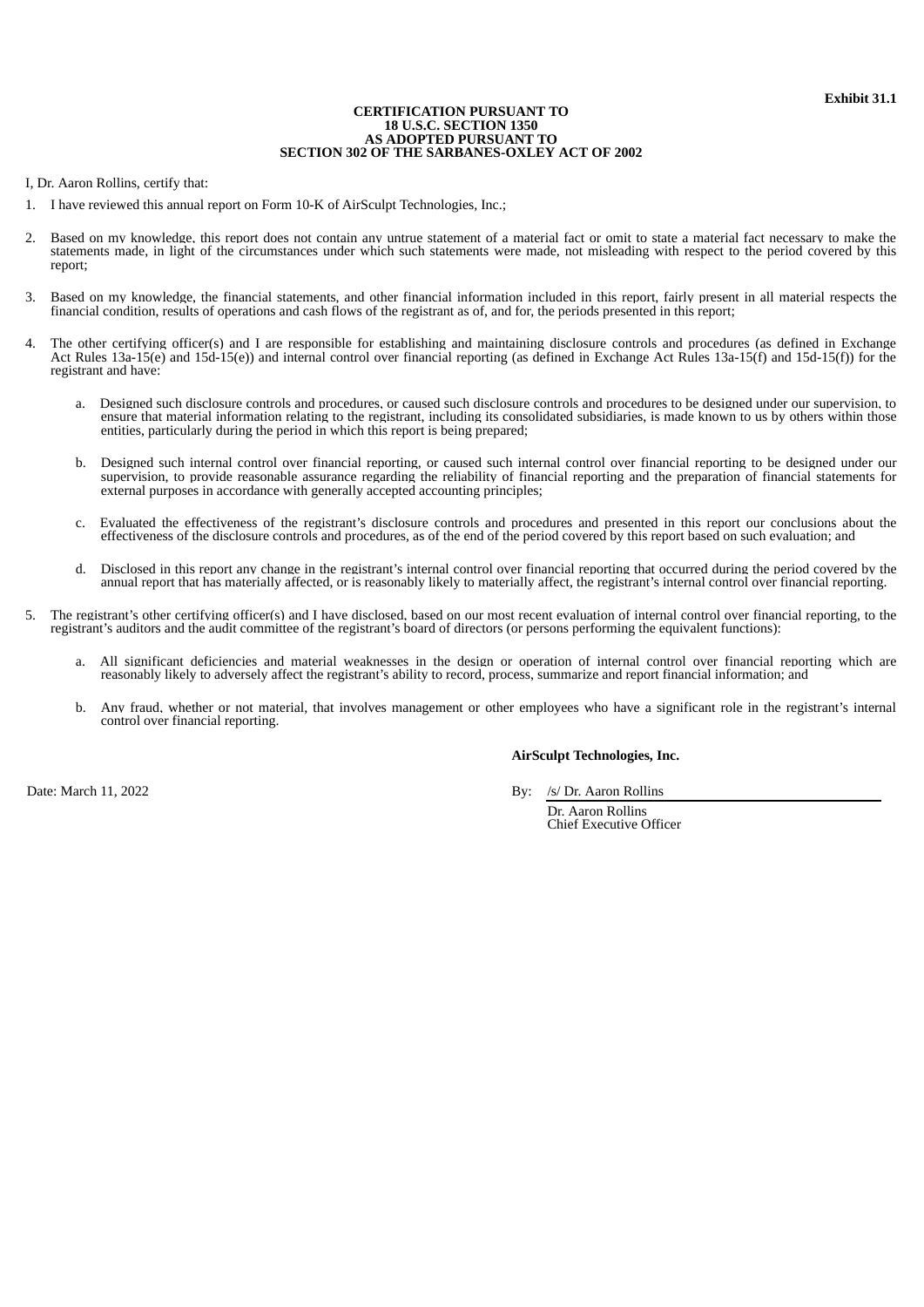#### **CERTIFICATION PURSUANT TO 18 U.S.C. SECTION 1350 AS ADOPTED PURSUANT TO SECTION 302 OF THE SARBANES-OXLEY ACT OF 2002**

<span id="page-97-0"></span>I, Dennis Dean, certify that:

- 1. I have reviewed this annual report on Form 10-K of AirSculpt Technologies, Inc.;
- 2. Based on my knowledge, this report does not contain any untrue statement of a material fact or omit to state a material fact necessary to make the statements made, in light of the circumstances under which such statements were made, not misleading with respect to the period covered by this report;
- 3. Based on my knowledge, the financial statements, and other financial information included in this report, fairly present in all material respects the financial condition, results of operations and cash flows of the registrant as of, and for, the periods presented in this report;
- 4. The other certifying officer(s) and I are responsible for establishing and maintaining disclosure controls and procedures (as defined in Exchange Act Rules 13a-15(e) and 15d-15(e)) and internal control over financial reporting (as defined in Exchange Act Rules 13a-15(f) and 15d-15(f)) for the registrant and have:
	- a. Designed such disclosure controls and procedures, or caused such disclosure controls and procedures to be designed under our supervision, to ensure that material information relating to the registrant, including its consolidated subsidiaries, is made known to us by others within those entities, particularly during the period in which this report is being prepared;
	- b. Designed such internal control over financial reporting, or caused such internal control over financial reporting to be designed under our supervision, to provide reasonable assurance regarding the reliability of financial reporting and the preparation of financial statements for external purposes in accordance with generally accepted accounting principles;
	- c. Evaluated the effectiveness of the registrant's disclosure controls and procedures and presented in this report our conclusions about the effectiveness of the disclosure controls and procedures, as of the end of the period covered by this report based on such evaluation; and
	- d. Disclosed in this report any change in the registrant's internal control over financial reporting that occurred during the period covered by the annual report that has materially affected, or is reasonably likely to materially affect, the registrant's internal control over financial reporting.
- 5. The registrant's other certifying officer(s) and I have disclosed, based on our most recent evaluation of internal control over financial reporting, to the registrant's auditors and the audit committee of the registrant's board of directors (or persons performing the equivalent functions):
	- a. All significant deficiencies and material weaknesses in the design or operation of internal control over financial reporting which are reasonably likely to adversely affect the registrant's ability to record, process, summarize and report financial information; and
	- b. Any fraud, whether or not material, that involves management or other employees who have a significant role in the registrant's internal control over financial reporting.

# **AirSculpt Technologies, Inc.**

Date: March 11, 2022 **By:** /s/ Dennis Dean

Dennis Dean Chief Financial Officer